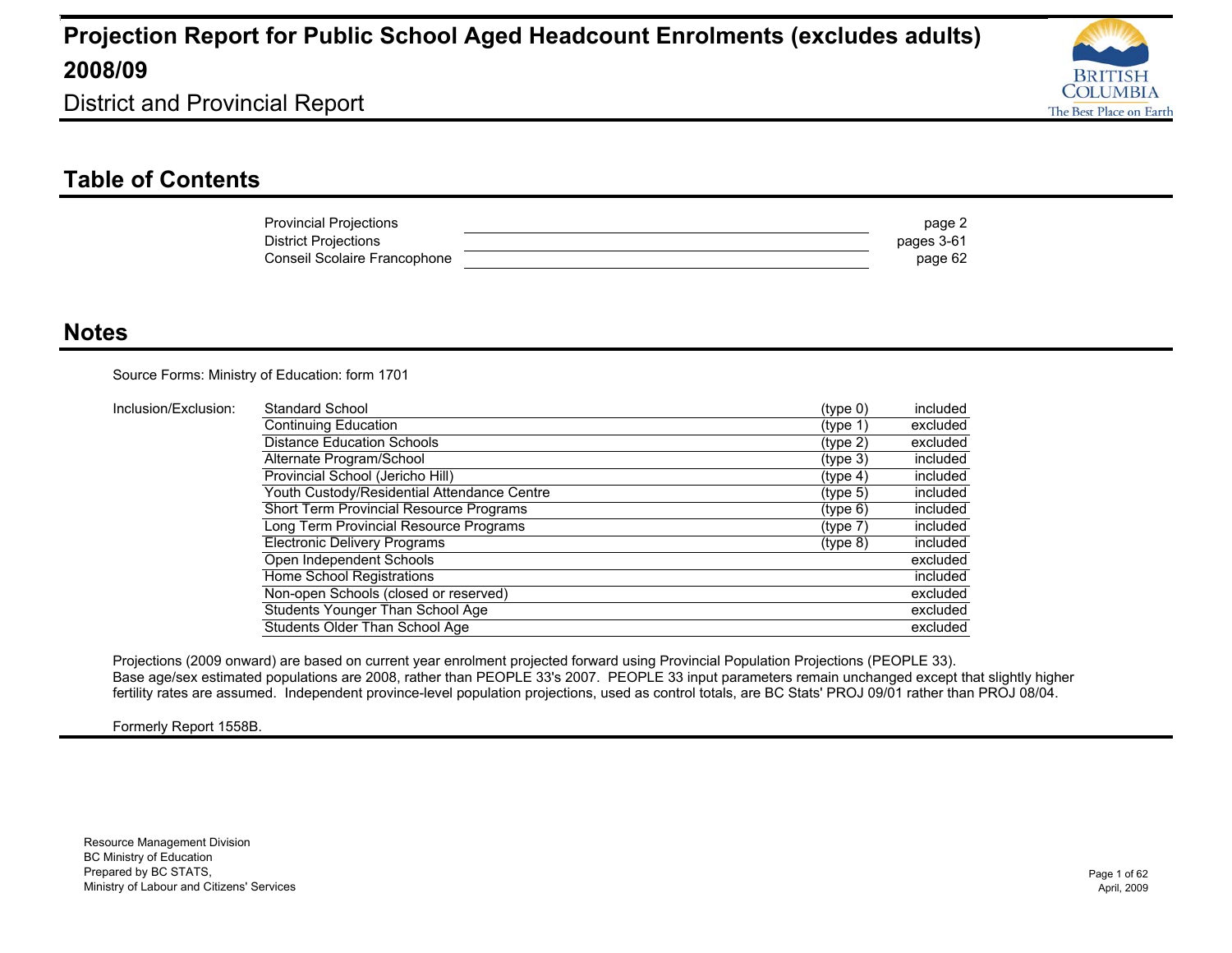

### District and Provincial Report

#### **Provincial Totals**

|      |         |        |                |              |        |        |        |        |       |          |        |        |        |        |        |       |         | All               |        |         | Yearly   |
|------|---------|--------|----------------|--------------|--------|--------|--------|--------|-------|----------|--------|--------|--------|--------|--------|-------|---------|-------------------|--------|---------|----------|
|      | Kinder- |        |                |              | Grade  |        |        |        | Elem. | Elem.    |        |        | Grade  |        |        | Sec.  | Sec.    | <b>Grades</b>     | Home   | Grand   | $\%$     |
| Year | garten  |        | $\overline{2}$ | $\mathbf{3}$ |        | 5      | 6      |        | Ungr. | Subtotal | 8      | 9      | 10     | 11     | 12     | Ungr. |         | Subtotal Subtotal | School | Total   | Change   |
| 2003 | 36,522  | 38.652 | 40.326         | 41.775       | 42.997 | 43.363 | 44.885 | 45.749 | 485   | 334.754  | 48.676 | 48.794 | 50.394 | 51.608 | 46.093 | 2.438 | 248.003 | 582.757           | 284    | 583.041 |          |
| 2004 | 35,905  | 37,539 | 38.772         | 40.689       | 42,015 | 43,397 | 43.682 | 45,412 | 482   | 327.893  | 47.813 | 49,397 | 49,576 | 53,130 | 46,851 | 2.365 | 249.132 | 577.025           | 257    | 577.282 | $-0.99%$ |
| 2005 | 35.267  | 36.871 | 37.824         | 39.220       | 41.172 | 42.467 | 43.941 | 44.372 | 406   | 321.540  | 47.526 | 48.747 | 51.394 | 51.273 | 48.470 | 2,354 | 249.764 | 571.304           | 214    | 571.518 | $-1.00%$ |
| 2006 | 35.128  | 36.044 | 37.020         | 38.184       | 39.473 | 41.458 | 42.839 | 44.347 | 404   | 314.897  | 46,178 | 48,342 | 50.818 | 51.348 | 46.809 | 2.185 | 245.680 | 560.577           | 252    | 560.829 | $-1.87%$ |
| 2007 | 34.925  | 36,087 | 36,390         | 37.418       | 38,657 | 40,006 | 41,908 | 43,505 | 391   | 309,287  | 46.245 | 47.096 | 51,019 | 51.612 | 49,253 | .894  | 247.119 | 556,406           | 247    | 556,653 | $-0.74%$ |
| 2008 | 35.370  | 36,010 | 36.415         | 36.962       | 37,905 | 39.067 | 40.747 | 42,638 | 302   | 305,416  | 45.281 | 47,241 | 50,024 | 51.313 | 49,426 | .654  | 244.939 | 550.355           | 279    | 550.634 | $-1.08%$ |
| 2009 | 35,488  | 36,271 | 36,396         | 36,590       | 37,371 | 38,641 | 39.770 | 41,520 | 303   | 302.350  | 44.529 | 46,798 | 49,313 | 50,300 | 48,274 | .631  | 240.845 | 543.195           | 279    | 543.474 | $-1.30%$ |
| 2010 | 35,808  | 36,457 | 36,717         | 36.616       | 37,033 | 38,128 | 39,381 | 40,558 | 302   | 301.000  | 43.420 | 46,099 | 48,902 | 49.635 | 47,366 | .614  | 237,036 | 538,036           | 279    | 538,315 | $-0.95%$ |
| 2011 | 36.482  | 36.783 | 36,911         | 36.932       | 37,066 | 37,809 | 38,877 | 40.164 | 300   | 301,324  | 42.461 | 44,991 | 48,213 | 49.241 | 46.755 | 1.588 | 233.249 | 534,573           | 279    | 534.852 | $-0.64%$ |
| 2012 | 37,403  | 37,478 | 37,254         | 37.122       | 37,391 | 37,844 | 38,555 | 39,666 | 300   | 303,013  | 42,062 | 44,025 | 47,123 | 48,593 | 46,399 | .569  | 229.771 | 532,784           | 276    | 533,060 | $-0.34%$ |
| 2013 | 38,818  | 38,448 | 37,964         | 37,478       | 37,625 | 38,186 | 38,615 | 39,364 | 301   | 306,799  | 41,585 | 43,632 | 46,168 | 47,556 | 45,846 | ,553  | 226,340 | 533,139           | 277    | 533,416 | $0.07\%$ |
| 2014 | 40.165  | 39,883 | 38,947         | 38,202       | 38,011 | 38,424 | 38,969 | 39,444 | 303   | 312.348  | 41.295 | 43,159 | 45,738 | 46,605 | 44,903 | 1,535 | 223.235 | 535,583           | 280    | 535,863 | 0.46%    |
| 2015 | 40.779  | 41,245 | 40,410         | 39,187       | 38,747 | 38,791 | 39,225 | 39,797 | 308   | 318,489  | 41,360 | 42,849 | 45,234 | 46,169 | 44,009 | 1,519 | 221.140 | 539,629           | 282    | 539,911 | 0.76%    |
| 2016 | 41.404  | 41,881 | 41,782         | 40,623       | 39,723 | 39,517 | 39,614 | 40,066 | 316   | 324,926  | 41,729 | 42,911 | 44,915 | 45,681 | 43,607 | ,504  | 220,347 | 545,273           | 288    | 545,56  | 1.05%    |
| 2017 | 42.050  | 42,518 | 42,422         | 42,022       | 41.179 | 40,504 | 40,355 | 40,458 | 325   | 331,833  | 42,001 | 43,286 | 44,960 | 45,386 | 43,201 | 1,504 | 220,338 | 552,171           | 290    | 552,46' | l.26%    |
| 2018 | 42.724  | 43.170 | 43.067         | 42.656       | 42.559 | 41.975 | 41.352 | 41.210 | 335   | 339.048  | 42.394 | 43.577 | 45.320 | 45.425 | 42.914 | 1.508 | 221.138 | 560.186           | 296    | 560.482 | .45%     |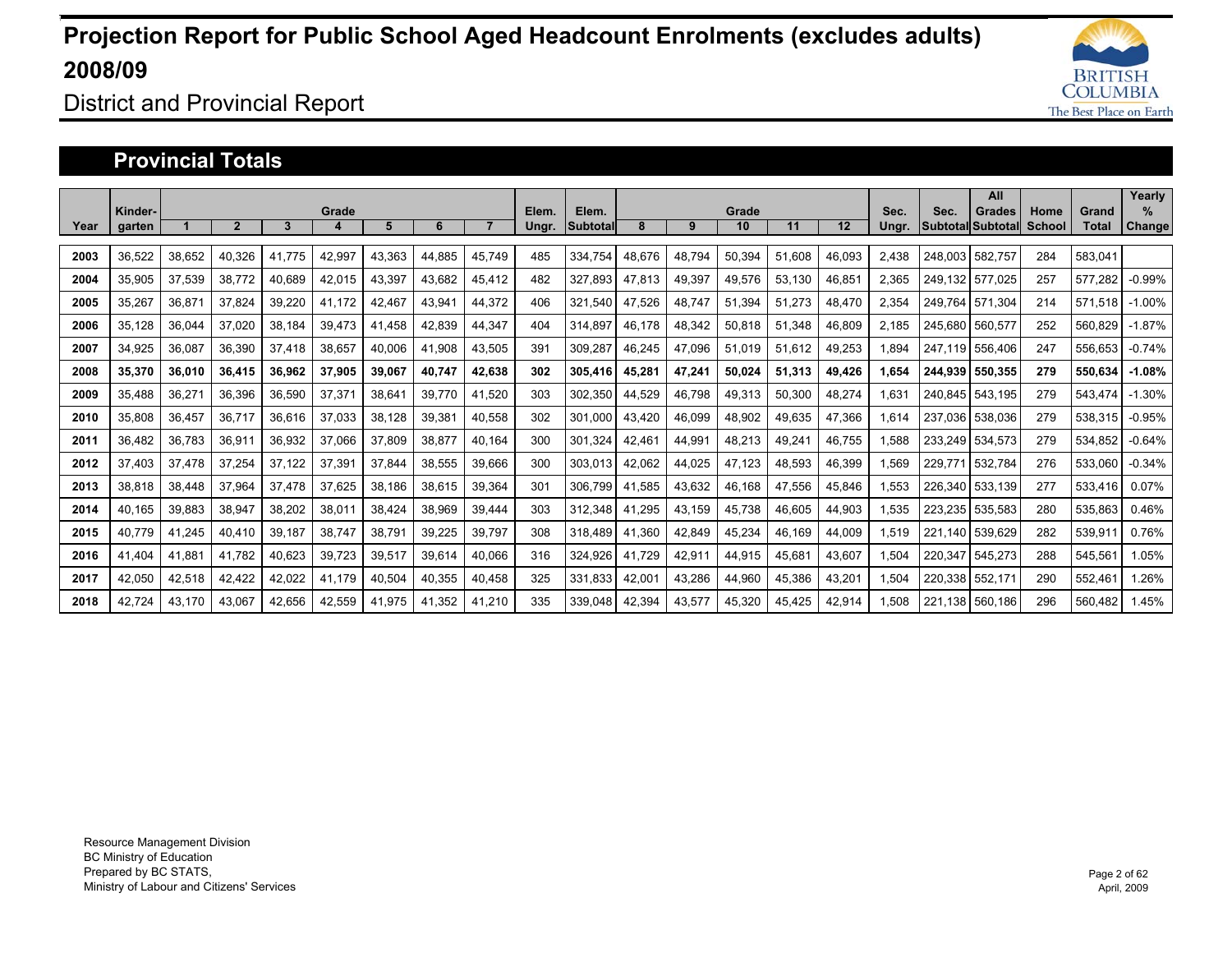

District and Provincial Report

### **5 Southeast Kootenay**

|      |         |     |                |     |       |     |     |                |       |                 |     |     |       |     |     |                   |       | All               |          |              | Yearly        |
|------|---------|-----|----------------|-----|-------|-----|-----|----------------|-------|-----------------|-----|-----|-------|-----|-----|-------------------|-------|-------------------|----------|--------------|---------------|
|      | Kinder- |     |                |     | Grade |     |     |                | Elem. | Elem.           |     |     | Grade |     |     | Sec.              | Sec.  | <b>Grades</b>     | Home     | Grand        | %             |
| Year | garten  |     | $\overline{2}$ | 3   | 4     | 5   | 6   | $\overline{7}$ | Ungr. | <b>Subtotal</b> | 8   | 9   | 10    | 11  | 12  | Ungr.             |       | Subtotal Subtotal | School   | <b>Total</b> | <b>Change</b> |
| 2003 | 368     | 389 | 391            | 394 | 433   | 420 | 471 | 498            | 0     | 3.364           | 531 | 581 | 551   | 595 | 530 | 29                | 2,817 | 6.181             | 1        | 6.182        |               |
| 2004 | 334     | 365 | 375            | 379 | 381   | 417 | 412 | 474            | 0     | 3.137           | 548 | 530 | 526   | 547 | 537 | 46                | 2,734 | 5.871             | 1        | 5.872        | $-5.01%$      |
| 2005 | 332     | 354 | 374            | 387 | 386   | 388 | 429 | 454            | 0     | 3.104           | 512 | 556 | 513   | 531 | 544 | 35                | 2,691 | 5.795             | $\Omega$ | 5.795        | $-1.31%$      |
| 2006 | 348     | 331 | 351            | 375 | 395   | 393 | 391 | 483            | 0     | 3.067           | 474 | 487 | 535   | 508 | 515 | $12 \overline{ }$ | 2,531 | 5.598             | $\Omega$ | 5.598        | $-3.40%$      |
| 2007 | 346     | 359 | 350            | 363 | 399   | 409 | 399 | 449            | 0     | 3.074           | 507 | 487 | 480   | 537 | 457 | 0                 | 2.468 | 5.542             | $\Omega$ | 5.542        | $-1.00%$      |
| 2008 | 352     | 352 | 366            | 338 | 362   | 396 | 409 | 429            | 0     | 3.004           | 447 | 515 | 483   | 482 | 525 | 16                | 2,468 | 5,472             | 0        | 5.472        | $-1.26%$      |
| 2009 | 352     | 346 | 364            | 329 | 347   | 391 | 387 | 414            | 0     | 2.930           | 438 | 522 | 466   | 451 | 498 | 15                | 2,390 | 5.320             | $\Omega$ | 5.320        | $-2.78%$      |
| 2010 | 349     | 346 | 358            | 328 | 338   | 375 | 383 | 393            | 0     | 2.870           | 425 | 514 | 473   | 437 | 468 | 15                | 2,332 | 5,202             | $\Omega$ | 5,202        | $-2.22%$      |
| 2011 | 356     | 343 | 358            | 322 | 337   | 366 | 367 | 389            | 0     | 2.838           | 404 | 500 | 467   | 443 | 453 | 14                | 2.281 | 5.119             | $\Omega$ | 5.119        | $-1.60%$      |
| 2012 | 361     | 352 | 356            | 323 | 331   | 364 | 359 | 374            | 0     | 2.820           | 399 | 476 | 455   | 438 | 460 | 14                | 2.242 | 5.062             | $\Omega$ | 5.062        | $-1.11%$      |
| 2013 | 352     | 357 | 366            | 322 | 333   | 360 | 358 | 365            | 0     | 2.813           | 384 | 470 | 435   | 427 | 456 | 14                | 2,186 | 4,999             | $\Omega$ | 4.999        | $-1.24%$      |
| 2014 | 323     | 348 | 371            | 330 | 332   | 362 | 354 | 365            | 0     | 2.785           | 376 | 453 | 429   | 409 | 445 | 14                | 2,126 | 4,911             | $\Omega$ | 4,911        | $-1.76%$      |
| 2015 | 324     | 320 | 362            | 335 | 341   | 361 | 356 | 361            | 0     | 2,760           | 376 | 443 | 414   | 403 | 425 | 13                | 2,074 | 4.834             | $\Omega$ | 4,834        | $-1.57%$      |
| 2016 | 327     | 321 | 333            | 327 | 346   | 370 | 355 | 363            | 0     | 2,742           | 372 | 443 | 404   | 388 | 418 | 13                | 2,038 | 4.780             | $\Omega$ | 4.780        | $-1.12%$      |
| 2017 | 330     | 325 | 334            | 301 | 337   | 376 | 364 | 361            | 0     | 2.728           | 374 | 438 | 403   | 380 | 404 | 13                | 2,012 | 4.740             | 0        | 4.740        | $-0.84%$      |
| 2018 | 333     | 328 | 339            | 303 | 311   | 367 | 369 | 371            | 0     | 2.721           | 373 | 440 | 399   | 379 | 395 | 12                | 1.998 | 4.719             | 0        | 4.719        | $-0.44%$      |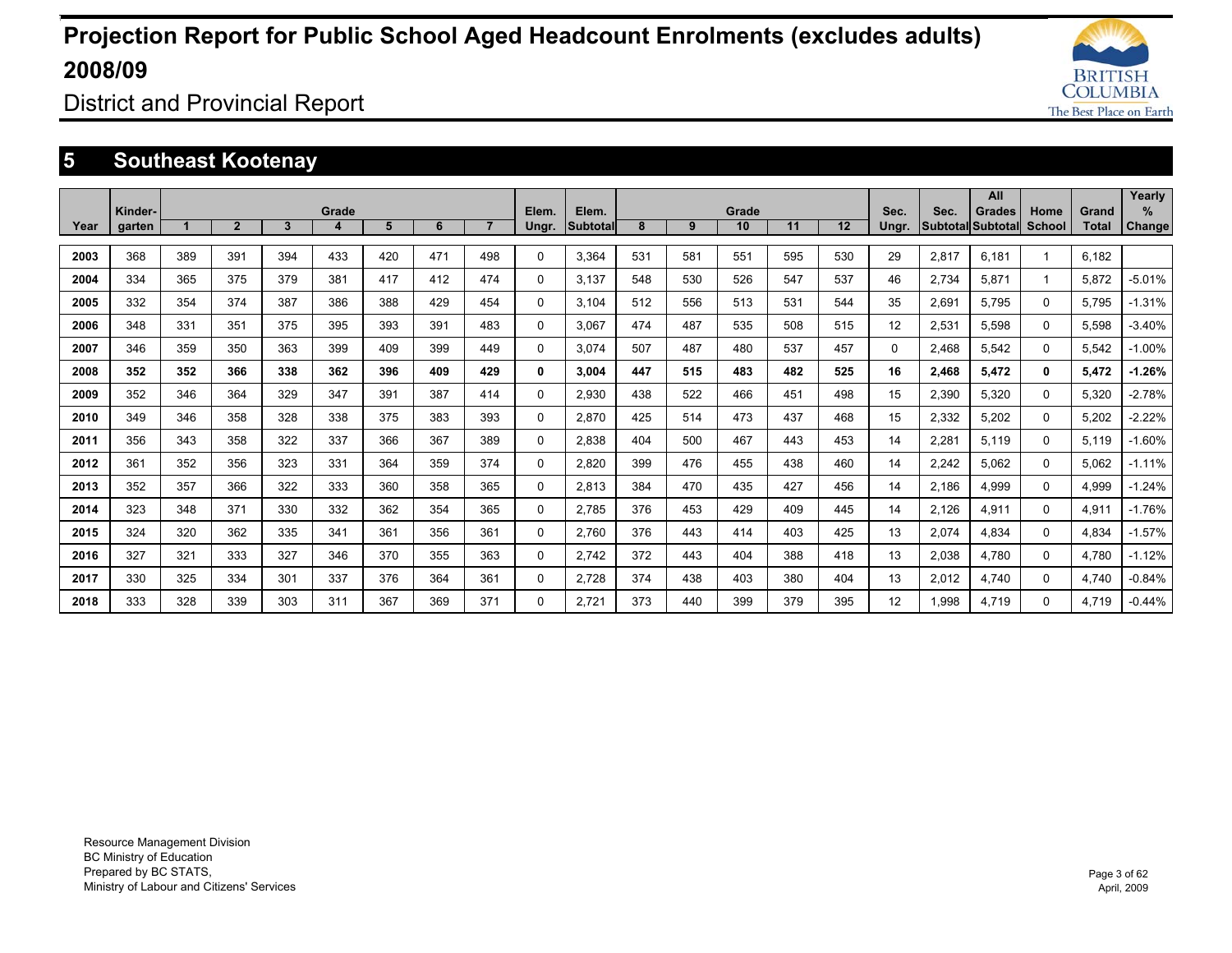

District and Provincial Report

### **6 Rocky Mountain**

|      |         |     |              |     |       |     |     |                |              |                 |     |     |             |     |     |                |       | All                      |                       |                       | Yearly        |
|------|---------|-----|--------------|-----|-------|-----|-----|----------------|--------------|-----------------|-----|-----|-------------|-----|-----|----------------|-------|--------------------------|-----------------------|-----------------------|---------------|
|      | Kinder- |     | $\mathbf{2}$ | 3   | Grade | 5   | 6   | $\overline{7}$ | Elem.        | Elem.           | 8   | 9   | Grade<br>10 | 11  | 12  | Sec.           | Sec.  | <b>Grades</b>            | Home<br><b>School</b> | Grand<br><b>Total</b> | %             |
| Year | garten  |     |              |     | 4     |     |     |                | Ungr.        | <b>Subtotal</b> |     |     |             |     |     | Ungr.          |       | <b>Subtotal Subtotal</b> |                       |                       | <b>Change</b> |
| 2003 | 263     | 250 | 223          | 249 | 292   | 275 | 288 | 325            | $\Omega$     | 2.165           | 310 | 322 | 340         | 334 | 310 | 6              | 1.622 | 3.787                    |                       | 3.788                 |               |
| 2004 | 221     | 253 | 255          | 228 | 249   | 296 | 269 | 296            | $\mathbf{0}$ | 2.067           | 332 | 301 | 319         | 340 | 299 | $\overline{7}$ | 1,598 | 3.665                    |                       | 3,666                 | $-3.22%$      |
| 2005 | 222     | 212 | 242          | 250 | 227   | 244 | 307 | 270            | $\Omega$     | 1,974           | 306 | 340 | 305         | 328 | 320 | 8              | 1,607 | 3,581                    |                       | 3,582                 | $-2.29%$      |
| 2006 | 208     | 222 | 215          | 244 | 244   | 221 | 246 | 301            | $\Omega$     | 1.901           | 273 | 301 | 343         | 312 | 294 | 4              | 1.527 | 3.428                    | $\Omega$              | 3.428                 | $-4.30%$      |
| 2007 | 208     | 217 | 222          | 222 | 247   | 249 | 225 | 253            | $\Omega$     | 1.843           | 307 | 289 | 312         | 333 | 288 | 6              | 1,535 | 3,378                    | $\Omega$              | 3,378                 | $-1.46%$      |
| 2008 | 218     | 206 | 202          | 229 | 229   | 236 | 259 | 226            | 0            | 1.805           | 260 | 321 | 285         | 296 | 308 | 3              | 1.473 | 3,278                    | 0                     | 3,278                 | $-2.96%$      |
| 2009 | 227     | 209 | 209          | 215 | 227   | 208 | 278 | 234            | $\Omega$     | 1.807           | 235 | 304 | 279         | 279 | 295 | 3              | 1,395 | 3,202                    | $\Omega$              | 3,202                 | $-2.32%$      |
| 2010 | 234     | 219 | 213          | 223 | 214   | 207 | 245 | 252            | $\Omega$     | 1.807           | 244 | 277 | 266         | 273 | 279 | 3              | 1,342 | 3.149                    | $\Omega$              | 3.149                 | $-1.66%$      |
| 2011 | 226     | 224 | 222          | 226 | 221   | 194 | 243 | 222            | $\mathbf 0$  | 1.778           | 264 | 288 | 244         | 263 | 275 | 3              | 1,337 | 3.115                    | $\Omega$              | 3.115                 | $-1.08%$      |
| 2012 | 224     | 217 | 227          | 235 | 224   | 200 | 228 | 220            | $\mathbf{0}$ | 1.775           | 232 | 310 | 252         | 242 | 266 | 3              | 1,305 | 3.080                    | $\Omega$              | 3,080                 | $-1.12%$      |
| 2013 | 219     | 216 | 221          | 241 | 233   | 203 | 236 | 207            | $\Omega$     | 1.776           | 230 | 275 | 270         | 249 | 245 | 3              | 1.272 | 3.048                    | $\Omega$              | 3.048                 | $-1.04%$      |
| 2014 | 220     | 211 | 221          | 235 | 240   | 212 | 240 | 214            | $\Omega$     | 1.793           | 216 | 272 | 242         | 266 | 250 | $\overline{2}$ | 1.248 | 3.041                    | 0                     | 3,041                 | $-0.23%$      |
| 2015 | 216     | 212 | 216          | 236 | 235   | 218 | 251 | 218            | $\mathbf 0$  | 1,802           | 224 | 255 | 239         | 240 | 267 | $\overline{2}$ | 1,227 | 3,029                    | $\Omega$              | 3,029                 | $-0.39%$      |
| 2016 | 213     | 208 | 217          | 231 | 235   | 214 | 258 | 228            | $\Omega$     | 1.804           | 229 | 264 | 225         | 237 | 243 | $\overline{2}$ | 1.200 | 3.004                    | $\Omega$              | 3.004                 | $-0.83%$      |
| 2017 | 211     | 205 | 213          | 232 | 231   | 215 | 253 | 236            | $\Omega$     | 1.796           | 240 | 270 | 232         | 223 | 238 | $\overline{2}$ | 1,205 | 3.001                    | 0                     | 3,001                 | $-0.10%$      |
| 2018 | 214     | 204 | 210          | 227 | 232   | 210 | 255 | 232            | $\Omega$     | 1.784           | 248 | 283 | 236         | 229 | 225 | $\overline{2}$ | .223  | 3.007                    | $\Omega$              | 3.007                 | 0.20%         |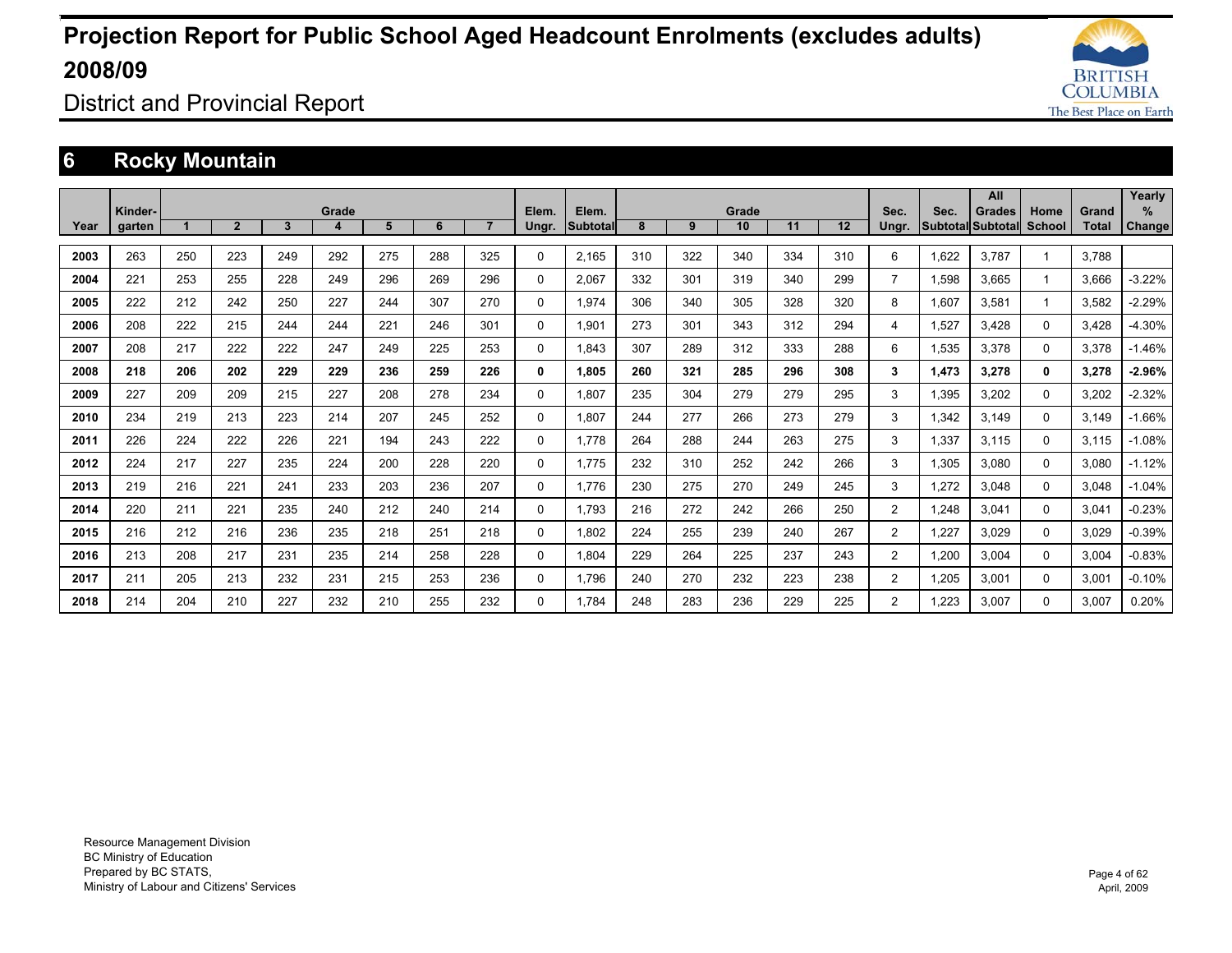

District and Provincial Report

### **8 Kootenay Lake**

|      |         |     |                |     |       |     |     |                |          |          |     |     |       |     |     |       |       | All                      |          |              | Yearly        |
|------|---------|-----|----------------|-----|-------|-----|-----|----------------|----------|----------|-----|-----|-------|-----|-----|-------|-------|--------------------------|----------|--------------|---------------|
|      | Kinder- |     |                |     | Grade |     |     |                | Elem.    | Elem.    |     |     | Grade |     |     | Sec.  | Sec.  | <b>Grades</b>            | Home     | Grand        | %             |
| Year | garten  |     | 2 <sup>1</sup> | 3   | 4     | 5   | 6   | $\overline{7}$ | Ungr.    | Subtotal | 8   | 9   | 10    | 11  | 12  | Ungr. |       | <b>Subtotal Subtotal</b> | School   | <b>Total</b> | <b>Change</b> |
| 2003 | 333     | 331 | 356            | 364 | 387   | 428 | 438 | 481            | $\Omega$ | 3.118    | 539 | 533 | 587   | 589 | 547 | 56    | 2.851 | 5.969                    | 3        | 5,972        |               |
| 2004 | 328     | 344 | 329            | 370 | 369   | 401 | 409 | 445            | $\Omega$ | 2.995    | 526 | 548 | 548   | 577 | 532 | 59    | 2,790 | 5.785                    | 5        | 5,790        | $-3.05%$      |
| 2005 | 330     | 329 | 336            | 324 | 348   | 351 | 398 | 419            | 0        | 2,835    | 462 | 519 | 579   | 561 | 490 | 77    | 2,688 | 5,523                    | $\Omega$ | 5,523        | $-4.61%$      |
| 2006 | 317     | 331 | 321            | 344 | 319   | 346 | 361 | 406            | $\Omega$ | 2.745    | 426 | 465 | 548   | 556 | 477 | 50    | 2,522 | 5.267                    | 5        | 5.272        | $-4.54%$      |
| 2007 | 323     | 304 | 335            | 319 | 353   | 320 | 374 | 395            | 0        | 2,723    | 446 | 433 | 530   | 536 | 560 | 21    | 2,526 | 5,249                    | $\Omega$ | 5,249        | $-0.44%$      |
| 2008 | 299     | 321 | 300            | 341 | 338   | 351 | 351 | 408            | 0        | 2.709    | 403 | 473 | 465   | 513 | 542 | 38    | 2.434 | 5.143                    | 5        | 5.148        | $-1.92%$      |
| 2009 | 293     | 320 | 280            | 331 | 339   | 364 | 346 | 388            | $\Omega$ | 2.661    | 389 | 470 | 439   | 495 | 521 | 36    | 2,350 | 5,011                    | 5        | 5,016        | $-2.56%$      |
| 2010 | 288     | 314 | 279            | 309 | 330   | 366 | 360 | 383            | $\Omega$ | 2,629    | 370 | 456 | 437   | 470 | 505 | 35    | 2,273 | 4,902                    | 5        | 4,907        | $-2.17%$      |
| 2011 | 290     | 310 | 275            | 310 | 309   | 357 | 363 | 399            | 0        | 2.613    | 366 | 434 | 424   | 468 | 480 | 34    | 2,206 | 4.819                    | 5        | 4.824        | $-1.69%$      |
| 2012 | 292     | 313 | 272            | 305 | 310   | 335 | 354 | 402            | 0        | 2,583    | 382 | 429 | 404   | 454 | 477 | 33    | 2,179 | 4.762                    | 5        | 4,767        | $-1.18%$      |
| 2013 | 297     | 316 | 275            | 302 | 306   | 338 | 333 | 393            | 0        | 2.560    | 386 | 449 | 399   | 433 | 464 | 32    | 2.163 | 4.723                    | 5        | 4.728        | $-0.82%$      |
| 2014 | 300     | 322 | 278            | 307 | 304   | 334 | 337 | 372            | 0        | 2.554    | 378 | 454 | 417   | 428 | 443 | 32    | 2,152 | 4.706                    | 5        | 4.711        | $-0.36%$      |
| 2015 | 302     | 325 | 283            | 310 | 309   | 331 | 333 | 376            | 0        | 2,569    | 358 | 445 | 422   | 446 | 437 | 31    | 2,139 | 4.708                    | 5        | 4,713        | 0.04%         |
| 2016 | 306     | 328 | 287            | 316 | 312   | 337 | 331 | 372            | 0        | 2.589    | 362 | 423 | 415   | 452 | 455 | 31    | 2.138 | 4.727                    | 5        | 4.732        | 0.40%         |
| 2017 | 310     | 332 | 290            | 321 | 320   | 342 | 337 | 370            | $\Omega$ | 2,622    | 358 | 426 | 395   | 445 | 463 | 32    | 2,119 | 4.741                    | 5        | 4,746        | 0.30%         |
| 2018 | 313     | 337 | 294            | 324 | 324   | 350 | 341 | 376            | $\Omega$ | 2.659    | 356 | 422 | 397   | 425 | 456 | 32    | 2.088 | 4.747                    | 5        | 4.752        | 0.13%         |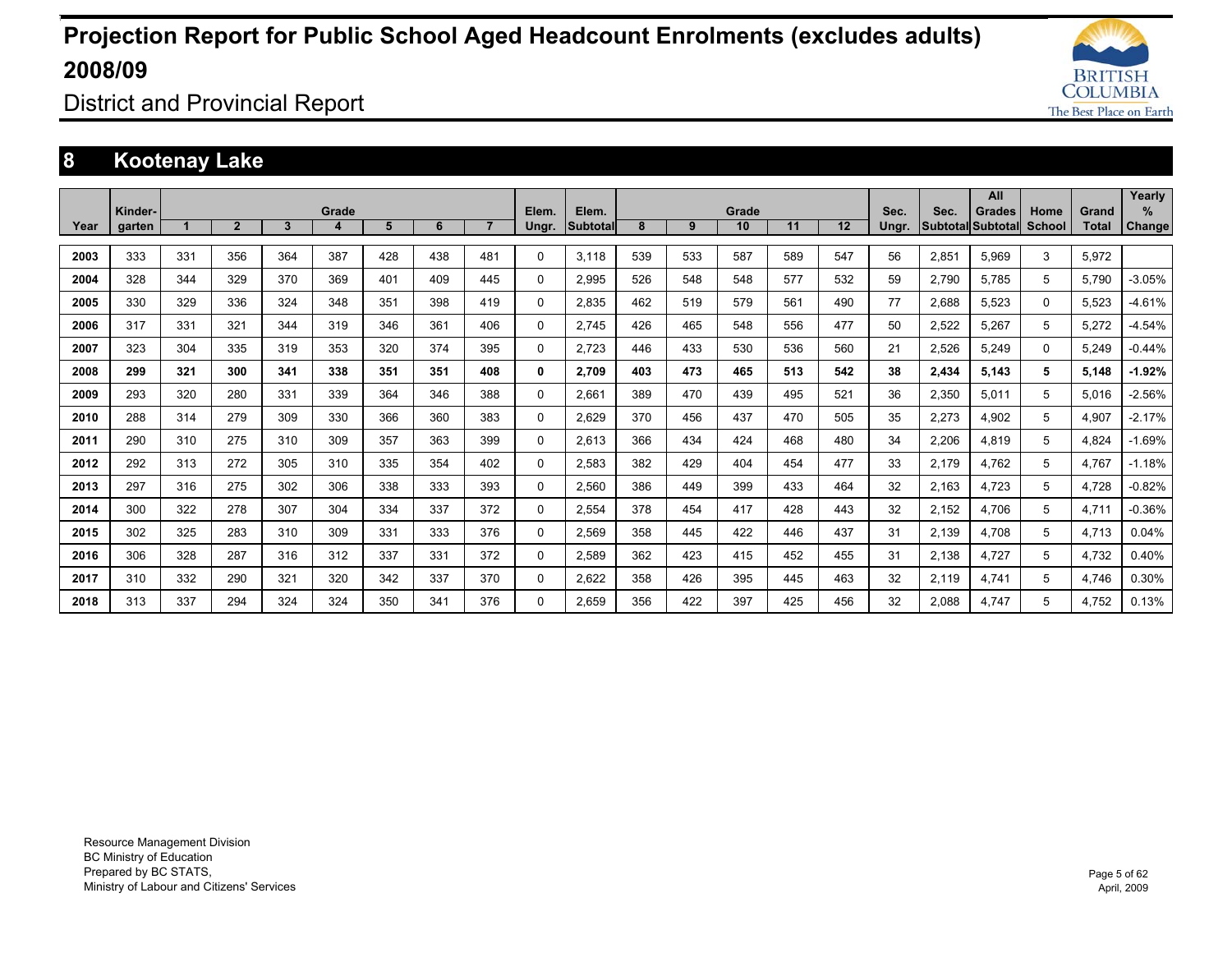

District and Provincial Report

#### **10 Arrow Lakes**

|      |         |    |                |    |       |    |    |                |              |                 |    |    |       |    |    |             |      | All                      |                |       | Yearly   |
|------|---------|----|----------------|----|-------|----|----|----------------|--------------|-----------------|----|----|-------|----|----|-------------|------|--------------------------|----------------|-------|----------|
|      | Kinder- |    |                |    | Grade |    |    |                | Elem.        | Elem.           |    |    | Grade |    |    | Sec.        | Sec. | <b>Grades</b>            | Home           | Grand | %        |
| Year | garten  |    | $\overline{2}$ | 3  | 4     | 5  | 6  | $\overline{7}$ | Ungr.        | <b>Subtotal</b> | 8  | 9  | 10    | 11 | 12 | Ungr.       |      | <b>Subtotal Subtotal</b> | School         | Total | Change   |
| 2003 | 40      | 40 | 40             | 59 | 64    | 57 | 58 | 56             | 0            | 414             | 69 | 35 | 62    | 58 | 48 | $\mathbf 0$ | 272  | 686                      | 6              | 692   |          |
|      |         |    |                |    |       |    |    |                |              |                 |    |    |       |    |    |             |      |                          |                |       |          |
| 2004 | 43      | 42 | 41             | 41 | 59    | 65 | 60 | 54             | $\mathbf 0$  | 405             | 57 | 66 | 35    | 58 | 56 | $\mathbf 0$ | 272  | 677                      | 4              | 681   | $-1.59%$ |
| 2005 | 41      | 46 | 45             | 39 | 43    | 61 | 62 | 59             | $\mathbf 0$  | 396             | 52 | 57 | 65    | 34 | 60 | $\mathbf 0$ | 268  | 664                      | 3              | 667   | $-2.06%$ |
| 2006 | 38      | 38 | 47             | 40 | 34    | 46 | 55 | 57             | $\mathbf 0$  | 355             | 58 | 58 | 52    | 63 | 34 | $\mathbf 0$ | 265  | 620                      | 0              | 620   | $-7.05%$ |
| 2007 | 35      | 34 | 34             | 52 | 46    | 34 | 43 | 56             | 0            | 334             | 57 | 62 | 56    | 54 | 58 | 0           | 287  | 621                      | $\overline{2}$ | 623   | 0.48%    |
| 2008 | 32      | 35 | 33             | 38 | 50    | 45 | 34 | 46             | 0            | 313             | 56 | 55 | 67    | 52 | 55 | 0           | 285  | 598                      | 4              | 602   | $-3.37%$ |
| 2009 | 31      | 33 | 30             | 36 | 48    | 54 | 29 | 43             | $\mathbf 0$  | 304             | 46 | 52 | 76    | 48 | 62 | $\mathbf 0$ | 284  | 588                      | 4              | 592   | $-1.66%$ |
| 2010 | 29      | 32 | 28             | 32 | 46    | 53 | 34 | 36             | $\mathbf 0$  | 290             | 43 | 43 | 72    | 54 | 58 | $\mathbf 0$ | 270  | 560                      | 4              | 564   | $-4.73%$ |
| 2011 | 34      | 30 | 27             | 30 | 41    | 49 | 33 | 43             | $\mathbf{0}$ | 287             | 36 | 40 | 61    | 52 | 64 | $\mathbf 0$ | 253  | 540                      | 4              | 544   | $-3.55%$ |
| 2012 | 32      | 35 | 25             | 29 | 38    | 45 | 31 | 42             | $\mathbf{0}$ | 277             | 43 | 34 | 56    | 44 | 62 | 0           | 239  | 516                      | 4              | 520   | $-4.41%$ |
| 2013 | 29      | 33 | 30             | 28 | 37    | 42 | 29 | 39             | 0            | 267             | 42 | 40 | 48    | 40 | 53 | 0           | 223  | 490                      | 3              | 493   | $-5.19%$ |
| 2014 | 27      | 30 | 28             | 32 | 35    | 40 | 27 | 36             | 0            | 255             | 39 | 39 | 56    | 34 | 48 | 0           | 216  | 471                      | 3              | 474   | $-3.85%$ |
| 2015 | 28      | 27 | 26             | 30 | 41    | 38 | 26 | 34             | $\Omega$     | 250             | 36 | 37 | 55    | 40 | 41 | $\Omega$    | 209  | 459                      | 3              | 462   | $-2.53%$ |
| 2016 | 27      | 28 | 23             | 28 | 38    | 44 | 25 | 32             | $\mathbf 0$  | 245             | 34 | 34 | 52    | 39 | 47 | $\mathbf 0$ | 206  | 451                      | 3              | 454   | $-1.73%$ |
| 2017 | 27      | 28 | 24             | 25 | 35    | 41 | 28 | 31             | $\mathbf 0$  | 239             | 33 | 32 | 49    | 38 | 48 | $\mathbf 0$ | 200  | 439                      | 3              | 442   | $-2.64%$ |
| 2018 | 28      | 28 | 24             | 26 | 32    | 39 | 27 | 36             | 0            | 240             | 31 | 31 | 46    | 36 | 47 | $\Omega$    | 191  | 431                      | 3              | 434   | $-1.81%$ |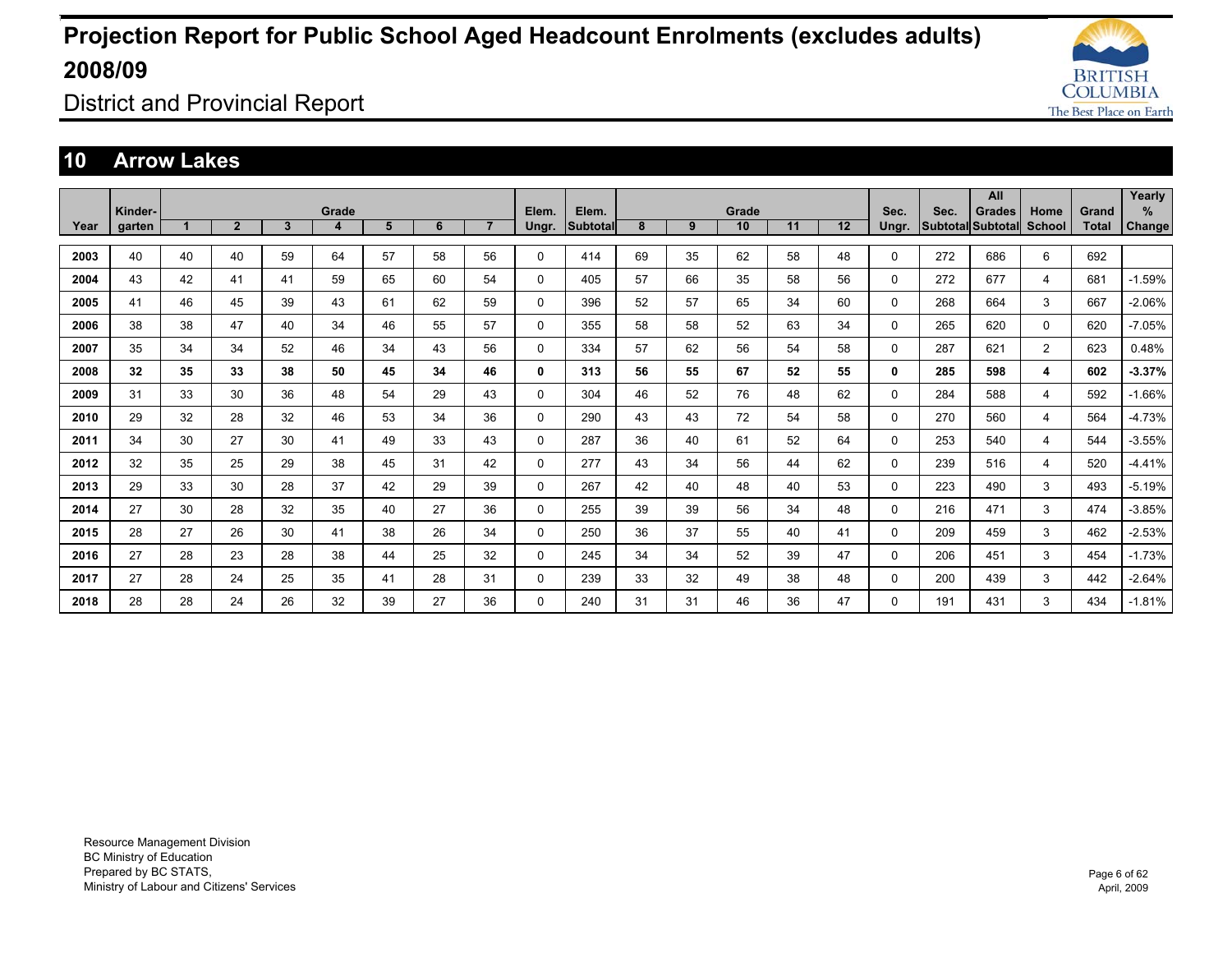

District and Provincial Report

#### **19 Revelstoke**

|      | Kinder- |    |                |     | Grade |     |     |                | Elem.    | Elem.           |     |     | Grade |     |     | Sec.           | Sec.                     | All<br><b>Grades</b> | Home           | Grand        | Yearly<br>% |
|------|---------|----|----------------|-----|-------|-----|-----|----------------|----------|-----------------|-----|-----|-------|-----|-----|----------------|--------------------------|----------------------|----------------|--------------|-------------|
| Year | garten  |    | $\overline{2}$ | 3   | 4     | 5   | 6   | $\overline{7}$ | Ungr.    | <b>Subtotal</b> | 8   | 9   | 10    | 11  | 12  | Ungr.          | <b>Subtotal Subtotal</b> |                      | School         | <b>Total</b> | Change      |
| 2003 | 89      | 92 | 98             | 107 | 107   | 96  | 101 | 98             | 0        | 788             | 118 | 119 | 128   | 134 | 113 | 3              | 615                      | 1,403                | 4              | 1,407        |             |
| 2004 | 73      | 88 | 85             | 102 | 106   | 104 | 91  | 98             | $\Omega$ | 747             | 101 | 112 | 123   | 143 | 108 | 3              | 590                      | 1.337                | 4              | 1,341        | $-4.69%$    |
| 2005 | 73      | 70 | 86             | 76  | 98    | 98  | 101 | 84             | 0        | 686             | 101 | 96  | 110   | 125 | 136 | $\mathbf 1$    | 569                      | 1.255                | 4              | .259         | $-6.11%$    |
| 2006 | 76      | 68 | 70             | 84  | 80    | 99  | 101 | 107            | 0        | 685             | 85  | 102 | 98    | 124 | 121 | -1             | 531                      | 1.216                | $\overline{2}$ | .218         | $-3.26%$    |
| 2007 | 74      | 78 | 72             | 72  | 80    | 79  | 97  | 97             | 0        | 649             | 108 | 78  | 94    | 113 | 96  | 3              | 492                      | 1.141                | 2              | 1.143        | $-6.16%$    |
| 2008 | 78      | 71 | 78             | 74  | 70    | 84  | 79  | 95             | 0        | 629             | 98  | 94  | 80    | 98  | 102 | $\overline{7}$ | 479                      | 1.108                | 0              | 1.108        | $-3.06%$    |
| 2009 | 72      | 81 | 81             | 86  | 70    | 70  | 71  | 98             | 0        | 629             | 94  | 90  | 79    | 101 | 99  | $\overline{7}$ | 470                      | 1.099                | $\Omega$       | 1.099        | $-0.81%$    |
| 2010 | 67      | 75 | 92             | 89  | 81    | 70  | 59  | 88             | 0        | 621             | 97  | 86  | 76    | 100 | 102 | $\overline{7}$ | 468                      | 1.089                | $\mathbf 0$    | 1.089        | $-0.91%$    |
| 2011 | 69      | 69 | 84             | 100 | 83    | 80  | 59  | 74             | 0        | 618             | 87  | 89  | 73    | 97  | 102 | $\overline{7}$ | 455                      | 1.073                | 0              | 1.073        | $-1.47%$    |
| 2012 | 72      | 71 | 77             | 91  | 93    | 82  | 68  | 74             | 0        | 628             | 73  | 81  | 75    | 93  | 98  | 6              | 426                      | 1.054                | $\Omega$       | 1.054        | $-1.77%$    |
| 2013 | 71      | 74 | 79             | 83  | 85    | 92  | 69  | 84             | 0        | 637             | 73  | 68  | 68    | 95  | 94  | 6              | 404                      | 1.041                | 0              | 1.041        | $-1.23%$    |
| 2014 | 76      | 73 | 83             | 86  | 78    | 84  | 78  | 86             | 0        | 644             | 83  | 67  | 58    | 87  | 96  | 6              | 397                      | 1.041                | 0              | 1.041        | $0.00\%$    |
| 2015 | 77      | 78 | 82             | 90  | 80    | 77  | 71  | 97             | 0        | 652             | 85  | 76  | 57    | 74  | 88  | 6              | 386                      | 1.038                | $\mathbf 0$    | 1,038        | $-0.29%$    |
| 2016 | 76      | 79 | 88             | 89  | 84    | 79  | 65  | 88             | 0        | 648             | 95  | 78  | 64    | 72  | 75  | 6              | 390                      | 1.038                | 0              | 1,038        | $0.00\%$    |
| 2017 | 75      | 79 | 89             | 95  | 83    | 83  | 67  | 81             | $\Omega$ | 652             | 87  | 88  | 66    | 81  | 73  | 5              | 400                      | 1.052                | $\Omega$       | 1.052        | 1.35%       |
| 2018 | 76      | 78 | 89             | 96  | 89    | 83  | 70  | 83             | $\Omega$ | 664             | 80  | 80  | 73    | 83  | 82  | 5              | 403                      | 1.067                | 0              | 1.067        | 1.43%       |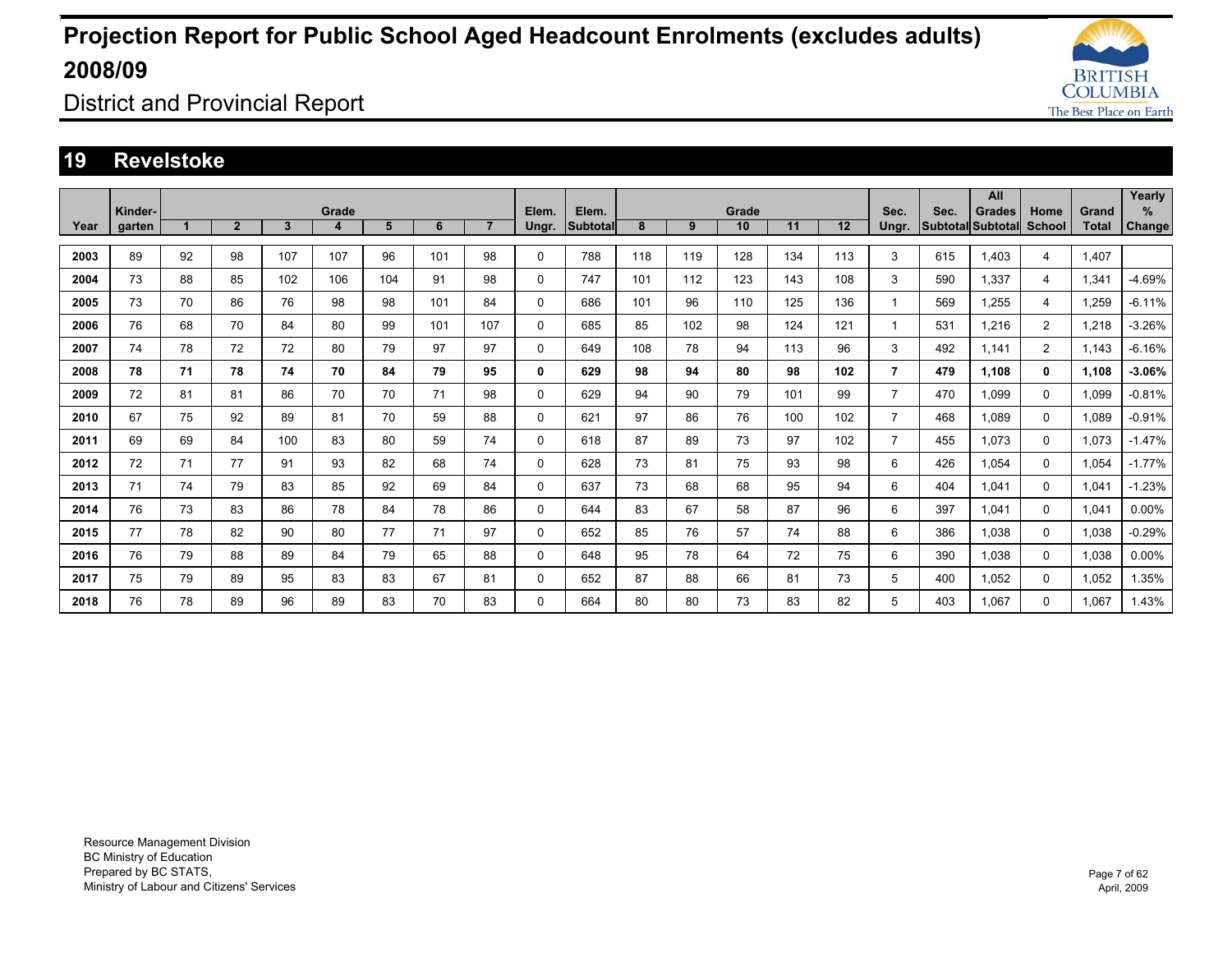

District and Provincial Report

### **20 Kootenay-Columbia**

|      |                   |     |                |              |            |     |     |                |                |                   |     |     |             |     |     |               |       | All                                       |                |                | Yearly                |
|------|-------------------|-----|----------------|--------------|------------|-----|-----|----------------|----------------|-------------------|-----|-----|-------------|-----|-----|---------------|-------|-------------------------------------------|----------------|----------------|-----------------------|
| Year | Kinder-<br>garten |     | $\overline{2}$ | $\mathbf{3}$ | Grade<br>4 | 5   | 6   | $\overline{7}$ | Elem.<br>Ungr. | Elem.<br>Subtotal | 8   | 9   | Grade<br>10 | 11  | 12  | Sec.<br>Ungr. | Sec.  | <b>Grades</b><br><b>Subtotal Subtotal</b> | Home<br>School | Grand<br>Total | $\%$<br><b>Change</b> |
| 2003 | 265               | 284 | 312            | 333          | 342        | 342 | 369 | 410            | $\Omega$       | 2,657             | 441 | 437 | 460         | 453 | 453 | $\Omega$      | 2,244 | 4,901                                     | $\Omega$       | 4,901          |                       |
| 2004 | 253               | 267 | 290            | 300          | 334        | 342 | 354 | 390            | 0              | 2,530             | 449 | 437 | 431         | 463 | 412 | 0             | 2,192 | 4.722                                     | 0              | 4.722          | $-3.65%$              |
| 2005 | 254               | 263 | 275            | 291          | 304        | 353 | 352 | 352            | 0              | 2.444             | 434 | 445 | 473         | 436 | 437 | 0             | 2,225 | 4.669                                     | $\Omega$       | 4.669          | $-1.12%$              |
| 2006 | 252               | 257 | 272            | 267          | 291        | 313 | 348 | 353            | $\Omega$       | 2.353             | 370 | 438 | 494         | 444 | 410 | 0             | 2,156 | 4.509                                     |                | 4.510          | $-3.41%$              |
| 2007 | 240               | 269 | 261            | 274          | 279        | 305 | 315 | 359            | $\Omega$       | 2,302             | 388 | 381 | 463         | 439 | 427 | $\Omega$      | 2,098 | 4,400                                     | 2              | 4,402          | $-2.39%$              |
| 2008 | 248               | 236 | 280            | 260          | 276        | 285 | 313 | 332            | 0              | 2,230             | 370 | 381 | 410         | 423 | 423 | 0             | 2,007 | 4,237                                     | 0              | 4,237          | $-3.75%$              |
| 2009 | 249               | 230 | 276            | 243          | 270        | 288 | 295 | 296            | 0              | 2.147             | 366 | 369 | 397         | 374 | 415 | 0             | 1,921 | 4.068                                     | 0              | 4.068          | $-3.99%$              |
| 2010 | 233               | 231 | 269            | 239          | 252        | 282 | 299 | 279            | 0              | 2.084             | 327 | 366 | 386         | 362 | 368 | 0             | 1.809 | 3.893                                     | 0              | 3.893          | $-4.30%$              |
| 2011 | 209               | 216 | 270            | 233          | 248        | 263 | 292 | 283            | 0              | 2.014             | 308 | 328 | 382         | 352 | 354 | 0             | 1.724 | 3.738                                     | 0              | 3.738          | $-3.98%$              |
| 2012 | 215               | 194 | 253            | 234          | 241        | 260 | 273 | 277            | $\Omega$       | 1.947             | 312 | 309 | 344         | 348 | 345 | 0             | 1.658 | 3.605                                     | $\Omega$       | 3.605          | $-3.56%$              |
| 2013 | 242               | 200 | 228            | 220          | 243        | 253 | 270 | 259            | $\Omega$       | 1,915             | 306 | 312 | 325         | 316 | 341 | $\Omega$      | 1,600 | 3,515                                     | $\Omega$       | 3,515          | $-2.50%$              |
| 2014 | 232               | 226 | 235            | 199          | 229        | 255 | 263 | 256            | $\Omega$       | 1,895             | 287 | 306 | 327         | 298 | 311 | 0             | 1,529 | 3.424                                     | $\Omega$       | 3,424          | $-2.59%$              |
| 2015 | 239               | 217 | 266            | 205          | 208        | 242 | 265 | 250            | 0              | 1.892             | 284 | 288 | 320         | 298 | 292 | 0             | 1.482 | 3.374                                     | 0              | 3,374          | $-1.46%$              |
| 2016 | 245               | 224 | 257            | 233          | 215        | 220 | 252 | 252            | 0              | 1.898             | 277 | 284 | 301         | 291 | 292 | 0             | 1.445 | 3.343                                     | 0              | 3,343          | $-0.92%$              |
| 2017 | 252               | 230 | 266            | 225          | 243        | 226 | 229 | 240            | $\Omega$       | 1,911             | 278 | 277 | 298         | 275 | 286 | 0             | 1,414 | 3.325                                     | 0              | 3,325          | $-0.54%$              |
| 2018 | 255               | 236 | 271            | 232          | 236        | 256 | 236 | 218            | $\Omega$       | 1.940             | 265 | 279 | 291         | 273 | 271 | 0             | 1.379 | 3.319                                     | 0              | 3.319          | $-0.18%$              |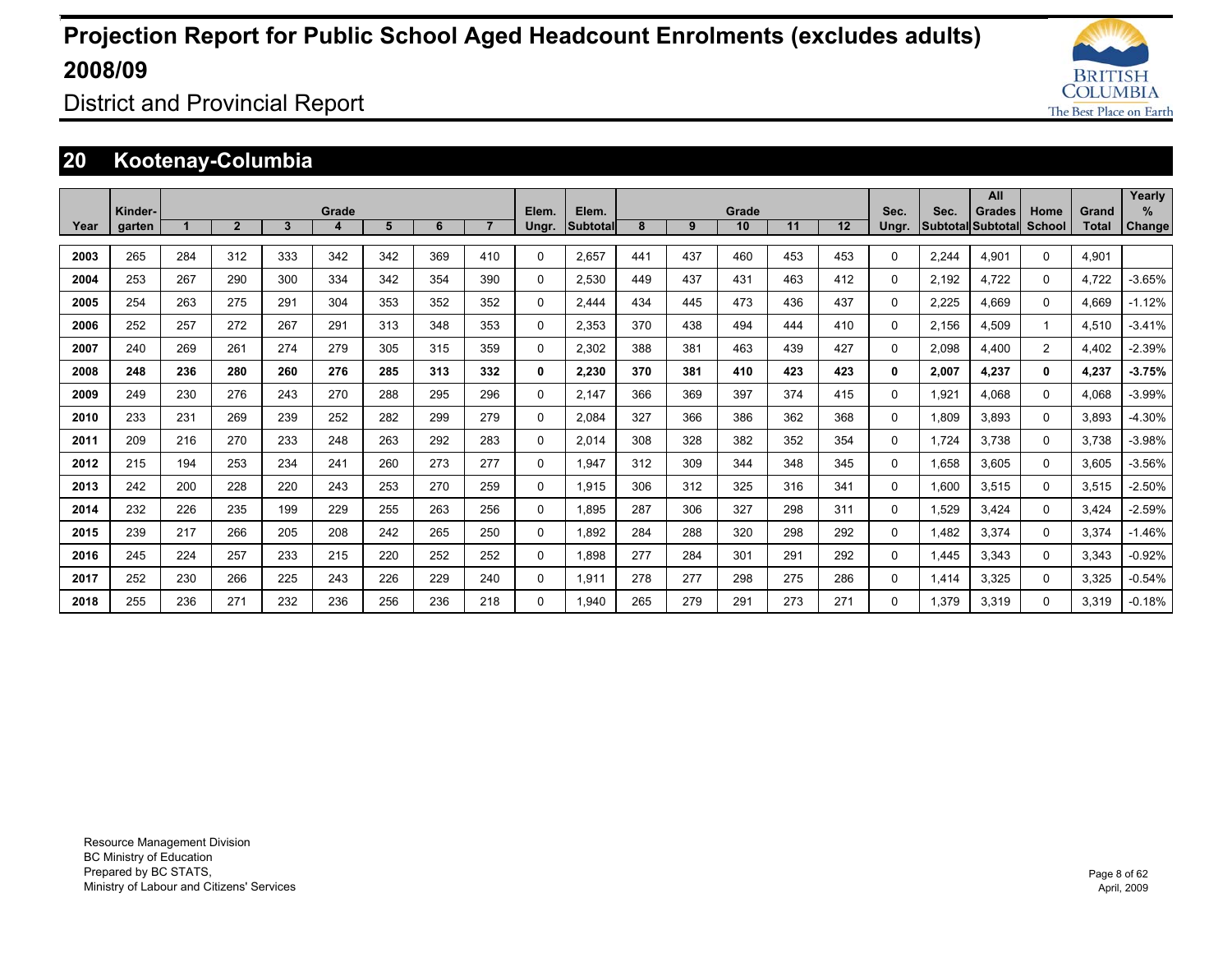

District and Provincial Report

### **22 Vernon**

|      |         |     |                |     |       |     |     |                |          |                 |     |     |       |     |     |       |       | All               |               |              | Yearly        |
|------|---------|-----|----------------|-----|-------|-----|-----|----------------|----------|-----------------|-----|-----|-------|-----|-----|-------|-------|-------------------|---------------|--------------|---------------|
|      | Kinder- |     |                |     | Grade |     |     |                | Elem.    | Elem.           |     |     | Grade |     |     | Sec.  | Sec.  | <b>Grades</b>     | Home          | Grand        | %             |
| Year | garten  |     | $\overline{2}$ | 3   | 4     | 5   | 6   | $\overline{7}$ | Ungr.    | <b>Subtotal</b> | 8   | 9   | 10    | 11  | 12  | Ungr. |       | Subtotal Subtotal | <b>School</b> | <b>Total</b> | <b>Change</b> |
| 2003 | 568     | 563 | 593            | 661 | 656   | 673 | 745 | 757            | $\Omega$ | 5,216           | 805 | 822 | 877   | 910 | 836 | 0     | 4,250 | 9,466             | 5             | 9,471        |               |
| 2004 | 573     | 610 | 577            | 596 | 697   | 682 | 688 | 752            | 0        | 5.175           | 787 | 812 | 834   | 960 | 841 |       | 4,235 | 9.410             | 13            | 9,423        | $-0.51%$      |
| 2005 | 497     | 588 | 604            | 588 | 627   | 695 | 702 | 709            | 0        | 5.010           | 784 | 823 | 886   | 859 | 862 |       | 4,215 | 9.225             | 5             | 9,230        | $-2.05%$      |
| 2006 | 556     | 511 | 593            | 616 | 593   | 639 | 716 | 711            | 0        | 4,935           | 746 | 807 | 893   | 856 | 791 | 0     | 4,093 | 9.028             | 8             | 9,036        | $-2.10%$      |
| 2007 | 519     | 601 | 529            | 603 | 631   | 615 | 649 | 713            | 0        | 4.860           | 761 | 792 | 873   | 854 | 801 | 0     | 4,081 | 8.941             | 5             | 8,946        | $-1.00%$      |
| 2008 | 550     | 526 | 593            | 535 | 602   | 619 | 627 | 652            | 0        | 4.704           | 750 | 771 | 842   | 824 | 798 | 5     | 3,990 | 8.694             | 8             | 8.702        | $-2.73%$      |
| 2009 | 549     | 512 | 611            | 541 | 605   | 600 | 621 | 619            | 0        | 4,658           | 743 | 761 | 834   | 816 | 758 | 5     | 3,917 | 8,575             | 8             | 8,583        | $-1.37%$      |
| 2010 | 539     | 510 | 594            | 558 | 613   | 603 | 602 | 613            | 0        | 4.632           | 707 | 754 | 824   | 808 | 749 | 5     | 3,847 | 8.479             | 8             | 8.487        | $-1.12%$      |
| 2011 | 524     | 501 | 593            | 543 | 630   | 610 | 605 | 595            | 0        | 4.601           | 700 | 719 | 816   | 799 | 744 | 5     | 3.783 | 8,384             | 8             | 8.392        | $-1.12%$      |
| 2012 | 544     | 488 | 583            | 541 | 613   | 626 | 611 | 598            | 0        | 4.604           | 680 | 712 | 781   | 791 | 735 | 5     | 3,704 | 8,308             | 8             | 8,316        | $-0.91%$      |
| 2013 | 579     | 507 | 568            | 532 | 611   | 610 | 627 | 604            | 0        | 4.638           | 683 | 692 | 772   | 758 | 728 | 5     | 3,638 | 8,276             | 8             | 8.284        | $-0.38%$      |
| 2014 | 599     | 538 | 588            | 519 | 602   | 609 | 612 | 619            | 0        | 4.686           | 689 | 694 | 751   | 749 | 699 | 4     | 3,586 | 8.272             | 8             | 8.280        | $-0.05%$      |
| 2015 | 608     | 556 | 624            | 537 | 587   | 599 | 610 | 604            | 0        | 4,725           | 706 | 700 | 752   | 729 | 688 | 4     | 3,579 | 8,304             | 8             | 8,312        | 0.39%         |
| 2016 | 615     | 564 | 644            | 568 | 607   | 585 | 601 | 603            | 0        | 4.787           | 690 | 717 | 758   | 730 | 671 | 4     | 3,570 | 8,357             | 8             | 8,365        | 0.64%         |
| 2017 | 621     | 571 | 654            | 587 | 642   | 604 | 587 | 594            | 0        | 4.860           | 689 | 702 | 774   | 735 | 671 | 4     | 3,575 | 8.435             | 8             | 8.443        | 0.93%         |
| 2018 | 634     | 576 | 661            | 596 | 662   | 638 | 606 | 581            | 0        | 4.954           | 679 | 700 | 761   | 750 | 677 | 4     | 3,571 | 8.525             | 8             | 8.533        | 1.07%         |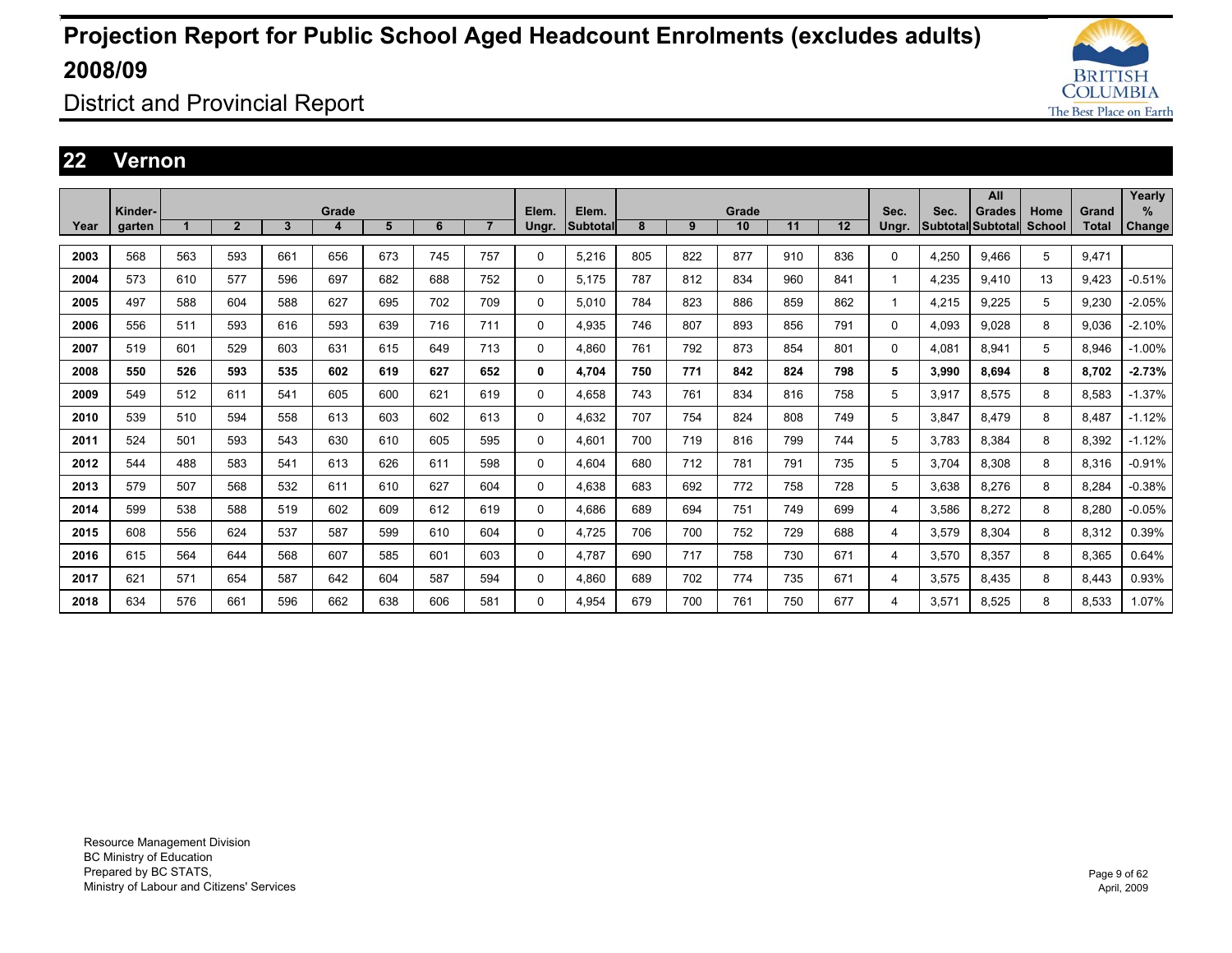

District and Provincial Report

### **23 Central Okanagan**

|      |         |       |                |              |            |       |       |                |                |                          |       |       |             |       |       |                |       | All                                |                       |                       | Yearly      |
|------|---------|-------|----------------|--------------|------------|-------|-------|----------------|----------------|--------------------------|-------|-------|-------------|-------|-------|----------------|-------|------------------------------------|-----------------------|-----------------------|-------------|
| Year | Kinder- |       | $\overline{2}$ | $\mathbf{3}$ | Grade<br>4 | 5     | 6     | $\overline{7}$ | Elem.<br>Ungr. | Elem.<br><b>Subtotal</b> | 8     | 9     | Grade<br>10 | 11    | 12    | Sec.<br>Ungr.  | Sec.  | <b>Grades</b><br>Subtotal Subtotal | Home<br><b>School</b> | Grand<br><b>Total</b> | %<br>Change |
|      | garten  |       |                |              |            |       |       |                |                |                          |       |       |             |       |       |                |       |                                    |                       |                       |             |
| 2003 | 1.247   | 1.431 | 1.452          | .546         | 1.623      | .630  | 1.692 | 1,773          | 0              | 12,394                   | .855  | 1,933 | 2,009       | 2.052 | 1.917 | $\overline{2}$ | 9.768 | 22.162                             | 4                     | 22.166                |             |
| 2004 | 1.353   | 1.308 | 1.458          | 1.503        | 1.591      | .642  | 1.662 | 1.740          | 0              | 12.257                   | .784  | 1.890 | 2.015       | 2,141 | 1.898 | 1              | 9.729 | 21.986                             | $\Omega$              | 21.986                | $-0.81%$    |
| 2005 | 1.333   | 1.401 | 1.338          | 1.517        | 1.544      | .625  | 1.711 | 1.725          | 0              | 12.194                   | .837  | 1.823 | 1,965       | 2.082 | 2,008 | 1              | 9.716 | 21.910                             | 4                     | 21.914                | $-0.33%$    |
| 2006 | 1.328   | 1.400 | 1.444          | .420         | 1.592      | .584  | 1.683 | 1.742          | 0              | 12.193                   | 1.777 | 1.876 | 1.893       | 1.937 | 2.042 | 9              | 9.534 | 21,727                             | 5                     | 21.732                | $-0.83%$    |
| 2007 | 1.326   | 1,389 | 1.441          | 1.494        | 1,452      | .643  | 1.621 | 1.728          | 0              | 12,094                   | 1.797 | 1.826 | 1,950       | 1,913 | 1,941 | 3              | 9.430 | 21.524                             | 11                    | 21.535                | $-0.91%$    |
| 2008 | 1,389   | 1,379 | 1,448          | 1.488        | 1,535      | 1,475 | 1,693 | 1.666          | 0              | 12,073                   | 1,808 | 1,831 | 1,898       | 1,962 | 1,914 | 53             | 9.466 | 21,539                             | 9                     | 21,548                | 0.06%       |
| 2009 | 1,382   | 1,431 | 1.439          | 1.479        | 1,529      | .464  | 1.680 | 1,615          | 0              | 12,019                   | 1.786 | 1,832 | 1,899       | 1.894 | 1.869 | 52             | 9,332 | 21,351                             | 9                     | 21,360                | $-0.87%$    |
| 2010 | 1.400   | 1,425 | 1.492          | 1.469        | 1,520      | ,459  | 1.669 | 1.604          | 0              | 12,038                   | 1.735 | 1,812 | 1,900       | 1.894 | 1.807 | 51             | 9.199 | 21,237                             | 9                     | 21.246                | $-0.53%$    |
| 2011 | 1.445   | 1,441 | 1.483          | 521.ا        | 1,509      | ,450  | 1.661 | 1,592          | 0              | 12,102                   | 1.721 | 1.761 | 1,879       | 1.894 | 1.803 | 50             | 9.108 | 21,210                             | 9                     | 21,219                | $-0.13%$    |
| 2012 | 1,508   | 1.488 | 1,500          | 1,512        | 1,560      | .440  | 1.651 | 1.584          | 0              | 12,243                   | 1.709 | 1,747 | 1,830       | 1.876 | 1.806 | 50             | 9.018 | 21,261                             | 9                     | 21,270                | 0.24%       |
| 2013 | 1.579   | 1,551 | 1.547          | 1,529        | 1,551      | .486  | 1.639 | 1.575          | 0              | 12,457                   | 1.700 | 1.734 | 1.814       | 1.828 | 1.788 | 50             | 8,914 | 21.371                             | 9                     | 21.380                | 0.52%       |
| 2014 | 1.682   | 1,623 | 1.613          | 1,576        | 1,569      | .479  | 1.691 | 1.564          | 0              | 12,797                   | .690  | 1.726 | 1,801       | 1,812 | 1.745 | 49             | 8,823 | 21,620                             | 9                     | 21,629                | 1.16%       |
| 2015 | 1.710   | 1.727 | 1.686          | 1.642        | 1,617      | ,495  | 1.683 | 1.612          | 0              | 13,172                   | .678  | 1.715 | 1,792       | 1.798 | 1.727 | 48             | 8.758 | 21.930                             | 9                     | 21,939                | .43%        |
| 2016 | 1.737   | 1.755 | 1.792          | 1.714        | 1.682      | .540  | 1.701 | 1.605          | 0              | 13,526                   | .728  | 1.704 | 1,780       | 1.788 | 1.715 | 48             | 8.763 | 22,289                             | 10                    | 22,299                | .64%        |
| 2017 | 1.761   | 1,782 | 1,820          | 1,820        | 1,754      | 0.600 | 1.749 | 1.621          | 0              | 13,907                   | 1.720 | 1,752 | 1,769       | 1.777 | 1.705 | 48             | 8.771 | 22,678                             | 10                    | 22,688                | 1.74%       |
| 2018 | 1.794   | 1.805 | 1.848          | 1.849        | 1.860      | .667  | 1.817 | 1.666          | 0              | 14.306                   | 1.736 | 1.744 | 1.814       | 1.766 | 1.695 | 48             | 8.803 | 23.109                             | 10                    | 23.119                | .90%        |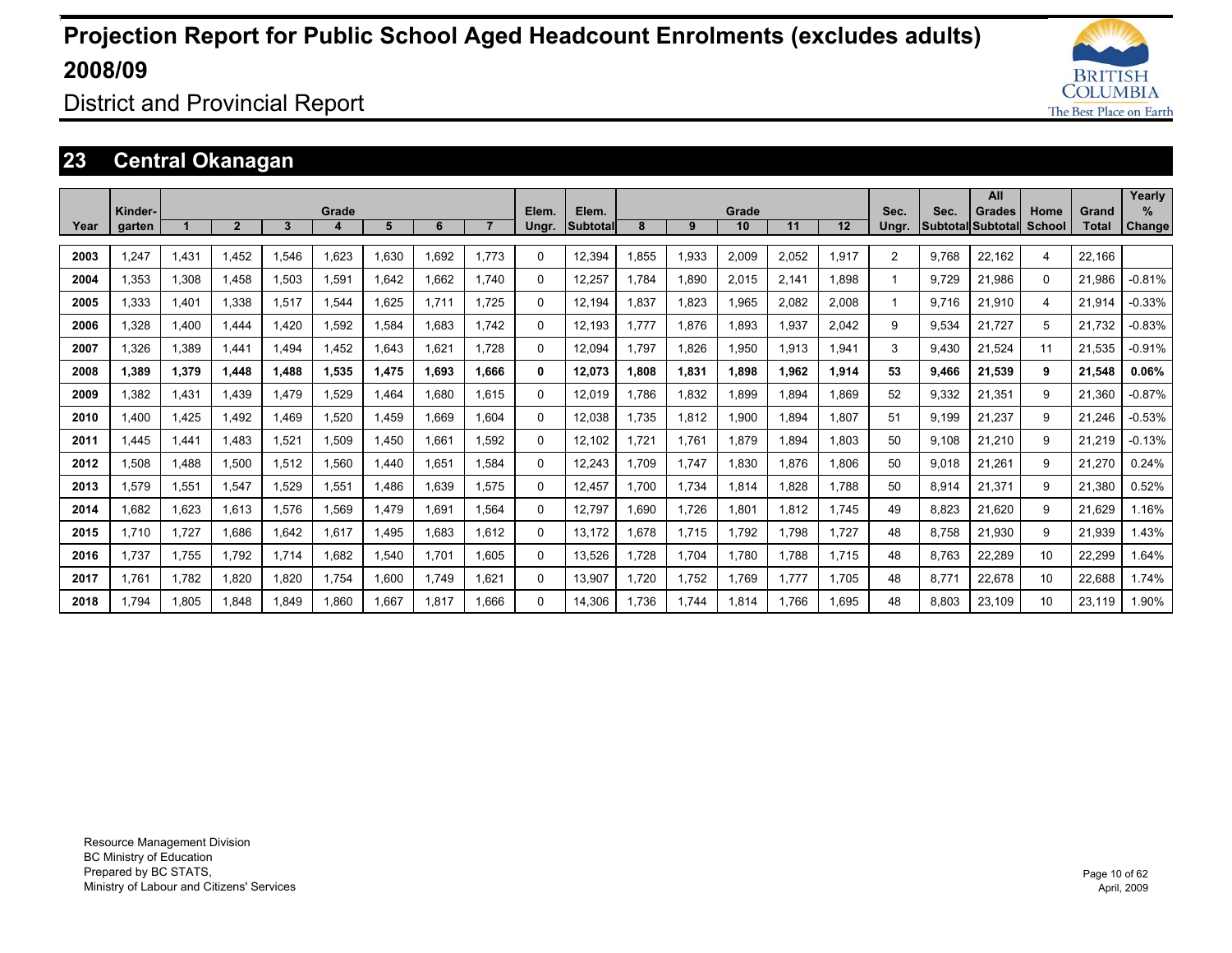

District and Provincial Report

### **27 Cariboo - Chilcotin**

|      |                   |     |                |              |            |     |     |                |                |                          |     |     |             |     |     |               |       | All                                       |                       |                | Yearly             |
|------|-------------------|-----|----------------|--------------|------------|-----|-----|----------------|----------------|--------------------------|-----|-----|-------------|-----|-----|---------------|-------|-------------------------------------------|-----------------------|----------------|--------------------|
| Year | Kinder-<br>garten |     | $\overline{2}$ | $\mathbf{3}$ | Grade<br>4 | 5   | 6   | $\overline{7}$ | Elem.<br>Ungr. | Elem.<br><b>Subtotal</b> | 8   | 9   | Grade<br>10 | 11  | 12  | Sec.<br>Ungr. | Sec.  | <b>Grades</b><br><b>Subtotal Subtotal</b> | Home<br><b>School</b> | Grand<br>Total | %<br><b>Change</b> |
|      |                   |     |                |              |            |     |     |                |                |                          |     |     |             |     |     |               |       |                                           |                       |                |                    |
| 2003 | 391               | 421 | 410            | 434          | 466        | 446 | 488 | 515            | 0              | 3,571                    | 572 | 619 | 678         | 685 | 604 | 6             | 3,164 | 6.735                                     | 3                     | 6.738          |                    |
| 2004 | 354               | 410 | 402            | 407          | 428        | 448 | 441 | 486            | 0              | 3.376                    | 562 | 573 | 648         | 708 | 602 | 39            | 3,132 | 6.508                                     | 3                     | 6,511          | $-3.37%$           |
| 2005 | 353               | 371 | 406            | 408          | 434        | 424 | 467 | 441            | 0              | 3.304                    | 517 | 573 | 600         | 643 | 609 | 42            | 2,984 | 6.288                                     | 3                     | 6.291          | $-3.38%$           |
| 2006 | 354               | 369 | 377            | 418          | 410        | 440 | 442 | 469            | 0              | 3.279                    | 491 | 584 | 589         | 629 | 571 | 37            | 2,901 | 6.180                                     | 5                     | 6.185          | $-1.68%$           |
| 2007 | 341               | 368 | 367            | 396          | 422        | 410 | 455 | 445            | 0              | 3,204                    | 513 | 507 | 598         | 497 | 473 | 43            | 2,631 | 5.835                                     | 6                     | 5,841          | $-5.56%$           |
| 2008 | 361               | 367 | 360            | 369          | 397        | 425 | 401 | 454            | 0              | 3.134                    | 476 | 526 | 522         | 503 | 430 | 33            | 2,490 | 5.624                                     | $\overline{2}$        | 5.626          | $-3.68%$           |
| 2009 | 349               | 357 | 349            | 355          | 382        | 418 | 384 | 461            | 0              | 3.055                    | 439 | 515 | 519         | 466 | 396 | 31            | 2,366 | 5.421                                     | $\overline{2}$        | 5.423          | $-3.61%$           |
| 2010 | 342               | 345 | 340            | 345          | 368        | 403 | 378 | 441            | 0              | 2.962                    | 447 | 476 | 509         | 464 | 368 | 30            | 2.294 | 5.256                                     | $\overline{2}$        | 5.258          | $-3.04%$           |
| 2011 | 358               | 338 | 329            | 336          | 358        | 390 | 365 | 434            | 0              | 2.908                    | 427 | 485 | 474         | 457 | 366 | 28            | 2,237 | 5.145                                     | $\overline{2}$        | 5.147          | $-2.11%$           |
| 2012 | 358               | 354 | 323            | 326          | 349        | 380 | 355 | 421            | 0              | 2.866                    | 421 | 465 | 482         | 427 | 363 | 28            | 2.186 | 5.052                                     | $\overline{2}$        | 5.054          | $-1.81%$           |
| 2013 | 366               | 355 | 338            | 321          | 340        | 371 | 346 | 410            | 0              | 2,847                    | 409 | 458 | 464         | 435 | 341 | 27            | 2,134 | 4,981                                     | $\overline{2}$        | 4,983          | $-1.40%$           |
| 2014 | 350               | 362 | 339            | 337          | 334        | 361 | 338 | 400            | 0              | 2,821                    | 400 | 447 | 459         | 421 | 347 | 27            | 2,101 | 4,922                                     | 2                     | 4,924          | $-1.18%$           |
| 2015 | 350               | 347 | 347            | 338          | 352        | 356 | 330 | 391            | 0              | 2,811                    | 390 | 438 | 448         | 416 | 337 | 26            | 2,055 | 4.866                                     | $\overline{2}$        | 4,868          | $-1.14%$           |
| 2016 | 348               | 348 | 334            | 346          | 354        | 375 | 325 | 382            | 0              | 2,812                    | 382 | 427 | 439         | 406 | 332 | 26            | 2,012 | 4.824                                     | $\overline{2}$        | 4.826          | $-0.86%$           |
| 2017 | 349               | 346 | 334            | 333          | 363        | 377 | 343 | 377            | 0              | 2,822                    | 373 | 418 | 428         | 398 | 325 | 25            | 1,967 | 4.789                                     | $\overline{c}$        | 4,791          | $-0.73%$           |
| 2018 | 350               | 348 | 333            | 333          | 349        | 386 | 345 | 398            | 0              | 2.842                    | 369 | 409 | 420         | 388 | 319 | 25            | 1.930 | 4.772                                     | $\overline{c}$        | 4.774          | $-0.35%$           |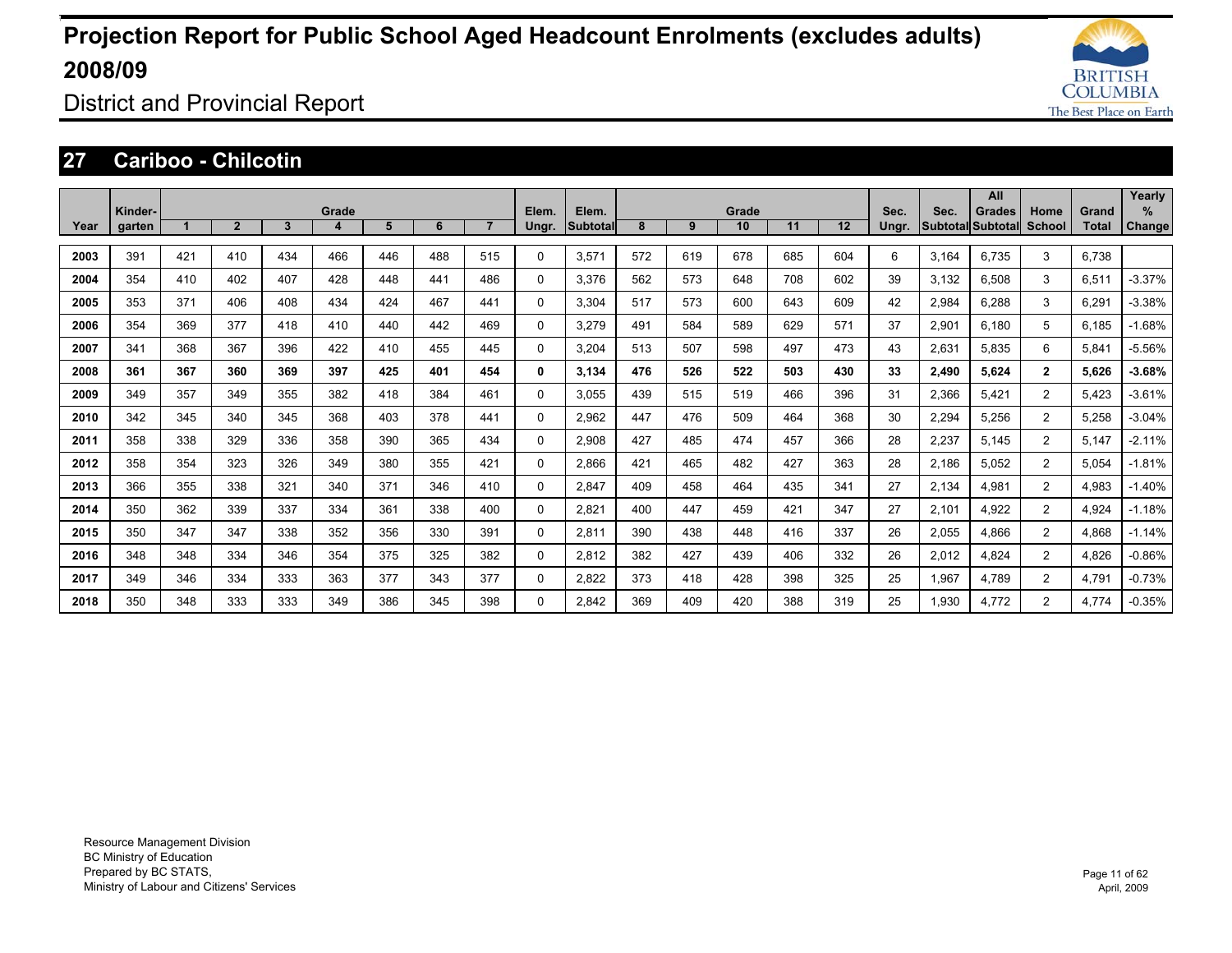

District and Provincial Report

#### **28 Quesnel**

|      |                   |     |                |     |       |     |     |     |                |                   |     |     |             |     |     |               |       | All                                       |                         |                       | Yearly      |
|------|-------------------|-----|----------------|-----|-------|-----|-----|-----|----------------|-------------------|-----|-----|-------------|-----|-----|---------------|-------|-------------------------------------------|-------------------------|-----------------------|-------------|
| Year | Kinder-<br>garten |     | $\overline{2}$ | 3   | Grade | 5   | 6   |     | Elem.<br>Ungr. | Elem.<br>Subtotal | 8   | 9   | Grade<br>10 | 11  | 12  | Sec.<br>Ungr. | Sec.  | <b>Grades</b><br><b>Subtotal Subtotal</b> | Home<br><b>School</b>   | Grand<br><b>Total</b> | %<br>Change |
|      |                   |     |                |     |       |     |     |     |                |                   |     |     |             |     |     |               |       |                                           |                         |                       |             |
| 2003 | 249               | 282 | 308            | 301 | 306   | 319 | 321 | 298 | 0              | 2,384             | 399 | 374 | 402         | 408 | 387 | $\Omega$      | 1,970 | 4,354                                     | $\overline{\mathbf{1}}$ | 4,355                 |             |
| 2004 | 269               | 248 | 266            | 300 | 291   | 297 | 310 | 315 | 0              | 2,296             | 336 | 394 | 404         | 364 | 343 | 35            | 1,876 | 4,172                                     | $\overline{1}$          | 4,173                 | $-4.18%$    |
| 2005 | 198               | 282 | 248            | 278 | 308   | 295 | 313 | 324 | 0              | 2,246             | 346 | 323 | 411         | 367 | 331 | 15            | 1.793 | 4.039                                     | 0                       | 4,039                 | $-3.21%$    |
| 2006 | 236               | 192 | 285            | 256 | 274   | 315 | 301 | 313 | 0              | 2,172             | 351 | 351 | 385         | 359 | 342 | 0             | 1,788 | 3,960                                     | $\overline{2}$          | 3,962                 | $-1.91%$    |
| 2007 | 195               | 244 | 188            | 295 | 266   | 280 | 322 | 307 | 0              | 2,097             | 326 | 356 | 358         | 337 | 375 | 0             | 1.752 | 3.849                                     | 0                       | 3,849                 | $-2.85%$    |
| 2008 | 213               | 199 | 240            | 198 | 291   | 277 | 275 | 324 | 0              | 2,017             | 325 | 330 | 359         | 346 | 361 | 0             | 1.721 | 3,738                                     | $\mathbf{2}$            | 3,740                 | $-2.83%$    |
| 2009 | 239               | 193 | 242            | 187 | 268   | 273 | 241 | 300 | 0              | 1,943             | 340 | 324 | 331         | 348 | 333 | 0             | 1,676 | 3,619                                     | $\overline{2}$          | 3,621                 | $-3.18%$    |
| 2010 | 236               | 216 | 234            | 188 | 253   | 251 | 237 | 264 | 0              | 1.879             | 316 | 339 | 326         | 322 | 335 | 0             | 1.638 | 3,517                                     | $\overline{2}$          | 3,519                 | $-2.82%$    |
| 2011 | 232               | 213 | 262            | 182 | 255   | 237 | 219 | 260 | 0              | 1.860             | 278 | 316 | 340         | 317 | 313 | 0             | 1,564 | 3,424                                     | $\overline{2}$          | 3,426                 | $-2.64%$    |
| 2012 | 256               | 210 | 259            | 204 | 247   | 240 | 206 | 240 | 0              | 1.862             | 274 | 279 | 319         | 331 | 307 | 0             | 1,510 | 3,372                                     | $\overline{2}$          | 3,374                 | $-1.52%$    |
| 2013 | 261               | 232 | 254            | 201 | 276   | 231 | 209 | 226 | 0              | 1.890             | 253 | 274 | 284         | 312 | 320 | 0             | 1.443 | 3,333                                     | $\overline{2}$          | 3,335                 | $-1.16%$    |
| 2014 | 236               | 236 | 281            | 197 | 273   | 259 | 202 | 229 | 0              | 1.913             | 239 | 254 | 278         | 279 | 304 | 0             | 1,354 | 3.267                                     | $\overline{2}$          | 3.269                 | $-1.98%$    |
| 2015 | 235               | 213 | 286            | 219 | 268   | 256 | 225 | 221 | 0              | 1,923             | 242 | 240 | 257         | 272 | 272 | 0             | 1,283 | 3,206                                     | $\overline{2}$          | 3,208                 | $-1.87%$    |
| 2016 | 237               | 213 | 259            | 223 | 296   | 251 | 223 | 247 | 0              | 1,949             | 234 | 242 | 243         | 252 | 264 | 0             | 1,235 | 3,184                                     | $\overline{2}$          | 3.186                 | $-0.69%$    |
| 2017 | 239               | 215 | 259            | 202 | 302   | 278 | 219 | 245 | 0              | 1,959             | 260 | 234 | 244         | 238 | 245 | 0             | 1,221 | 3.180                                     | $\overline{2}$          | 3.182                 | $-0.13%$    |
| 2018 | 244               | 218 | 262            | 201 | 274   | 284 | 243 | 241 | $\Omega$       | 1.967             | 259 | 260 | 236         | 239 | 231 | $\Omega$      | .225  | 3.192                                     | $\overline{2}$          | 3.194                 | 0.38%       |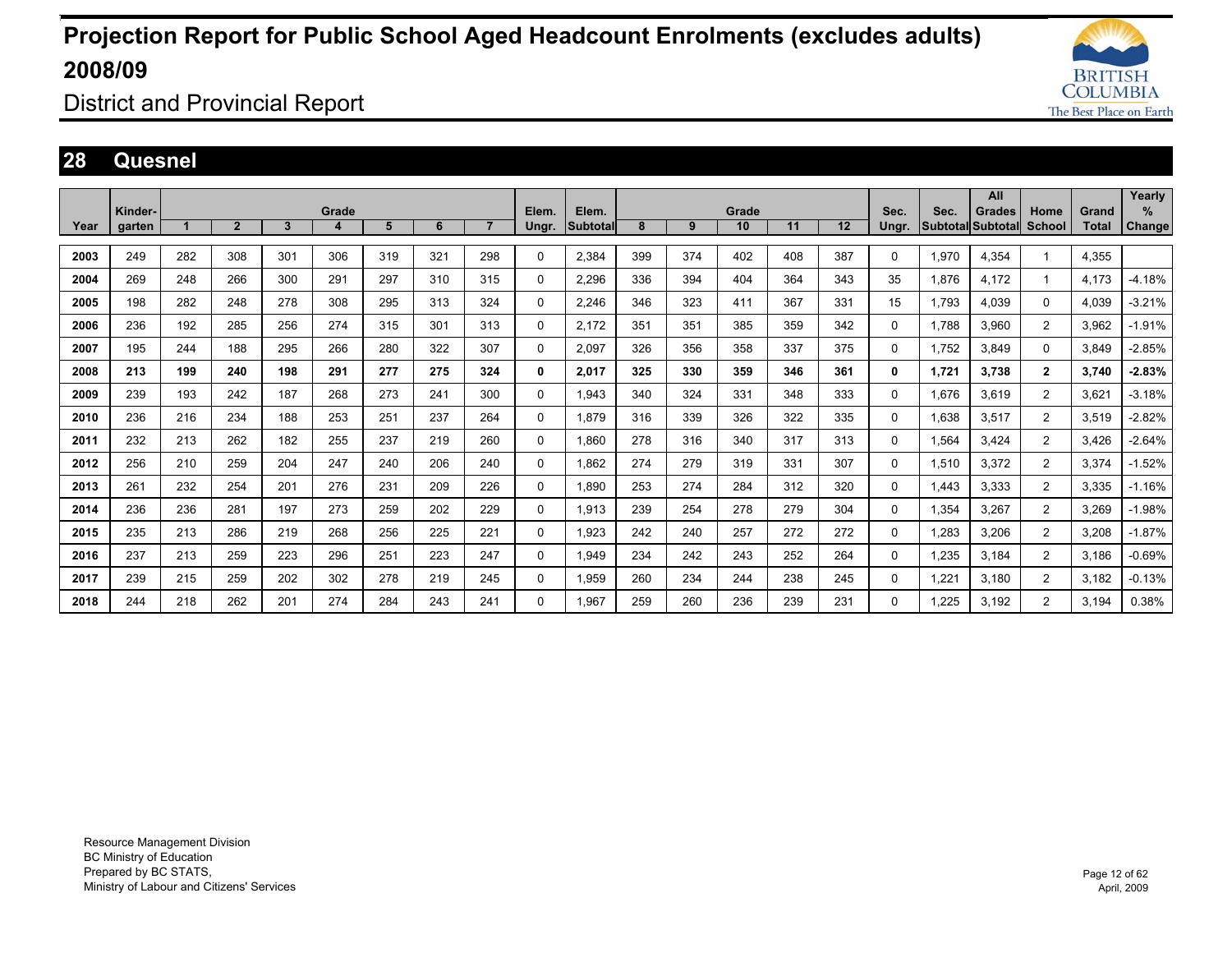

District and Provincial Report

#### **33 Chilliwack**

|      |         |     |                |     |       |     |       |                |                |          |       |       |       |       |       |       |       | All               |          |              | Yearly   |
|------|---------|-----|----------------|-----|-------|-----|-------|----------------|----------------|----------|-------|-------|-------|-------|-------|-------|-------|-------------------|----------|--------------|----------|
|      | Kinder- |     |                |     | Grade |     |       |                | Elem.          | Elem.    |       |       | Grade |       |       | Sec.  | Sec.  | <b>Grades</b>     | Home     | Grand        | %        |
| Year | garten  |     | $\overline{2}$ | 3   | 4     | 5   | 6     | $\overline{7}$ | Ungr.          | Subtotal | 8     | 9     | 10    | 11    | 12    | Ungr. |       | Subtotal Subtotal | School   | <b>Total</b> | Change   |
|      |         |     |                |     |       |     |       |                |                |          |       |       |       |       |       |       |       |                   |          |              |          |
| 2003 | 743     | 835 | 892            | 895 | 914   | 960 | 978   | 1.036          | $\Omega$       | 7,253    | 1,011 | 988   | 1.009 | ,237  | 762   | 117   | 5,124 | 12,377            |          | 12,378       |          |
| 2004 | 768     | 758 | 848            | 919 | 923   | 954 | 984   | 1,041          | $\Omega$       | 7,195    | 1,050 | 945   | 996   | ,283  | 847   | 105   | 5,226 | 12,421            | $\Omega$ | 12,421       | 0.35%    |
| 2005 | 758     | 806 | 787            | 855 | 953   | 915 | 992   | 1.025          | 0              | 7,091    | 1,076 | 993   | 1.023 | ,298  | 795   | 127   | 5,312 | 12,403            | 0        | 12,403       | $-0.14%$ |
| 2006 | 800     | 808 | 840            | 824 | 901   | 989 | 928   | 1.060          | 0              | 7,150    | 1,024 | 1,021 | 992   | 1,131 | 734   | 393   | 5,295 | 12,445            | 4        | 12,449       | 0.37%    |
| 2007 | 772     | 839 | 813            | 861 | 831   | 912 | 1.001 | 995            | $\overline{2}$ | 7.026    | 1,062 | 967   | 1,065 | 1,204 | 835   | 461   | 5,594 | 12,620            | 5        | 12,625       | 1.41%    |
| 2008 | 835     | 806 | 842            | 818 | 882   | 850 | 950   | 1,051          | 0              | 7,034    | 989   | 1,049 | 1.066 | 1,052 | 1,081 | 456   | 5,693 | 12,727            | 4        | 12,731       | 0.84%    |
| 2009 | 846     | 821 | 858            | 799 | 901   | 854 | 886   | 1.057          | 0              | 7,022    | 957   | 1.053 | 1.061 | 1,016 | 1.117 | 453   | 5,657 | 12,679            | 4        | 12,683       | $-0.38%$ |
| 2010 | 866     | 832 | 874            | 814 | 880   | 872 | 889   | 987            | $\mathbf 0$    | 7,014    | 963   | 1,022 | 1.065 | 1,012 | 1.085 | 456   | 5,603 | 12,617            | 4        | 12.621       | $-0.49%$ |
| 2011 | 917     | 851 | 885            | 828 | 896   | 852 | 908   | 990            | 0              | 7.127    | 901   | 1.027 | 1.036 | 1,015 | 1.077 | 447   | 5,503 | 12,630            | 4        | 12.634       | 0.10%    |
| 2012 | 928     | 900 | 904            | 838 | 912   | 867 | 887   | 1.010          | $\Omega$       | 7,246    | 903   | 963   | 1.039 | 989   | 1,081 | 443   | 5,418 | 12,664            | 4        | 12,668       | 0.27%    |
| 2013 | 941     | 912 | 957            | 856 | 923   | 882 | 903   | 988            | $\Omega$       | 7,362    | 921   | 965   | 979   | 992   | 1.055 | 439   | 5,351 | 12,713            | 4        | 12.717       | 0.39%    |
| 2014 | 961     | 925 | 970            | 906 | 944   | 893 | 918   | 1.005          | 0              | 7,522    | 902   | 983   | 979   | 936   | 1.056 | 431   | 5,287 | 12,809            | 4        | 12,813       | 0.75%    |
| 2015 | 966     | 944 | 984            | 919 | 998   | 913 | 929   | 1.022          | 0              | 7.675    | 917   | 963   | 995   | 935   | 1.000 | 428   | 5.238 | 12,913            | 4        | 12.917       | 0.81%    |
| 2016 | 975     | 950 | 1,005          | 933 | 1,012 | 965 | 950   | 1.035          | $\Omega$       | 7,825    | 932   | 978   | 977   | 948   | 995   | 419   | 5,249 | 13,074            | 4        | 13,078       | 1.25%    |
| 2017 | 989     | 958 | 1,011          | 952 | 1,027 | 979 | 1.004 | 1,057          | $\Omega$       | 7,977    | 943   | 994   | 991   | 933   | 1,011 | 420   | 5,292 | 13,269            | 4        | 13,273       | .49%     |
| 2018 | 1.008   | 972 | 1.019          | 958 | 1.048 | 994 | 1.018 | 1.116          | $\Omega$       | 8.133    | 963   | 1.006 | 1.006 | 945   | 996   | 424   | 5.340 | 13.473            | 4        | 13.477       | 1.54%    |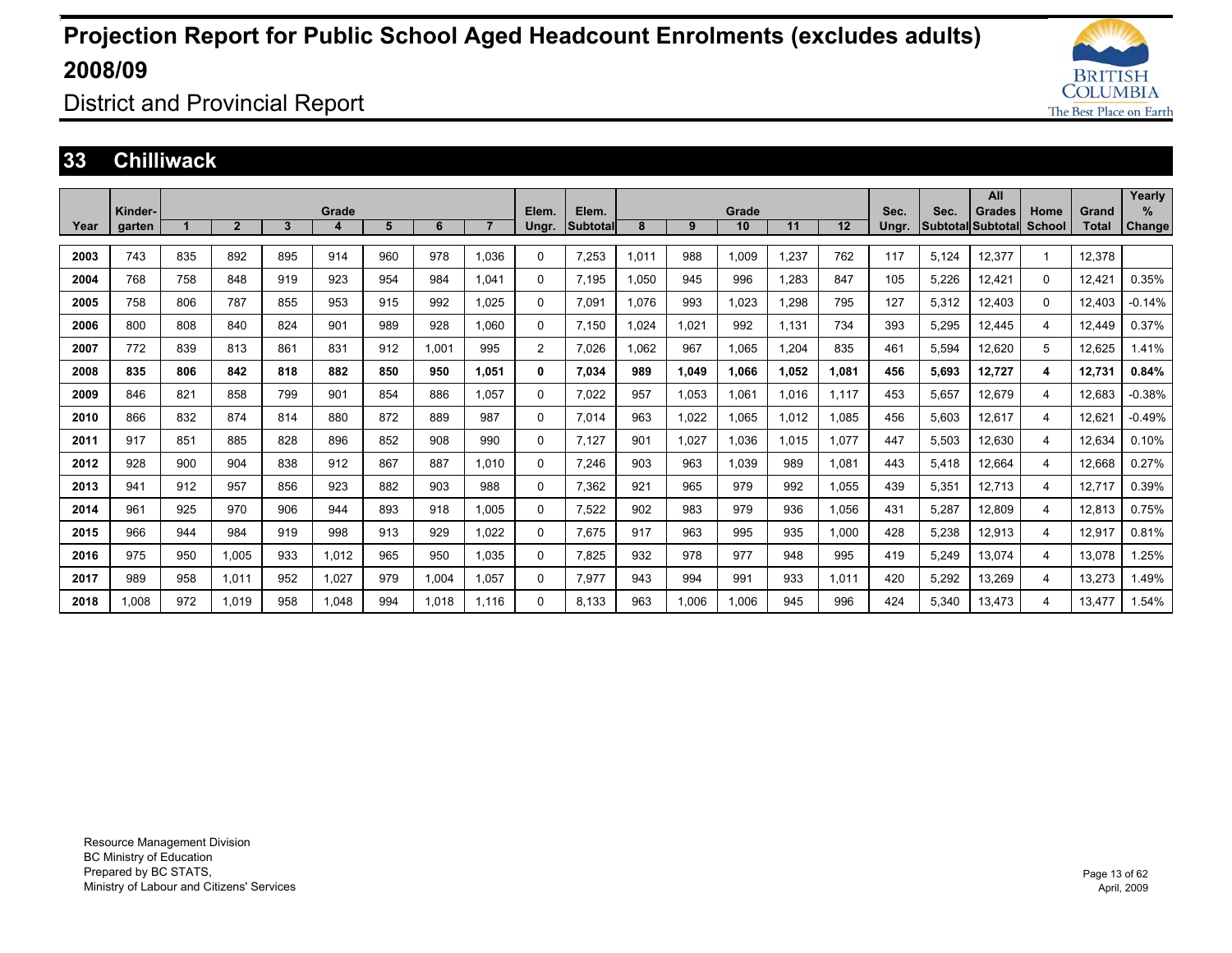

District and Provincial Report

### **34 Abbotsford**

|      |                   |       |                |       |            |       |       |       |                |                   |       |       |             |       |       |               |       | All                                       |                |                | Yearly                |
|------|-------------------|-------|----------------|-------|------------|-------|-------|-------|----------------|-------------------|-------|-------|-------------|-------|-------|---------------|-------|-------------------------------------------|----------------|----------------|-----------------------|
| Year | Kinder-<br>garten |       | $\overline{2}$ | 3     | Grade<br>Δ | 5     | 6     |       | Elem.<br>Ungr. | Elem.<br>Subtotal | 8     | 9     | Grade<br>10 | 11    | 12    | Sec.<br>Unar. | Sec.  | <b>Grades</b><br><b>Subtotal Subtotal</b> | Home<br>School | Grand<br>Total | $\%$<br><b>Change</b> |
|      |                   |       |                |       |            |       |       |       |                |                   |       |       |             |       |       |               |       |                                           |                |                |                       |
| 2003 | 1,439             | 1,426 | 1.426          | 1.415 | 1.471      | .482  | 1.495 | 1,501 | $\Omega$       | 11.655            | .502  | 1.440 | 1,565       | 1.671 | 1.539 | 32            | 7.749 | 19.404                                    | 8              | 19,412         |                       |
| 2004 | 1,360             | 1,442 | 1,390          | 1.447 | 1,420      | ,480  | 1,489 | 1,528 | $\Omega$       | 11.556            | .533  | 1,574 | 1.466       | 1.816 | 1,493 | 31            | 7,913 | 19,469                                    | 6              | 19,475         | 0.32%                 |
| 2005 | 1,307             | 1,368 | 1.413          | 1.401 | 1.450      | ,447  | 1.471 | 1.504 | $\Omega$       | 11.361            | .571  | 1,563 | 1,628       | 1.657 | 1.605 | 27            | 8,051 | 19,412                                    | 15             | 19.427         | $-0.25%$              |
| 2006 | 1,316             | 1.288 | 1,312          | 1,372 | 1.402      | ,434  | 1.433 | 1.475 | $\Omega$       | 11.032            | .490  | 1,607 | 1,606       | 1.663 | 1.409 | 27            | 7.802 | 18,834                                    | 34             | 18,868         | $-2.88%$              |
| 2007 | 1,316             | 1.305 | 1.298          | 1.294 | 1.397      | .418  | 1.414 | 1.457 | $\Omega$       | 10.899            | .482  | 1,557 | 1.644       | 1.686 | 1.503 | 58            | 7.930 | 18.829                                    | 39             | 18.868         | $0.00\%$              |
| 2008 | 1.342             | 1.325 | 1.316          | 1.333 | 1.297      | 1.402 | 1.412 | 1.434 | 0              | 10.861            | 1.478 | 1,563 | 1.608       | 1.726 | 1.535 | 53            | 7.963 | 18.824                                    | 36             | 18.860         | $-0.04%$              |
| 2009 | 1.356             | 1,348 | 1.343          | 1.351 | 1.293      | .400  | 1.380 | 1.410 | $\Omega$       | 10.881            | .489  | 1,567 | 1.576       | 1.724 | 1.503 | 52            | 7.911 | 18.792                                    | 36             | 18.828         | $-0.17%$              |
| 2010 | 1,366             | 1,363 | 1.368          | 1.380 | 1,312      | ,398  | 1.380 | 1.380 | $\Omega$       | 10.947            | .466  | 1,580 | 1,580       | 1.693 | 1,503 | 52            | 7.874 | 18.821                                    | 36             | 18,857         | 0.15%                 |
| 2011 | 1.414             | 1,373 | 1.382          | 1.404 | 1,339      | .416  | 1,376 | 1.379 | $\Omega$       | 11.083            | .436  | 1,558 | 1,593       | .698  | 1,478 | 51            | 7.814 | 18.897                                    | 36             | 18,933         | 0.40%                 |
| 2012 | 1.457             | 1,421 | 1,392          | 1,418 | 1,362      | .445  | 1,395 | 1.376 | $\Omega$       | 11.266            | .436  | 1,527 | 1,572       | 1.711 | 1,481 | 51            | 7.778 | 19,044                                    | 37             | 19,081         | 0.78%                 |
| 2013 | 1,532             | 1,465 | 1.441          | A29.  | 1,376      | .470  | 1,423 | 1.395 | $\Omega$       | 11,531            | .433  | 1,526 | 1,543       | .690  | 1,493 | 51            | 7,736 | 19,267                                    | 37             | 19,304         | 1.17%                 |
| 2014 | 1,614             | 1,540 | 1,486          | 480,  | 1,388      | ,486  | 1.448 | 1.423 | $\Omega$       | 11,865            | .451  | 1,523 | 1,541       | 1,661 | 1,477 | 51            | 7,704 | 19,569                                    | 38             | 19,607         | 1.57%                 |
| 2015 | 1.632             | 1,621 | 1.561          | 1.525 | 1.436      | .499  | 1.464 | 1.447 | $\Omega$       | 12.185            | .480  | 1,543 | 1,538       | .658  | 1.451 | 51            | 7.721 | 19,906                                    | 39             | 19.945         | 1.72%                 |
| 2016 | 1.654             | 1,640 | 1.644          | 1.602 | 1.480      | ,550  | 1.476 | 1.463 | $\Omega$       | 12.509            | .505  | 1,572 | 1,557       | .654  | 1,448 | 50            | 7.786 | 20,295                                    | 40             | 20.335         | .96%                  |
| 2017 | 1.681             | 1,662 | 1.662          | 1.687 | 1,554      | ,597  | 1,525 | 1.474 | $\Omega$       | 12.842            | .521  | 1,598 | 1,584       | 1.674 | 1,446 | 51            | 7,874 | 20,716                                    | 41             | 20.757         | 2.08%                 |
| 2018 | 1.705             | 1.688 | 1.685          | 1.706 | 1.635      | .677  | 1,572 | 1.523 | $\Omega$       | 13.191            | .533  | 1.615 | 1.609       | .702  | 1.462 | 51            | 7,972 | 21.163                                    | 42             | 21,205         | 2.16%                 |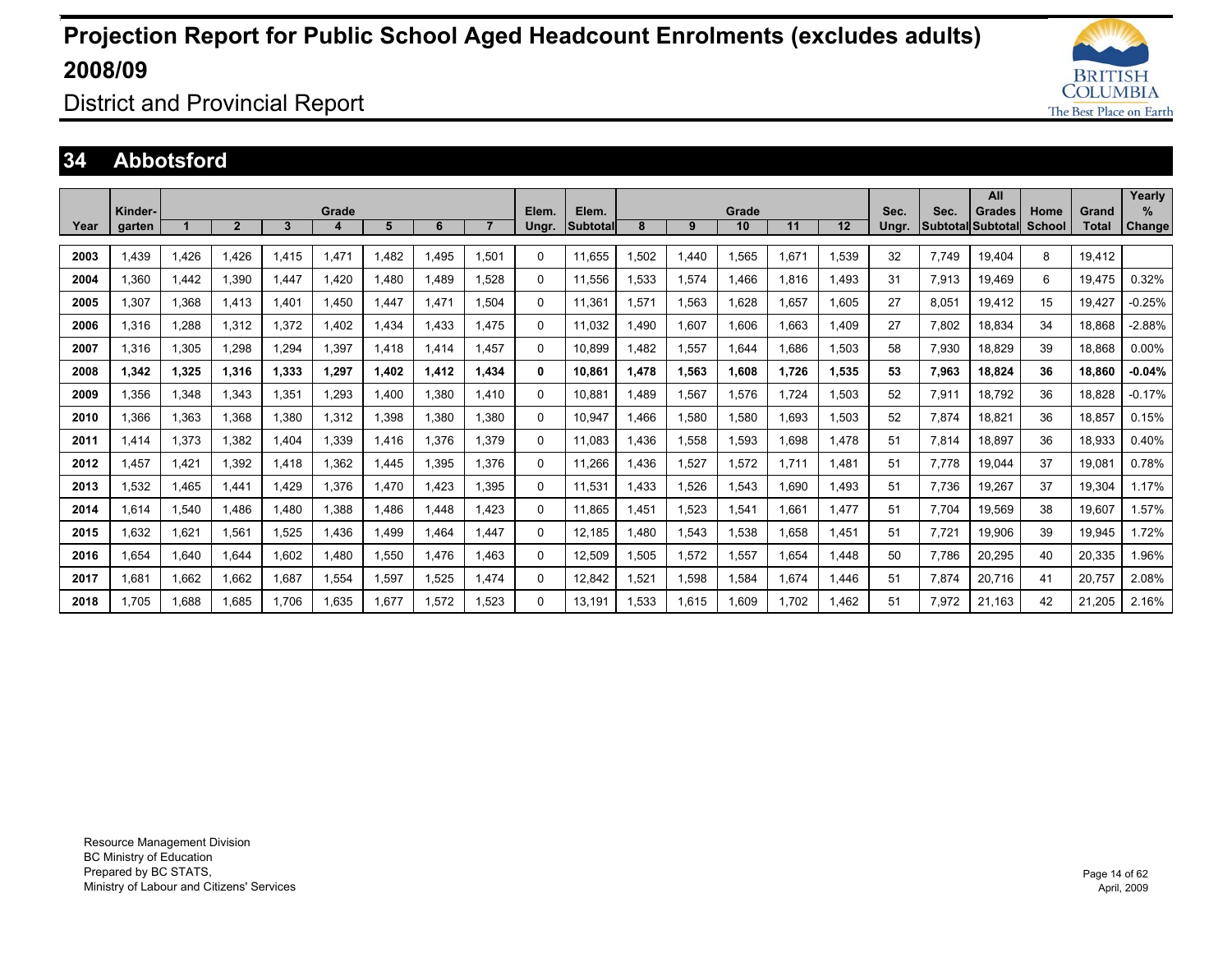

District and Provincial Report

### **35 Langley**

|      |         |       |                |       |       |       |       |       |          |                 |      |       |       |       |       |       |       | All               |        |        | Yearly        |
|------|---------|-------|----------------|-------|-------|-------|-------|-------|----------|-----------------|------|-------|-------|-------|-------|-------|-------|-------------------|--------|--------|---------------|
|      | Kinder- |       |                |       | Grade |       |       |       | Elem.    | Elem.           |      |       | Grade |       |       | Sec.  | Sec.  | Grades            | Home   | Grand  | ℅             |
| Year | aarten  |       | $\overline{2}$ | 3     | 4     | 5     | 6     |       | Ungr.    | <b>Subtotal</b> | 8    | 9     | 10    | 11    | 12    | Unar. |       | Subtotal Subtotal | School | Total  | <b>Change</b> |
|      |         |       |                |       |       |       |       |       |          |                 |      |       |       |       |       |       |       |                   |        |        |               |
| 2003 | 1,176   | 1,232 | 1.358          | .453  | 1,510 | .520  | 1.610 | 1.638 | $\Omega$ | 11.497          | .682 | 1,679 | 1.688 | .522  | 1.457 | 11    | 8.039 | 19,536            | 11     | 19.547 |               |
| 2004 | 1,239   | 1,208 | 1.233          | 1,342 | 1,418 | .502  | 1,524 | 1.602 | $\Omega$ | 11.068          | .694 | 1,721 | 1.665 | 1,616 | 1,446 | 0     | 8,142 | 19,210            | 12     | 19,222 | $-1.66%$      |
| 2005 | 1,142   | 1,291 | 1.208          | 1,282 | 1,388 | .442  | 1,534 | 1,521 | 0        | 10.808          | .703 | 1,752 | 1.776 | .582  | 1.561 | 8     | 8,382 | 19,190            | 5      | 19,195 | $-0.14%$      |
| 2006 | 1,229   | 1.169 | 1.290          | 1.239 | 1.278 | .405  | 1.448 | 1.539 | 0        | 10.597          | .618 | 1.725 | 1.835 | 1.609 | 1.620 | 11    | 8.418 | 19.015            | 5      | 19.020 | $-0.91%$      |
| 2007 | 1,225   | 1,266 | 1,233          | 1,321 | 1,259 | .307  | 1.460 | 1.480 | $\Omega$ | 10,551          | .582 | 1,678 | 1,814 | 1.796 | 1,602 | 9     | 8,481 | 19,032            | 13     | 19,045 | 0.13%         |
| 2008 | 1,285   | 1,294 | 1,278          | 1.264 | 1,353 | 1,320 | 1,353 | 1,473 | 0        | 10.620          | .543 | 1,626 | 1,738 | 1.779 | 1.684 | 0     | 8,370 | 18,990            | 13     | 19,003 | $-0.22%$      |
| 2009 | 1,255   | 1,330 | 1.319          | 1.292 | 1,343 | .335  | 1,308 | 1.439 | 0        | 10.621          | .517 | 1,610 | 1.713 | 1.699 | 1.646 | 0     | 8.185 | 18.806            | 13     | 18.819 | $-0.97%$      |
| 2010 | 1,308   | 1,302 | 1,357          | 1,334 | 1,374 | .326  | 1,323 | 1.394 | $\Omega$ | 10.718          | .485 | 1,586 | 1,698 | 1.677 | 1.577 | 0     | 8,023 | 18.741            | 13     | 18.754 | $-0.35%$      |
| 2011 | 1,349   | 1,359 | 1,333          | 1,376 | 1.422 | .361  | 1,319 | 1.414 | $\Omega$ | 10,933          | .444 | 1,558 | 1,678 | 1.666 | 1,557 | 0     | 7,903 | 18,836            | 13     | 18.849 | 0.51%         |
| 2012 | 1.388   | 1.401 | 1.389          | 1.351 | 1.465 | .407  | 1.352 | 1.410 | $\Omega$ | 11.163          | .464 | 1,518 | 1.650 | 1.647 | 1.548 | 0     | 7.827 | 18,990            | 13     | 19.003 | 0.82%         |
| 2013 | 1.463   | 1,441 | 1,432          | 1.408 | 1,440 | ,448  | 1,397 | 1,444 | $\Omega$ | 11.473          | .460 | 1,536 | 1,610 | 1.621 | 1,533 | 0     | 7.760 | 19,233            | 14     | 19,247 | .28%          |
| 2014 | 1,581   | 1,519 | 1.474          | 1.451 | 1,500 | ,426  | 1.439 | 1.491 | $\Omega$ | 11.881          | .494 | 1,534 | 1,627 | .584  | 1,510 | 0     | 7.749 | 19,630            | 14     | 19.644 | 2.06%         |
| 2015 | 1.624   | 1,637 | 1.550          | 1.492 | 1,544 | .482  | 1.416 | 1.534 | $\Omega$ | 12.279          | .540 | 1,567 | 1.623 | .597  | 1.475 | 0     | 7.802 | 20,081            | 14     | 20.095 | 2.30%         |
| 2016 | 1,675   | 1,681 | 1,668          | 1,567 | 1,587 | .526  | 1,471 | 1,511 | $\Omega$ | 12,686          | .583 | 1,613 | 1,655 | .593  | 1,485 | 0     | 7,929 | 20,615            | 15     | 20,630 | 2.66%         |
| 2017 | 1,715   | 1,732 | 1,712          | 1,684 | 1,665 | .568  | 1,514 | 1,567 | $\Omega$ | 13,157          | .561 | 1,657 | 1,701 | .623  | 1,484 | 0     | 8,026 | 21,183            | 15     | 21,198 | 2.75%         |
| 2018 | 1.755   | 1.773 | 1.763          | 1.728 | 1.786 | .643  | 1.554 | 1.612 | $\Omega$ | 13.614          | .617 | 1.636 | 1.746 | .667  | 1.510 | 0     | 8.176 | 21.790            | 16     | 21.806 | 2.87%         |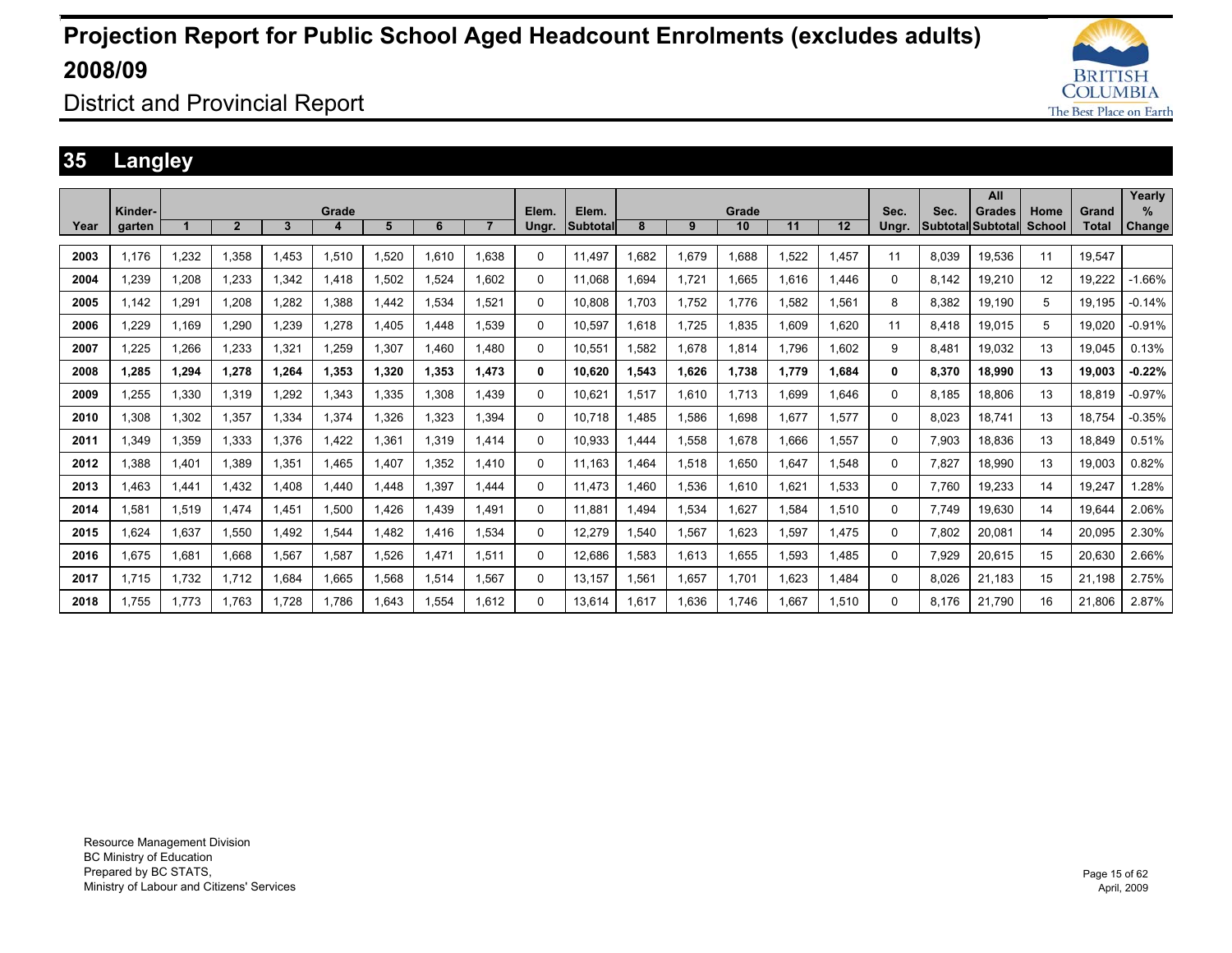

### District and Provincial Report

### **36 Surrey**

|      |         |       |              |       |       |       |       |       |                |          |       |       |       |       |       |       |        | All               |                |        | Yearly |
|------|---------|-------|--------------|-------|-------|-------|-------|-------|----------------|----------|-------|-------|-------|-------|-------|-------|--------|-------------------|----------------|--------|--------|
|      | Kinder- |       |              |       | Grade |       |       |       | Elem.          | Elem.    |       |       | Grade |       |       | Sec.  | Sec.   | Grades            | Home           | Grand  | $\%$   |
| Year | garten  |       | $\mathbf{2}$ | 3     |       | 5     | 6     |       | Ungr.          | Subtotal | 8     | 9     | 10    | 11    | 12    | Ungr. |        | Subtotal Subtotal | School         | Total  | Change |
|      |         |       |              |       |       |       |       |       |                |          |       |       |       |       |       |       |        |                   | $\overline{7}$ |        |        |
| 2003 | 4,401   | 4.484 | 4.607        | 4.908 | 4.789 | 4.769 | 4.870 | 4.681 | 6              | 37,515   | 4,985 | 4,785 | 5,132 | 5.068 | 4.361 | 33    | 24,364 | 61.879            |                | 61.886 |        |
| 2004 | 4,231   | 4,514 | 4.619        | 4,671 | 4,972 | 4,939 | 4,848 | 4,946 | $\overline{7}$ | 37,747   | 4,833 | 5,016 | 5,184 | 5,252 | 4,473 | 37    | 24.795 | 62,542            | 9              | 62,551 | 1.07%  |
| 2005 | 4,181   | 4,345 | 4.660        | 4.656 | 4,776 | 5.068 | 4,998 | 4.952 | 6              | 37,642   | 5,108 | 4,931 | 5,501 | 5.353 | 4,641 | 42    | 25,576 | 63,218            | 9              | 63,227 | 1.08%  |
| 2006 | 4,229   | 4,302 | 4,431        | 4.742 | 4,755 | 4,819 | 5,188 | 5,098 | 6              | 37,570   | 5,138 | 5,149 | 5,600 | 5,390 | 4.829 | 20    | 26.126 | 63,696            | 15             | 63.711 | 0.77%  |
| 2007 | 4.280   | 4,375 | 4.348        | 4.478 | 4,837 | 4,855 | 4,938 | 5.349 | 6              | 37.466   | 5,347 | 5,236 | 5.787 | 5,370 | 5,537 | 46    | 27,323 | 64,789            | 17             | 64.806 | 1.72%  |
| 2008 | 4.340   | 4.485 | 4.474        | 4.520 | 4,614 | 4,959 | 5.046 | 5.092 | 4              | 37.534   | 5,547 | 5,408 | 5,892 | 5.427 | 5.239 | 91    | 27.604 | 65,138            | 22             | 65.160 | 0.55%  |
| 2009 | 4.390   | 4.504 | 4.536        | 4.556 | 4,545 | 4.906 | 5.051 | 5.007 | 4              | 37.499   | 5.571 | 5.427 | 5,900 | 5.511 | 5.217 | 91    | 27.717 | 65,216            | 22             | 65.238 | 0.12%  |
| 2010 | 4.477   | 4.557 | 4.556        | 4.620 | 4,584 | 4.836 | 5.000 | 5.015 | 4              | 37.649   | 5.486 | 5.454 | 5.927 | 5.526 | 5.298 | 91    | 27.782 | 65.431            | 22             | 65.453 | 0.33%  |
| 2011 | 4.475   | 4.644 | 4.606        | 4.639 | 4.644 | 4.875 | 4.928 | 4.965 | 4              | 37.780   | 5.494 | 5,374 | 5.954 | 5.550 | 5.316 | 92    | 27.780 | 65.560            | 22             | 65.582 | 0.20%  |
| 2012 | 4.497   | 4.642 | 4.692        | 4.687 | 4.662 | 4,938 | 4.966 | 4.893 | 4              | 37.981   | 5.439 | 5,380 | 5.876 | 5.576 | 5.336 | 92    | 27.699 | 65.680            | 22             | 65.702 | 0.18%  |
| 2013 | 4.735   | 4,667 | 4,691        | 4.773 | 4,709 | 4,955 | 5,028 | 4,927 | 4              | 38,489   | 5,359 | 5,324 | 5,874 | 5,502 | 5,356 | 91    | 27,506 | 65,995            | 22             | 66,017 | 0.48%  |
| 2014 | 5.080   | 4,912 | 4.716        | 4.775 | 4,794 | 5.004 | 5.044 | 4,986 | 4              | 39,315   | 5,393 | 5,248 | 5,817 | 5.498 | 5,290 | 91    | 27.337 | 66,652            | 23             | 66.675 | 1.00%  |
| 2015 | 5.165   | 5,263 | 4.958        | 4.797 | 4.795 | 5.092 | 5.091 | 5.001 | 4              | 40.166   | 5.454 | 5,277 | 5.735 | 5.445 | 5.279 | 90    | 27.280 | 67.446            | 23             | 67.469 | 1.19%  |
| 2016 | 5.228   | 5,353 | 5.314        | 5.041 | 4.821 | 5.095 | 5.183 | 5.050 | 4              | 41.089   | 5.473 | 5,337 | 5.764 | 5.375 | 5.236 | 90    | 27.275 | 68.364            | 23             | 68.387 | 1.36%  |
| 2017 | 5.286   | 5,423 | 5.411        | 5.408 | 5.070 | 5.128 | 5.192 | 5.146 | 4              | 42.068   | 5.532 | 5,364 | 5.833 | 5.407 | 5.180 | 90    | 27.406 | 69.474            | 24             | 69.498 | 1.62%  |
| 2018 | 5.305   | 5.482 | 5.480        | 5.507 | 5.432 | 5.390 | 5.224 | 5.155 | 4              | 42.979   | 5.634 | 5.421 | 5.863 | 5.469 | 5.207 | 90    | 27.684 | 70.663            | 24             | 70.687 | 1.71%  |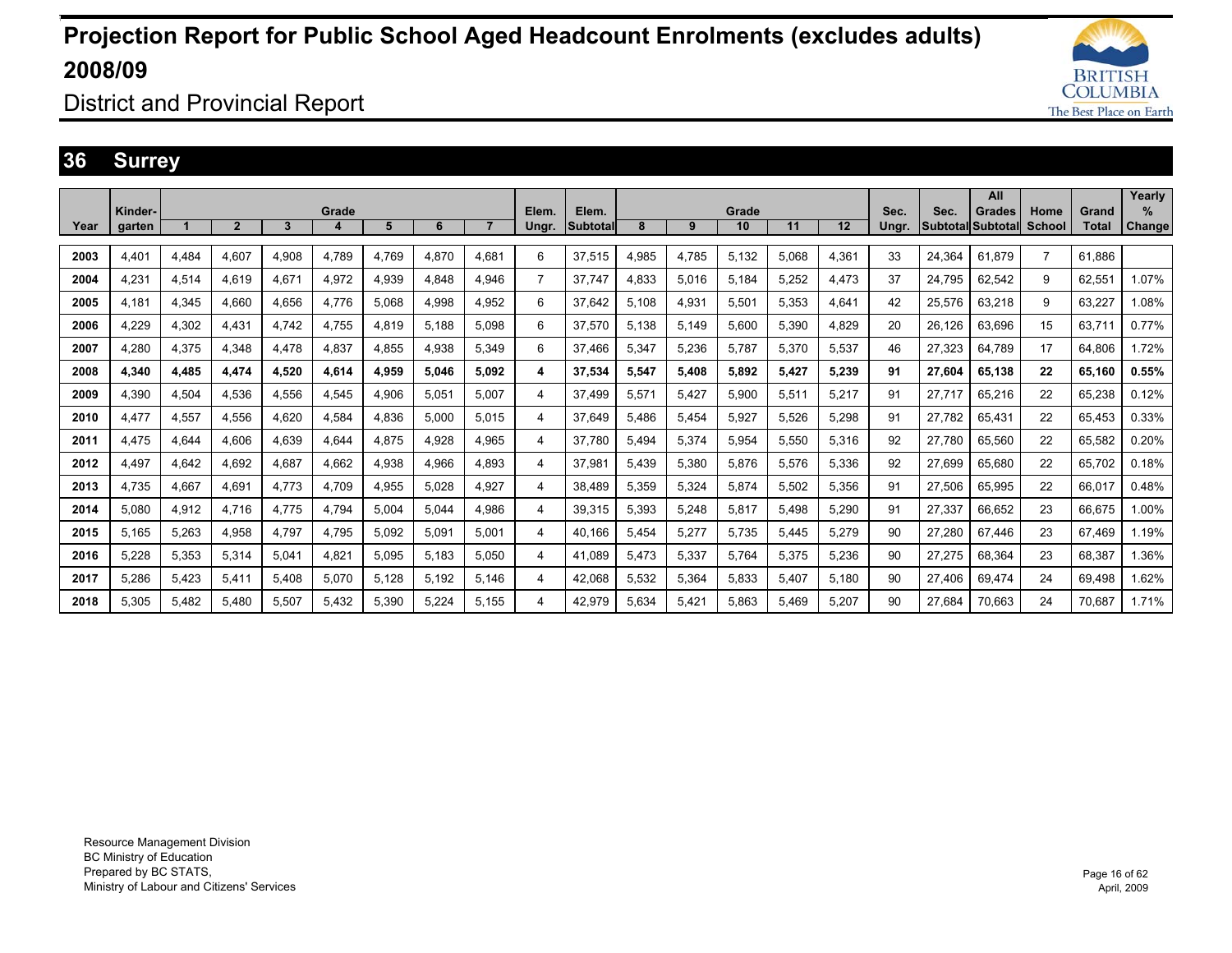

### District and Provincial Report

#### **37 Delta**

|      |                   |       |                |       |            |       |       |       |                |                    |       |       |             |       |       |               |       | All                                |                       |                       | Yearly      |
|------|-------------------|-------|----------------|-------|------------|-------|-------|-------|----------------|--------------------|-------|-------|-------------|-------|-------|---------------|-------|------------------------------------|-----------------------|-----------------------|-------------|
| Year | Kinder-<br>garten |       | $\overline{2}$ | 3     | Grade<br>4 | 5     | 6     |       | Elem.<br>Ungr. | Elem.<br>Subtotall | 8     | 9     | Grade<br>10 | 11    | 12    | Sec.<br>Unar. | Sec.  | <b>Grades</b><br>Subtotal Subtotal | Home<br><b>School</b> | Grand<br><b>Total</b> | %<br>Change |
|      |                   |       |                |       |            |       |       |       |                |                    |       |       |             |       |       |               |       |                                    |                       |                       |             |
| 2003 | 1.172             | 1,138 | 1.171          | 1,273 | 1,267      | 1.292 | 1,346 | 1.332 | 0              | 9,991              | 1.420 | 1,370 | 1.489       | .480  | 1.453 | 0             | 7,212 | 17.203                             | $\overline{1}$        | 17.204                |             |
| 2004 | 1.031             | 1,173 | 1.126          | 1,185 | 1,293      | 1,271 | 1,305 | 1.370 | 0              | 9,754              | .428  | 1,420 | 1,392       | ,485  | 1,486 | 0             | 7,211 | 16,965                             | $\overline{2}$        | 16,967                | $-1.38%$    |
| 2005 | 1.024             | 1,037 | 1.168          | 1.147 | 1.194      | 1,314 | 1,292 | 1.329 | 0              | 9,505              | .454  | 1,440 | 1.466       | ,342  | 1,531 | 0             | 7,233 | 16,738                             | 4                     | 16,742                | $-1.33\%$   |
| 2006 | 976               | 1.025 | 1.011          | 1.172 | 1.111      | 1.192 | 1.302 | 1.303 | 0              | 9.092              | 1.457 | 1.462 | 1.477       | 1.416 | 1.319 | 0             | 7,131 | 16,223                             | 4                     | 16,227                | $-3.08%$    |
| 2007 | 1.026             | 981   | 1.046          | 1,010 | 1.163      | 1.119 | 1,207 | 1.302 | 0              | 8.854              | 1.412 | 1.481 | 1.484       | .459  | 1,437 | 0             | 7,273 | 16,127                             | 3                     | 16.130                | $-0.60%$    |
| 2008 | 1.017             | 1.036 | 980            | 1.056 | 1.031      | 1.162 | 1,132 | 1.233 | 0              | 8,647              | 1.450 | 1,445 | 1,508       | 1.504 | 1,452 | 0             | 7,359 | 16.006                             | 3                     | 16.009                | $-0.75%$    |
| 2009 | 935               | 1,022 | 967            | 1,027 | 980        | 1,049 | 1,128 | 1.205 | 0              | 8,313              | 1,359 | 1,374 | 1,538       | .444  | 1,400 | 0             | 7,115 | 15,428                             | 3                     | 15,431                | $-3.61%$    |
| 2010 | 886               | 942   | 956            | 1.015 | 955        | 999   | 1.020 | 1.202 | 0              | 7,975              | 1.329 | 1,291 | 1.470       | 1.473 | 1.347 | 0             | 6.910 | 14.885                             | 3                     | 14.888                | $-3.52%$    |
| 2011 | 877               | 893   | 882            | 1,006 | 945        | 975   | 972   | 1.089 | 0              | 7,639              | 1,328 | 1,263 | 1,385       | 1,411 | 1,371 | 0             | 6.758 | 14,397                             | 3                     | 14,400                | $-3.28%$    |
| 2012 | 868               | 884   | 836            | 929   | 935        | 965   | 949   | 1.038 | 0              | 7.404              | 1,204 | 1,260 | 1,353       | 1.333 | 1.319 | 0             | 6.469 | 13,873                             | 3                     | 13.876                | $-3.64%$    |
| 2013 | 886               | 877   | 829            | 881   | 865        | 955   | 940   | 1,013 | 0              | 7,246              | 1.147 | 1,147 | 1,347       | ,299  | 1,243 | 0             | 6,183 | 13,429                             | 3                     | 13,432                | $-3.20%$    |
| 2014 | 947               | 896   | 823            | 873   | 821        | 883   | 930   | 1.003 | 0              | 7.176              | 1.119 | 1,091 | 1,232       | ,293  | 1.209 | 0             | 5,944 | 13,120                             | 2                     | 13.122                | $-2.31%$    |
| 2015 | 954               | 956   | 839            | 866   | 814        | 838   | 860   | 993   | 0              | 7.120              | 1.107 | 1,063 | 1.171       | 1.185 | 1.203 | 0             | 5.729 | 12.849                             | 2                     | 12.851                | $-2.07%$    |
| 2016 | 966               | 963   | 896            | 882   | 807        | 831   | 815   | 918   | 0              | 7,078              | 1,096 | 1,051 | 1,138       | 1,125 | 1,106 | 0             | 5,516 | 12,594                             | $\overline{2}$        | 12,596                | $-1.98%$    |
| 2017 | 977               | 975   | 903            | 942   | 822        | 824   | 808   | 870   | 0              | 7,121              | 1.014 | 1,040 | 1,123       | 1.092 | 1,046 | 0             | 5,315 | 12,436                             | $\overline{2}$        | 12,438                | $-1.25%$    |
| 2018 | 994               | 986   | 914            | 950   | 878        | 840   | 802   | 863   | 0              | 7.227              | 962   | 964   | 1.111       | 1.077 | 1.016 | 0             | 5.130 | 12,357                             | $\overline{2}$        | 12,359                | $-0.64%$    |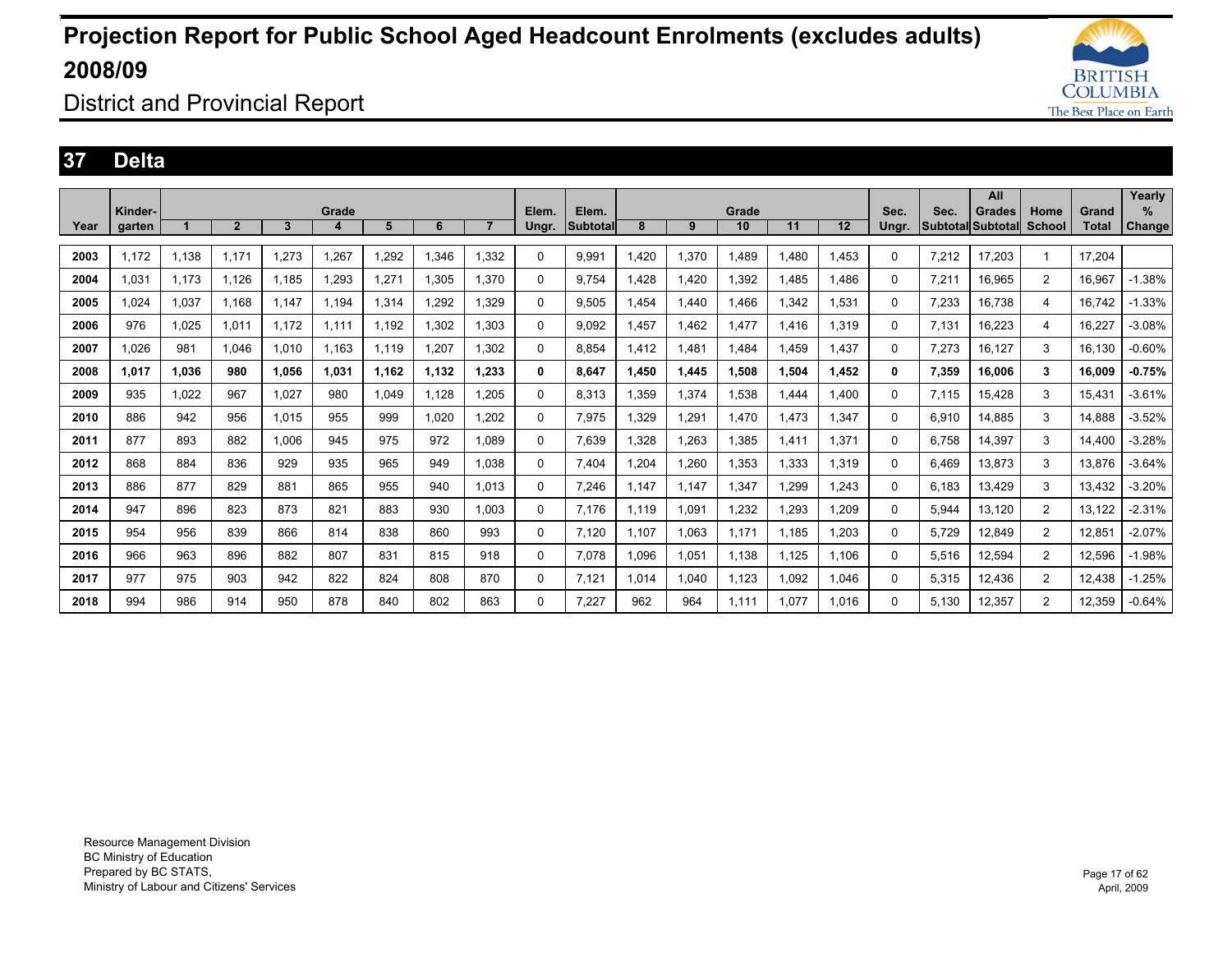

District and Provincial Report

#### **38 Richmond**

|      |                   |       |                |       |       |       |       |                |                |                   |      |       |             |       |       |               |                              | All           |                |                       | Yearly         |
|------|-------------------|-------|----------------|-------|-------|-------|-------|----------------|----------------|-------------------|------|-------|-------------|-------|-------|---------------|------------------------------|---------------|----------------|-----------------------|----------------|
| Year | Kinder-<br>garten |       | $\overline{2}$ | 3     | Grade | 5     | 6     | $\overline{7}$ | Elem.<br>Ungr. | Elem.<br>Subtotal | 8    | 9     | Grade<br>10 | 11    | 12    | Sec.<br>Unar. | Sec.<br>l Subtotall Subtotal | <b>Grades</b> | Home<br>School | Grand<br><b>Total</b> | $\%$<br>Change |
|      |                   |       |                |       |       |       |       |                |                |                   |      |       |             |       |       |               |                              |               |                |                       |                |
| 2003 | 1.413             | 1.444 | 1.546          | 1,596 | 1.663 | 1.678 | 1,755 | 1.765          | 0              | 12.860            | .935 | 1,962 | 1,995       | 2,216 | 2,128 | 54            | 10,290                       | 23,150        | $\overline{7}$ | 23.157                |                |
| 2004 | 1,311             | 1.465 | 1.475          | 1,575 | 1,651 | 1,681 | 1.707 | 1.820          | $\Omega$       | 12,685            | .879 | 1,979 | 1,976       | 2,210 | 2,145 | 52            | 10,241                       | 22,926        | 5              | 22,931                | $-0.98%$       |
| 2005 | 1.366             | 1,340 | 1.482          | 1,504 | 1,611 | 1.665 | 1.740 | 1.765          | $\Omega$       | 12.473            | ,927 | 1,939 | 2,066       | 2,146 | 2,205 | 63            | 10.346                       | 22,819        | $\overline{7}$ | 22.826                | $-0.46%$       |
| 2006 | 1.389             | 1,423 | 1.376          | 1,505 | 1,524 | 1,659 | 1,730 | 1.780          | $\Omega$       | 12,386            | .853 | 2,018 | 1,997       | 2,224 | 2,163 | 54            | 10,309                       | 22,695        | $\overline{7}$ | 22.702                | $-0.54%$       |
| 2007 | 1.326             | 1.443 | 1.430          | 1.405 | 1,535 | 1,569 | 1.703 | 1.780          | $\Omega$       | 12.191            | .883 | 1,918 | 2,061       | 2,138 | 2,261 | 17            | 10.278                       | 22,469        | 5              | 22.474                | $-1.00%$       |
| 2008 | 1.303             | 1.388 | 1.451          | 1.494 | 1.437 | 1.585 | 1.654 | 1.758          | $\bf{0}$       | 12,070            | .879 | 1,980 | 1.980       | 2.212 | 2.168 | 16            | 10.235                       | 22.305        | 10             | 22.315                | $-0.71%$       |
| 2009 | 1.310             | 1,367 | 1.420          | 1,551 | .407  | 1,544 | 1.611 | 1.643          | $\Omega$       | 11.853            | .857 | 1,978 | 1.889       | 2.176 | 2,082 | 15            | 9,997                        | 21.850        | 10             | 21.860                | $-2.04%$       |
| 2010 | .281              | 1,374 | 1.398          | 1,519 | .460  | 1,512 | 1.569 | 1.601          | 0              | 11.714            | .739 | 1,955 | 1,883       | 2,079 | 2,046 | 15            | 9.717                        | 21.431        | 10             | 21.441                | $-1.92%$       |
| 2011 | 1,251             | 1,343 | 1.405          | 1.494 | .430  | 1.568 | 1.536 | 1.559          | $\Omega$       | 11.586            | .694 | 1,834 | 1,861       | 2,071 | 1.960 | 15            | 9.435                        | 21.021        | 10             | 21.031                | $-1.91%$       |
| 2012 | .267              | 1,313 | 1,374          | 1,502 | .407  | 1,536 | 1,592 | 1,527          | $\Omega$       | 11,518            | .650 | 1.785 | 1,753       | 2,047 | 1,949 | 14            | 9,198                        | 20,716        | 9              | 20,725                | $-1.45%$       |
| 2013 | .356              | 1,332 | 1,344          | 1,471 | 1,414 | 1,511 | 1,560 | 1.583          | $\Omega$       | 11,571            | .616 | 1,741 | 1,707       | .935  | 1,932 | 14            | 8,945                        | 20,516        | 9              | 20,525                | $-0.97%$       |
| 2014 | 1,377             | 1,424 | 1,363          | 1,439 | ,386  | 1,520 | 1,536 | .552           | $\Omega$       | 11,597            | .675 | 1,707 | 1,665       | 1,885 | 1,832 | 14            | 8,778                        | 20,375        | 9              | 20,384                | $-0.69%$       |
| 2015 | .397              | 1.446 | 1.458          | 1.458 | .356  | 1,489 | 1.545 | .528           | $\Omega$       | 11.677            | .644 | 1.766 | 1,634       | .840  | 1.782 | 13            | 8.679                        | 20,356        | 9              | 20.365                | $-0.09%$       |
| 2016 | 1.421             | 1.468 | 1.481          | 1,560 | 1,375 | 1,458 | 1,514 | 1.537          | $\Omega$       | 11.814            | .619 | 1,736 | 1,684       | 1.807 | 1.743 | 13            | 8,602                        | 20.416        | 9              | 20.425                | 0.29%          |
| 2017 | 1.439             | 1.493 | 1,503          | 1,586 | 1.470 | 1,479 | 1.483 | 1.507          | $\Omega$       | 11.960            | .628 | 1,710 | 1,659       | 1.859 | 1.713 | 13            | 8,582                        | 20,542        | 9              | 20,551                | 0.62%          |
| 2018 | .458              | 1,512 | 1.529          | 1.609 | .494  | 1,580 | 1.504 | 1.475          | $\Omega$       | 12.161            | .596 | 1.719 | 1.636       | 1.834 | 1.759 | 13            | 8.557                        | 20.718        | 10             | 20.728                | 0.86%          |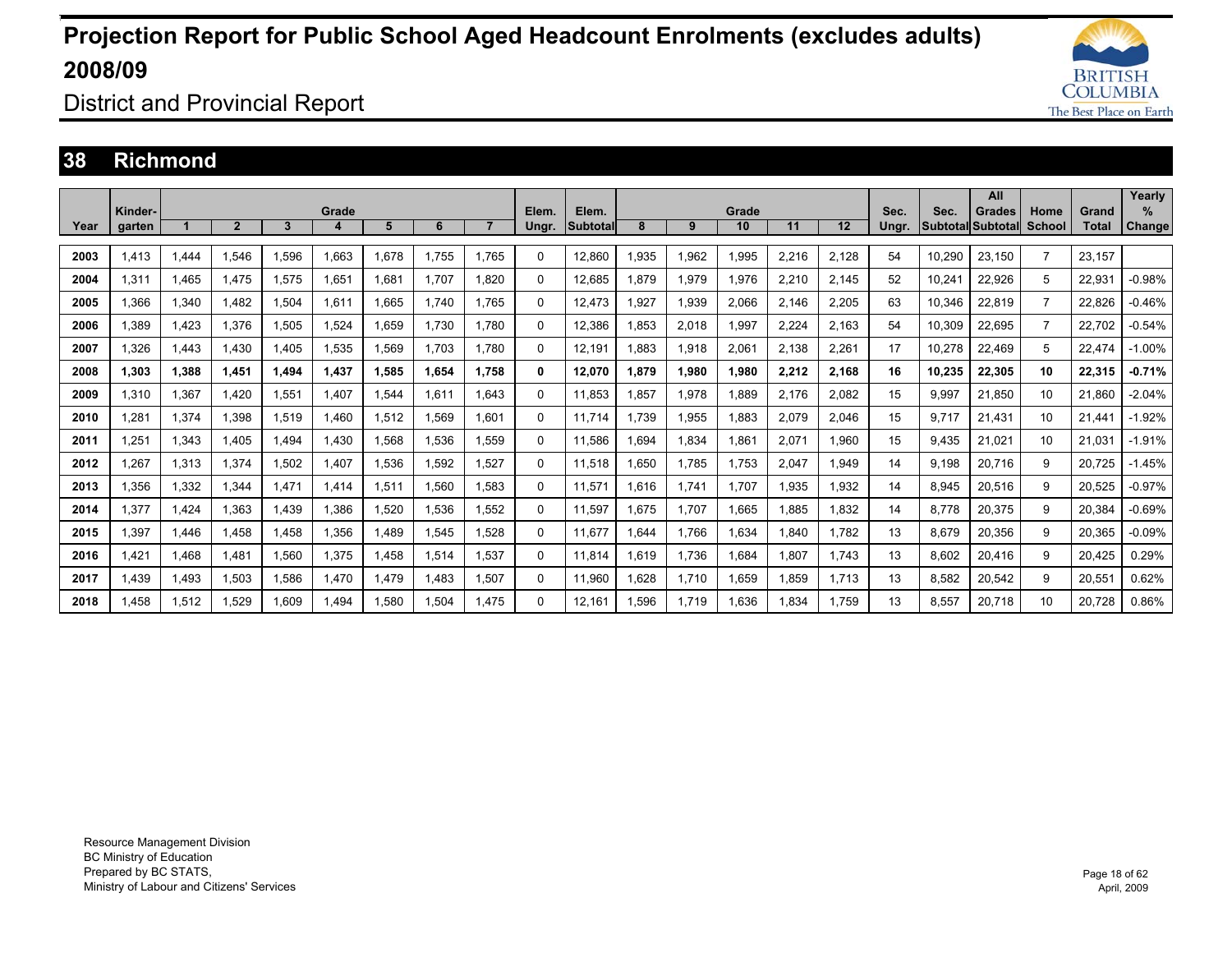

District and Provincial Report

#### **39 Vancouver**

|      |         |       |                |       |       |       |       |                |       |          |       |       |       |       |       |       |        | All                      |               |        | Yearly   |
|------|---------|-------|----------------|-------|-------|-------|-------|----------------|-------|----------|-------|-------|-------|-------|-------|-------|--------|--------------------------|---------------|--------|----------|
|      | Kinder- |       |                |       | Grade |       |       |                | Elem. | Elem.    |       |       | Grade |       |       | Sec.  | Sec.   | Grades                   | Home          | Grand  | $\%$     |
| Year | garten  |       | $\overline{2}$ | 3     | 4     | 5     | 6     | $\overline{7}$ | Ungr. | Subtotal | 8     | 9     | 10    | 11    | 12    | Ungr. |        | <b>Subtotal Subtotal</b> | <b>School</b> | Total  | Change   |
| 2003 | 3.687   | 3,974 | 4.048          | 4.097 | 4,128 | 3.978 | 4.016 | 3.912          | 290   | 32.130   | 4,292 | 4,501 | 4.818 | 4.888 | 4,370 | 644   | 23,513 | 55.643                   | 14            | 55.657 |          |
| 2004 | 3.802   | 3,753 | 3,895          | 4.020 | 4,066 | 4,129 | 3,980 | 4.080          | 306   | 32,031   | 4,109 | 4,466 | 4,639 | 5,226 | 4,541 | 459   | 23.440 | 55,471                   | 16            | 55.487 | $-0.31%$ |
| 2005 | 3.843   | 3.894 | 3.691          | 3.891 | 4.006 | 4.082 | 4.144 | 4.002          | 325   | 31.878   | 4,342 | 4,288 | 4.683 | 4.985 | 4.871 | 432   | 23.601 | 55,479                   | 19            | 55.498 | 0.02%    |
| 2006 | 3.580   | 3.853 | 3.803          | 3.695 | 3.836 | 4.018 | 4.087 | 4.186          | 316   | 31.374   | 4.271 | 4,437 | 4.396 | 4.882 | 4.684 | 340   | 23.010 | 54.384                   | 22            | 54.406 | $-1.97%$ |
| 2007 | 3.590   | 3,613 | 3.819          | 3.783 | 3,679 | 3.850 | 3.987 | 4.061          | 306   | 30.688   | 4.386 | 4,352 | 4.714 | 4.755 | 4,996 | 252   | 23.455 | 54.143                   | 16            | 54.159 | $-0.45%$ |
| 2008 | 3.591   | 3.618 | 3.584          | 3.778 | 3.766 | 3.669 | 3.876 | 4.035          | 234   | 30.151   | 4.386 | 4,555 | 4.671 | 4.941 | 4.865 | 203   | 23.621 | 53.772                   | 17            | 53.789 | $-0.68%$ |
| 2009 | 3.606   | 3,527 | 3.438          | 3.727 | 3.771 | 3.604 | 3.835 | 4.037          | 236   | 29.781   | 4.298 | 4,611 | 4.730 | 5.062 | 4.919 | 209   | 23.829 | 53.610                   | 17            | 53.627 | $-0.30%$ |
| 2010 | 3.674   | 3,595 | 3,395          | 3.618 | 3.747 | 3,627 | 3.783 | 3.998          | 236   | 29.673   | 4,280 | 4,541 | 4.787 | 5.111 | 5.004 | 211   | 23,934 | 53.607                   | 17            | 53.624 | $-0.01%$ |
| 2011 | 3.895   | 3.659 | 3.460          | 3.570 | 3.632 | 3.597 | 3.802 | 3.928          | 235   | 29.778   | 4,208 | 4,498 | 4.696 | 5.135 | 5.014 | 212   | 23.763 | 53.541                   | 17            | 53.558 | $-0.12%$ |
| 2012 | 4.036   | 3,871 | 3.514          | 3.637 | 3.584 | 3.486 | 3.770 | 3.950          | 236   | 30.084   | 4.128 | 4,418 | 4.645 | 5.038 | 5.026 | 212   | 23.467 | 53.551                   | 17            | 53,568 | 0.02%    |
| 2013 | 4.129   | 4,021 | 3.730          | 3.711 | 3,670 | 3,461 | 3.680 | 3.946          | 237   | 30,585   | 4,176 | 4,375 | 4,606 | 5,028 | 4,981 | 212   | 23,378 | 53.963                   | 18            | 53,981 | 0.77%    |
| 2014 | 4,347   | 4,112 | 3,871          | 3,934 | 3,746 | 3,546 | 3,659 | 3.861          | 238   | 31,314   | 4,181 | 4,430 | 4,573 | 4,997 | 4,979 | 212   | 23,372 | 54,686                   | 18            | 54,704 | 1.34%    |
| 2015 | 4.415   | 4,327 | 3.951          | 4.075 | 3,964 | 3.616 | 3.744 | 3.837          | 243   | 32.172   | 4,088 | 4,426 | 4.609 | 4.946 | 4.933 | 211   | 23,213 | 55,385                   | 18            | 55.403 | .28%     |
| 2016 | 4.481   | 4,397 | 4,158          | 4,153 | 4,101 | 3,823 | 3,818 | 3,926          | 250   | 33,107   | 4,065 | 4,338 | 4,607 | 4,981 | 4,885 | 209   | 23,085 | 56,192                   | 19            | 56,211 | 1.46%    |
| 2017 | 4,562   | 4,464 | 4,223          | 4,367 | 4,176 | 3,951 | 4,031 | 4.003          | 258   | 34,035   | 4,159 | 4,319 | 4,528 | 4,981 | 4,914 | 209   | 23,110 | 57.145                   | 19            | 57.164 | 1.70%    |
| 2018 | 4.646   | 4.547 | 4.287          | 4.432 | 4.383 | 4.020 | 4.165 | 4.222          | 266   | 34.968   | 4.243 | 4.416 | 4.511 | 4.905 | 4.918 | 209   | 23.202 | 58.170                   | 19            | 58.189 | 1.79%    |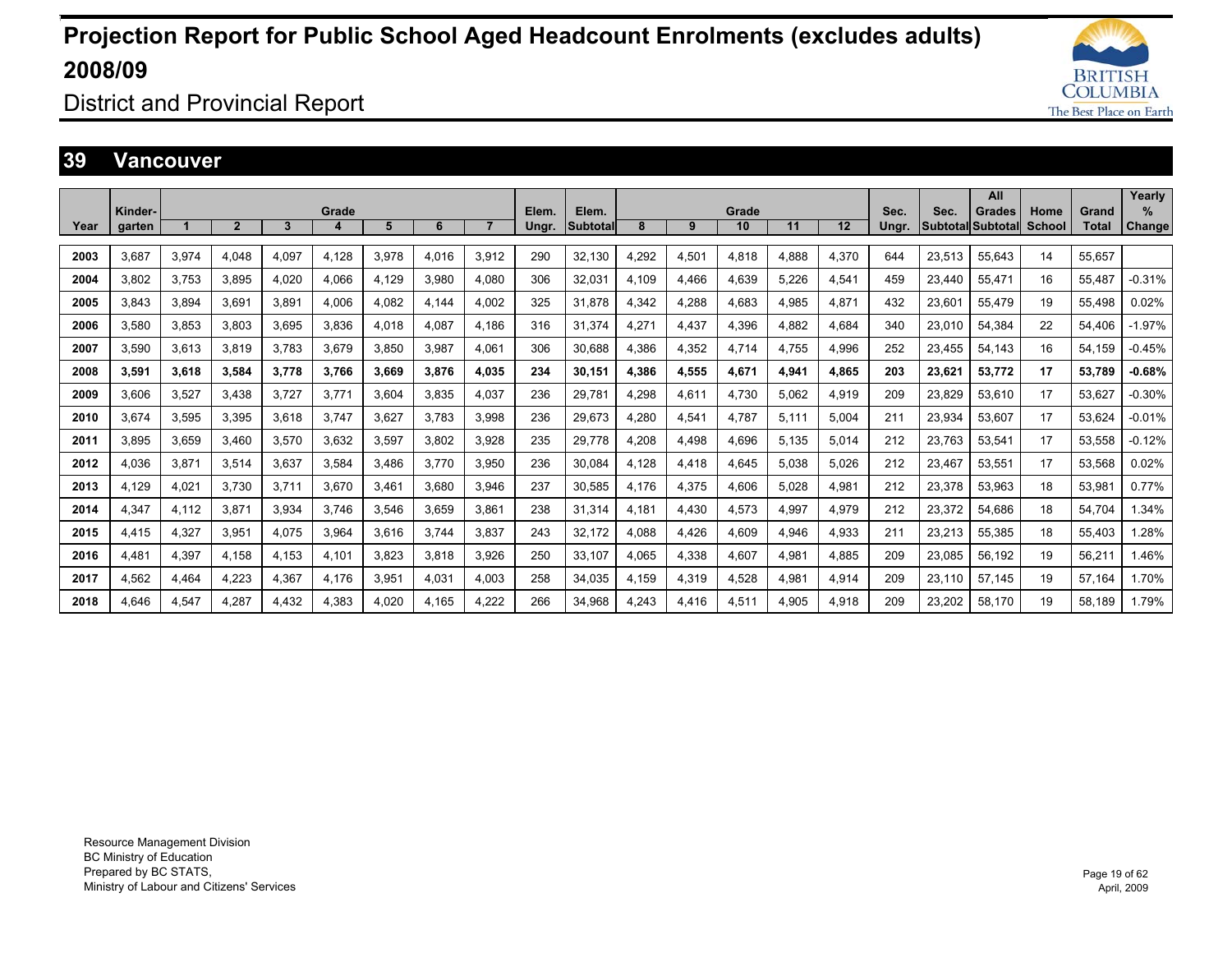

District and Provincial Report

#### **40 New Westminster**

|      |                   |     |                |                |            |     |     |                |                |                          |     |     |             |     |     |               |       | All                                |                |                       | Yearly                |
|------|-------------------|-----|----------------|----------------|------------|-----|-----|----------------|----------------|--------------------------|-----|-----|-------------|-----|-----|---------------|-------|------------------------------------|----------------|-----------------------|-----------------------|
| Year | Kinder-<br>garten |     | $\overline{2}$ | $\overline{3}$ | Grade<br>4 | 5   | 6   | $\overline{7}$ | Elem.<br>Ungr. | Elem.<br><b>Subtotal</b> | 8   | 9   | Grade<br>10 | 11  | 12  | Sec.<br>Ungr. | Sec.  | Grades<br><b>Subtotal Subtotal</b> | Home<br>School | Grand<br><b>Total</b> | $\%$<br><b>Change</b> |
|      |                   |     |                |                |            |     |     |                |                |                          |     |     |             |     |     |               |       |                                    |                |                       |                       |
| 2003 | 459               | 437 | 477            | 477            | 466        | 460 | 480 | 415            | 0              | 3,671                    | 478 | 430 | 485         | 525 | 417 | $\mathbf 1$   | 2,336 | 6,007                              | 5              | 6,012                 |                       |
| 2004 | 412               | 450 | 432            | 468            | 488        | 468 | 457 | 478            | 0              | 3.653                    | 473 | 504 | 455         | 571 | 431 | 0             | 2.434 | 6.087                              | 0              | 6.087                 | 1.25%                 |
| 2005 | 463               | 407 | 453            | 443            | 472        | 476 | 475 | 459            | 0              | 3.648                    | 474 | 455 | 518         | 535 | 464 | $\Omega$      | 2.446 | 6.094                              | 8              | 6.102                 | 0.25%                 |
| 2006 | 428               | 473 | 421            | 441            | 441        | 466 | 466 | 482            | 0              | 3.618                    | 475 | 476 | 540         | 560 | 470 | 0             | 2,521 | 6.139                              | 6              | 6.145                 | 0.70%                 |
| 2007 | 430               | 460 | 461            | 424            | 448        | 450 | 477 | 480            | 0              | 3,630                    | 484 | 486 | 586         | 515 | 482 | $\Omega$      | 2,553 | 6.183                              | 5              | 6.188                 | 0.70%                 |
| 2008 | 449               | 417 | 453            | 473            | 436        | 448 | 463 | 471            | 0              | 3,610                    | 469 | 463 | 577         | 589 | 476 | 4             | 2,578 | 6.188                              | 4              | 6.192                 | 0.06%                 |
| 2009 | 440               | 423 | 430            | 488            | 428        | 443 | 452 | 446            | 0              | 3.550                    | 446 | 477 | 585         | 615 | 470 | 4             | 2,597 | 6.147                              | 4              | 6.151                 | $-0.66%$              |
| 2010 | 469               | 415 | 437            | 463            | 442        | 436 | 448 | 436            | 0              | 3.546                    | 423 | 455 | 601         | 623 | 489 | 4             | 2,595 | 6.141                              | 4              | 6.145                 | $-0.10%$              |
| 2011 | 511               | 443 | 428            | 471            | 419        | 450 | 440 | 432            | 0              | 3.594                    | 414 | 433 | 578         | 640 | 497 | 4             | 2,566 | 6.160                              | 4              | 6.164                 | 0.31%                 |
| 2012 | 523               | 483 | 458            | 461            | 427        | 426 | 454 | 425            | 0              | 3.657                    | 410 | 424 | 552         | 618 | 510 | 4             | 2,518 | 6.175                              | 4              | 6.179                 | 0.24%                 |
| 2013 | 547               | 496 | 500            | 493            | 418        | 434 | 431 | 438            | 0              | 3,757                    | 403 | 420 | 541         | 593 | 494 | 4             | 2,455 | 6,212                              | 4              | 6,216                 | 0.60%                 |
| 2014 | 576               | 519 | 513            | 539            | 447        | 425 | 438 | 416            | 0              | 3,873                    | 416 | 414 | 535         | 581 | 475 | 4             | 2,425 | 6,298                              | 4              | 6,302                 | 1.38%                 |
| 2015 | 584               | 546 | 537            | 553            | 489        | 455 | 429 | 423            | 0              | 4.016                    | 396 | 426 | 529         | 575 | 465 | 4             | 2,395 | 6.411                              | 4              | 6.415                 | 1.79%                 |
| 2016 | 592               | 554 | 565            | 579            | 501        | 497 | 459 | 415            | 0              | 4,162                    | 402 | 407 | 542         | 570 | 462 | 4             | 2,387 | 6.549                              | 4              | 6.553                 | 2.15%                 |
| 2017 | 600               | 561 | 574            | 611            | 525        | 510 | 502 | 443            | 0              | 4,326                    | 394 | 413 | 521         | 582 | 458 | 4             | 2,372 | 6.698                              | 4              | 6.702                 | 2.27%                 |
| 2018 | 608               | 568 | 581            | 620            | 553        | 534 | 514 | 483            | 0              | 4.461                    | 421 | 406 | 528         | 563 | 468 | 4             | 2.390 | 6.851                              | 5              | 6.856                 | 2.30%                 |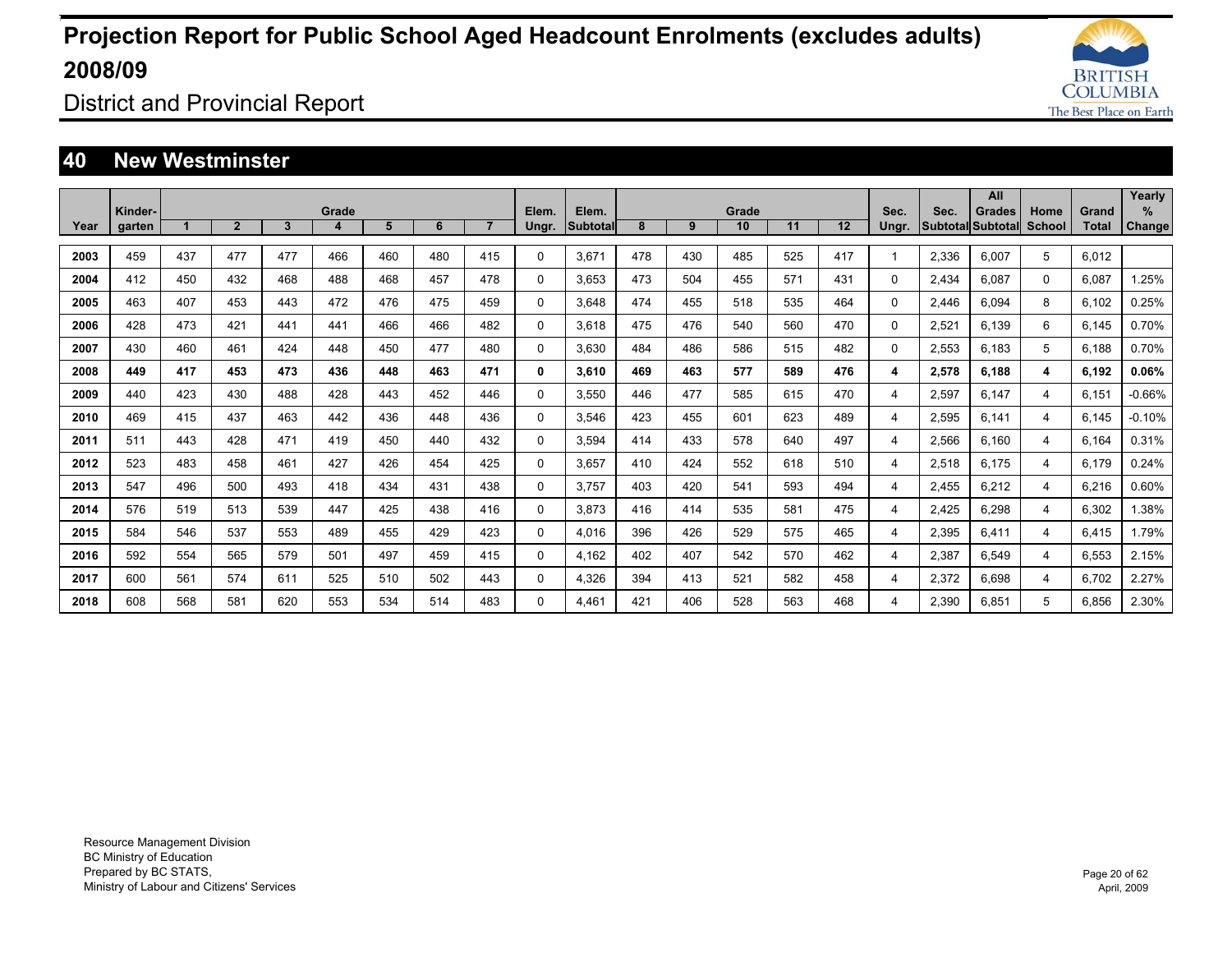

District and Provincial Report

### **41 Burnaby**

|      |         |       |                |       |       |       |       |       |              |          |       |       |       |       |       |          |        | All               |                |              | Yearly   |
|------|---------|-------|----------------|-------|-------|-------|-------|-------|--------------|----------|-------|-------|-------|-------|-------|----------|--------|-------------------|----------------|--------------|----------|
|      | Kinder- |       |                |       | Grade |       |       |       | Elem.        | Elem.    |       |       | Grade |       |       | Sec.     | Sec.   | Grades            | Home           | Grand        | %        |
| Year | garten  |       | $\overline{2}$ | 3     | 4     | 5     | 6     |       | Ungr.        | Subtotal | 8     | 9     | 10    | 11    | 12    | Ungr.    |        | Subtotal Subtotal | School         | <b>Total</b> | Change   |
| 2003 | 1,558   | 1,548 | 1.597          | 1,784 | 1,838 | 1,757 | 1,825 | 1.878 | $\Omega$     | 13,785   | 2,033 | 2,068 | 2,110 | 2,312 | 2,060 | $\Omega$ | 10,583 | 24,368            | 2              | 24,370       |          |
| 2004 | 1.487   | 1,575 | 1.588          | 1,596 | 1.760 | 1,850 | 1.820 | 1.831 | 0            | 13.507   | .945  | 2,070 | 2,135 | 2,299 | 2.199 | $\Omega$ | 10.648 | 24,155            | $\overline{2}$ | 24.157       | $-0.87%$ |
| 2005 | 1.535   | 1,549 | 1.573          | 1,599 | 1.636 | 1.778 | 1,909 | 1.827 | $\Omega$     | 13.406   | 2.008 | 2,073 | 2,227 | 2,334 | 2.240 | 0        | 10.882 | 24,288            | $\overline{2}$ | 24,290       | 0.55%    |
| 2006 | 1.481   | 1,554 | 1,567          | 1,570 | 1,647 | 1,670 | 1,803 | 1,928 | $\Omega$     | 13,220   | .913  | 2,079 | 2,187 | 2,343 | 2,233 | 0        | 10.755 | 23,975            | $\overline{2}$ | 23,977       | $-1.29%$ |
| 2007 | 1.543   | 1,544 | 1.578          | 1.588 | 1.637 | 1.661 | 1.722 | 1.836 | 0            | 13,109   | 2.027 | 2,013 | 2,216 | 2,339 | 2,306 | 0        | 10.901 | 24,010            |                | 24.011       | 0.14%    |
| 2008 | 1,507   | 1,615 | 1,570          | 1.636 | 1,609 | 1,663 | 1,714 | 1.757 | $\mathbf{0}$ | 13,071   | ,994  | 2,121 | 2,163 | 2,370 | 2,246 | 1.       | 10.895 | 23,966            | 6              | 23.972       | $-0.16%$ |
| 2009 | 1.520   | 1.690 | 1.624          | 1.625 | 1,599 | 1.715 | 1.698 | 1.717 | $\Omega$     | 13.188   | .938  | 2.148 | 2.169 | 2,382 | 2.198 | 1        | 10.836 | 24,024            | 6              | 24.030       | 0.24%    |
| 2010 | 1,558   | 1,697 | 1,691          | 1,673 | 1,586 | 1.704 | 1,752 | 1.709 | $\Omega$     | 13,370   | .908  | 2,109 | 2,214 | 2,412 | 2,231 | 1        | 10,875 | 24,245            | 6              | 24,251       | 0.92%    |
| 2011 | .667    | 1.738 | 1.696          | 1.740 | 1,631 | 1,689 | 1.741 | 1.761 | $\Omega$     | 13.663   | .898  | 2,076 | 2,179 | 2,458 | 2,259 | 1        | 10.871 | 24,534            | 6              | 24.540       | 1.19%    |
| 2012 | 1.789   | 1.860 | 1.737          | 1.746 | .695  | 1.737 | 1.727 | 1.750 | $\Omega$     | 14.041   | .952  | 2,066 | 2.148 | 2.424 | 2.299 | 1        | 10.890 | 24.931            | 6              | 24.937       | .62%     |
| 2013 | .829    | 1,995 | 1,857          | 1.788 | 1,701 | 1,804 | 1.774 | 1.738 | $\Omega$     | 14.486   | .943  | 2,123 | 2,140 | 2,395 | 2,274 |          | 10.876 | 25,362            | 6              | 25,368       | 1.73%    |
| 2014 | .848    | 2,041 | 1,995          | 1,912 | 1.744 | 1,814 | 1.844 | 1.787 | 0            | 14.985   | .935  | 2,121 | 2,198 | 2,393 | 2,253 |          | 10,901 | 25,886            | $\overline{7}$ | 25.893       | 2.07%    |
| 2015 | .885    | 2,064 | 2,042          | 2,054 | 1,866 | 1,861 | 1,857 | 1.858 | $\Omega$     | 15,487   | .993  | 2,119 | 2,206 | 2,462 | 2,261 | 1        | 11,042 | 26,529            | $\overline{7}$ | 26,536       | 2.48%    |
| 2016 | 1.920   | 2,105 | 2,064          | 2,103 | 2,002 | 1,988 | 1,905 | 1.873 | 0            | 15,960   | 2,070 | 2,180 | 2,208 | 2,474 | 2,323 |          | 11,256 | 27,216            | $\overline{7}$ | 27,223       | 2.59%    |
| 2017 | 949. ا  | 2,143 | 2,105          | 2,126 | 2,048 | 2,130 | 2,032 | 1.920 | 0            | 16.453   | 2,086 | 2,259 | 2,266 | 2,478 | 2,337 |          | 11.427 | 27,880            | $\overline{7}$ | 27,887       | 2.44%    |
| 2018 | .980    | 2.175 | 2.144          | 2.168 | 2,071 | 2.179 | 2.173 | 2.043 | $\Omega$     | 16.933   | 2.136 | 2,277 | 2,341 | 2,537 | 2.340 |          | 11.632 | 28.565            | $\overline{7}$ | 28,572       | 2.46%    |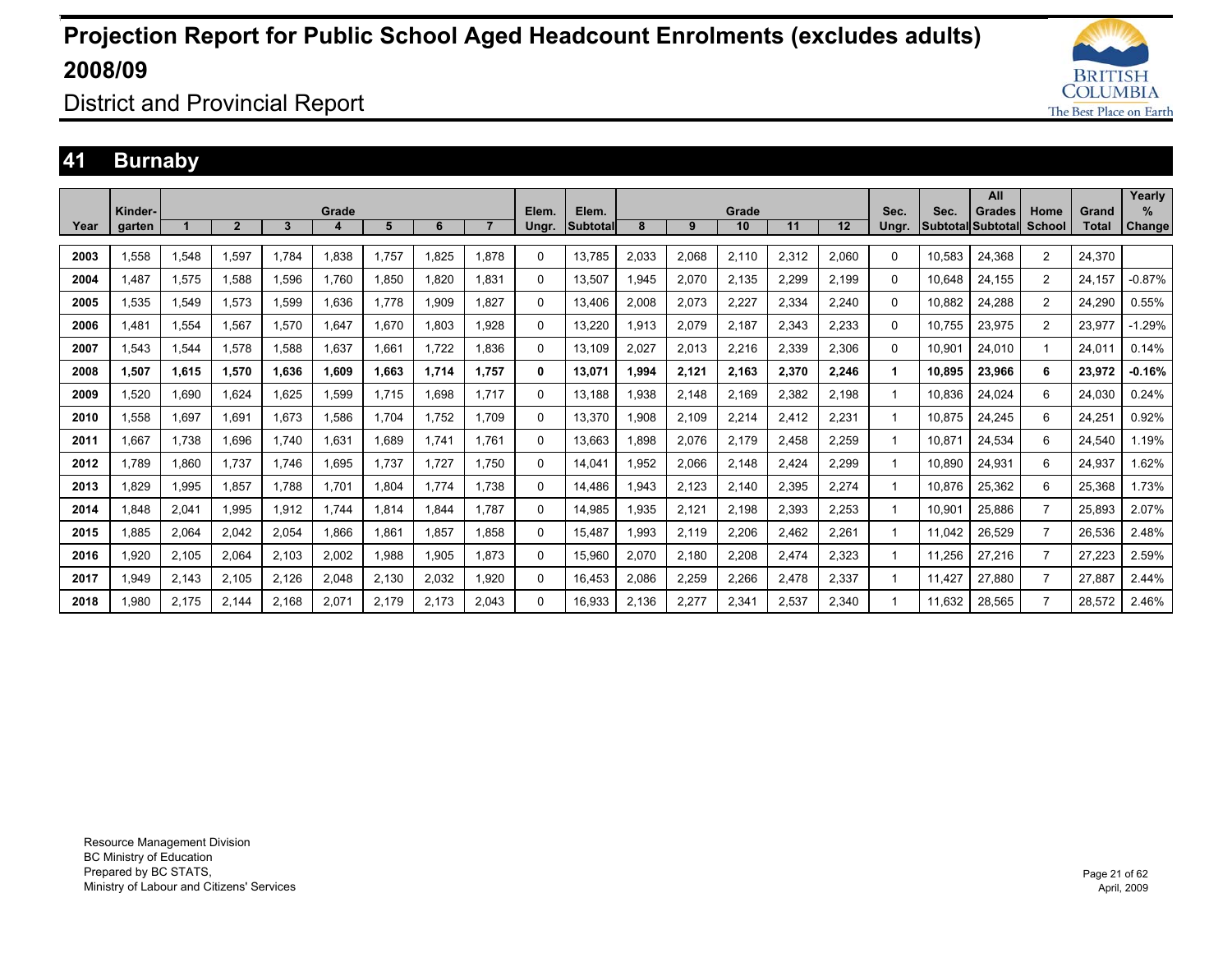

District and Provincial Report

### **42 Maple Ridge-Pitt Meadows**

|      |         |       |                |       |       |       |       |       |          |          |       |       |             |       |       |          |                            | All           |                       |        | Yearly        |
|------|---------|-------|----------------|-------|-------|-------|-------|-------|----------|----------|-------|-------|-------------|-------|-------|----------|----------------------------|---------------|-----------------------|--------|---------------|
|      | Kinder- |       | $\overline{2}$ | 3     | Grade | 5     | 6     |       | Elem.    | Elem.    | 8     | 9     | Grade<br>10 | 11    | 12    | Sec.     | Sec.<br> Subtotal Subtotal | <b>Grades</b> | Home<br><b>School</b> | Grand  | $\%$          |
| Year | garten  |       |                |       |       |       |       |       | Ungr.    | Subtotal |       |       |             |       |       | Ungr.    |                            |               |                       | Total  | <b>Change</b> |
| 2003 | 983     | 1,007 | 1.108          | 1,098 | 1.170 | 1.189 | 1,219 | 1,292 | 0        | 9,066    | 1,308 | 1,235 | 1.181       | 1,268 | 1.079 | 45       | 6,116                      | 15,182        | 4                     | 15.186 |               |
| 2004 | 934     | 1,005 | 1.019          | 1.111 | 1.130 | 1.183 | 1,213 | .224  | 0        | 8.819    | 1,337 | 1,319 | 1.248       | 1.167 | 1.189 | 45       | 6,305                      | 15,124        | 5                     | 15.129 | $-0.38%$      |
| 2005 | 915     | 936   | 1.013          | 1,017 | 1.115 | 1.116 | 1,189 | 1.223 | 0        | 8.524    | 1,290 | 1,333 | 1,343       | 1.224 | 1.149 | 83       | 6.422                      | 14,946        | 3                     | 14.949 | $-1.19%$      |
| 2006 | 884     | 935   | 938            | 1,014 | 1.015 | 1,138 | 1,136 | 1,201 | $\Omega$ | 8,261    | 1,264 | 1,293 | 1,386       | 1,355 | 1,138 | 36       | 6,472                      | 14,733        | $\Omega$              | 14.733 | $-1.44%$      |
| 2007 | 937     | 896   | 944            | 947   | 1.010 | 1.036 | 1,150 | 1.166 | 0        | 8.086    | 1.249 | 1,292 | 1,378       | 1,333 | 1.309 | 0        | 6,561                      | 14.647        | 1                     | 14.648 | $-0.58%$      |
| 2008 | 946     | 969   | 936            | 963   | 970   | 1.034 | 1.056 | 1.174 | 0        | 8.048    | 1.207 | 1.283 | 1,329       | 1.361 | 1.292 | 0        | 6.472                      | 14.520        | 5                     | 14,525 | $-0.84%$      |
| 2009 | 904     | 982   | 986            | 954   | 909   | 1.050 | 1.004 | 1.141 | $\Omega$ | 7.930    | 1.170 | 1.250 | 1.293       | 1.342 | 1.264 | $\Omega$ | 6.319                      | 14.249        | 5                     | 14.254 | $-1.87%$      |
| 2010 | 916     | 940   | 1.000          | 1.004 | 900   | 985   | 1.020 | 1.086 | 0        | 7.851    | 1.139 | 1,213 | 1,261       | 1.308 | 1.247 | 0        | 6.168                      | 14.019        | 5                     | 14.024 | $-1.61%$      |
| 2011 | 925     | 952   | 956            | 1.018 | 947   | 975   | 957   | 1.103 | 0        | 7.833    | 1.084 | 1.180 | 1.225       | 1.276 | 1.216 | $\Omega$ | 5.981                      | 13.814        | 5                     | 13.819 | $-1.46%$      |
| 2012 | 950     | 961   | 969            | 974   | 959   | 1.025 | 948   | 1.036 | 0        | 7.822    | 1.100 | 1.125 | 1.192       | 1.239 | 1.185 | $\Omega$ | 5.841                      | 13.663        | 5                     | 13.668 | $-1.09%$      |
| 2013 | 970     | 987   | 978            | 987   | 919   | 1.039 | 995   | 1.025 | 0        | 7.900    | 1.035 | 1.140 | 1.138       | 1.206 | 1.151 | $\Omega$ | 5.670                      | 13.570        | 5                     | 13.575 | $-0.68%$      |
| 2014 | 1.002   | 1.008 | 1.005          | 997   | 932   | 996   | 1.010 | 1.077 | 0        | 8.027    | 1.024 | 1,074 | 1.149       | 1.153 | 1.121 | $\Omega$ | 5.521                      | 13.548        | 5                     | 13.553 | $-0.16%$      |
| 2015 | 1.009   | 1,041 | 1,027          | 1.024 | 942   | 1,011 | 969   | 1.092 | 0        | 8.115    | 1.073 | 1,063 | 1,087       | 1.162 | 1.072 | $\Omega$ | 5,457                      | 13,572        | 5                     | 13,577 | 0.18%         |
| 2016 | 1.019   | 1,049 | 1,061          | 1,047 | 967   | 1,022 | 983   | 1.049 | 0        | 8,197    | 1.089 | 1,112 | 1,073       | 1.101 | 1.078 | $\Omega$ | 5,453                      | 13,650        | 5                     | 13,655 | 0.57%         |
| 2017 | 1.035   | 1.059 | 1.069          | 1.081 | 988   | 1.049 | 994   | 1.063 | $\Omega$ | 8.338    | 1.047 | 1.128 | 1.118       | 1.087 | 1.026 | $\Omega$ | 5.406                      | 13.744        | 5                     | 13.749 | 0.69%         |
| 2018 | 1.059   | 1.076 | 1.078          | 1.089 | 1.020 | 1.071 | 1.019 | 1.075 | 0        | 8.487    | 1.061 | 1.087 | 1.135       | 1.128 | 1.009 | $\Omega$ | 5.420                      | 13.907        | 5                     | 13.912 | 1.19%         |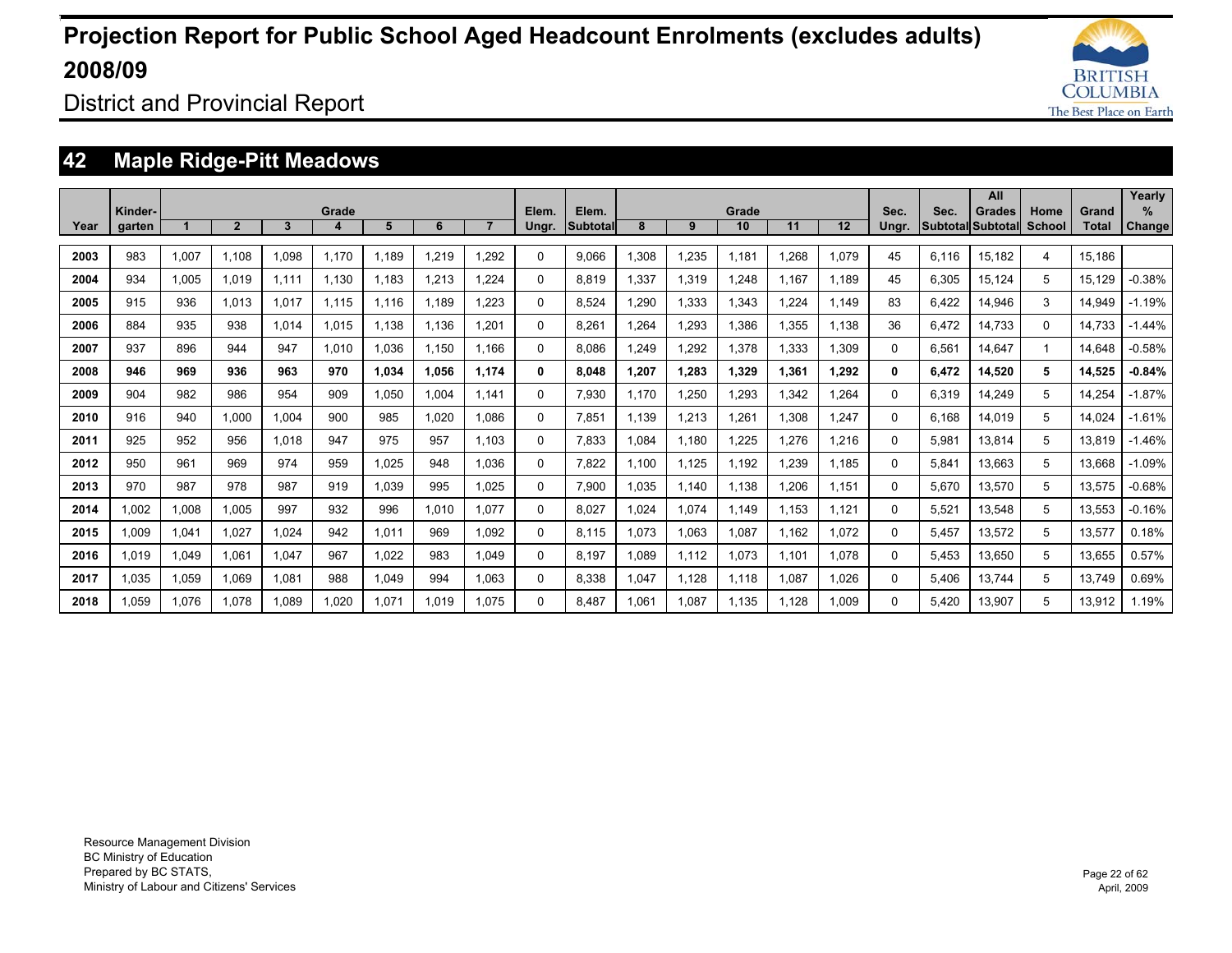

### District and Provincial Report

### **43 Coquitlam**

|      |         |       |                |       |       |       |       |       |       |          |       |       |       |       |       |          |        | All               |                |              | Yearly   |
|------|---------|-------|----------------|-------|-------|-------|-------|-------|-------|----------|-------|-------|-------|-------|-------|----------|--------|-------------------|----------------|--------------|----------|
|      | Kinder- |       |                |       | Grade |       |       |       | Elem. | Elem.    |       |       | Grade |       |       | Sec.     | Sec.   | Grades            | Home           | Grand        | %        |
| Year | garten  |       | $\overline{2}$ | 3     | 4     | 5     | 6     |       | Ungr. | Subtotal | 8     | 9     | 10    | 11    | 12    | Unar.    |        | Subtotal Subtotal | School         | <b>Total</b> | Change   |
| 2003 | 1,981   | 2,065 | 2,201          | 2,304 | 2,348 | 2,439 | 2,480 | 2,607 | 0     | 18,425   | 2,567 | 2,667 | 2,837 | 2,757 | 2,667 | 8        | 13,503 | 31,928            | 3              | 31,931       |          |
| 2004 | 1.920   | 1,987 | 2,054          | 2,229 | 2,281 | 2,329 | 2.409 | 2,493 | 0     | 17.702   | 2,644 | 2,655 | 2,704 | 2,987 | 2,686 | $\Omega$ | 13.676 | 31,378            | 2              | 31.380       | $-1.73%$ |
| 2005 | 1,913   | 1,986 | 1.994          | 2.086 | 2,258 | 2,341 | 2,385 | 2,464 | 0     | 17.427   | 2,511 | 2,722 | 2,748 | 2,806 | 2,952 | $\Omega$ | 13.739 | 31.166            | 2              | 31.168       | $-0.68%$ |
| 2006 | 1,924   | 1,956 | 2,003          | 2,027 | 2,124 | 2,255 | 2,330 | 2,305 | 0     | 16,924   | 2,620 | 2,581 | 2,817 | 2,783 | 2,830 | 0        | 13.631 | 30,555            | 2              | 30,557       | $-1.96%$ |
| 2007 | 1.871   | 1,997 | 1.976          | 2,031 | 2,036 | 2.157 | 2,281 | 2.404 | 0     | 16.753   | 2,472 | 2,541 | 2,709 | 2,900 | 2,863 | 22       | 13.507 | 30.260            | $\overline{2}$ | 30,262       | $-0.97%$ |
| 2008 | 1,890   | 1,933 | 2,049          | 2,006 | 2,074 | 2,090 | 2,198 | 2,348 | 0     | 16,588   | 2,442 | 2,536 | 2,666 | 2,799 | 2,978 | 4        | 13.425 | 30,013            | $\mathbf{0}$   | 30.013       | $-0.82%$ |
| 2009 | 1.958   | 1,928 | 2.011          | 1.984 | 2,101 | 2.054 | 2.123 | 2,258 | 0     | 16.417   | 2.376 | 2,513 | 2.646 | 2,742 | 2,885 | 4        | 13.166 | 29,583            | $\mathbf{0}$   | 29.583       | $-1.43%$ |
| 2010 | 1,978   | 2,008 | 2,016          | 1,959 | 2,092 | 2,094 | 2,102 | 2,198 | 0     | 16,447   | 2,304 | 2,465 | 2,642 | 2,741 | 2,848 | 4        | 13,004 | 29,451            | $\Omega$       | 29,451       | $-0.45%$ |
| 2011 | 1,970   | 2,032 | 2.103          | 1.969 | 2,072 | 2,091 | 2.147 | 2.182 | 0     | 16,566   | 2.249 | 2,399 | 2,602 | 2.744 | 2,855 | 4        | 12.853 | 29,419            | $\Omega$       | 29.419       | $-0.11%$ |
| 2012 | 2.077   | 2,024 | 2.128          | 2.050 | 2.080 | 2.069 | 2.142 | 2.226 | 0     | 16.796   | 2.232 | 2,343 | 2,535 | 2.704 | 2,857 | 4        | 12.675 | 29.471            | $\Omega$       | 29.471       | 0.18%    |
| 2013 | 2,166   | 2,131 | 2,118          | 2,074 | 2,162 | 2,076 | 2,119 | 2,219 | 0     | 17,065   | 2,273 | 2,323 | 2,476 | 2,636 | 2,815 | 4        | 12,527 | 29,592            | $\mathbf{0}$   | 29,592       | 0.41%    |
| 2014 | 2,275   | 2,222 | 2,230          | 2,065 | 2,188 | 2,158 | 2,127 | 2.197 | 0     | 17,462   | 2,268 | 2,365 | 2,457 | 2,578 | 2,748 | 4        | 12.420 | 29,882            | $\mathbf{0}$   | 29.882       | 0.98%    |
| 2015 | 2,350   | 2,333 | 2,325          | 2,174 | 2,183 | 2,185 | 2,210 | 2,207 | 0     | 17,967   | 2,248 | 2,362 | 2,497 | 2,560 | 2,691 | 4        | 12,362 | 30,329            | $\mathbf{0}$   | 30,329       | .50%     |
| 2016 | 2,439   | 2,408 | 2,437          | 2,264 | 2,293 | 2.178 | 2,236 | 2,289 | 0     | 18,544   | 2,257 | 2,341 | 2,494 | 2,597 | 2,671 | 4        | 12,364 | 30,908            | 0              | 30,908       | .91%     |
| 2017 | 2,546   | 2,491 | 2,509          | 2,366 | 2,379 | 2,280 | 2,223 | 2,309 | 0     | 19.103   | 2,330 | 2,342 | 2,465 | 2,586 | 2,698 | 4        | 12.425 | 31,528            | $\mathbf{0}$   | 31,528       | 2.01%    |
| 2018 | 2.644   | 2,599 | 2.594          | 2.433 | 2,484 | 2,364 | 2,324 | 2.296 | 0     | 19.738   | 2.351 | 2.414 | 2.465 | 2,559 | 2,690 | 4        | 12.483 | 32,221            | $\Omega$       | 32,221       | 2.20%    |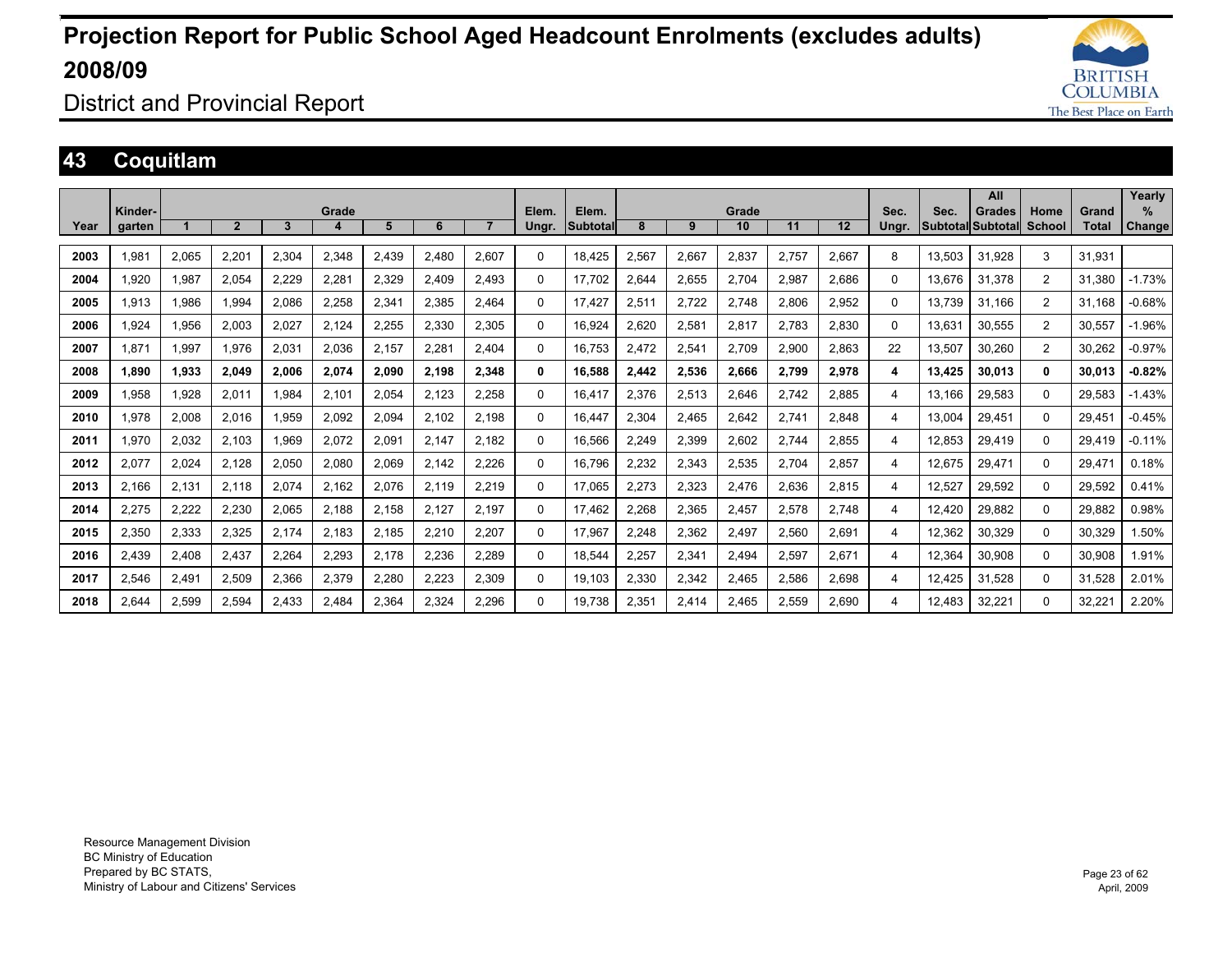

District and Provincial Report

#### **44 North Vancouver**

|      |                   |       |                |       |            |       |       |                |                |                          |       |       |             |       |       |               |       | All                                |                       |                | Yearly             |
|------|-------------------|-------|----------------|-------|------------|-------|-------|----------------|----------------|--------------------------|-------|-------|-------------|-------|-------|---------------|-------|------------------------------------|-----------------------|----------------|--------------------|
| Year | Kinder-<br>garten |       | $\overline{2}$ | 3     | Grade<br>4 | 5     | 6     | $\overline{7}$ | Elem.<br>Ungr. | Elem.<br><b>Subtotal</b> | 8     | 9     | Grade<br>10 | 11    | 12    | Sec.<br>Ungr. | Sec.  | <b>Grades</b><br>Subtotal Subtotal | Home<br><b>School</b> | Grand<br>Total | %<br><b>Change</b> |
|      |                   |       |                |       |            |       |       |                |                |                          |       |       |             |       |       |               |       |                                    |                       |                |                    |
| 2003 | 1.078             | 1.163 | 1.273          | .340  | 1.268      | 1.363 | 1.445 | 1.415          | 112            | 10.457                   | 1.487 | 1.470 | 1.432       | 1.447 | .428  | 57            | 7.321 | 17.778                             | 13                    | 17.791         |                    |
| 2004 | 1.130             | 1.087 | 1.169          | 1.268 | 1.346      | .250  | 1.376 | 1.470          | 87             | 10.183                   | 1.452 | 1.502 | 1.433       | 1.422 | 1.409 | 53            | 7.271 | 17.454                             | 11                    | 17.465         | $-1.83%$           |
| 2005 | 1.073             | 1.150 | 1.105          | 1.197 | 1.266      | 1.365 | 1.273 | 1.389          | 0              | 9.818                    | 1.473 | 1.486 | 1.493       | 1.385 | 1.412 | 0             | 7.249 | 17.067                             | 12                    | 17.079         | $-2.21%$           |
| 2006 | 973               | 1.075 | 1.143          | 1.110 | 1.166      | 1.254 | 1.364 | 1.260          | 0              | 9.345                    | 1.353 | 1.465 | 1.487       | 1.459 | .342  | $\Omega$      | 7.106 | 16.451                             | 10                    | 16.461         | $-3.62%$           |
| 2007 | 969               | 976   | 1.064          | 1,151 | 1.114      | 1,181 | 1.259 | 1.357          | 0              | 9.071                    | 1.232 | 1,391 | 1.458       | 1,471 | .395  | $\Omega$      | 6,947 | 16.018                             | 9                     | 16.027         | $-2.64%$           |
| 2008 | 1.034             | 1,001 | 995            | 1.068 | 1,154      | 1,126 | 1.197 | 1.265          | 0              | 8.840                    | 1,357 | 1,249 | 1,396       | 1,475 | 1.469 | 1             | 6,947 | 15,787                             | 9                     | 15.796         | $-1.44%$           |
| 2009 | 1.030             | 1,011 | 1.008          | 1.019 | 1.103      | 1,151 | 1.146 | 1,200          | 0              | 8.668                    | 1.338 | 1,252 | 1,373       | 1.440 | .467  |               | 6,871 | 15,539                             | 9                     | 15,548         | $-1.57%$           |
| 2010 | 1.001             | 1.008 | 1.018          | 1,032 | 1,053      | 1.100 | 1.170 | 1.149          | 0              | 8,531                    | 1,272 | 1,234 | 1.374       | 1.417 | 1.434 | $\mathbf 1$   | 6.732 | 15,263                             | 9                     | 15,272         | $-1.78%$           |
| 2011 | 1.011             | 979   | 1.014          | .041  | 1.066      | 1,051 | 1,120 | 1.173          | 0              | 8.455                    | 1,219 | 1.175 | 1.356       | 1.416 | l.410 |               | 6,577 | 15,032                             | 9                     | 15,041         | $-1.51%$           |
| 2012 | 976               | 989   | 985            | 1.038 | 1,075      | .063  | 1.070 | 1.123          | 0              | 8.319                    | 1.242 | 1.128 | 1,295       | 1.399 | .410  | 1             | 6.475 | 14.794                             | 8                     | 14.802         | $-1.59%$           |
| 2013 | 981               | 955   | 996            | .009  | 1.073      | 1,073 | 1.083 | 1.075          | 0              | 8.245                    | 1.192 | 1.148 | 1.246       | 1,340 | .395  | 1             | 6,322 | 14.567                             | 8                     | 14.575         | $-1.53%$           |
| 2014 | 1.017             | 961   | 963            | 1.021 | 1,044      | 1,071 | 1,093 | 1.087          | 0              | 8,257                    | 1.142 | 1.103 | 1,264       | 1.291 | 1.339 |               | 6.140 | 14.397                             | 8                     | 14.405         | $-1.17%$           |
| 2015 | 1.027             | 996   | 968            | 987   | 1.055      | 1.042 | 1.091 | 1.097          | 0              | 8.263                    | 1.153 | 1,058 | 1.218       | 1,306 | .288  |               | 6.024 | 14.287                             | 8                     | 14.295         | $-0.76%$           |
| 2016 | 1.043             | 1.005 | 1.003          | 992   | 1.020      | 1,052 | 1.061 | 1.095          | 0              | 8.271                    | 1.163 | 1,067 | 1.170       | 1.261 | 1.301 |               | 5,963 | 14.234                             | 8                     | 14.242         | $-0.37%$           |
| 2017 | 1.061             | 1,020 | 1.013          | 1.027 | 1.026      | 1,019 | 1,071 | 1.066          | 0              | 8.303                    | 1.161 | 1,076 | 1.177       | 1,214 | 1,261 |               | 5,890 | 14.193                             | 8                     | 14,201         | $-0.29%$           |
| 2018 | 1.087             | 1.038 | 1.028          | 1.037 | 1,062      | 1.024 | 1.037 | 1.075          | 0              | 8.388                    | 1.130 | 1.073 | 1.184       | 1.217 | .212  |               | 5.817 | 14.205                             | 8                     | 14.213         | 0.08%              |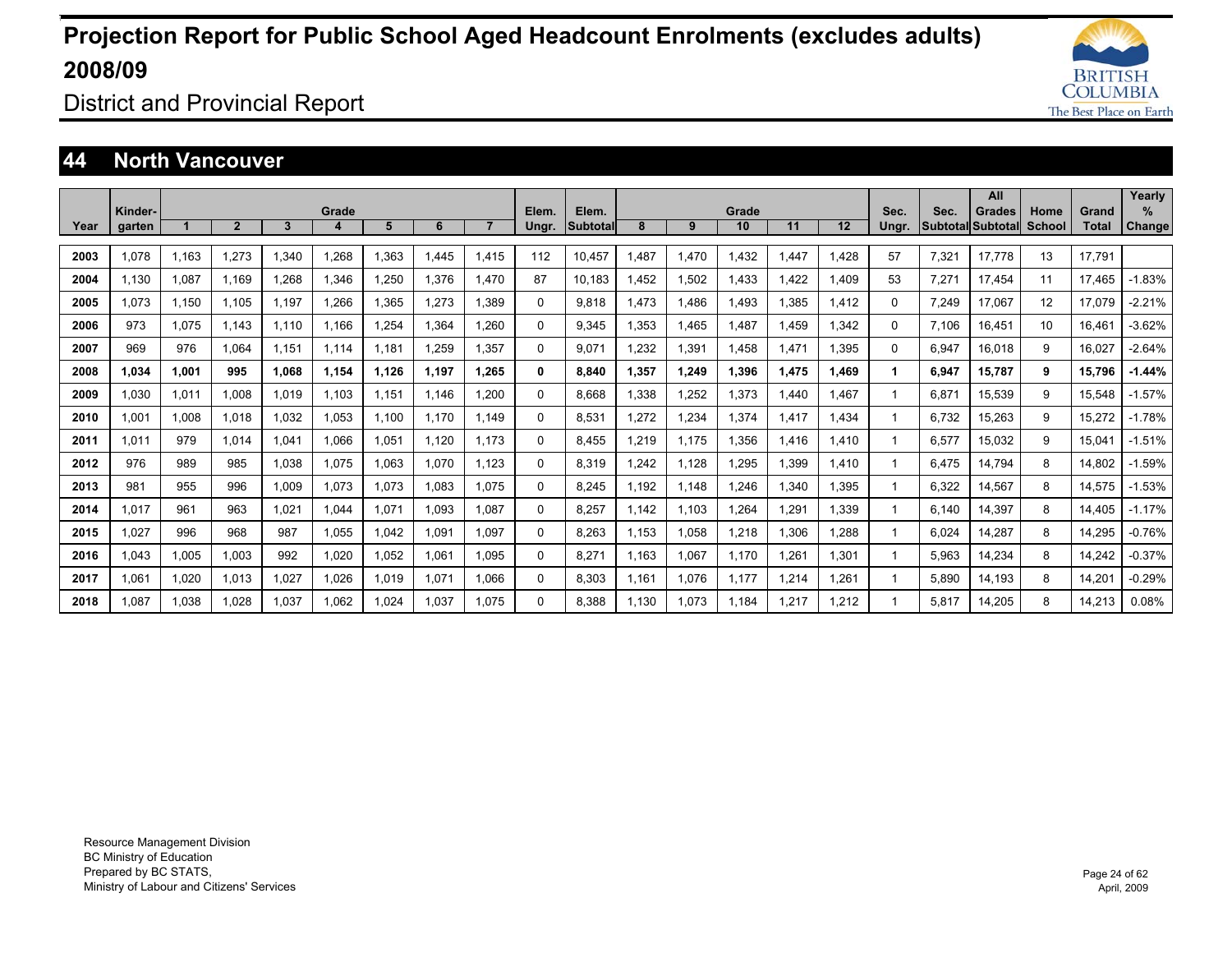

District and Provincial Report

#### **45 West Vancouver**

|      |                   |     |              |              |            |     |     |                |          |                          |     |     |             |     |     |                |       | All                         |                       |                       | Yearly        |
|------|-------------------|-----|--------------|--------------|------------|-----|-----|----------------|----------|--------------------------|-----|-----|-------------|-----|-----|----------------|-------|-----------------------------|-----------------------|-----------------------|---------------|
| Year | Kinder-<br>garten |     | $\mathbf{2}$ | $\mathbf{3}$ | Grade<br>4 | 5   | 6   | $\overline{7}$ | Elem.    | Elem.<br><b>Subtotal</b> | 8   | 9   | Grade<br>10 | 11  | 12  | Sec.<br>Ungr.  | Sec.  | Grades<br>Subtotal Subtotal | Home<br><b>School</b> | Grand<br><b>Total</b> | %             |
|      |                   |     |              |              |            |     |     |                | Ungr.    |                          |     |     |             |     |     |                |       |                             |                       |                       | <b>Change</b> |
| 2003 | 314               | 358 | 370          | 395          | 410        | 429 | 462 | 468            | 0        | 3.206                    | 561 | 573 | 589         | 659 | 598 | $\Omega$       | 2,980 | 6.186                       | 6                     | 6.192                 |               |
| 2004 | 296               | 339 | 364          | 382          | 405        | 420 | 439 | 477            | 0        | 3.122                    | 525 | 597 | 621         | 648 | 615 | $\Omega$       | 3.006 | 6.128                       | 5                     | 6.133                 | $-0.95%$      |
| 2005 | 323               | 340 | 356          | 366          | 409        | 425 | 455 | 471            | $\Omega$ | 3.145                    | 541 | 568 | 649         | 669 | 607 | 4              | 3.038 | 6.183                       | 2                     | 6.185                 | 0.85%         |
| 2006 | 352               | 354 | 363          | 390          | 392        | 408 | 444 | 470            | 0        | 3.173                    | 529 | 579 | 611         | 714 | 623 | $\overline{2}$ | 3.058 | 6.231                       | 4                     | 6.235                 | 0.81%         |
| 2007 | 339               | 386 | 366          | 374          | 424        | 409 | 425 | 448            | 0        | 3.171                    | 557 | 564 | 627         | 661 | 671 | $\Omega$       | 3.080 | 6,251                       | 4                     | 6,255                 | 0.32%         |
| 2008 | 362               | 351 | 410          | 402          | 385        | 439 | 423 | 454            | 0        | 3,226                    | 535 | 583 | 628         | 675 | 629 | 0              | 3,050 | 6,276                       | 10                    | 6,286                 | 0.50%         |
| 2009 | 346               | 362 | 382          | 414          | 405        | 450 | 404 | 448            | 0        | 3,211                    | 529 | 567 | 652         | 660 | 603 | 0              | 3,011 | 6,222                       | 10                    | 6,232                 | $-0.86%$      |
| 2010 | 347               | 345 | 392          | 385          | 414        | 470 | 412 | 429            | 0        | 3.194                    | 529 | 561 | 636         | 683 | 587 | $\Omega$       | 2,996 | 6.190                       | 10                    | 6.200                 | $-0.51%$      |
| 2011 | 344               | 348 | 376          | 396          | 388        | 482 | 431 | 432            | 0        | 3,197                    | 516 | 560 | 629         | 668 | 609 | 0              | 2,982 | 6.179                       | 10                    | 6.189                 | $-0.18%$      |
| 2012 | 364               | 348 | 381          | 383          | 401        | 456 | 445 | 456            | 0        | 3,234                    | 547 | 560 | 640         | 674 | 612 | 0              | 3,033 | 6,267                       | 9                     | 6,276                 | 1.41%         |
| 2013 | 368               | 367 | 382          | 389          | 391        | 469 | 423 | 472            | 0        | 3,261                    | 588 | 591 | 639         | 684 | 623 | 0              | 3,125 | 6.386                       | 9                     | 6.395                 | 1.90%         |
| 2014 | 394               | 370 | 399          | 388          | 395        | 454 | 433 | 450            | 0        | 3,283                    | 612 | 624 | 660         | 675 | 626 | 0              | 3.197 | 6.480                       | 9                     | 6.489                 | 1.47%         |
| 2015 | 393               | 389 | 397          | 400          | 389        | 453 | 416 | 455            | 0        | 3,292                    | 581 | 631 | 675         | 678 | 604 | 0              | 3.169 | 6.461                       | 9                     | 6.470                 | $-0.29%$      |
| 2016 | 398               | 390 | 418          | 398          | 401        | 448 | 416 | 438            | 0        | 3.307                    | 587 | 601 | 683         | 693 | 605 | 0              | 3.169 | 6.476                       | 9                     | 6.485                 | 0.23%         |
| 2017 | 408               | 395 | 418          | 418          | 399        | 460 | 412 | 439            | 0        | 3,349                    | 569 | 606 | 654         | 701 | 618 | 0              | 3,148 | 6.497                       | 9                     | 6,506                 | 0.32%         |
| 2018 | 427               | 404 | 423          | 419          | 418        | 459 | 423 | 435            | 0        | 3.408                    | 570 | 589 | 659         | 674 | 626 | $\Omega$       | 3.118 | 6.526                       | 9                     | 6.535                 | 0.45%         |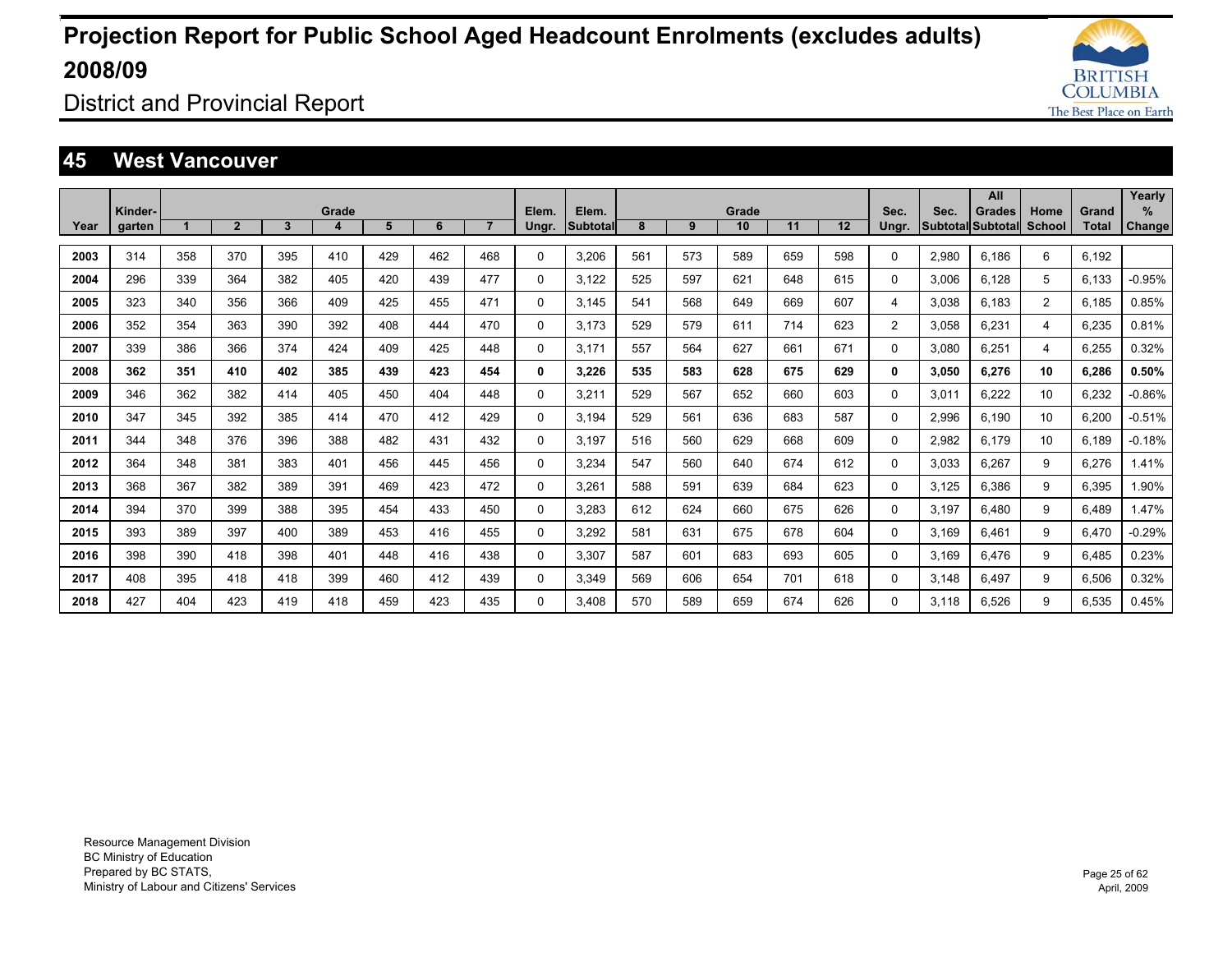

District and Provincial Report

#### **46 Sunshine Coast**

|      | Kinder- |     |                |              | Grade |     |     |                | Elem.    | Elem.           |     |     | Grade |     |     | Sec.           | Sec.                     | All<br><b>Grades</b> | Home           | Grand | Yearly<br>%   |
|------|---------|-----|----------------|--------------|-------|-----|-----|----------------|----------|-----------------|-----|-----|-------|-----|-----|----------------|--------------------------|----------------------|----------------|-------|---------------|
| Year | garten  |     | $\overline{2}$ | $\mathbf{3}$ | 4     | 5   | 6   | $\overline{7}$ | Ungr.    | <b>Subtotal</b> | 8   | 9   | 10    | 11  | 12  | Ungr.          | <b>Subtotal Subtotal</b> |                      | <b>School</b>  | Total | <b>Change</b> |
| 2003 | 215     | 242 | 297            | 272          | 278   | 311 | 331 | 345            | 0        | 2,291           | 390 | 358 | 380   | 380 | 298 | 29             | 1,835                    | 4.126                | 6              | 4,132 |               |
| 2004 | 191     | 234 | 246            | 292          | 265   | 271 | 308 | 333            | 0        | 2,140           | 352 | 390 | 382   | 381 | 323 | 26             | 1,854                    | 3,994                | $\overline{2}$ | 3,996 | $-3.29%$      |
| 2005 | 209     | 194 | 236            | 239          | 292   | 269 | 278 | 307            | 0        | 2,024           | 348 | 365 | 430   | 379 | 301 | 24             | 1.847                    | 3,871                | 11             | 3.882 | $-2.85%$      |
| 2006 | 170     | 210 | 206            | 226          | 259   | 289 | 268 | 286            | $\Omega$ | 1.914           | 317 | 358 | 418   | 386 | 318 | 26             | 1,823                    | 3.737                | 5              | 3.742 | $-3.61%$      |
| 2007 | 205     | 185 | 216            | 201          | 230   | 256 | 300 | 282            | 0        | 1.875           | 286 | 325 | 385   | 403 | 322 | 27             | 1.748                    | 3.623                | 6              | 3.629 | $-3.02%$      |
| 2008 | 185     | 221 | 198            | 219          | 207   | 236 | 264 | 301            | 0        | 1.831           | 299 | 285 | 317   | 381 | 354 | 8              | 1.644                    | 3.475                | 8              | 3.483 | $-4.02%$      |
| 2009 | 190     | 235 | 208            | 197          | 200   | 236 | 241 | 264            | 0        | 1.771           | 325 | 287 | 290   | 365 | 348 | 8              | 1.623                    | 3.394                | 8              | 3.402 | $-2.33%$      |
| 2010 | 198     | 242 | 221            | 206          | 181   | 228 | 241 | 242            | 0        | 1.759           | 286 | 311 | 292   | 336 | 335 | 8              | 1,568                    | 3,327                | 8              | 3,335 | $-1.97%$      |
| 2011 | 183     | 251 | 226            | 219          | 188   | 206 | 234 | 242            | 0        | 1.749           | 263 | 276 | 314   | 337 | 309 | $\overline{7}$ | 1,506                    | 3,255                | 8              | 3,263 | $-2.16%$      |
| 2012 | 184     | 234 | 235            | 224          | 200   | 215 | 212 | 234            | 0        | 1.738           | 263 | 254 | 281   | 361 | 308 | $\overline{7}$ | 1,474                    | 3,212                | $\overline{7}$ | 3,219 | $-1.35%$      |
| 2013 | 182     | 235 | 220            | 234          | 206   | 229 | 221 | 213            | 0        | 1.740           | 255 | 254 | 260   | 326 | 329 | $\overline{7}$ | 1,431                    | 3.171                |                | 3.178 | $-1.27%$      |
| 2014 | 180     | 232 | 220            | 218          | 213   | 234 | 234 | 222            | $\Omega$ | 1,753           | 233 | 246 | 259   | 303 | 302 | $\overline{7}$ | 1,350                    | 3.103                | $\overline{7}$ | 3.110 | $-2.14%$      |
| 2015 | 185     | 229 | 217            | 218          | 199   | 242 | 239 | 234            | 0        | 1.763           | 242 | 225 | 252   | 301 | 278 | $\overline{7}$ | 1,305                    | 3.068                | $\overline{7}$ | 3.075 | $-1.13%$      |
| 2016 | 188     | 235 | 215            | 215          | 199   | 226 | 247 | 239            | $\Omega$ | 1.764           | 254 | 233 | 231   | 293 | 276 | 6              | 1,293                    | 3.057                | $\overline{7}$ | 3.064 | $-0.36%$      |
| 2017 | 188     | 238 | 219            | 212          | 196   | 226 | 231 | 247            | $\Omega$ | 1.757           | 259 | 244 | 238   | 270 | 270 | 6              | 1,287                    | 3.044                |                | 3.051 | $-0.42%$      |
| 2018 | 194     | 239 | 222            | 216          | 193   | 222 | 231 | 231            | $\Omega$ | 1.748           | 268 | 250 | 248   | 276 | 249 | 6              | 1.297                    | 3.045                |                | 3.052 | 0.03%         |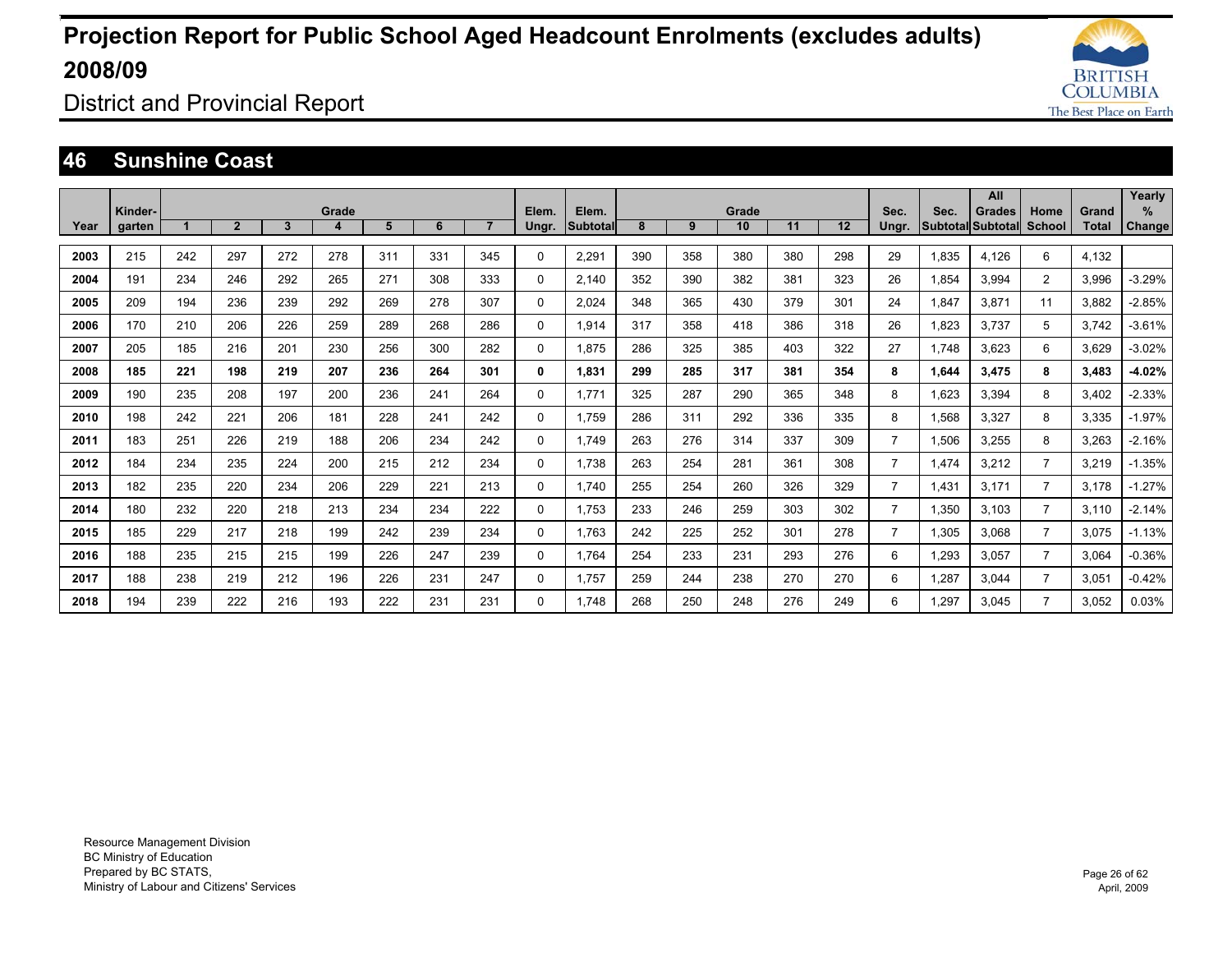

District and Provincial Report

#### **47 Powell River**

|      |                   |     |              |              |            |     |     |                |                |                   |     |     |             |     |     |               |       | All                                |          |                       | Yearly         |
|------|-------------------|-----|--------------|--------------|------------|-----|-----|----------------|----------------|-------------------|-----|-----|-------------|-----|-----|---------------|-------|------------------------------------|----------|-----------------------|----------------|
| Year | Kinder-<br>garten |     | $\mathbf{2}$ | $\mathbf{3}$ | Grade<br>4 | 5   | 6   | $\overline{7}$ | Elem.<br>Ungr. | Elem.<br>Subtotal | 8   | 9   | Grade<br>10 | 11  | 12  | Sec.<br>Ungr. | Sec.  | Grades<br>Subtotal Subtotal School | Home     | Grand<br><b>Total</b> | $\%$<br>Change |
|      |                   |     |              |              |            |     |     |                |                |                   |     |     |             |     |     |               |       |                                    |          |                       |                |
| 2003 | 150               | 155 | 158          | 187          | 223        | 190 | 217 | 208            | 0              | 1.488             | 258 | 254 | 255         | 268 | 250 | 0             | 1.285 | 2.773                              | 0        | 2.773                 |                |
| 2004 | 127               | 148 | 163          | 160          | 185        | 223 | 194 | 201            | $\Omega$       | 1.401             | 209 | 251 | 245         | 255 | 262 | 0             | 1.222 | 2.623                              | 0        | 2.623                 | $-5.41%$       |
| 2005 | 136               | 133 | 147          | 170          | 160        | 201 | 222 | 199            | 0              | 1.368             | 199 | 220 | 285         | 258 | 236 | $\mathbf 0$   | 1.198 | 2,566                              | 0        | 2.566                 | $-2.17%$       |
| 2006 | 127               | 142 | 137          | 151          | 169        | 175 | 194 | 216            | $\Omega$       | 1.311             | 206 | 219 | 241         | 300 | 235 | $\mathbf 0$   | 1.201 | 2,512                              | 0        | 2.512                 | $-2.10%$       |
| 2007 | 139               | 129 | 143          | 134          | 154        | 177 | 174 | 197            | 0              | 1.247             | 224 | 216 | 233         | 242 | 292 | 0             | 1,207 | 2.454                              | $\Omega$ | 2.454                 | $-2.31%$       |
| 2008 | 132               | 142 | 123          | 147          | 134        | 150 | 177 | 176            | 0              | 1.181             | 208 | 236 | 232         | 235 | 243 | $\mathbf{0}$  | 1,154 | 2,335                              | 0        | 2,335                 | $-4.85%$       |
| 2009 | 125               | 136 | 118          | 160          | 119        | 157 | 168 | 161            | 0              | 1.144             | 189 | 217 | 240         | 238 | 230 | 0             | 1,114 | 2,258                              | 0        | 2,258                 | $-3.30%$       |
| 2010 | 112               | 129 | 112          | 154          | 129        | 139 | 176 | 153            | 0              | 1.104             | 173 | 197 | 221         | 246 | 233 | $\Omega$      | 1.070 | 2.174                              | 0        | 2.174                 | $-3.72%$       |
| 2011 | 110               | 115 | 107          | 147          | 124        | 151 | 155 | 160            | 0              | 1.069             | 165 | 182 | 202         | 228 | 242 | $\Omega$      | 1,019 | 2.088                              | 0        | 2.088                 | $-3.96%$       |
| 2012 | 101               | 113 | 96           | 139          | 118        | 145 | 169 | 141            | 0              | 1.022             | 172 | 173 | 187         | 209 | 225 | 0             | 966   | 1.988                              | 0        | 1.988                 | $-4.79%$       |
| 2013 | 98                | 104 | 94           | 125          | 113        | 138 | 162 | 154            | 0              | 988               | 152 | 179 | 176         | 192 | 204 | 0             | 903   | 1.891                              | 0        | 1.891                 | $-4.88%$       |
| 2014 | 105               | 102 | 88           | 124          | 101        | 132 | 155 | 148            | 0              | 955               | 166 | 159 | 181         | 180 | 187 | $\mathbf 0$   | 873   | 1.828                              | 0        | 1,828                 | $-3.33%$       |
| 2015 | 107               | 110 | 86           | 116          | 101        | 119 | 148 | 141            | 0              | 928               | 159 | 172 | 162         | 184 | 175 | $\mathbf 0$   | 852   | 1.780                              | 0        | 1.780                 | $-2.63%$       |
| 2016 | 109               | 111 | 92           | 113          | 95         | 119 | 134 | 135            | 0              | 908               | 152 | 165 | 174         | 165 | 178 | 0             | 834   | 1.742                              | 0        | 1.742                 | $-2.13%$       |
| 2017 | 112               | 114 | 94           | 122          | 93         | 113 | 134 | 122            | 0              | 904               | 145 | 158 | 167         | 176 | 160 | 0             | 806   | 1.710                              | 0        | 1.710                 | $-1.84%$       |
| 2018 | 117               | 118 | 97           | 125          | 101        | 110 | 128 | 123            | $\Omega$       | 919               | 131 | 151 | 160         | 169 | 168 | $\Omega$      | 779   | 1.698                              | 0        | 1.698                 | $-0.70%$       |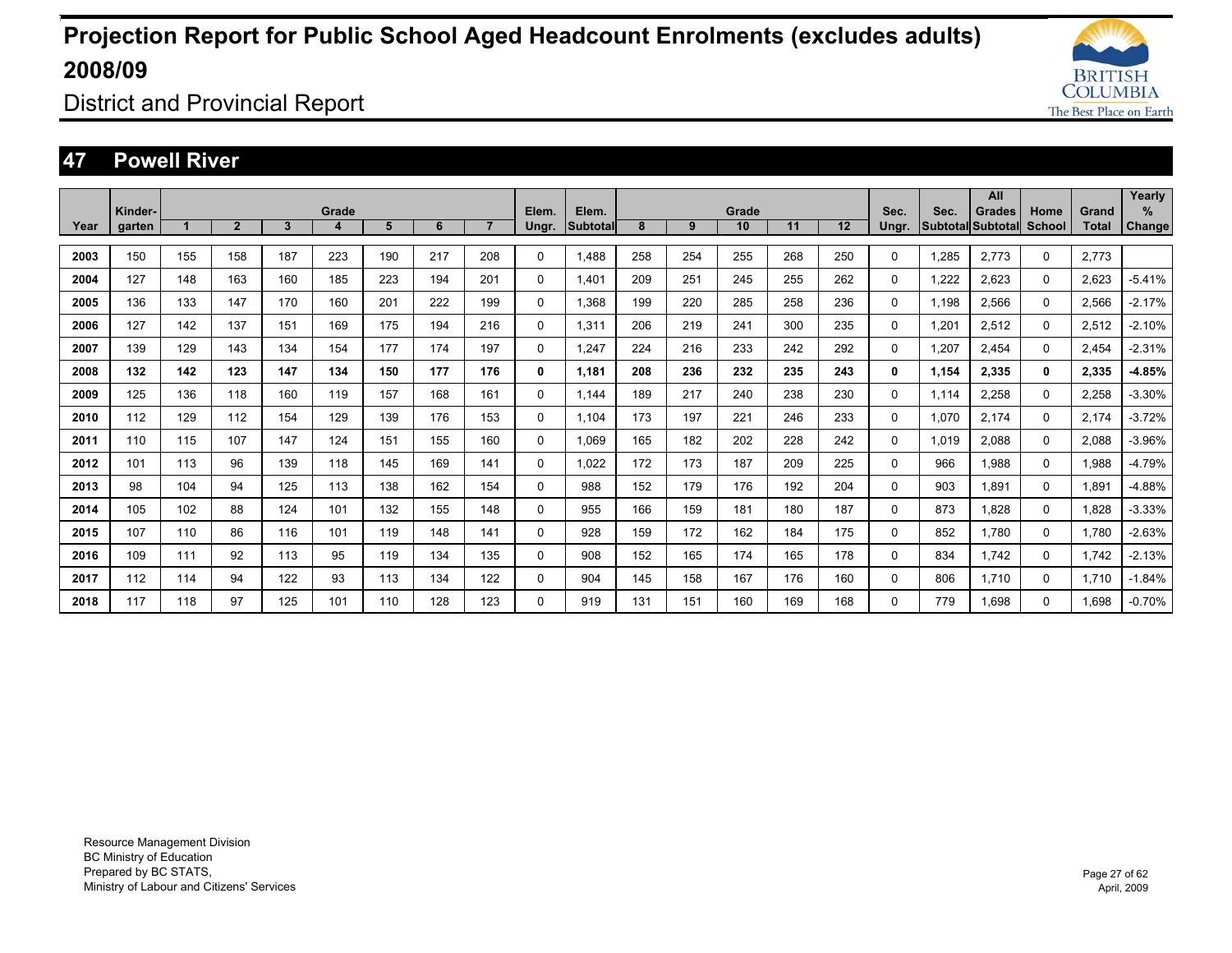

District and Provincial Report

### **48 Sea to Sky**

|      |         |     |                |              |       |     |     |                |                |                 |     |     |       |     |     |       |       | All               |        |       | Yearly        |
|------|---------|-----|----------------|--------------|-------|-----|-----|----------------|----------------|-----------------|-----|-----|-------|-----|-----|-------|-------|-------------------|--------|-------|---------------|
|      | Kinder- |     |                |              | Grade |     |     |                | Elem.          | Elem.           |     |     | Grade |     |     | Sec.  | Sec.  | Grades            | Home   | Grand | $\%$          |
| Year | garten  |     | $\overline{2}$ | $\mathbf{3}$ | 4     | 5   | 6   | $\overline{7}$ | Ungr.          | <b>Subtotal</b> | 8   | 9   | 10    | 11  | 12  | Ungr. |       | Subtotal Subtotal | School | Total | <b>Change</b> |
| 2003 | 299     | 307 | 325            | 313          | 357   | 357 | 395 | 365            | 0              | 2,718           | 356 | 365 | 308   | 326 | 308 | 44    | 1.707 | 4,425             | 1      | 4.426 |               |
| 2004 | 305     | 304 | 291            | 339          | 313   | 360 | 351 | 379            | $\overline{7}$ | 2.649           | 360 | 349 | 355   | 314 | 294 | 64    | 1.736 | 4,385             | 6      | 4.391 | $-0.79%$      |
| 2005 | 284     | 294 | 299            | 302          | 310   | 304 | 345 | 355            | 0              | 2.493           | 388 | 342 | 345   | 364 | 307 | 41    | 1.787 | 4,280             | 1      | 4.281 | $-2.51%$      |
| 2006 | 287     | 299 | 285            | 294          | 296   | 311 | 305 | 358            | 0              | 2,435           | 362 | 373 | 350   | 358 | 336 | 30    | 1,809 | 4,244             | 1      | 4.245 | $-0.84%$      |
| 2007 | 274     | 289 | 300            | 303          | 299   | 308 | 317 | 308            | 0              | 2,398           | 371 | 358 | 372   | 348 | 326 | 15    | 1.790 | 4.188             | 0      | 4.188 | $-1.34%$      |
| 2008 | 279     | 295 | 283            | 306          | 300   | 306 | 313 | 328            | 0              | 2.410           | 323 | 358 | 371   | 372 | 317 | 4     | 1.745 | 4.155             | 0      | 4.155 | $-0.79%$      |
| 2009 | 288     | 287 | 279            | 312          | 282   | 324 | 310 | 311            | 0              | 2.393           | 310 | 340 | 376   | 381 | 355 | 4     | 1.766 | 4.159             | 0      | 4.159 | 0.10%         |
| 2010 | 295     | 297 | 271            | 309          | 288   | 306 | 329 | 309            | 0              | 2.404           | 296 | 327 | 359   | 384 | 362 | 4     | 1.732 | 4.136             | 0      | 4.136 | $-0.55%$      |
| 2011 | 308     | 303 | 281            | 300          | 285   | 312 | 311 | 329            | 0              | 2.429           | 293 | 312 | 346   | 368 | 362 | 4     | 1.685 | 4.114             | 0      | 4.114 | $-0.53%$      |
| 2012 | 348     | 317 | 287            | 311          | 277   | 309 | 318 | 310            | 0              | 2.477           | 312 | 310 | 329   | 354 | 347 | 4     | 1.656 | 4.133             | 0      | 4.133 | 0.46%         |
| 2013 | 356     | 358 | 299            | 318          | 287   | 300 | 314 | 317            | 0              | 2.549           | 295 | 328 | 327   | 337 | 333 | 4     | 1.624 | 4.173             | 0      | 4.173 | 0.97%         |
| 2014 | 327     | 366 | 339            | 332          | 294   | 311 | 305 | 314            | 0              | 2.588           | 301 | 311 | 344   | 334 | 319 | 4     | 1.613 | 4,201             | 0      | 4,201 | 0.67%         |
| 2015 | 338     | 337 | 347            | 376          | 306   | 319 | 316 | 305            | 0              | 2.644           | 298 | 317 | 328   | 350 | 316 | 4     | 1.613 | 4.257             | 0      | 4.257 | 1.33%         |
| 2016 | 349     | 348 | 319            | 385          | 347   | 332 | 324 | 316            | 0              | 2.720           | 289 | 314 | 333   | 335 | 329 | 4     | 1.604 | 4.324             | 0      | 4.324 | 1.57%         |
| 2017 | 361     | 360 | 329            | 354          | 356   | 377 | 338 | 324            | 0              | 2.799           | 300 | 305 | 330   | 340 | 318 | 4     | 1,597 | 4,396             | 0      | 4.396 | 1.67%         |
| 2018 | 366     | 371 | 340            | 365          | 328   | 387 | 384 | 338            | 0              | 2.879           | 307 | 316 | 321   | 336 | 320 | 4     | 1.604 | 4.483             | 0      | 4.483 | 1.98%         |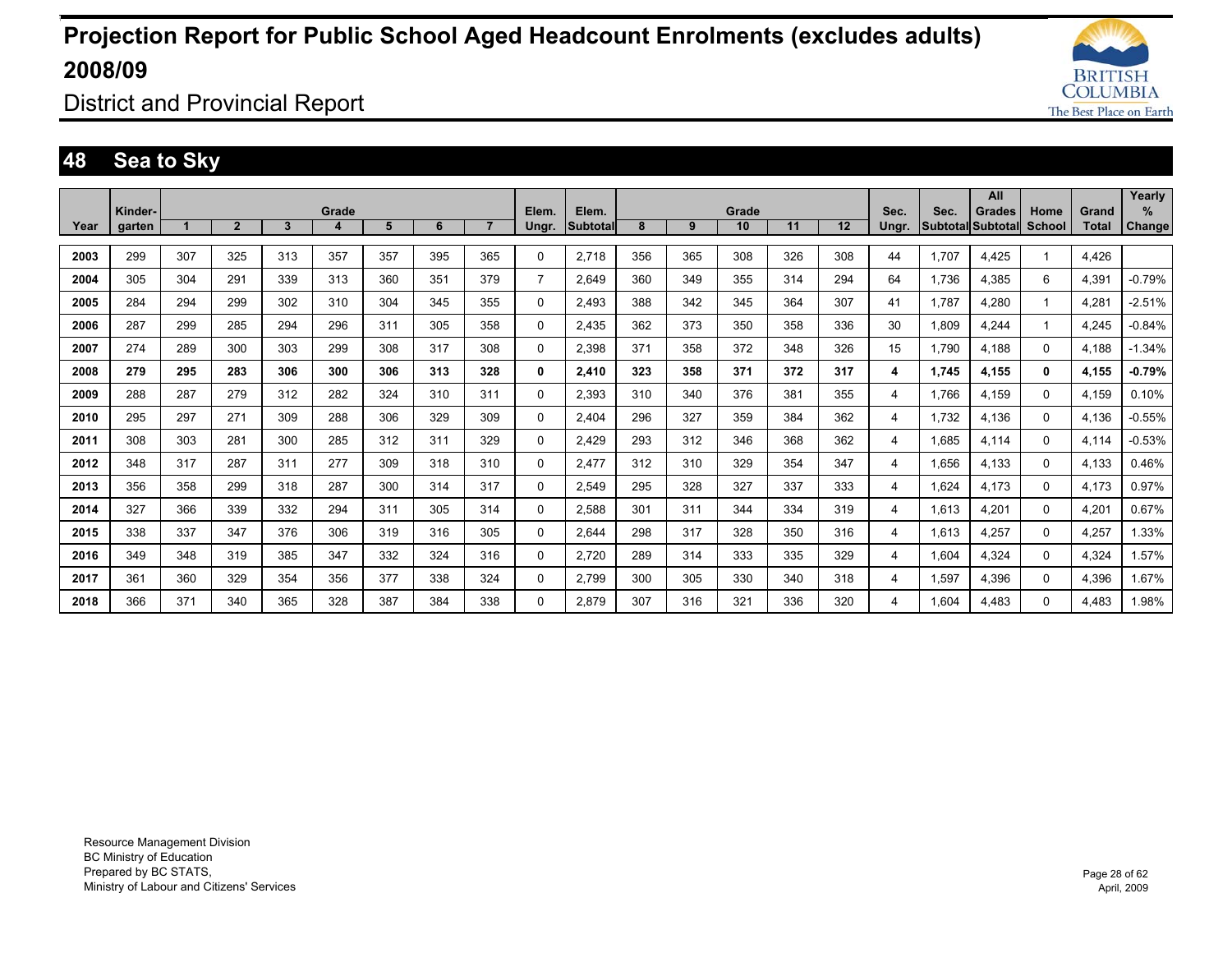

District and Provincial Report

#### **49 Central Coast**

|      |         |    |                |    |       |    |    |                |          |          |    |    |                 |    |    |       |      | All                      |               |       | Yearly   |
|------|---------|----|----------------|----|-------|----|----|----------------|----------|----------|----|----|-----------------|----|----|-------|------|--------------------------|---------------|-------|----------|
|      | Kinder- |    |                |    | Grade |    |    |                | Elem.    | Elem.    |    |    | Grade           |    |    | Sec.  | Sec. | <b>Grades</b>            | Home          | Grand | %        |
| Year | garten  |    | $\overline{2}$ | 3  | 4     | 5  | 6  | $\overline{7}$ | Ungr.    | Subtotal | 8  | 9  | 10              | 11 | 12 | Ungr. |      | <b>Subtotal Subtotal</b> | <b>School</b> | Total | Change   |
|      |         |    |                |    |       |    |    |                |          |          |    |    |                 |    |    |       |      |                          |               |       |          |
| 2003 | 18      | 26 | 21             | 19 | 12    | 29 | 25 | 26             | 0        | 176      | 28 | 23 | 22              | 34 | 24 | 11    | 142  | 318                      | $\mathbf 0$   | 318   |          |
| 2004 | 22      | 18 | 23             | 16 | 20    | 15 | 21 | 27             | 0        | 162      | 17 | 26 | 17              | 20 | 20 | 31    | 131  | 293                      | $\mathbf 0$   | 293   | $-7.86%$ |
| 2005 | 23      | 19 | 19             | 20 | 15    | 18 | 20 | 18             | 0        | 152      | 22 | 16 | 27              | 17 | 15 | 26    | 123  | 275                      | $\mathbf 0$   | 275   | $-6.14%$ |
| 2006 | 19      | 23 | 18             | 23 | 20    | 19 | 17 | 19             | 0        | 158      | 18 | 19 | 18              | 19 | 12 | 23    | 109  | 267                      | $\mathbf 0$   | 267   | $-2.91%$ |
| 2007 | 12      | 14 | 19             | 16 | 18    | 18 | 19 | 14             | 0        | 130      | 15 | 16 | 13              | 14 | 17 | 17    | 92   | 222                      | $\mathbf 0$   | 222   | -16.85%  |
| 2008 | 12      | 11 | 18             | 15 | 18    | 9  | 25 | 17             | 0        | 125      | 18 | 12 | 12              | 16 | 11 | 26    | 95   | 220                      | 0             | 220   | $-0.90%$ |
| 2009 | 16      | 12 | 18             | 14 | 16    | 10 | 24 | 18             | 0        | 128      | 15 | 12 | 11              | 16 | 12 | 24    | 90   | 218                      | $\mathbf 0$   | 218   | $-0.91%$ |
| 2010 | 15      | 16 | 20             | 14 | 15    | 10 | 30 | 18             | 0        | 138      | 16 | 10 | 11              | 15 | 12 | 24    | 88   | 226                      | $\Omega$      | 226   | 3.67%    |
| 2011 | 16      | 14 | 26             | 15 | 15    | 9  | 26 | 22             | 0        | 143      | 16 | 10 | 9               | 15 | 11 | 24    | 85   | 228                      | $\mathbf 0$   | 228   | 0.88%    |
| 2012 | 14      | 16 | 23             | 20 | 16    | 9  | 24 | 19             | $\Omega$ | 141      | 19 | 10 | 10 <sup>1</sup> | 13 | 11 | 23    | 86   | 227                      | $\Omega$      | 227   | $-0.44%$ |
| 2013 | 14      | 14 | 26             | 18 | 21    | 10 | 25 | 18             | 0        | 146      | 17 | 12 | 10              | 13 | 10 | 23    | 85   | 231                      | $\mathbf 0$   | 231   | 1.76%    |
| 2014 | 14      | 14 | 23             | 20 | 19    | 13 | 27 | 18             | 0        | 148      | 16 | 11 | 11              | 13 | 10 | 23    | 84   | 232                      | 0             | 232   | 0.43%    |
| 2015 | 14      | 14 | 24             | 18 | 22    | 11 | 35 | 20             | 0        | 158      | 16 | 11 | 11              | 15 | 10 | 23    | 86   | 244                      | $\mathbf 0$   | 244   | 5.17%    |
| 2016 | 13      | 13 | 24             | 18 | 19    | 13 | 32 | 26             | 0        | 158      | 18 | 11 | 10 <sup>°</sup> | 14 | 11 | 23    | 87   | 245                      | $\mathbf 0$   | 245   | 0.41%    |
| 2017 | 13      | 13 | 23             | 19 | 20    | 11 | 37 | 24             | $\Omega$ | 160      | 23 | 12 | 10 <sup>°</sup> | 14 | 11 | 25    | 95   | 255                      | $\mathbf 0$   | 255   | 4.08%    |
| 2018 | 13      | 12 | 22             | 18 | 20    | 12 | 32 | 27             | $\Omega$ | 156      | 21 | 15 | 11              | 14 | 10 | 25    | 96   | 252                      | $\Omega$      | 252   | $-1.18%$ |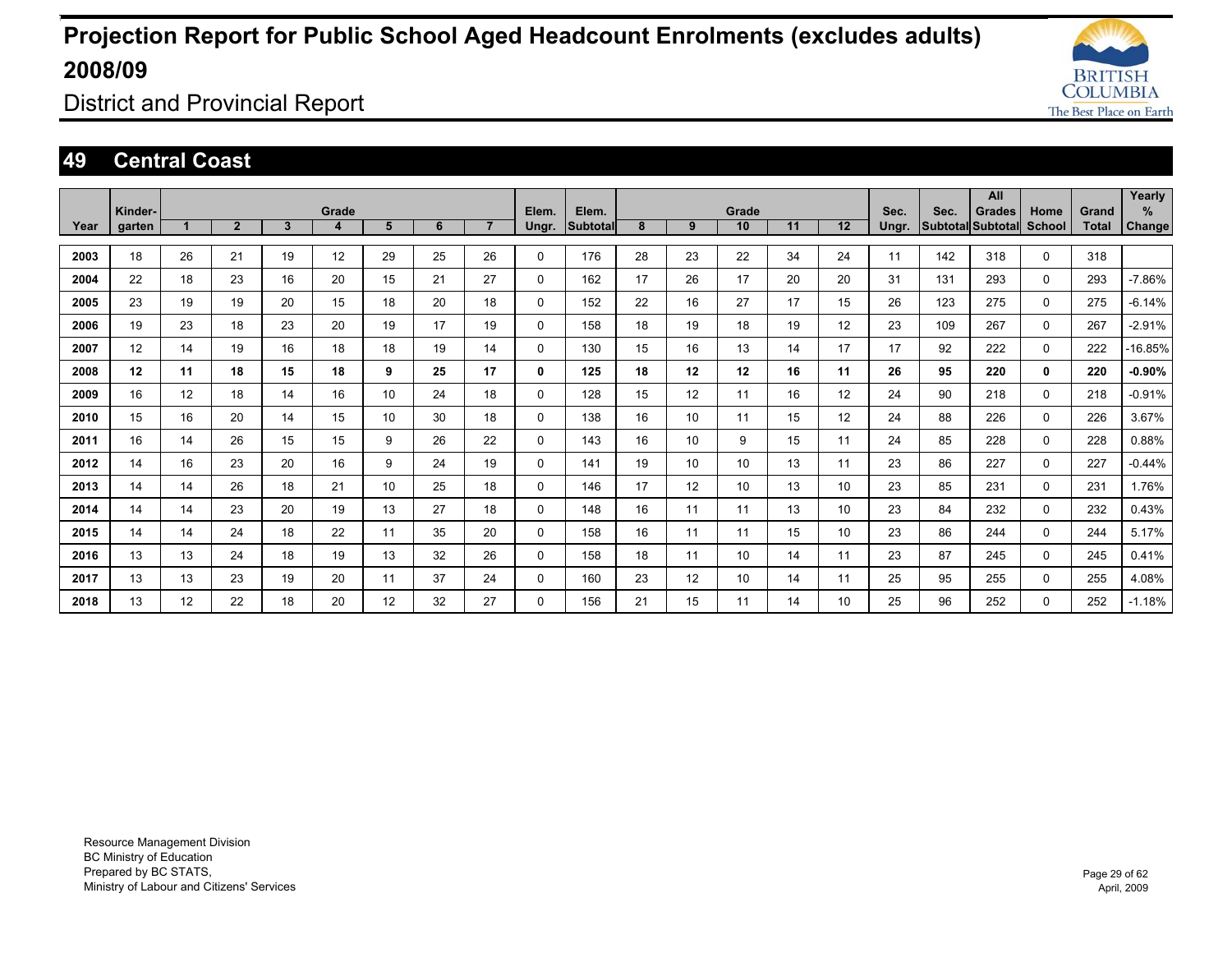

District and Provincial Report

### **50 Haida Qwaii/Queen Charlotte**

|      |         |    |                |              |            |    |    |                |              |                          |    |    |             |    |    |                |      | All                                       |                       |              | Yearly        |
|------|---------|----|----------------|--------------|------------|----|----|----------------|--------------|--------------------------|----|----|-------------|----|----|----------------|------|-------------------------------------------|-----------------------|--------------|---------------|
|      | Kinder- | 1  | $\overline{2}$ | $\mathbf{3}$ | Grade<br>4 | 5  | 6  | $\overline{7}$ | Elem.        | Elem.<br><b>Subtotal</b> | 8  | 9  | Grade<br>10 | 11 | 12 | Sec.           | Sec. | <b>Grades</b><br><b>Subtotal Subtotal</b> | Home<br><b>School</b> | Grand        | %             |
| Year | garten  |    |                |              |            |    |    |                | Ungr.        |                          |    |    |             |    |    | Ungr.          |      |                                           |                       | <b>Total</b> | <b>Change</b> |
| 2003 | 58      | 47 | 70             | 45           | 56         | 63 | 76 | 79             | $\Omega$     | 494                      | 74 | 84 | 76          | 64 | 57 | $\overline{2}$ | 357  | 851                                       | 4                     | 855          |               |
| 2004 | 46      | 53 | 39             | 59           | 47         | 65 | 61 | 70             | $\Omega$     | 440                      | 89 | 73 | 81          | 63 | 60 | $\overline{2}$ | 368  | 808                                       |                       | 809          | $-5.38%$      |
| 2005 | 53      | 42 | 52             | 45           | 58         | 55 | 60 | 60             | $\mathbf 0$  | 425                      | 78 | 74 | 74          | 63 | 51 | $\overline{2}$ | 342  | 767                                       |                       | 768          | $-5.07%$      |
| 2006 | 40      | 56 | 41             | 57           | 42         | 65 | 48 | 57             | $\mathbf 0$  | 406                      | 60 | 73 | 73          | 64 | 53 | 3              | 326  | 732                                       | $\mathbf 0$           | 732          | $-4.69%$      |
| 2007 | 38      | 41 | 55             | 43           | 51         | 53 | 66 | 53             | $\mathbf{0}$ | 400                      | 65 | 58 | 71          | 68 | 55 | 6              | 323  | 723                                       |                       | 724          | $-1.09%$      |
| 2008 | 53      | 38 | 32             | 48           | 38         | 60 | 49 | 63             | 0            | 381                      | 59 | 66 | 64          | 61 | 57 | 4              | 311  | 692                                       | 0                     | 692          | $-4.42%$      |
| 2009 | 65      | 44 | 24             | 45           | 36         | 70 | 46 | 63             | $\mathbf 0$  | 393                      | 58 | 61 | 66          | 53 | 58 | 4              | 300  | 693                                       | $\mathbf 0$           | 693          | 0.14%         |
| 2010 | 49      | 54 | 28             | 34           | 33         | 64 | 53 | 59             | $\mathbf 0$  | 374                      | 58 | 59 | 60          | 54 | 50 | 4              | 285  | 659                                       | $\mathbf 0$           | 659          | $-4.91%$      |
| 2011 | 43      | 41 | 36             | 40           | 25         | 61 | 50 | 71             | $\Omega$     | 367                      | 55 | 59 | 59          | 50 | 51 | 4              | 278  | 645                                       | $\Omega$              | 645          | $-2.12%$      |
| 2012 | 42      | 36 | 27             | 52           | 31         | 47 | 48 | 67             | $\mathbf 0$  | 350                      | 66 | 58 | 59          | 48 | 47 | 4              | 282  | 632                                       | $\mathbf 0$           | 632          | $-2.02%$      |
| 2013 | 47      | 35 | 24             | 39           | 39         | 57 | 37 | 64             | $\Omega$     | 342                      | 63 | 69 | 58          | 49 | 47 | 3              | 289  | 631                                       | $\Omega$              | 631          | $-0.16%$      |
| 2014 | 54      | 41 | 23             | 34           | 30         | 72 | 45 | 49             | $\Omega$     | 348                      | 60 | 66 | 68          | 48 | 47 | 3              | 292  | 640                                       | $\mathbf 0$           | 640          | 1.43%         |
| 2015 | 54      | 46 | 26             | 33           | 26         | 56 | 57 | 59             | $\Omega$     | 357                      | 47 | 63 | 65          | 56 | 46 | 3              | 280  | 637                                       | 0                     | 637          | $-0.47%$      |
| 2016 | 52      | 45 | 30             | 38           | 26         | 49 | 43 | 76             | $\mathbf{0}$ | 359                      | 56 | 49 | 63          | 54 | 53 | 4              | 279  | 638                                       | 0                     | 638          | 0.16%         |
| 2017 | 52      | 44 | 30             | 43           | 29         | 47 | 38 | 58             | $\Omega$     | 341                      | 71 | 58 | 51          | 53 | 52 | 4              | 289  | 630                                       | 0                     | 630          | $-1.25%$      |
| 2018 | 52      | 44 | 29             | 43           | 33         | 54 | 37 | 51             | $\Omega$     | 343                      | 55 | 73 | 59          | 43 | 50 | 4              | 284  | 627                                       | 0                     | 627          | $-0.48%$      |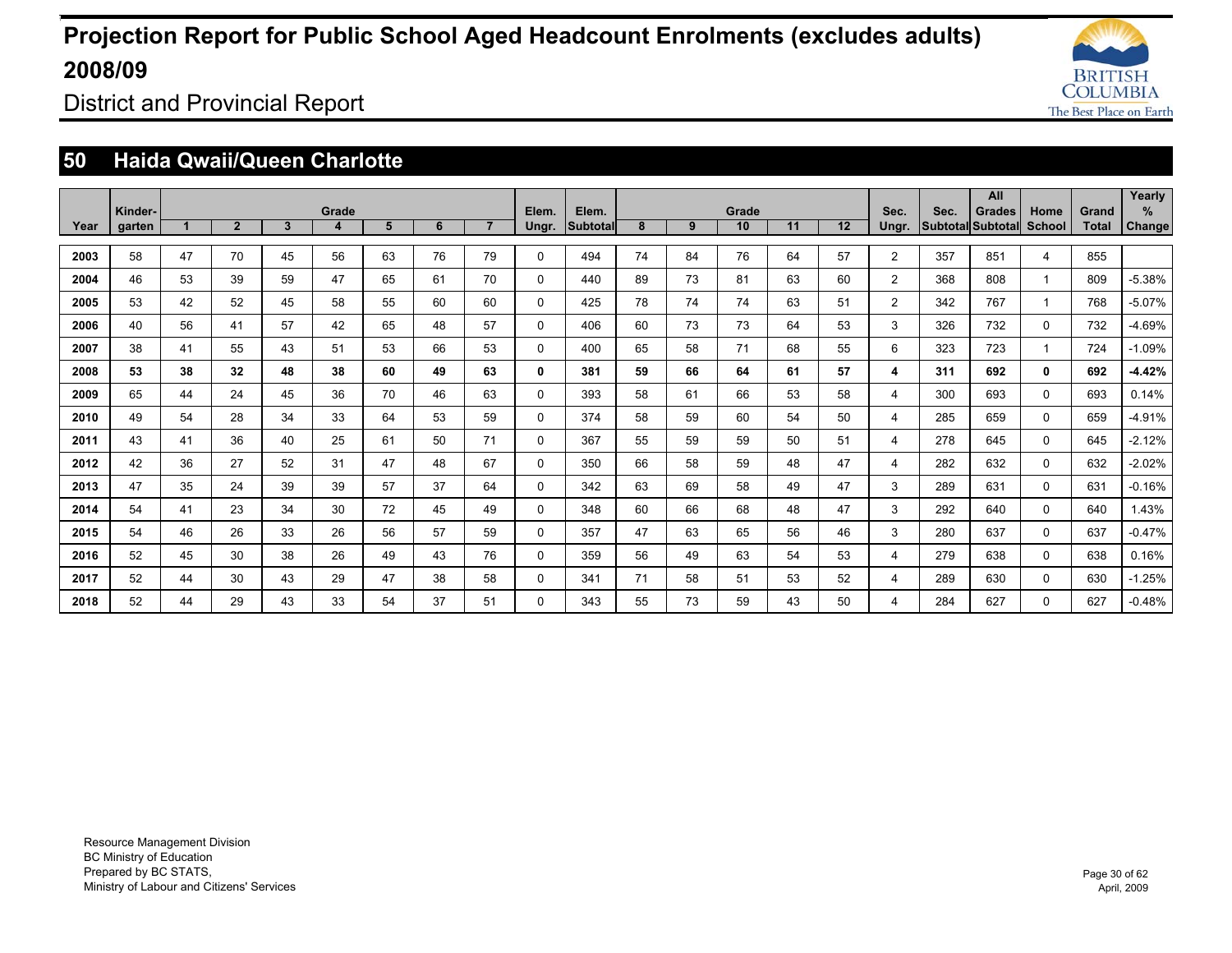![](_page_30_Picture_1.jpeg)

District and Provincial Report

### **51 Boundary**

|      |         |     |                |     |       |     |     |                |          |                 |     |     |       |     |     |       |      | All                      |          |              | Yearly        |
|------|---------|-----|----------------|-----|-------|-----|-----|----------------|----------|-----------------|-----|-----|-------|-----|-----|-------|------|--------------------------|----------|--------------|---------------|
|      | Kinder- |     |                |     | Grade |     |     | $\overline{7}$ | Elem.    | Elem.           |     |     | Grade |     | 12  | Sec.  | Sec. | <b>Grades</b>            | Home     | Grand        | $\%$          |
| Year | garten  |     | $\overline{2}$ | 3   | 4     | 5   | 6   |                | Ungr.    | <b>Subtotal</b> | 8   | 9   | 10    | 11  |     | Ungr. |      | <b>Subtotal Subtotal</b> | School   | <b>Total</b> | <b>Change</b> |
| 2003 | 108     | 103 | 120            | 129 | 128   | 145 | 149 | 166            |          | 1,049           | 169 | 176 | 169   | 157 | 147 | 18    | 836  | 1,885                    | $\Omega$ | 1,885        |               |
| 2004 | 108     | 106 | 107            | 123 | 121   | 139 | 149 | 147            | 0        | 1.000           | 174 | 181 | 182   | 159 | 149 | 3     | 848  | 1.848                    | 0        | 1.848        | $-1.96%$      |
| 2005 | 98      | 117 | 106            | 103 | 124   | 133 | 135 | 151            | 0        | 967             | 155 | 175 | 170   | 161 | 147 | 5     | 813  | 1.780                    | 0        | 1.780        | $-3.68%$      |
| 2006 | 114     | 103 | 104            | 109 | 87    | 113 | 131 | 127            | 0        | 888             | 134 | 139 | 167   | 151 | 155 | 0     | 746  | 1.634                    | 3        | 1,637        | $-8.03%$      |
| 2007 | 97      | 100 | 96             | 96  | 101   | 83  | 111 | 131            | 0        | 815             | 130 | 142 | 131   | 150 | 144 | 4     | 701  | 1,516                    | 4        | 1,520        | $-7.15%$      |
| 2008 | 94      | 101 | 111            | 102 | 100   | 103 | 83  | 113            | 0        | 807             | 126 | 127 | 137   | 135 | 133 | 1     | 659  | 1.466                    | 4        | 1,470        | $-3.29%$      |
| 2009 | 96      | 100 | 107            | 109 | 93    | 99  | 86  | 106            | $\Omega$ | 796             | 133 | 115 | 128   | 132 | 137 |       | 646  | 1.442                    | 4        | 1.446        | $-1.63%$      |
| 2010 | 93      | 102 | 106            | 105 | 100   | 93  | 83  | 109            | 0        | 791             | 124 | 121 | 116   | 124 | 136 |       | 622  | 1.413                    | 4        | 1.417        | $-2.01%$      |
| 2011 | 85      | 99  | 109            | 104 | 96    | 100 | 78  | 107            | 0        | 778             | 129 | 113 | 121   | 113 | 128 | 1     | 605  | 1.383                    | 4        | 1.387        | $-2.12%$      |
| 2012 | 77      | 91  | 105            | 107 | 96    | 97  | 84  | 99             | 0        | 756             | 126 | 117 | 114   | 117 | 116 | 1     | 591  | 1.347                    | 4        | 1,351        | $-2.60%$      |
| 2013 | 77      | 83  | 98             | 104 | 99    | 97  | 82  | 108            | 0        | 748             | 117 | 114 | 118   | 110 | 119 |       | 579  | 1,327                    | 4        | 1,331        | $-1.48%$      |
| 2014 | 84      | 83  | 90             | 98  | 96    | 99  | 82  | 105            | 0        | 737             | 128 | 108 | 115   | 113 | 112 |       | 577  | 1,314                    | 4        | 1,318        | $-0.98%$      |
| 2015 | 84      | 91  | 89             | 90  | 91    | 97  | 84  | 105            | 0        | 731             | 126 | 117 | 109   | 111 | 115 |       | 579  | 1,310                    | 4        | 1,314        | $-0.30%$      |
| 2016 | 82      | 91  | 98             | 90  | 84    | 92  | 82  | 108            | 0        | 727             | 125 | 115 | 117   | 106 | 114 |       | 578  | 1.305                    | 4        | 1,309        | $-0.38%$      |
| 2017 | 84      | 88  | 98             | 98  | 84    | 85  | 78  | 106            | 0        | 721             | 129 | 115 | 115   | 113 | 108 |       | 581  | 1,302                    | 4        | 1,306        | $-0.23%$      |
| 2018 | 86      | 90  | 95             | 99  | 92    | 85  | 73  | 101            | 0        | 721             | 127 | 119 | 116   | 112 | 115 |       | 590  | 1.311                    | 4        | 1.315        | 0.69%         |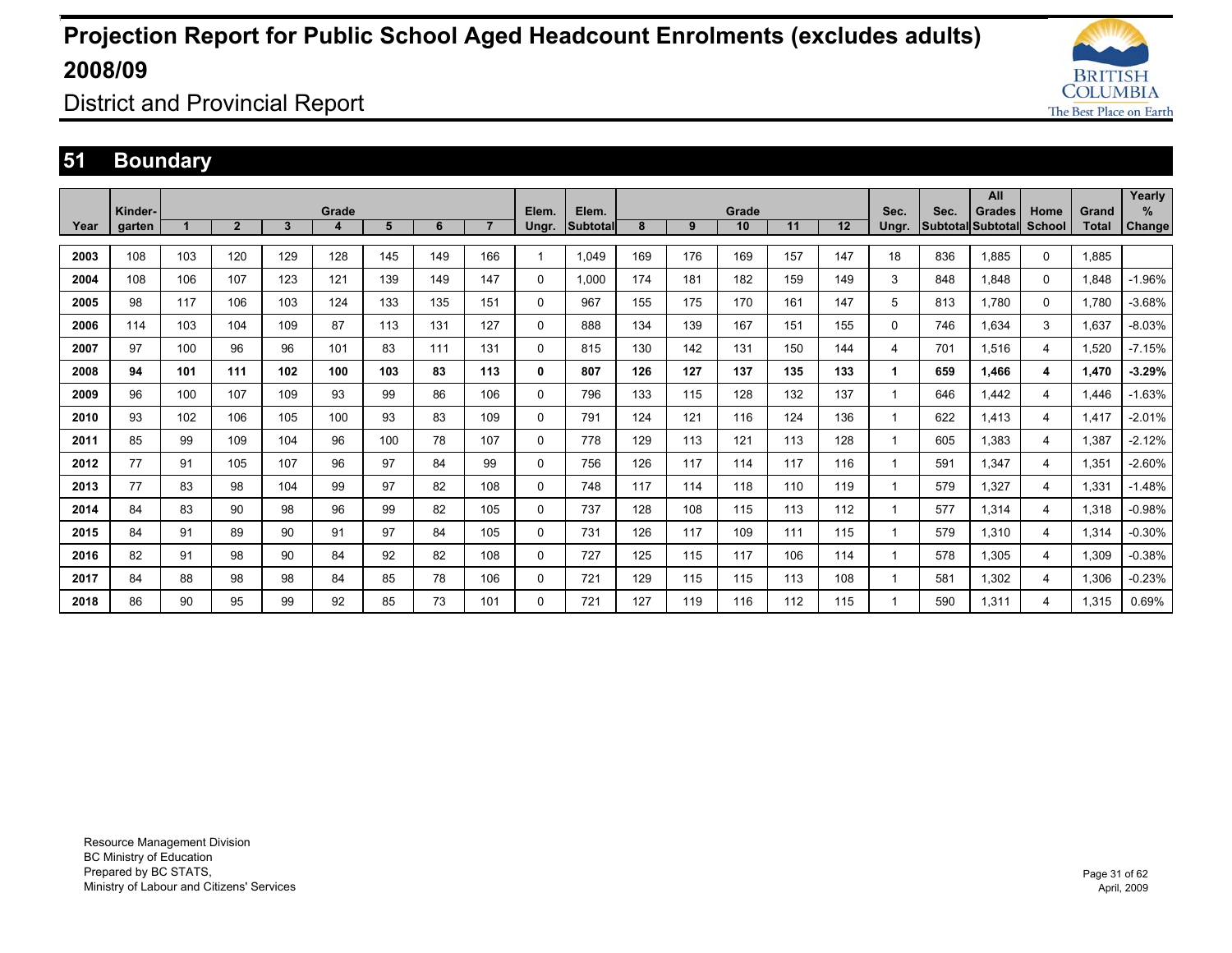![](_page_31_Picture_1.jpeg)

District and Provincial Report

### **52 Prince Rupert**

|      |         |     |                |              |       |     |     |                |             |                 |     |     |       |     |     |                |       | All                      |        |       | Yearly        |
|------|---------|-----|----------------|--------------|-------|-----|-----|----------------|-------------|-----------------|-----|-----|-------|-----|-----|----------------|-------|--------------------------|--------|-------|---------------|
|      | Kinder- |     |                |              | Grade |     |     | $\overline{7}$ | Elem.       | Elem.           |     |     | Grade |     | 12  | Sec.           | Sec.  | <b>Grades</b>            | Home   | Grand | %             |
| Year | garten  |     | $\overline{2}$ | $\mathbf{3}$ | 4     | 5   | 6   |                | Ungr.       | <b>Subtotal</b> | 8   | 9   | 10    | 11  |     | Ungr.          |       | <b>Subtotal Subtotal</b> | School | Total | <b>Change</b> |
| 2003 | 183     | 189 | 174            | 183          | 207   | 218 | 200 | 211            | 0           | 1,565           | 253 | 251 | 302   | 257 | 210 | 35             | 1,308 | 2,873                    | 0      | 2,873 |               |
| 2004 | 157     | 183 | 181            | 166          | 170   | 202 | 206 | 199            | $\mathbf 0$ | 1.464           | 237 | 240 | 297   | 275 | 236 | 29             | 1,314 | 2.778                    | 0      | 2,778 | $-3.31%$      |
| 2005 | 157     | 157 | 185            | 185          | 166   | 174 | 197 | 208            | $\mathbf 0$ | 1.429           | 227 | 235 | 289   | 244 | 260 | 39             | 1.294 | 2.723                    | 0      | 2.723 | $-1.98%$      |
| 2006 | 164     | 151 | 155            | 180          | 185   | 169 | 177 | 201            | $\mathbf 0$ | 1.382           | 244 | 202 | 259   | 245 | 206 | 73             | 1,229 | 2,611                    | 0      | 2,611 | $-4.11%$      |
| 2007 | 174     | 162 | 152            | 151          | 173   | 185 | 178 | 177            | $\mathbf 0$ | 1,352           | 222 | 248 | 263   | 250 | 234 | $\overline{2}$ | 1,219 | 2,571                    | 0      | 2,571 | $-1.53%$      |
| 2008 | 172     | 173 | 163            | 168          | 153   | 178 | 184 | 171            | 0           | 1.362           | 208 | 229 | 271   | 265 | 197 | 0              | 1.170 | 2,532                    | 1      | 2,533 | $-1.48%$      |
| 2009 | 157     | 164 | 169            | 172          | 155   | 157 | 164 | 176            | $\mathbf 0$ | 1,314           | 191 | 236 | 277   | 253 | 184 | 0              | 1.141 | 2.455                    |        | 2.456 | $-3.04%$      |
| 2010 | 149     | 150 | 160            | 179          | 159   | 160 | 145 | 156            | $\mathbf 0$ | 1.258           | 197 | 218 | 286   | 259 | 177 | 0              | 1.137 | 2,395                    |        | 2.396 | $-2.44%$      |
| 2011 | 167     | 142 | 146            | 170          | 164   | 164 | 148 | 139            | 0           | 1.240           | 176 | 225 | 267   | 269 | 182 | 0              | 1.119 | 2,359                    |        | 2.360 | $-1.50%$      |
| 2012 | 175     | 160 | 139            | 154          | 156   | 170 | 151 | 141            | $\mathbf 0$ | 1.246           | 155 | 201 | 274   | 252 | 189 | 0              | 1.071 | 2.317                    |        | 2.318 | $-1.78%$      |
| 2013 | 181     | 167 | 157            | 146          | 141   | 161 | 157 | 144            | 0           | 1.254           | 158 | 178 | 246   | 258 | 178 | 0              | 1,018 | 2,272                    |        | 2.273 | $-1.94%$      |
| 2014 | 161     | 171 | 163            | 165          | 134   | 145 | 147 | 150            | $\mathbf 0$ | 1.236           | 161 | 180 | 219   | 232 | 181 | 0              | 973   | 2,209                    |        | 2,210 | $-2.77%$      |
| 2015 | 162     | 154 | 168            | 172          | 151   | 137 | 133 | 141            | $\Omega$    | 1.218           | 167 | 184 | 221   | 207 | 164 | 0              | 943   | 2.161                    |        | 2.162 | $-2.17%$      |
| 2016 | 164     | 156 | 151            | 177          | 158   | 155 | 127 | 128            | $\Omega$    | 1.216           | 157 | 191 | 225   | 207 | 145 | 0              | 925   | 2.141                    |        | 2.142 | $-0.93%$      |
| 2017 | 164     | 159 | 154            | 160          | 163   | 162 | 143 | 121            | 0           | 1,226           | 142 | 180 | 232   | 211 | 145 | 0              | 910   | 2.136                    |        | 2,137 | $-0.23%$      |
| 2018 | 163     | 157 | 156            | 162          | 148   | 167 | 150 | 136            | $\Omega$    | 1.239           | 135 | 163 | 220   | 218 | 148 | 0              | 884   | 2.123                    |        | 2.124 | $-0.61%$      |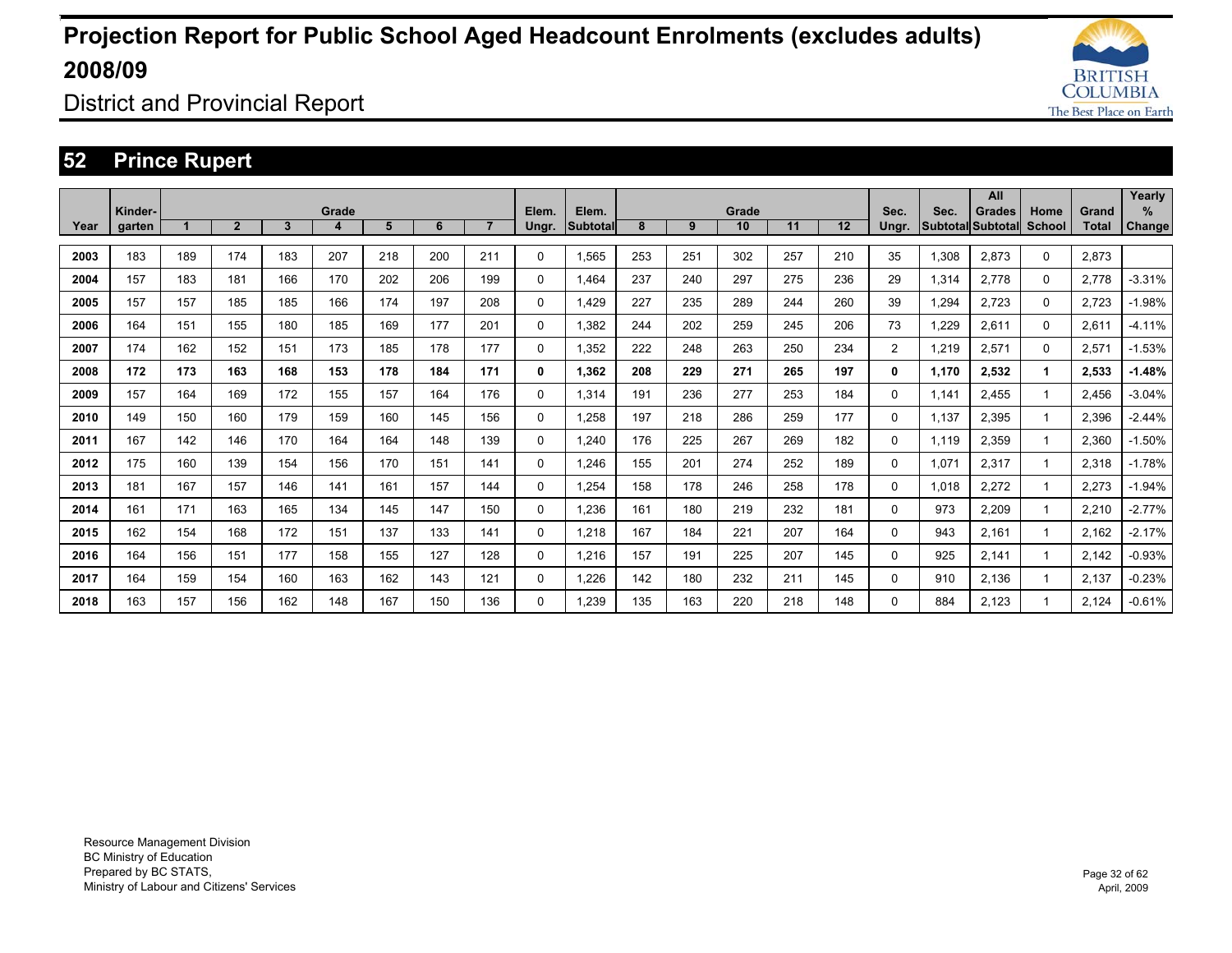![](_page_32_Picture_1.jpeg)

District and Provincial Report

### **53 Okanagan Similkameen**

|      |         |     |                |     |       |     |     |                |          |                 |     |     |       |     |                 |          |       | All                      |          |              | Yearly        |
|------|---------|-----|----------------|-----|-------|-----|-----|----------------|----------|-----------------|-----|-----|-------|-----|-----------------|----------|-------|--------------------------|----------|--------------|---------------|
|      | Kinder- |     |                |     | Grade |     |     | $\overline{7}$ | Elem.    | Elem.           |     |     | Grade |     |                 | Sec.     | Sec.  | <b>Grades</b>            | Home     | Grand        | %             |
| Year | garten  |     | $\overline{2}$ | 3   |       | 5   | 6   |                | Ungr.    | <b>Subtotal</b> | 8   | 9   | 10    | 11  | 12 <sup>2</sup> | Ungr.    |       | <b>Subtotal Subtotal</b> | School   | <b>Total</b> | <b>Change</b> |
| 2003 | 190     | 196 | 195            | 207 | 200   | 205 | 227 | 227            | 0        | 1.647           | 256 | 253 | 238   | 232 | 279             |          | 1.259 | 2.906                    | $\Omega$ | 2.906        |               |
| 2004 | 171     | 184 | 193            | 202 | 217   | 204 | 205 | 227            | 0        | 1.603           | 241 | 256 | 252   | 262 | 204             | 3        | 1.218 | 2.821                    | -1       | 2.822        | $-2.89%$      |
| 2005 | 178     | 179 | 194            | 199 | 199   | 216 | 206 | 213            | 0        | 1.584           | 247 | 244 | 255   | 251 | 231             | 4        | 1,232 | 2,816                    | $\Omega$ | 2,816        | $-0.21%$      |
| 2006 | 163     | 176 | 178            | 196 | 200   | 197 | 206 | 212            | $\Omega$ | 1,528           | 217 | 236 | 260   | 249 | 242             | $\Omega$ | 1,204 | 2,732                    | $\Omega$ | 2,732        | $-2.98%$      |
| 2007 | 160     | 175 | 175            | 178 | 217   | 207 | 184 | 211            | 0        | 1.507           | 213 | 215 | 246   | 238 | 210             |          | 1.123 | 2,630                    | 0        | 2.630        | $-3.73%$      |
| 2008 | 151     | 167 | 176            | 187 | 178   | 210 | 199 | 190            | 0        | 1,458           | 214 | 207 | 209   | 235 | 208             | 1        | 1,074 | 2,532                    | 0        | 2,532        | $-3.73%$      |
| 2009 | 154     | 165 | 166            | 182 | 174   | 208 | 193 | 183            | 0        | 1,425           | 215 | 220 | 187   | 207 | 197             |          | 1,027 | 2,452                    | 0        | 2,452        | $-3.16%$      |
| 2010 | 138     | 168 | 164            | 173 | 170   | 203 | 191 | 178            | 0        | 1,385           | 208 | 222 | 198   | 185 | 173             |          | 987   | 2,372                    | $\Omega$ | 2,372        | $-3.26%$      |
| 2011 | 144     | 151 | 167            | 170 | 161   | 198 | 187 | 176            | 0        | 1.354           | 202 | 215 | 200   | 194 | 154             |          | 966   | 2.320                    | $\Omega$ | 2.320        | $-2.19%$      |
| 2012 | 149     | 157 | 150            | 174 | 159   | 188 | 182 | 172            | 0        | 1,331           | 200 | 209 | 194   | 197 | 162             |          | 963   | 2,294                    | $\Omega$ | 2,294        | $-1.12%$      |
| 2013 | 151     | 163 | 157            | 156 | 162   | 185 | 173 | 168            | 0        | 1.315           | 196 | 207 | 189   | 192 | 165             |          | 950   | 2.265                    | $\Omega$ | 2,265        | $-1.26\%$     |
| 2014 | 143     | 165 | 163            | 163 | 146   | 189 | 170 | 160            | 0        | 1.299           | 191 | 203 | 187   | 186 | 161             |          | 929   | 2,228                    | 0        | 2,228        | $-1.63%$      |
| 2015 | 148     | 156 | 164            | 169 | 152   | 171 | 174 | 157            | 0        | 1.291           | 182 | 198 | 183   | 184 | 156             |          | 904   | 2,195                    | $\Omega$ | 2.195        | $-1.48%$      |
| 2016 | 151     | 161 | 155            | 171 | 158   | 178 | 157 | 160            | 0        | 1,291           | 179 | 188 | 178   | 180 | 154             |          | 880   | 2,171                    | 0        | 2,171        | $-1.09%$      |
| 2017 | 154     | 165 | 161            | 161 | 159   | 184 | 163 | 146            | 0        | 1,293           | 183 | 185 | 170   | 176 | 152             |          | 867   | 2,160                    | $\Omega$ | 2,160        | $-0.51%$      |
| 2018 | 157     | 169 | 165            | 167 | 151   | 186 | 169 | 151            | 0        | 1.315           | 166 | 189 | 168   | 169 | 148             |          | 841   | 2.156                    | 0        | 2.156        | $-0.19%$      |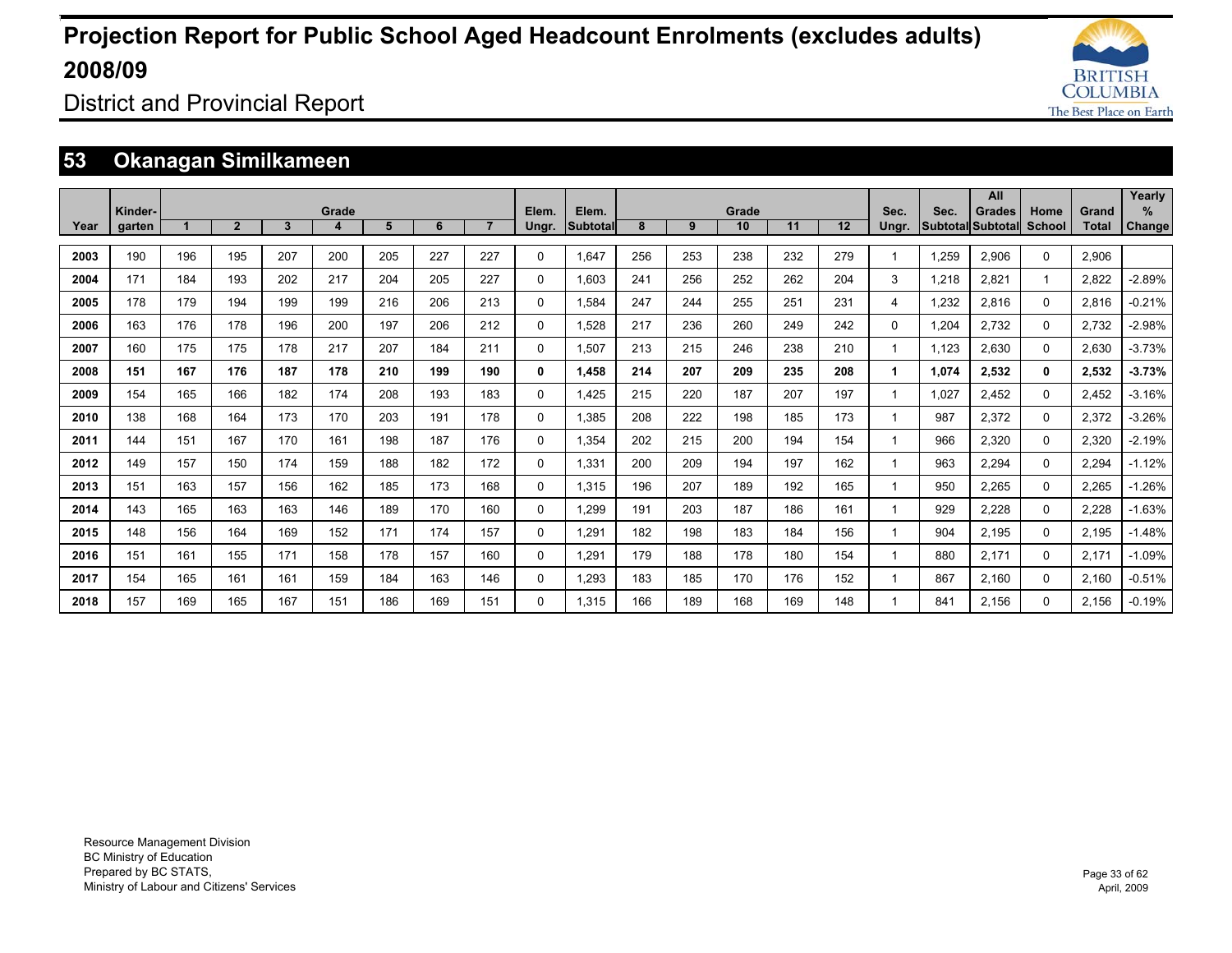![](_page_33_Picture_1.jpeg)

District and Provincial Report

### **54 Bulkley Valley**

|      |         |     |                |     |            |     |     |                |             |                          |     |     |             |     |     |                |       | <b>All</b>                                |                |                | Yearly        |
|------|---------|-----|----------------|-----|------------|-----|-----|----------------|-------------|--------------------------|-----|-----|-------------|-----|-----|----------------|-------|-------------------------------------------|----------------|----------------|---------------|
|      | Kinder- |     | $\overline{2}$ | 3   | Grade<br>4 | 5   | 6   | $\overline{7}$ | Elem.       | Elem.<br><b>Subtotal</b> | 8   | 9   | Grade<br>10 | 11  | 12  | Sec.           | Sec.  | <b>Grades</b><br><b>Subtotal Subtotal</b> | Home<br>School | Grand<br>Total | %             |
| Year | garten  |     |                |     |            |     |     |                | Ungr.       |                          |     |     |             |     |     | Ungr.          |       |                                           |                |                | <b>Change</b> |
| 2003 | 139     | 200 | 169            | 194 | 165        | 189 | 206 | 217            | $\Omega$    | 1.479                    | 242 | 272 | 247         | 271 | 239 | $\overline{7}$ | 1,278 | 2.757                                     |                | 2,758          |               |
| 2004 | 179     | 131 | 190            | 161 | 179        | 167 | 174 | 198            | $\Omega$    | 1,379                    | 224 | 266 | 261         | 251 | 229 | 20             | 1,251 | 2,630                                     | $\Omega$       | 2,630          | $-4.64%$      |
| 2005 | 167     | 178 | 134            | 183 | 159        | 182 | 162 | 185            | $\mathbf 0$ | 1.350                    | 247 | 230 | 270         | 266 | 220 | 46             | 1,279 | 2,629                                     | 0              | 2.629          | $-0.04%$      |
| 2006 | 152     | 163 | 170            | 143 | 178        | 165 | 174 | 166            | 0           | 1.311                    | 232 | 265 | 238         | 278 | 229 | 45             | 1.287 | 2.598                                     | 0              | 2.598          | $-1.18%$      |
| 2007 | 153     | 154 | 151            | 175 | 145        | 177 | 163 | 183            | $\Omega$    | 1.301                    | 218 | 235 | 269         | 277 | 230 | 0              | .229  | 2.530                                     | $\Omega$       | 2,530          | $-2.62%$      |
| 2008 | 159     | 148 | 154            | 148 | 176        | 149 | 183 | 166            | 0           | 1.283                    | 220 | 228 | 258         | 248 | 230 | 0              | 1,184 | 2.467                                     | 0              | 2,467          | $-2.49%$      |
| 2009 | 158     | 158 | 142            | 127 | 187        | 148 | 175 | 150            | $\mathbf 0$ | 1.245                    | 222 | 226 | 233         | 250 | 214 | 0              | 1.145 | 2,390                                     | 0              | 2,390          | $-3.12%$      |
| 2010 | 153     | 158 | 154            | 119 | 162        | 158 | 175 | 144            | 0           | 1.223                    | 202 | 230 | 233         | 228 | 216 | 0              | 1.109 | 2,332                                     | 0              | 2,332          | $-2.43%$      |
| 2011 | 160     | 153 | 154            | 129 | 152        | 137 | 188 | 145            | $\Omega$    | 1,218                    | 195 | 210 | 237         | 228 | 199 | 0              | 1,069 | 2,287                                     | $\Omega$       | 2,287          | $-1.93%$      |
| 2012 | 167     | 159 | 148            | 129 | 164        | 128 | 162 | 155            | $\mathbf 0$ | 1,212                    | 194 | 201 | 216         | 230 | 195 | 0              | 1,036 | 2,248                                     | 0              | 2,248          | $-1.71%$      |
| 2013 | 172     | 167 | 156            | 124 | 164        | 139 | 151 | 134            | $\Omega$    | 1.207                    | 208 | 201 | 207         | 211 | 197 | 0              | 1,024 | 2,231                                     | $\Omega$       | 2,231          | $-0.76%$      |
| 2014 | 169     | 172 | 163            | 130 | 158        | 139 | 164 | 125            | $\Omega$    | 1.220                    | 181 | 215 | 207         | 203 | 182 | 0              | 988   | 2.208                                     | 0              | 2.208          | $-1.03%$      |
| 2015 | 167     | 169 | 168            | 136 | 164        | 133 | 164 | 135            | $\Omega$    | 1,236                    | 168 | 187 | 220         | 201 | 174 | 0              | 950   | 2.186                                     | $\Omega$       | 2,186          | $-1.00%$      |
| 2016 | 166     | 167 | 164            | 139 | 172        | 139 | 158 | 135            | $\Omega$    | 1.240                    | 181 | 174 | 193         | 213 | 173 | 0              | 934   | 2.174                                     | $\Omega$       | 2.174          | $-0.55%$      |
| 2017 | 167     | 167 | 163            | 137 | 177        | 145 | 164 | 130            | 0           | 1,250                    | 181 | 187 | 180         | 189 | 183 | 0              | 920   | 2.170                                     | 0              | 2.170          | $-0.18%$      |
| 2018 | 171     | 168 | 162            | 135 | 173        | 149 | 171 | 136            | $\Omega$    | 1.265                    | 174 | 187 | 192         | 176 | 164 | $\Omega$       | 893   | 2.158                                     | 0              | 2.158          | $-0.55%$      |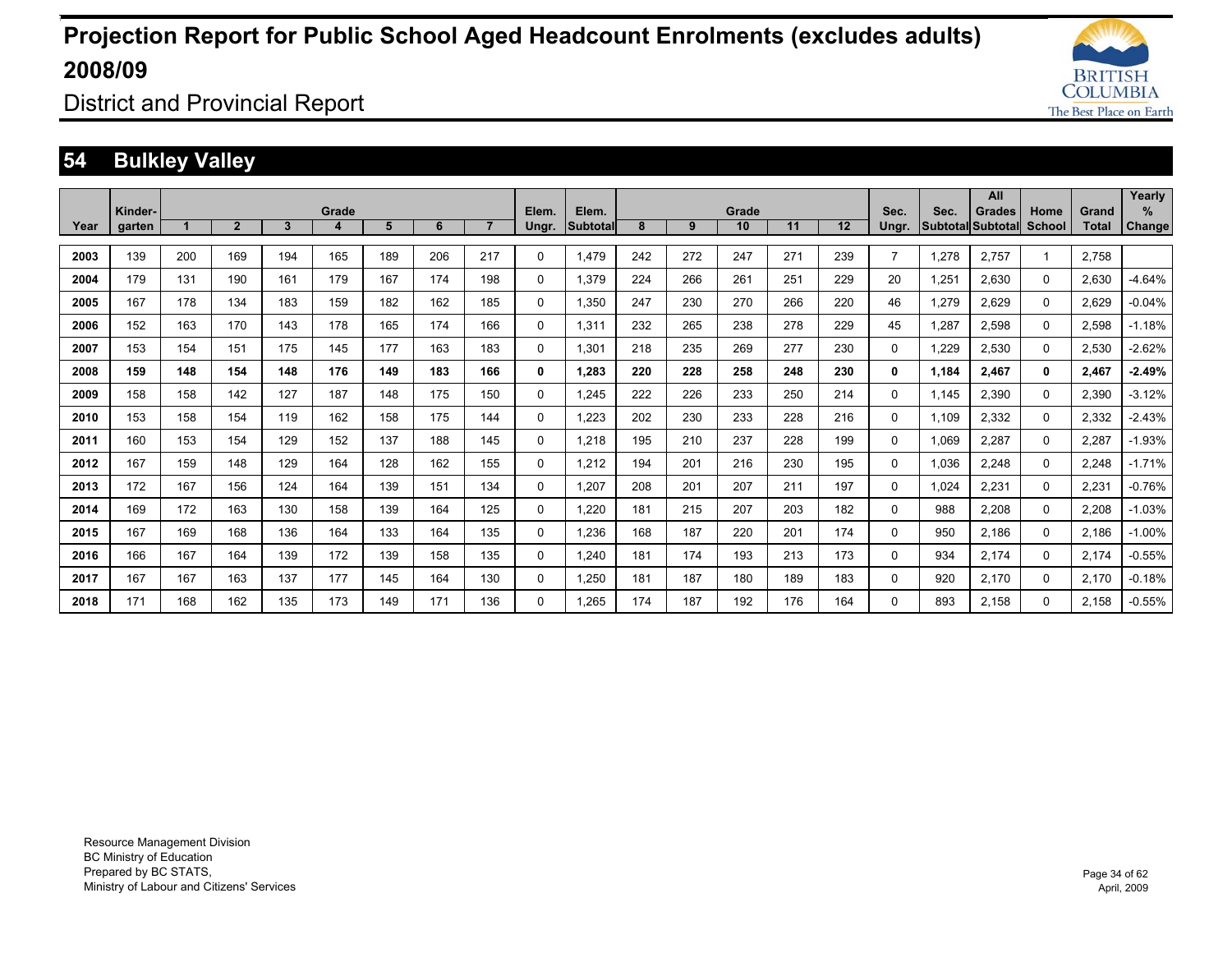![](_page_34_Picture_1.jpeg)

District and Provincial Report

### **57 Prince George**

|      |                   |       |                |       |            |       |       |                |                |                   |       |       |             |       |       |               |       | All                                       |                |                | Yearly                |
|------|-------------------|-------|----------------|-------|------------|-------|-------|----------------|----------------|-------------------|-------|-------|-------------|-------|-------|---------------|-------|-------------------------------------------|----------------|----------------|-----------------------|
| Year | Kinder-<br>garten |       | $\overline{2}$ | 3     | Grade<br>4 | 5     | 6     | $\overline{7}$ | Elem.<br>Ungr. | Elem.<br>Subtotal | 8     | 9     | Grade<br>10 | 11    | 12    | Sec.<br>Ungr. | Sec.  | <b>Grades</b><br><b>Subtotal Subtotal</b> | Home<br>School | Grand<br>Total | $\%$<br><b>Change</b> |
|      |                   |       |                |       |            |       |       |                |                |                   |       |       |             |       |       |               |       |                                           |                |                |                       |
| 2003 | 1,018             | 1,049 | 1,073          | 1,071 | 1.169      | .255  | 1.162 | 1,278          | 0              | 9,075             | 1,430 | 1,331 | 1,248       | 1,579 | 1.181 | 442           | 7,211 | 16,286                                    | 10             | 16,296         |                       |
| 2004 | 953               | 1,022 | 1.052          | 1,085 | 1,075      | 1,190 | 1.249 | 1.152          | 0              | 8.778             | 1,333 | 1,388 | 1,329       | 1,423 | .255  | 398           | 7,126 | 15,904                                    | 6              | 15,910         | $-2.37%$              |
| 2005 | 922               | 987   | 994            | 1.061 | 1.087      | 1.102 | 1,185 | 1.248          | 0              | 8,586             | 1.244 | 1,371 | 1,358       | 1,457 | 1.166 | 390           | 6,986 | 15,572                                    | 2              | 15.574         | $-2.11%$              |
| 2006 | 902               | 972   | 1.005          | 1,016 | 1,077      | 1,094 | 1.107 | 1.215          | 0              | 8,388             | 1,336 | 1,248 | 1,386       | 1,450 | .263  | 209           | 6,892 | 15,280                                    | $\Omega$       | 15,280         | $-1.89%$              |
| 2007 | 925               | 896   | 957            | 1.002 | 1.031      | 1.097 | 1.093 | 1.119          | 0              | 8.120             | .294  | 1,322 | 1,300       | 1.469 | 1.326 | 180           | 6.891 | 15.011                                    |                | 15.012         | $-1.75%$              |
| 2008 | 924               | 890   | 880            | 932   | 986        | 987   | 1.079 | 1.094          | 0              | 7.772             | 1.160 | 1.267 | 1.440       | 1,317 | 1.307 | 82            | 6,573 | 14.345                                    | 4              | 14,349         | $-4.42%$              |
| 2009 | 910               | 909   | 875            | 905   | 928        | 974   | 1.018 | 1.062          | 0              | 7.581             | 1.142 | 1.214 | 1.373       | 1.284 | .223  | 78            | 6.314 | 13.895                                    | 4              | 13.899         | $-3.14%$              |
| 2010 | 912               | 895   | 894            | 901   | 903        | 919   | 1.006 | 1.004          | 0              | 7.434             | 1.111 | 1.196 | 1.319       | .228  | 1.194 | 75            | 6,123 | 13.557                                    | 4              | 13,561         | $-2.43%$              |
| 2011 | 931               | 899   | 881            | 920   | 898        | 895   | 950   | 992            | 0              | 7.366             | 1.051 | 1.166 | 1.301       | 1.182 | 1.146 | 73            | 5,919 | 13.285                                    | 4              | 13.289         | $-2.01%$              |
| 2012 | 951               | 917   | 884            | 907   | 919        | 891   | 925   | 939            | 0              | 7.333             | 1.041 | 1.106 | 1.270       | 1.167 | 1.104 | 70            | 5.758 | 13.091                                    | 4              | 13.095         | $-1.46%$              |
| 2013 | 959               | 937   | 903            | 911   | 907        | 911   | 921   | 916            | 0              | 7.365             | 986   | 1,095 | 1.208       | 1.140 | 1.090 | 68            | 5,587 | 12,952                                    | 4              | 12.956         | $-1.06%$              |
| 2014 | 945               | 944   | 922            | 932   | 912        | 900   | 943   | 912            | 0              | 7.410             | 962   | 1.040 | 1.196       | 1.088 | 1,069 | 67            | 5.422 | 12,832                                    | 4              | 12.836         | $-0.93%$              |
| 2015 | 942               | 931   | 930            | 952   | 932        | 905   | 932   | 934            | 0              | 7.458             | 958   | 1,015 | 1.138       | 1,076 | 1.021 | 65            | 5,273 | 12,731                                    | 4              | 12.735         | $-0.79%$              |
| 2016 | 939               | 927   | 918            | 960   | 952        | 924   | 937   | 923            | 0              | 7,480             | 982   | 1,011 | 1.110       | 1,026 | 1,008 | 63            | 5,200 | 12,680                                    | 4              | 12,684         | $-0.40%$              |
| 2017 | 935               | 926   | 913            | 947   | 961        | 945   | 958   | 928            | 0              | 7.513             | 971   | 1.036 | 1.106       | 1.001 | 965   | 62            | 5.141 | 12.654                                    | 4              | 12.658         | $-0.20%$              |
| 2018 | 930               | 922   | 912            | 945   | 949        | 955   | 979   | 949            | 0              | 7.541             | 977   | 1.025 | 1.130       | 996   | 940   | 61            | 5.129 | 12.670                                    | 4              | 12.674         | 0.13%                 |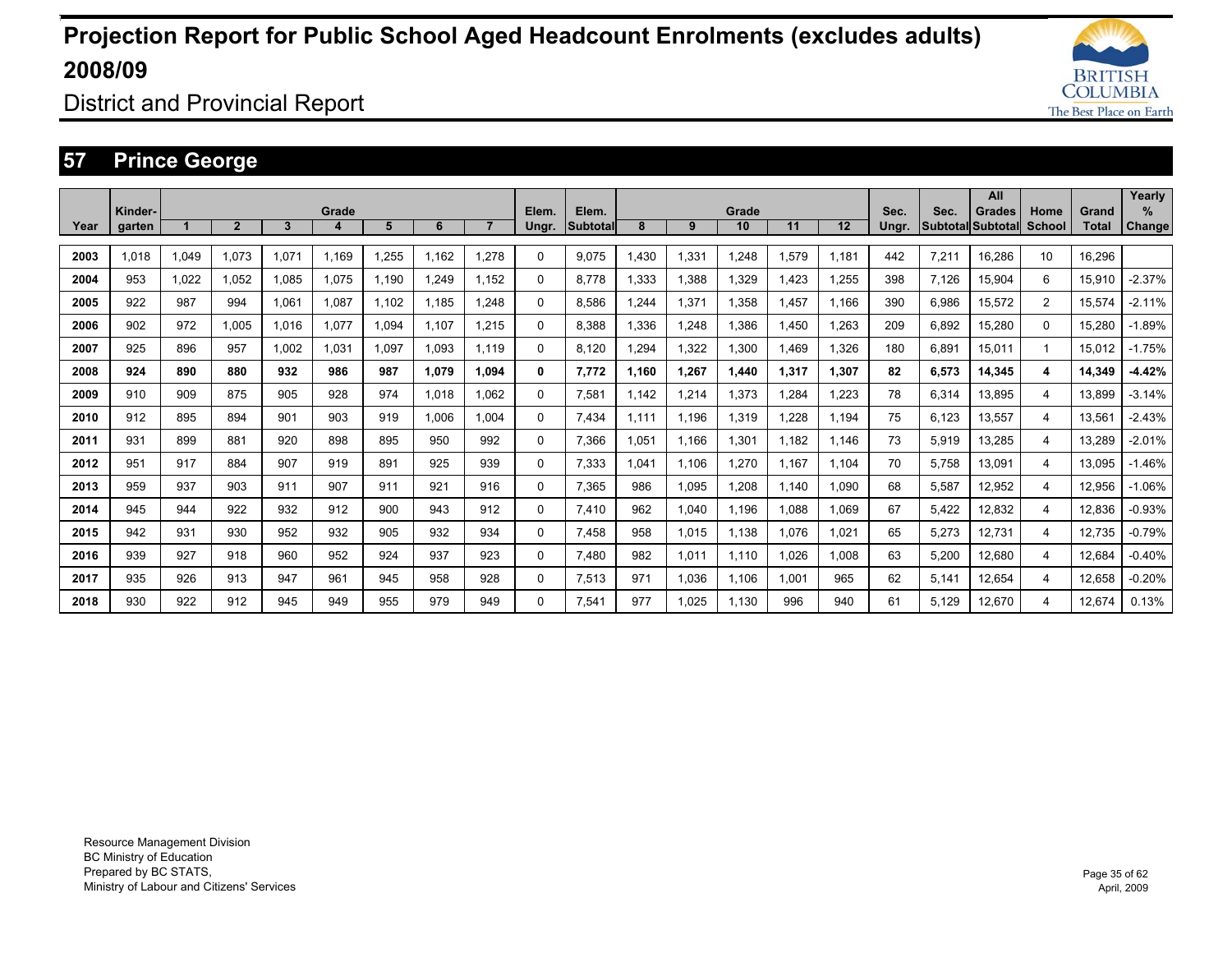![](_page_35_Picture_1.jpeg)

District and Provincial Report

#### **58 Nicola - Similkameen**

|      |                   |     |              |              |            |     |     |                |                |                          |     |     |             |     |     |               |       | All                                       |                |                | Yearly             |
|------|-------------------|-----|--------------|--------------|------------|-----|-----|----------------|----------------|--------------------------|-----|-----|-------------|-----|-----|---------------|-------|-------------------------------------------|----------------|----------------|--------------------|
| Year | Kinder-<br>garten |     | $\mathbf{2}$ | $\mathbf{3}$ | Grade<br>4 | 5   | 6   | $\overline{7}$ | Elem.<br>Ungr. | Elem.<br><b>Subtotal</b> | 8   | 9   | Grade<br>10 | 11  | 12  | Sec.<br>Ungr. | Sec.  | <b>Grades</b><br><b>Subtotal Subtotal</b> | Home<br>School | Grand<br>Total | %<br><b>Change</b> |
|      |                   |     |              |              |            |     |     |                |                |                          |     |     |             |     |     |               |       |                                           |                |                |                    |
| 2003 | 162               | 164 | 200          | 185          | 204        | 228 | 226 | 232            | $\Omega$       | 1.601                    | 256 | 245 | 248         | 259 | 244 | 87            | 1.339 | 2,940                                     | 4              | 2.944          |                    |
| 2004 | 151               | 178 | 171          | 203          | 197        | 200 | 222 | 240            | $\Omega$       | 1.562                    | 246 | 283 | 236         | 282 | 256 | 81            | 1.384 | 2.946                                     |                | 2.947          | 0.10%              |
| 2005 | 135               | 155 | 169          | 173          | 200        | 185 | 203 | 230            | $\Omega$       | 1.450                    | 252 | 293 | 267         | 251 | 217 | 57            | 1.337 | 2.787                                     |                | 2.788          | $-5.40%$           |
| 2006 | 135               | 146 | 145          | 166          | 178        | 208 | 184 | 212            |                | 1.375                    | 228 | 288 | 265         | 212 | 185 | 12            | 1.190 | 2.565                                     |                | 2.566          | $-7.96%$           |
| 2007 | 142               | 150 | 148          | 153          | 164        | 184 | 207 | 193            | $\Omega$       | 1,341                    | 236 | 278 | 297         | 248 | 290 | 16            | 1,365 | 2.706                                     | $\Omega$       | 2,706          | 5.46%              |
| 2008 | 128               | 149 | 146          | 153          | 159        | 168 | 199 | 213            | 0              | 1,315                    | 217 | 266 | 283         | 259 | 217 | 12            | 1,254 | 2,569                                     | $\mathbf{0}$   | 2,569          | $-5.06%$           |
| 2009 | 146               | 143 | 136          | 161          | 156        | 162 | 170 | 208            | 0              | 1,282                    | 219 | 257 | 279         | 250 | 216 | 12            | 1,233 | 2,515                                     | 0              | 2,515          | $-2.10%$           |
| 2010 | 154               | 162 | 130          | 150          | 164        | 159 | 164 | 179            | $\Omega$       | 1,262                    | 214 | 260 | 271         | 247 | 209 | 12            | 1,213 | 2.475                                     | $\Omega$       | 2.475          | $-1.59%$           |
| 2011 | 152               | 172 | 148          | 144          | 153        | 167 | 162 | 173            | $\Omega$       | 1,271                    | 184 | 255 | 273         | 239 | 206 | 11            | 1,168 | 2.439                                     | 0              | 2,439          | $-1.45%$           |
| 2012 | 155               | 169 | 157          | 164          | 149        | 158 | 170 | 170            | 0              | 1,292                    | 178 | 220 | 268         | 241 | 200 | 11            | 1,118 | 2.410                                     | 0              | 2.410          | $-1.19%$           |
| 2013 | 149               | 173 | 155          | 174          | 169        | 153 | 161 | 178            | 0              | 1.312                    | 175 | 213 | 234         | 236 | 201 | 11            | 1,070 | 2.382                                     | 0              | 2,382          | $-1.16%$           |
| 2014 | 160               | 166 | 158          | 171          | 177        | 173 | 155 | 168            | 0              | 1,328                    | 184 | 210 | 227         | 208 | 197 | 10            | 1,036 | 2,364                                     | 0              | 2,364          | $-0.76%$           |
| 2015 | 161               | 178 | 151          | 175          | 175        | 181 | 176 | 163            | $\mathbf 0$    | 1.360                    | 174 | 219 | 223         | 201 | 175 | 10            | 1,002 | 2,362                                     | 0              | 2,362          | $-0.08%$           |
| 2016 | 164               | 180 | 163          | 168          | 179        | 179 | 184 | 185            | 0              | 1.402                    | 169 | 208 | 231         | 197 | 168 | 10            | 983   | 2.385                                     | 0              | 2,385          | 0.97%              |
| 2017 | 165               | 182 | 163          | 179          | 171        | 182 | 181 | 193            | $\Omega$       | 1,416                    | 190 | 202 | 220         | 204 | 164 | 9             | 989   | 2.405                                     | 0              | 2,405          | 0.84%              |
| 2018 | 169               | 184 | 166          | 180          | 183        | 175 | 185 | 190            | $\Omega$       | 1.432                    | 199 | 226 | 213         | 194 | 170 | 9             | 1.011 | 2.443                                     | $\Omega$       | 2.443          | 1.58%              |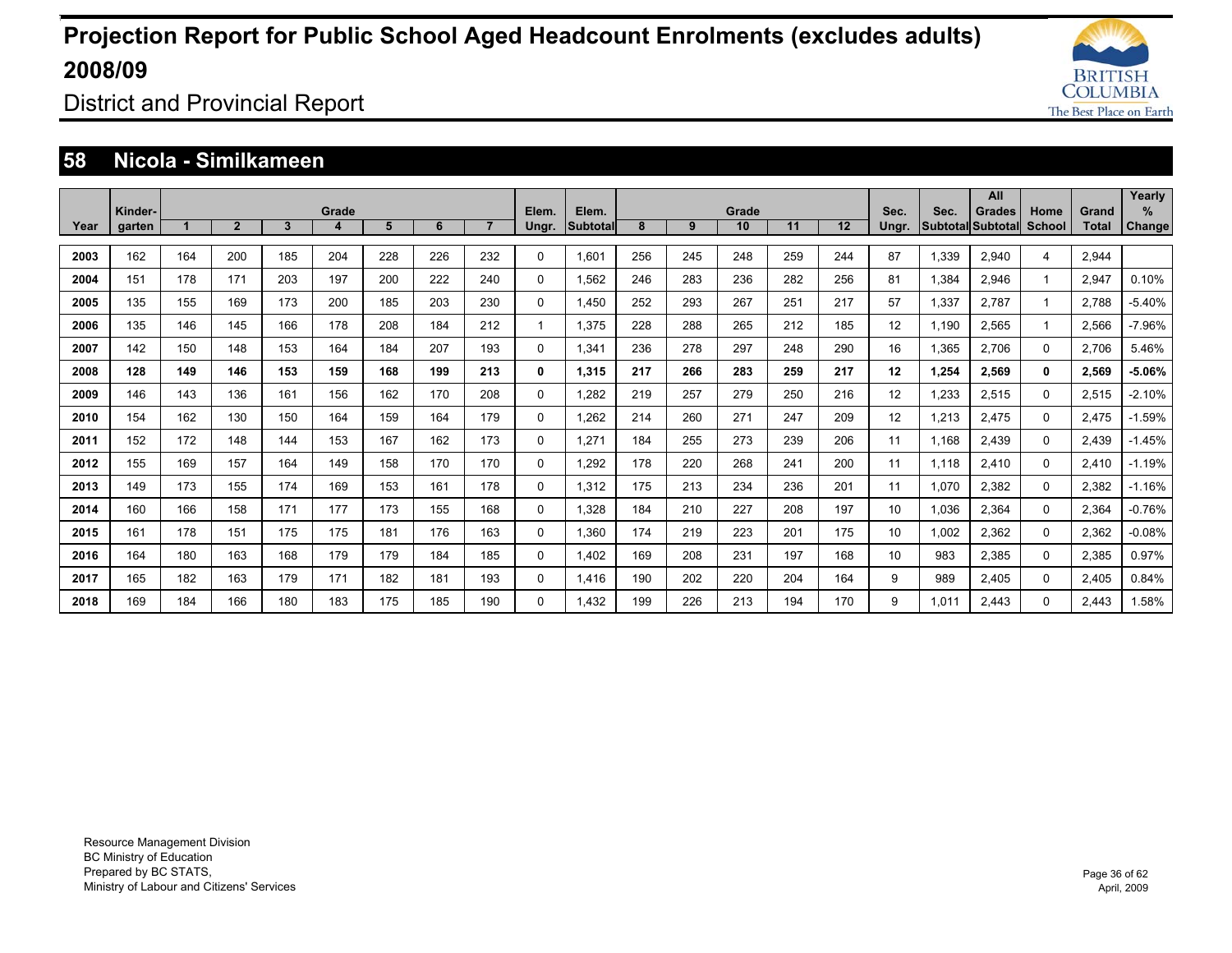![](_page_36_Picture_1.jpeg)

District and Provincial Report

#### **59 Peace River South**

|      |         |     |                |     |       |     |     |     |             |                 |     |     |       |     |     |                |       | All                      |                |       | Yearly        |
|------|---------|-----|----------------|-----|-------|-----|-----|-----|-------------|-----------------|-----|-----|-------|-----|-----|----------------|-------|--------------------------|----------------|-------|---------------|
|      | Kinder- |     |                |     | Grade |     |     |     | Elem.       | Elem.           |     |     | Grade |     |     | Sec.           | Sec.  | <b>Grades</b>            | Home           | Grand | %             |
| Year | garten  |     | $\overline{2}$ | 3   | 4     | 5   | 6   |     | Ungr.       | <b>Subtotal</b> | 8   | 9   | 10    | 11  | 12  | Ungr.          |       | <b>Subtotal Subtotal</b> | <b>School</b>  | Total | <b>Change</b> |
|      |         |     |                |     |       |     |     |     |             |                 |     |     |       |     |     |                |       |                          |                |       |               |
| 2003 | 272     | 320 | 333            | 334 | 352   | 358 | 379 | 396 |             | 2.745           | 411 | 401 | 413   | 398 | 377 | 8              | 2,008 | 4.753                    | 10             | 4,763 |               |
| 2004 | 291     | 284 | 321            | 326 | 352   | 344 | 353 | 399 | $\mathbf 0$ | 2.670           | 406 | 400 | 402   | 445 | 363 | 10             | 2,026 | 4.696                    | 5              | 4,701 | $-1.30%$      |
| 2005 | 258     | 298 | 290            | 333 | 330   | 357 | 323 | 368 | $\mathbf 0$ | 2,557           | 402 | 384 | 407   | 410 | 390 | 3              | 1,996 | 4.553                    | $\overline{7}$ | 4,560 | $-3.00%$      |
| 2006 | 277     | 286 | 302            | 297 | 343   | 336 | 360 | 342 | 0           | 2,543           | 373 | 415 | 400   | 436 | 346 | 5              | 1,975 | 4,518                    | 0              | 4,518 | $-0.92%$      |
| 2007 | 297     | 281 | 285            | 304 | 300   | 335 | 333 | 367 | $\mathbf 0$ | 2,502           | 360 | 377 | 422   | 446 | 364 | 5              | 1,974 | 4.476                    | 0              | 4.476 | $-0.93%$      |
| 2008 | 253     | 310 | 276            | 276 | 297   | 288 | 323 | 342 | 0           | 2,365           | 373 | 347 | 386   | 466 | 321 | $\overline{2}$ | 1.895 | 4.260                    | 0              | 4,260 | $-4.83%$      |
| 2009 | 242     | 315 | 292            | 271 | 280   | 282 | 312 | 319 | 0           | 2,313           | 360 | 347 | 382   | 450 | 294 | $\overline{2}$ | 1,835 | 4.148                    | $\Omega$       | 4,148 | $-2.63%$      |
| 2010 | 237     | 303 | 298            | 288 | 276   | 267 | 307 | 310 | $\mathbf 0$ | 2,286           | 337 | 335 | 380   | 445 | 284 | $\overline{2}$ | 1,783 | 4,069                    | $\Omega$       | 4,069 | $-1.90%$      |
| 2011 | 252     | 297 | 285            | 293 | 293   | 263 | 290 | 305 | $\mathbf 0$ | 2,278           | 328 | 314 | 370   | 444 | 281 | $\overline{2}$ | 1,739 | 4,017                    | $\Omega$       | 4,017 | $-1.28%$      |
| 2012 | 273     | 315 | 278            | 281 | 299   | 279 | 286 | 287 | 0           | 2,298           | 323 | 306 | 348   | 432 | 281 | $\overline{2}$ | 1,692 | 3,990                    | $\Omega$       | 3,990 | $-0.67%$      |
| 2013 | 265     | 342 | 297            | 275 | 286   | 285 | 304 | 283 | $\Omega$    | 2,337           | 304 | 301 | 338   | 407 | 274 | $\overline{2}$ | 1,626 | 3,963                    | $\Omega$       | 3,963 | $-0.68%$      |
| 2014 | 252     | 332 | 322            | 293 | 281   | 275 | 311 | 302 | $\Omega$    | 2,368           | 300 | 285 | 332   | 395 | 258 | $\overline{2}$ | 1,572 | 3,940                    | $\Omega$       | 3,940 | $-0.58%$      |
| 2015 | 259     | 316 | 314            | 318 | 299   | 269 | 299 | 308 | 0           | 2,382           | 318 | 281 | 315   | 387 | 250 | $\overline{2}$ | 1,553 | 3.935                    | 0              | 3,935 | $-0.13%$      |
| 2016 | 264     | 325 | 299            | 310 | 325   | 286 | 293 | 296 | 0           | 2,398           | 326 | 297 | 310   | 369 | 245 | $\overline{2}$ | 1,549 | 3,947                    | $\Omega$       | 3,947 | 0.30%         |
| 2017 | 265     | 331 | 307            | 295 | 317   | 311 | 311 | 290 | $\Omega$    | 2,427           | 314 | 303 | 326   | 363 | 234 | $\overline{2}$ | 1,542 | 3,969                    | $\Omega$       | 3,969 | 0.56%         |
| 2018 | 266     | 332 | 313            | 303 | 303   | 303 | 337 | 308 | $\Omega$    | 2.465           | 307 | 294 | 333   | 380 | 230 | $\overline{2}$ | .546  | 4.011                    | $\Omega$       | 4.011 | 1.06%         |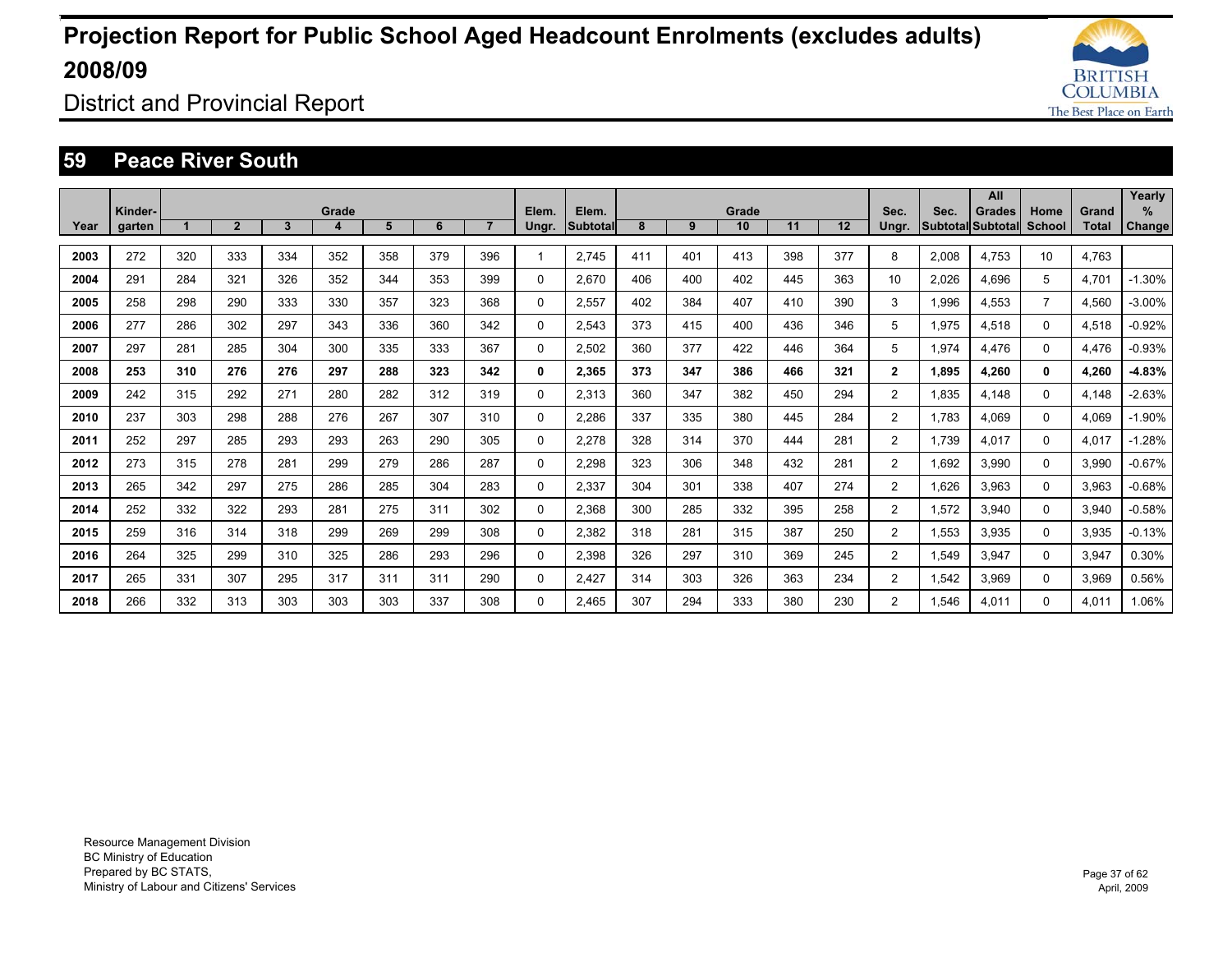![](_page_37_Picture_1.jpeg)

District and Provincial Report

#### **60 Peace River North**

|      |                   |     |                |              |            |     |     |                |                |                          |     |     |             |     |     |               |       | All                                       |                |                | Yearly             |
|------|-------------------|-----|----------------|--------------|------------|-----|-----|----------------|----------------|--------------------------|-----|-----|-------------|-----|-----|---------------|-------|-------------------------------------------|----------------|----------------|--------------------|
| Year | Kinder-<br>garten |     | $\overline{2}$ | $\mathbf{3}$ | Grade<br>4 | 5   | 6   | 7 <sup>2</sup> | Elem.<br>Ungr. | Elem.<br><b>Subtotal</b> | 8   | 9   | Grade<br>10 | 11  | 12  | Sec.<br>Ungr. | Sec.  | <b>Grades</b><br><b>Subtotal Subtotal</b> | Home<br>School | Grand<br>Total | %<br><b>Change</b> |
|      |                   |     |                |              |            |     |     |                |                |                          |     |     |             |     |     |               |       |                                           |                |                |                    |
| 2003 | 418               | 431 | 427            | 421          | 471        | 448 | 462 | 459            | $\Omega$       | 3.537                    | 506 | 453 | 461         | 424 | 383 | 46            | 2.273 | 5.810                                     | 36             | 5.846          |                    |
| 2004 | 388               | 421 | 425            | 455          | 429        | 457 | 449 | 452            | $\Omega$       | 3.476                    | 495 | 499 | 425         | 502 | 379 | 47            | 2.347 | 5.823                                     | 40             | 5.863          | 0.29%              |
| 2005 | 487               | 400 | 431            | 419          | 457        | 445 | 451 | 469            | $\Omega$       | 3.559                    | 499 | 504 | 482         | 400 | 417 | 69            | 2.371 | 5.930                                     | 14             | 5.944          | 1.38%              |
| 2006 | 466               | 478 | 412            | 424          | 422        | 455 | 443 | 457            | $\overline{2}$ | 3.559                    | 482 | 516 | 449         | 459 | 350 | 57            | 2.313 | 5.872                                     | 3              | 5.875          | $-1.16%$           |
| 2007 | 398               | 450 | 459            | 393          | 414        | 425 | 453 | 434            | 5              | 3.431                    | 461 | 497 | 494         | 454 | 403 | 60            | 2,369 | 5.800                                     | 8              | 5,808          | $-1.14%$           |
| 2008 | 457               | 407 | 428            | 460          | 387        | 412 | 424 | 459            | $\overline{2}$ | 3.436                    | 450 | 458 | 491         | 486 | 426 | 64            | 2,375 | 5,811                                     | 6              | 5,817          | 0.15%              |
| 2009 | 459               | 411 | 433            | 453          | 426        | 414 | 408 | 456            | $\overline{2}$ | 3.462                    | 458 | 464 | 462         | 478 | 443 | 63            | 2,368 | 5.830                                     | 6              | 5,836          | 0.33%              |
| 2010 | 489               | 414 | 439            | 459          | 420        | 456 | 410 | 440            | $\overline{2}$ | 3.529                    | 456 | 472 | 468         | 452 | 438 | 64            | 2,350 | 5.879                                     | 6              | 5,885          | 0.84%              |
| 2011 | 498               | 442 | 442            | 465          | 426        | 450 | 452 | 442            | $\overline{2}$ | 3,619                    | 440 | 471 | 475         | 457 | 415 | 63            | 2,321 | 5.940                                     | 6              | 5,946          | 1.04%              |
| 2012 | 540               | 450 | 473            | 469          | 431        | 456 | 447 | 487            | $\overline{2}$ | 3.755                    | 442 | 455 | 474         | 464 | 418 | 62            | 2,315 | 6.070                                     | 6              | 6.076          | 2.19%              |
| 2013 | 547               | 488 | 481            | 501          | 435        | 462 | 453 | 482            | $\overline{2}$ | 3.851                    | 487 | 458 | 460         | 464 | 426 | 62            | 2,357 | 6.208                                     | $\overline{7}$ | 6,215          | 2.29%              |
| 2014 | 540               | 495 | 522            | 510          | 465        | 467 | 459 | 489            | 2              | 3.949                    | 482 | 502 | 463         | 451 | 427 | 63            | 2,388 | 6.337                                     | 7              | 6,344          | 2.08%              |
| 2015 | 539               | 490 | 530            | 553          | 474        | 499 | 463 | 495            | $\overline{2}$ | 4.045                    | 488 | 498 | 504         | 453 | 414 | 64            | 2,421 | 6.466                                     | 7              | 6.473          | 2.03%              |
| 2016 | 541               | 489 | 524            | 562          | 514        | 508 | 495 | 500            | $\overline{2}$ | 4.135                    | 495 | 504 | 501         | 491 | 415 | 64            | 2,470 | 6.605                                     | $\overline{7}$ | 6.612          | 2.15%              |
| 2017 | 543               | 490 | 523            | 557          | 523        | 552 | 504 | 534            | $\overline{2}$ | 4,228                    | 500 | 512 | 507         | 489 | 449 | 65            | 2,522 | 6.750                                     | $\overline{7}$ | 6,757          | 2.19%              |
| 2018 | 540               | 493 | 525            | 555          | 517        | 561 | 546 | 545            | 3              | 4.285                    | 534 | 517 | 515         | 496 | 450 | 68            | 2,580 | 6.865                                     | $\overline{7}$ | 6.872          | 1.70%              |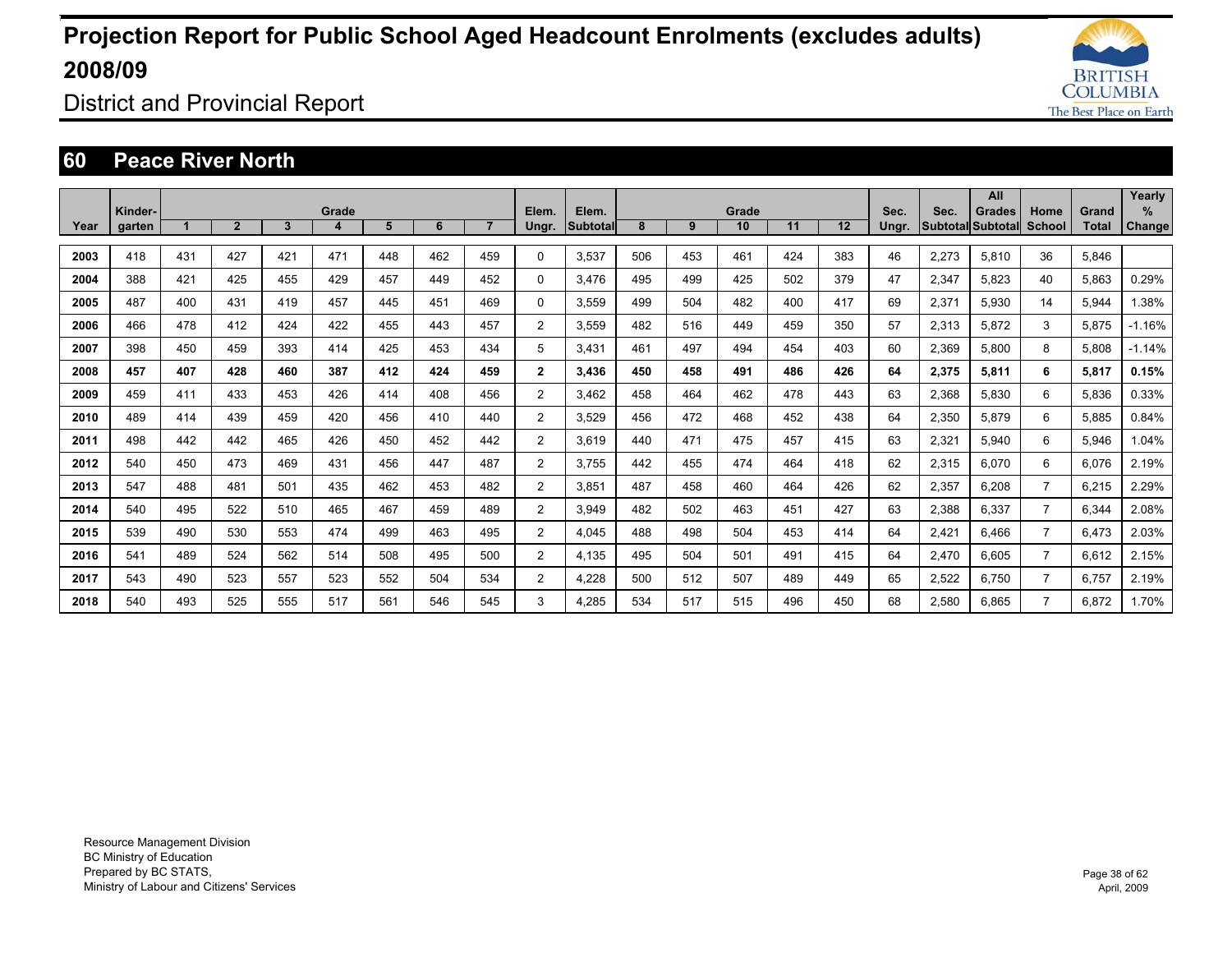![](_page_38_Picture_1.jpeg)

District and Provincial Report

### **61 Greater Victoria**

|      |         |       |                |       |       |       |       |                |              |                 |      |       |             |       |       |       |       | All               |        |        | Yearly        |
|------|---------|-------|----------------|-------|-------|-------|-------|----------------|--------------|-----------------|------|-------|-------------|-------|-------|-------|-------|-------------------|--------|--------|---------------|
|      | Kinder- |       | $\overline{2}$ | 3     | Grade | 5     | 6     | $\overline{7}$ | Elem.        | Elem.           | 8    | 9     | Grade<br>10 | 11    | 12    | Sec.  | Sec.  | <b>Grades</b>     | Home   | Grand  | $\%$          |
| Year | garten  |       |                |       | 4     |       |       |                | Ungr.        | <b>Subtotal</b> |      |       |             |       |       | Ungr. |       | Subtotal Subtotal | School | Total  | <b>Change</b> |
| 2003 | 1,264   | 1,395 | 1.381          | 1.486 | 1.603 | .532  | 1,533 | 1.544          | $\Omega$     | 11.738          | .647 | 1.731 | 1.787       | 1.898 | 1.706 | 0     | 8.769 | 20,507            | 13     | 20.520 |               |
| 2004 | 1,277   | 1,345 | 1,390          | 1,391 | 1.490 | .605  | 1,530 | 1.545          | 0            | 11.573          | .651 | 1.735 | 1,697       | 1.981 | 1.720 | 0     | 8.784 | 20,357            | 11     | 20.368 | $-0.74%$      |
| 2005 | 1.248   | 1,340 | 1.347          | 1.388 | 1.395 | .495  | 1.590 | 1.539          | $\Omega$     | 11.342          | .582 | 1.777 | 1,781       | 1.721 | 1.800 | 0     | 8.661 | 20.003            | 8      | 20.011 | $-1.75%$      |
| 2006 | 1.263   | 1,317 | 1.338          | 1.338 | 1.374 | .393  | 1.484 | 1.563          | $\Omega$     | 11.070          | .542 | 1,641 | 1.832       | 1.815 | 1.604 | 77    | 8,511 | 19.581            | 16     | 19.597 | $-2.07%$      |
| 2007 | 1,269   | 1,337 | 1.306          | 1.339 | 1.336 | .392  | 1.360 | 1.483          | 0            | 10.822          | .550 | 1,668 | 1.760       | 1.879 | 1.758 | 122   | 8.737 | 19,559            | 12     | 19,571 | $-0.13%$      |
| 2008 | 1.305   | 1,328 | 1.339          | 1.318 | 1.322 | 1.353 | 1.349 | 1.377          | $\mathbf{0}$ | 10.691          | .469 | 1,655 | 1.824       | 1.754 | 1.853 | 226   | 8.781 | 19.472            | 15     | 19.487 | $-0.43%$      |
| 2009 | 1,334   | 1,394 | 1,311          | 1.279 | 1,359 | .352  | 1,352 | 1,371          | $\Omega$     | 10.752          | .468 | 1,584 | 1,800       | 1.717 | 1,811 | 222   | 8,602 | 19,354            | 15     | 19,369 | $-0.61%$      |
| 2010 | 1,351   | 1,420 | 1.367          | 1.244 | 1,313 | ,383  | 1,345 | 1.368          | $\Omega$     | 10.791          | .454 | 1,570 | 1,712       | .677  | 1.753 | 215   | 8,381 | 19.172            | 15     | 19.187 | $-0.94%$      |
| 2011 | 1.343   | 1,443 | 1.401          | 1.306 | 1.288 | .346  | 1.383 | 1.370          | 0            | 10.880          | .463 | 1,572 | 1.717       | .623  | 1.742 | 213   | 8,330 | 19,210            | 15     | 19,225 | 0.20%         |
| 2012 | 1,323   | 1,435 | 1.424          | 1,338 | 1,350 | ,320  | 1,347 | 1.408          | $\Omega$     | 10.945          | .465 | 1,582 | 1,719       | .627  | 1,690 | 211   | 8,294 | 19,239            | 15     | 19,254 | 0.15%         |
| 2013 | 1,369   | 1,413 | 1.414          | 1,357 | 1,378 | .379  | 1,317 | 1.368          | $\Omega$     | 10,995          | .499 | 1,577 | 1,720       | 1,619 | 1,680 | 208   | 8,303 | 19,298            | 15     | 19,313 | 0.31%         |
| 2014 | 1.414   | 1.458 | 1.386          | 1,341 | 1,391 | .402  | 1,370 | 1.333          | $\Omega$     | 11.095          | ,450 | 1,601 | 1.700       | 1.604 | 1.655 | 205   | 8,215 | 19,310            | 15     | 19,325 | 0.06%         |
| 2015 | 1,435   | 1,512 | 1,440          | 1,325 | 1,386 | ,425  | 1,402 | 1,394          | $\Omega$     | 11,319          | ,427 | 1,569 | 1,746       | 1,611 | 1,671 | 207   | 8,231 | 19,550            | 15     | 19,565 | 1.24%         |
| 2016 | 1,448   | 1,535 | 1,493          | 1,376 | 1,371 | ,419  | 1,424 | 1.426          | $\Omega$     | 11.492          | .489 | 1,546 | 1,718       | 1,654 | 1,680 | 208   | 8,295 | 19,787            | 16     | 19,803 | 1.22%         |
| 2017 | 1.449   | 1,549 | 1,516          | 1.428 | 1.423 | .405  | 1.419 | 1.449          | $\Omega$     | 11,638          | .524 | 1,611 | 1,696       | 1,631 | 1.722 | 210   | 8,394 | 20,032            | 16     | 20,048 | 1.24%         |
| 2018 | 1.446   | 1.550 | 1.530          | .449  | 1.474 | .457  | 1.404 | 1.444          | $\Omega$     | 11.754          | .548 | 1.647 | 1.760       | 1.611 | 1.702 | 213   | 8.481 | 20.235            | 16     | 20.251 | 1.01%         |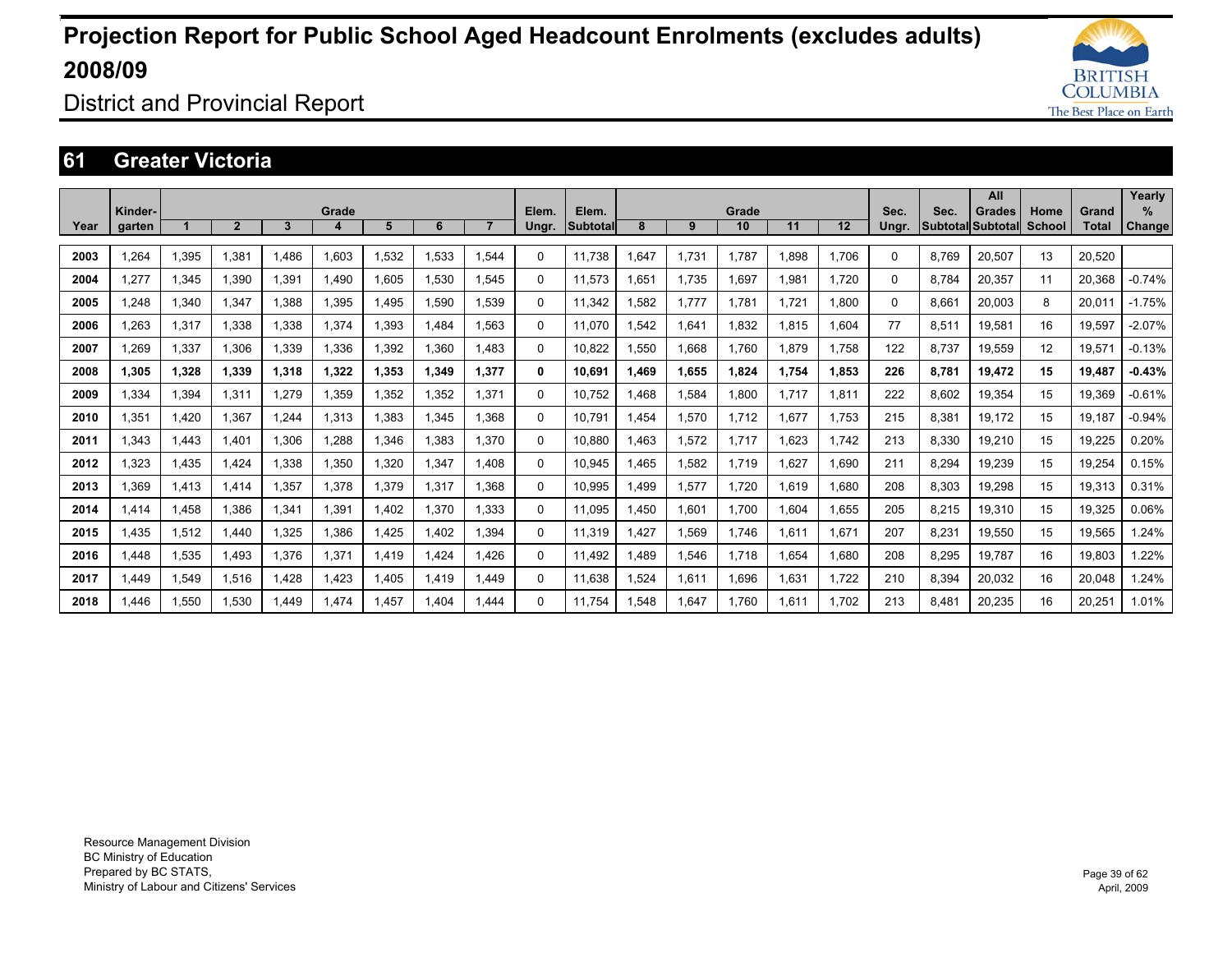![](_page_39_Picture_1.jpeg)

District and Provincial Report

### **62 Sooke**

|      |         |     |                |     |       |     |     |                |             |          |     |     |       |     |     |              |                          | All    |        |              | Yearly        |
|------|---------|-----|----------------|-----|-------|-----|-----|----------------|-------------|----------|-----|-----|-------|-----|-----|--------------|--------------------------|--------|--------|--------------|---------------|
|      | Kinder- |     |                |     | Grade |     |     |                | Elem.       | Elem.    |     |     | Grade |     |     | Sec.         | Sec.                     | Grades | Home   | Grand        | $\%$          |
| Year | garten  |     | $\overline{2}$ | 3   | 4     | 5   | 6   | $\overline{7}$ | Ungr.       | Subtotal | 8   | 9   | 10    | 11  | 12  | Ungr.        | <b>Subtotal Subtotal</b> |        | School | <b>Total</b> | <b>Change</b> |
| 2003 | 564     | 612 | 632            | 644 | 694   | 690 | 731 | 722            | $\Omega$    | 5,289    | 755 | 723 | 767   | 773 | 611 | 37           | 3,666                    | 8,955  | 1      | 8,956        |               |
| 2004 | 553     | 583 | 621            | 646 | 651   | 700 | 700 | 747            | $\Omega$    | 5,201    | 719 | 738 | 717   | 869 | 641 | 30           | 3,714                    | 8,915  | 1      | 8,916        | $-0.45%$      |
| 2005 | 558     | 560 | 599            | 627 | 657   | 652 | 704 | 694            | 0           | 5,051    | 742 | 722 | 733   | 816 | 713 | 13           | 3,739                    | 8,790  | 0      | 8.790        | $-1.41%$      |
| 2006 | 544     | 558 | 576            | 609 | 640   | 667 | 669 | 698            | $\mathbf 0$ | 4,961    | 698 | 756 | 687   | 797 | 685 | 23           | 3,646                    | 8,607  | 0      | 8,607        | $-2.08%$      |
| 2007 | 573     | 574 | 572            | 597 | 588   | 643 | 678 | 666            | $\mathbf 0$ | 4.891    | 697 | 661 | 736   | 802 | 688 | 45           | 3,629                    | 8,520  | 2      | 8,522        | $-0.99%$      |
| 2008 | 574     | 588 | 587            | 592 | 616   | 600 | 664 | 685            | 0           | 4,906    | 686 | 703 | 725   | 820 | 696 | $\mathbf{1}$ | 3,631                    | 8,537  | 1      | 8,538        | 0.19%         |
| 2009 | 615     | 587 | 614            | 612 | 615   | 586 | 646 | 696            | $\mathbf 0$ | 4,971    | 679 | 684 | 679   | 778 | 671 | $\mathbf{1}$ | 3.492                    | 8.463  | 1      | 8.464        | $-0.87%$      |
| 2010 | 664     | 627 | 612            | 640 | 636   | 586 | 632 | 678            | $\mathbf 0$ | 5,075    | 690 | 678 | 660   | 730 | 639 | $\mathbf 1$  | 3,398                    | 8,473  | 1      | 8.474        | 0.12%         |
| 2011 | 686     | 676 | 653            | 638 | 664   | 607 | 632 | 663            | 0           | 5,219    | 673 | 689 | 652   | 709 | 599 |              | 3,323                    | 8.542  | 1      | 8.543        | 0.81%         |
| 2012 | 657     | 697 | 703            | 681 | 663   | 632 | 653 | 663            | 0           | 5,349    | 659 | 671 | 661   | 699 | 581 | $\mathbf{1}$ | 3,272                    | 8,621  | 1      | 8.622        | 0.92%         |
| 2013 | 726     | 671 | 727            | 732 | 706   | 630 | 680 | 684            | $\Omega$    | 5,556    | 658 | 657 | 646   | 708 | 572 | $\mathbf 1$  | 3,242                    | 8.798  | 1      | 8.799        | 2.05%         |
| 2014 | 769     | 740 | 700            | 758 | 759   | 672 | 679 | 713            | 0           | 5,790    | 679 | 656 | 632   | 692 | 579 | -1           | 3,239                    | 9.029  | 1      | 9.030        | 2.63%         |
| 2015 | 783     | 783 | 770            | 730 | 786   | 721 | 723 | 712            | $\mathbf 0$ | 6.008    | 707 | 676 | 630   | 677 | 567 | -1           | 3.258                    | 9.266  | 1      | 9.267        | 2.62%         |
| 2016 | 797     | 796 | 815            | 802 | 758   | 746 | 776 | 758            | 0           | 6,248    | 707 | 704 | 648   | 673 | 553 | $\mathbf{1}$ | 3,286                    | 9,534  | 1      | 9,535        | 2.89%         |
| 2017 | 812     | 811 | 829            | 848 | 832   | 721 | 803 | 813            | $\Omega$    | 6.469    | 751 | 704 | 673   | 691 | 549 | $\mathbf 1$  | 3,369                    | 9,838  | 1      | 9.839        | 3.19%         |
| 2018 | 832     | 826 | 843            | 862 | 878   | 790 | 775 | 841            | $\Omega$    | 6.647    | 804 | 747 | 675   | 719 | 564 | $\mathbf 1$  | 3,510                    | 10.157 | 1      | 10.158       | 3.24%         |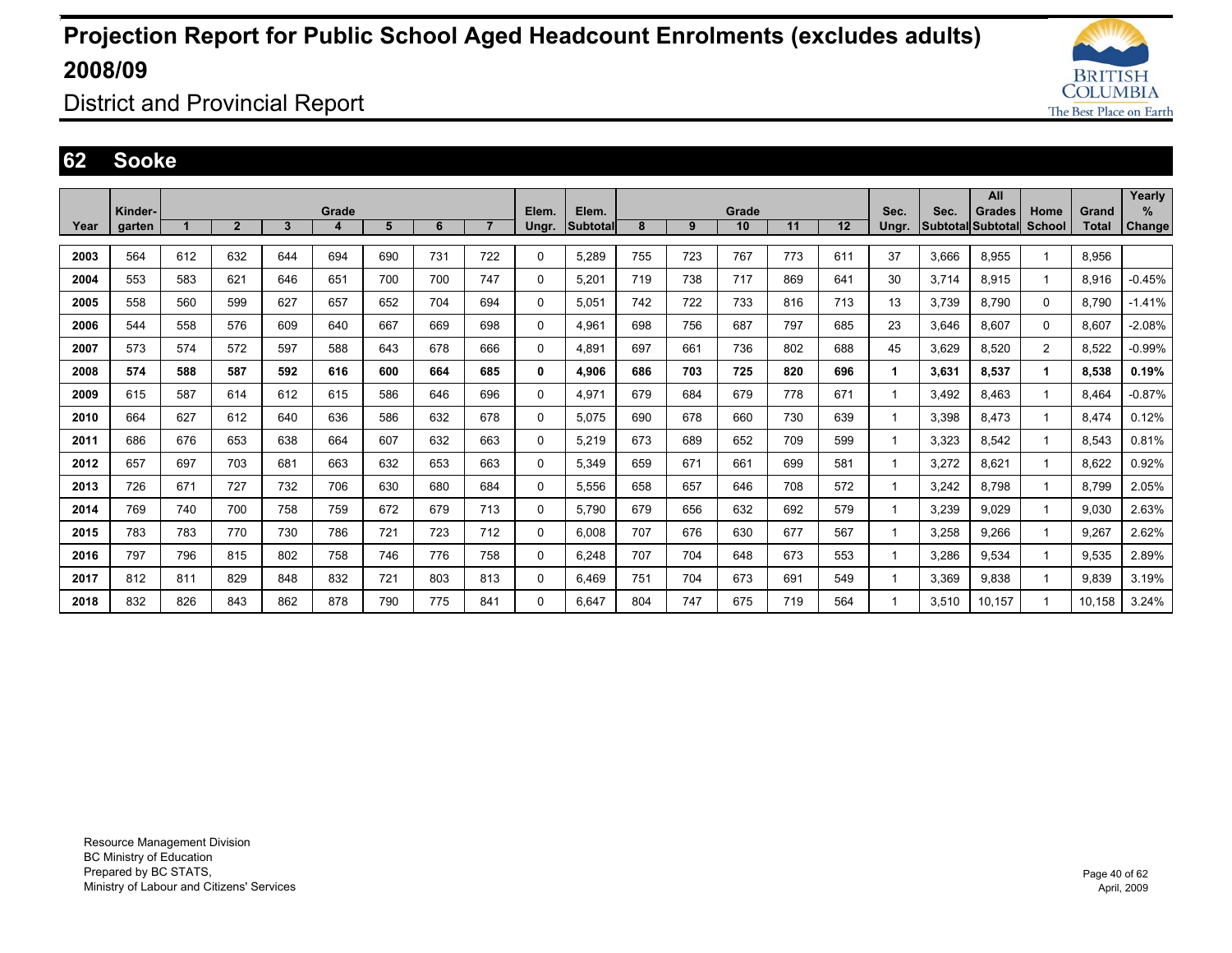![](_page_40_Picture_1.jpeg)

District and Provincial Report

#### **63 Saanich**

|      |         |     |                |     |       |     |     |                |                |          |     |     |       |       |       |                |       | All               |                |       | Yearly        |
|------|---------|-----|----------------|-----|-------|-----|-----|----------------|----------------|----------|-----|-----|-------|-------|-------|----------------|-------|-------------------|----------------|-------|---------------|
|      | Kinder- |     |                |     | Grade |     |     |                | Elem.          | Elem.    |     |     | Grade |       |       | Sec.           | Sec.  | Grades            | Home           | Grand | $\%$          |
| Year | garten  |     | $\overline{2}$ | 3   |       | 5   | 6   | $\overline{7}$ | Ungr.          | Subtotal | 8   | 9   | 10    | 11    | 12    | Ungr.          |       | Subtotal Subtotal | School         | Total | <b>Change</b> |
|      |         |     |                |     |       |     |     |                |                |          |     |     |       |       |       |                |       |                   |                |       |               |
| 2003 | 420     | 490 | 510            | 561 | 592   | 600 | 690 | 738            | 0              | 4,601    | 766 | 851 | 907   | 1,064 | 748   | $\Omega$       | 4,336 | 8,937             | 8              | 8,945 |               |
| 2004 | 408     | 466 | 491            | 520 | 554   | 610 | 631 | 707            | 0              | 4,387    | 778 | 842 | 940   | 992   | 893   | $\overline{7}$ | 4,452 | 8,839             | 4              | 8.843 | $-1.14%$      |
| 2005 | 380     | 443 | 484            | 492 | 531   | 550 | 630 | 649            | 0              | 4,159    | 723 | 800 | 912   | 981   | 875   | 0              | 4,291 | 8.450             | 5              | 8,455 | -4.39%        |
| 2006 | 389     | 411 | 464            | 481 | 502   | 530 | 588 | 659            | $\overline{2}$ | 4.026    | 662 | 791 | 869   | 900   | 793   | 11             | 4,026 | 8.052             | 3              | 8.055 | $-4.73%$      |
| 2007 | 379     | 414 | 429            | 466 | 504   | 522 | 574 | 613            | 3              | 3.904    | 686 | 739 | 894   | 984   | 853   | 32             | 4,188 | 8.092             | $\overline{2}$ | 8.094 | 0.48%         |
| 2008 | 409     | 410 | 434            | 454 | 481   | 514 | 582 | 602            | 1              | 3.887    | 630 | 733 | 880   | 968   | 1.005 | 10             | 4,226 | 8,113             | 4              | 8,117 | 0.28%         |
| 2009 | 394     | 404 | 434            | 437 | 455   | 503 | 549 | 573            |                | 3.750    | 603 | 703 | 849   | 934   | 922   | 10             | 4,021 | 7,771             | 4              | 7,775 | $-4.21%$      |
| 2010 | 372     | 390 | 429            | 437 | 438   | 476 | 537 | 541            |                | 3.621    | 576 | 676 | 816   | 902   | 887   | 9              | 3,866 | 7,487             | 4              | 7.491 | $-3.65%$      |
| 2011 | 375     | 370 | 415            | 433 | 440   | 460 | 510 | 531            |                | 3,535    | 545 | 645 | 785   | 867   | 857   | 9              | 3,708 | 7,243             | 4              | 7,247 | $-3.26%$      |
| 2012 | 389     | 373 | 393            | 420 | 436   | 460 | 494 | 504            |                | 3.470    | 534 | 611 | 750   | 834   | 825   | 8              | 3,562 | 7,032             | 4              | 7.036 | $-2.91%$      |
| 2013 | 384     | 388 | 397            | 399 | 423   | 457 | 495 | 489            |                | 3.433    | 509 | 600 | 712   | 799   | 794   | 8              | 3.422 | 6.855             | 3              | 6.858 | $-2.53%$      |
| 2014 | 408     | 383 | 414            | 402 | 403   | 445 | 491 | 490            |                | 3.437    | 493 | 571 | 696   | 758   | 760   | 8              | 3,286 | 6.723             | 3              | 6.726 | $-1.92%$      |
| 2015 | 417     | 406 | 408            | 419 | 406   | 424 | 478 | 486            |                | 3.445    | 494 | 554 | 665   | 741   | 722   | $\overline{7}$ | 3.183 | 6.628             | 3              | 6.631 | $-1.41%$      |
| 2016 | 426     | 414 | 432            | 414 | 423   | 427 | 455 | 474            |                | 3.466    | 490 | 555 | 644   | 708   | 705   | $\overline{7}$ | 3.109 | 6,575             | 3              | 6,578 | $-0.80%$      |
| 2017 | 435     | 423 | 442            | 438 | 418   | 444 | 459 | 452            |                | 3,512    | 478 | 550 | 644   | 686   | 675   | $\overline{7}$ | 3,040 | 6,552             | 3              | 6,555 | $-0.35%$      |
| 2018 | 451     | 433 | 451            | 448 | 442   | 440 | 478 | 455            |                | 3.599    | 456 | 536 | 638   | 685   | 654   | $\overline{7}$ | 2,976 | 6.575             | 3              | 6.578 | 0.35%         |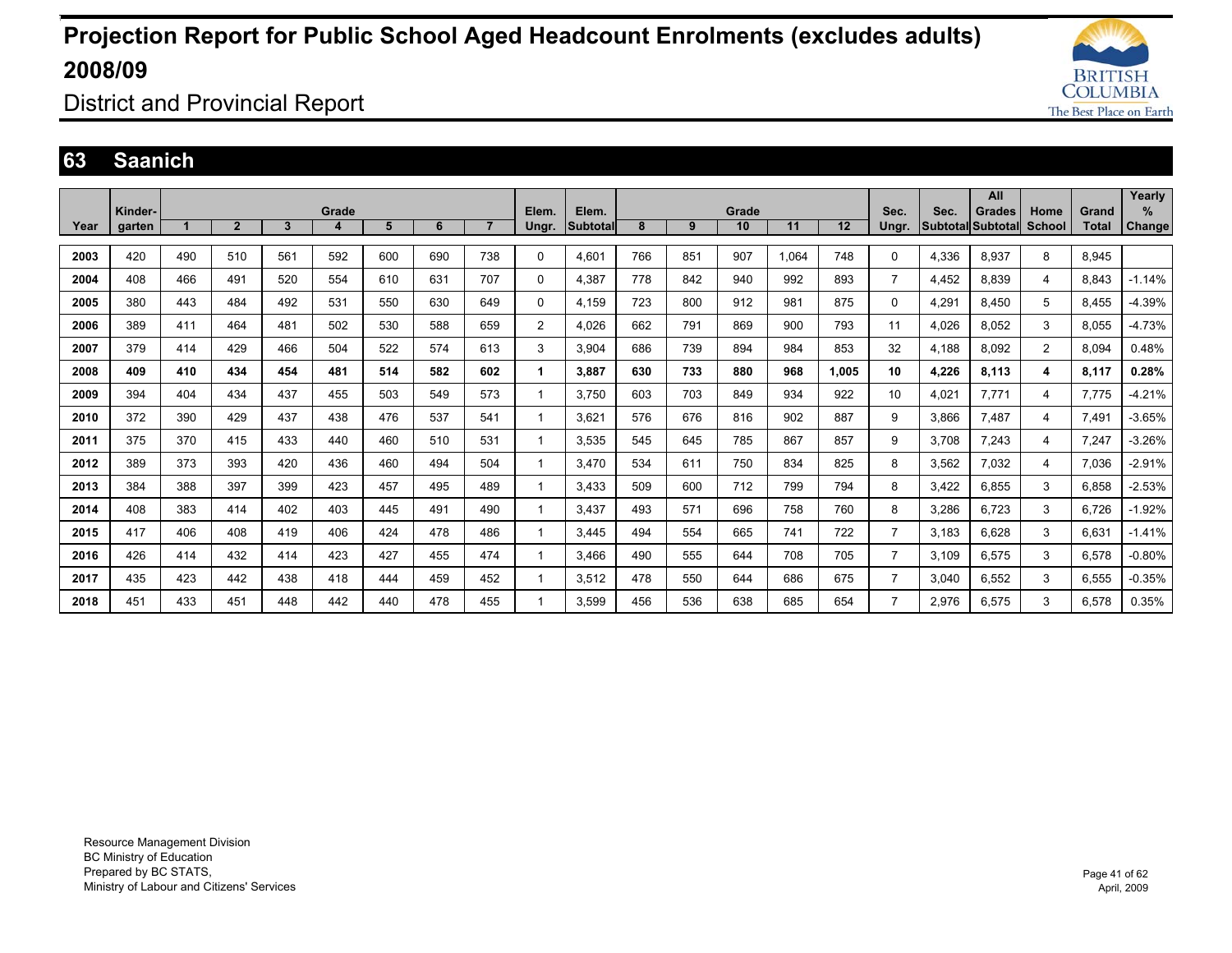![](_page_41_Picture_1.jpeg)

District and Provincial Report

#### **64 Gulf Islands**

|      |                   |     |                |     |            |     |     |                |                |                   |     |     |             |     |     |                 |                                  | All           |                |                       | Yearly             |
|------|-------------------|-----|----------------|-----|------------|-----|-----|----------------|----------------|-------------------|-----|-----|-------------|-----|-----|-----------------|----------------------------------|---------------|----------------|-----------------------|--------------------|
| Year | Kinder-<br>garten |     | $\overline{2}$ | 3   | Grade<br>4 | 5   | 6   | $\overline{7}$ | Elem.<br>Ungr. | Elem.<br>Subtotal | 8   | 9   | Grade<br>10 | 11  | 12  | Sec.<br>Ungr.   | Sec.<br><b>Subtotal Subtotal</b> | <b>Grades</b> | Home<br>School | Grand<br><b>Total</b> | %<br><b>Change</b> |
| 2003 | 102               | 106 | 111            | 117 | 96         | 129 | 143 | 135            | 0              | 939               | 132 | 132 | 129         | 160 | 139 | 6               | 698                              | 1,637         |                | 1,638                 |                    |
| 2004 | 85                | 106 | 108            | 125 | 121        | 105 | 139 | 145            | 0              | 934               | 131 | 133 | 137         | 143 | 144 | 6               | 694                              | 1.628         | $\Omega$       | 1.628                 | $-0.61%$           |
| 2005 | 100               | 93  | 108            | 120 | 124        | 125 | 102 | 134            | 0              | 906               | 146 | 125 | 132         | 137 | 140 | 11              | 691                              | 1.597         |                | 1,598                 | $-1.84%$           |
| 2006 | 81                | 99  | 98             | 115 | 117        | 112 | 125 | 96             | 0              | 843               | 134 | 148 | 142         | 125 | 140 | 3               | 692                              | 1,535         | 4              | 1,539                 | $-3.69%$           |
| 2007 | 94                | 91  | 111            | 94  | 120        | 122 | 118 | 124            | 0              | 874               | 95  | 135 | 146         | 133 | 137 | 4               | 650                              | 1.524         | 9              | 1,533                 | $-0.39%$           |
| 2008 | 83                | 99  | 96             | 109 | 92         | 104 | 113 | 120            | 0              | 816               | 121 | 104 | 154         | 164 | 123 | 15              | 681                              | 1.497         | 3              | 1.500                 | $-2.15%$           |
| 2009 | 74                | 110 | 98             | 106 | 85         | 98  | 108 | 118            | 0              | 797               | 133 | 98  | 143         | 164 | 126 | 15              | 679                              | 1.476         | 3              | 1.479                 | $-1.40%$           |
| 2010 | 68                | 99  | 109            | 108 | 83         | 91  | 102 | 113            | 0              | 773               | 131 | 107 | 135         | 153 | 126 | 15              | 667                              | 1.440         | 3              | 1.443                 | $-2.43%$           |
| 2011 | 74                | 91  | 99             | 120 | 85         | 90  | 95  | 107            | 0              | 761               | 126 | 106 | 146         | 143 | 117 | 14              | 652                              | 1.413         | 3              | 1.416                 | $-1.87%$           |
| 2012 | 85                | 99  | 90             | 109 | 94         | 91  | 94  | 100            | 0              | 762               | 119 | 101 | 144         | 155 | 110 | 14              | 643                              | 1.405         | 3              | 1.408                 | $-0.56%$           |
| 2013 | 90                | 112 | 98             | 101 | 86         | 101 | 96  | 98             | 0              | 782               | 111 | 96  | 139         | 153 | 117 | 14              | 630                              | 1.412         | 3              | 1.415                 | 0.50%              |
| 2014 | 90                | 120 | 111            | 109 | 80         | 93  | 106 | 100            | 0              | 809               | 109 | 90  | 132         | 148 | 118 | 14              | 611                              | 1.420         | 3              | 1.423                 | 0.57%              |
| 2015 | 93                | 119 | 118            | 122 | 86         | 86  | 97  | 110            | 0              | 831               | 112 | 89  | 125         | 141 | 114 | 13              | 594                              | 1.425         | 3              | 1,428                 | 0.35%              |
| 2016 | 96                | 122 | 117            | 129 | 96         | 92  | 89  | 102            | 0              | 843               | 122 | 91  | 123         | 133 | 108 | 13              | 590                              | 1.433         | 3              | 1,436                 | 0.56%              |
| 2017 | 100               | 127 | 120            | 129 | 102        | 103 | 96  | 94             | 0              | 871               | 113 | 99  | 125         | 131 | 102 | 13              | 583                              | 1.454         | 3              | 1.457                 | 1.46%              |
| 2018 | 103               | 132 | 125            | 133 | 101        | 109 | 107 | 101            | $\Omega$       | 911               | 105 | 92  | 135         | 133 | 100 | 12 <sup>2</sup> | 577                              | 1.488         | 3              | 1.491                 | 2.33%              |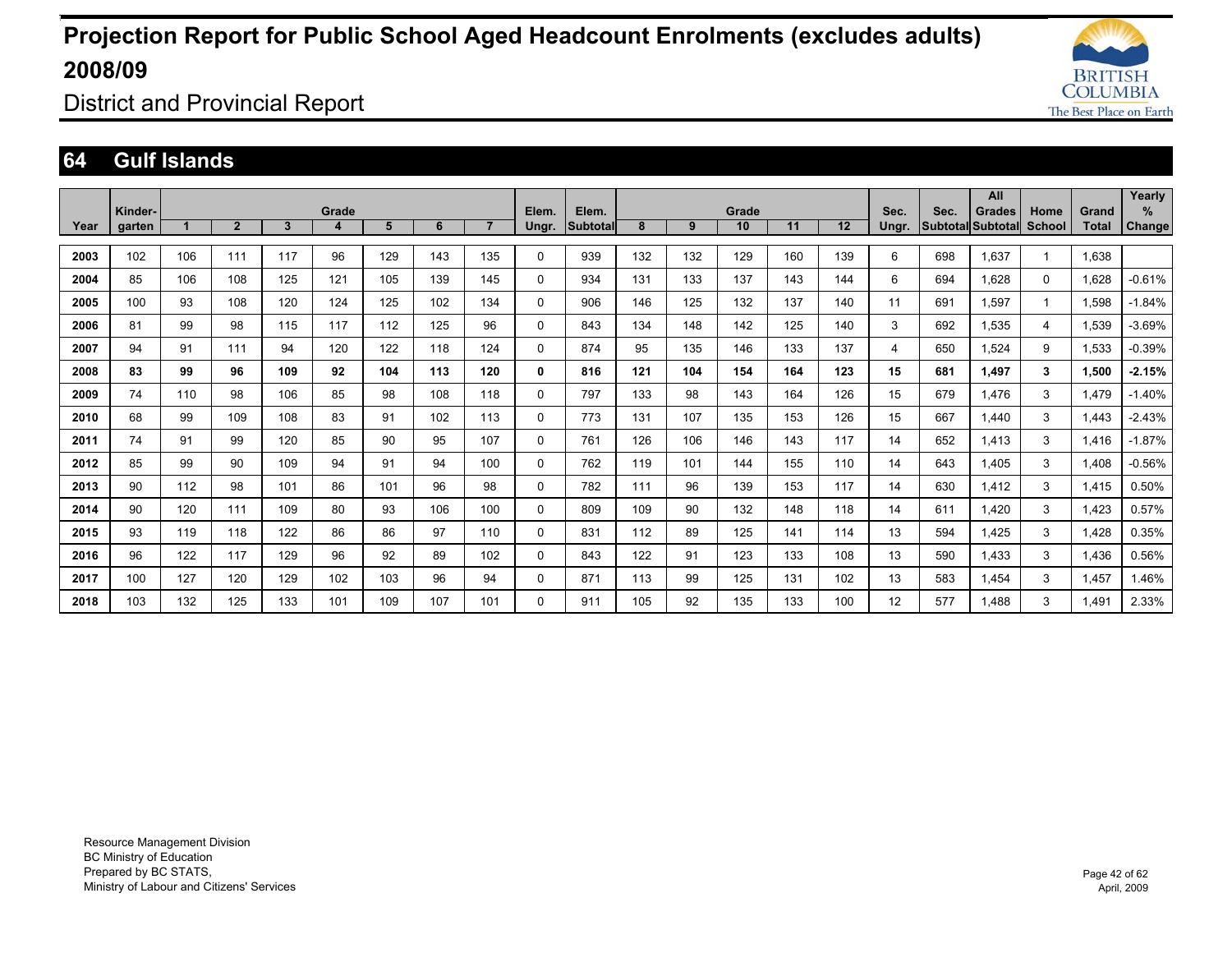![](_page_42_Picture_1.jpeg)

District and Provincial Report

### **67 Okanagan Skaha**

|      |                   |     |                |     |            |     |     |                |                |                          |     |     |             |     |     |               |       | All                                |                |                       | Yearly                |
|------|-------------------|-----|----------------|-----|------------|-----|-----|----------------|----------------|--------------------------|-----|-----|-------------|-----|-----|---------------|-------|------------------------------------|----------------|-----------------------|-----------------------|
| Year | Kinder-<br>garten |     | $\overline{2}$ | 3   | Grade<br>4 | 5   | 6   | $\overline{7}$ | Elem.<br>Ungr. | Elem.<br><b>Subtotal</b> | 8   | 9   | Grade<br>10 | 11  | 12  | Sec.<br>Ungr. | Sec.  | Grades<br><b>Subtotal Subtotal</b> | Home<br>School | Grand<br><b>Total</b> | $\%$<br><b>Change</b> |
|      |                   |     |                |     |            |     |     |                |                |                          |     |     |             |     |     |               |       |                                    |                |                       |                       |
| 2003 | 376               | 444 | 445            | 498 | 496        | 538 | 590 | 606            | 0              | 3,993                    | 647 | 636 | 682         | 728 | 582 | 46            | 3,321 | 7,314                              | 1              | 7,315                 |                       |
| 2004 | 407               | 381 | 449            | 477 | 498        | 515 | 564 | 597            | 0              | 3.888                    | 641 | 667 | 636         | 823 | 566 | 70            | 3.403 | 7,291                              | 1              | 7.292                 | $-0.31%$              |
| 2005 | 380               | 411 | 379            | 445 | 486        | 512 | 543 | 575            | 0              | 3.731                    | 606 | 664 | 696         | 759 | 621 | 59            | 3.405 | 7.136                              | 1              | 7.137                 | $-2.13%$              |
| 2006 | 369               | 406 | 413            | 387 | 464        | 494 | 539 | 555            | 0              | 3,627                    | 605 | 625 | 695         | 774 | 611 | 48            | 3,358 | 6,985                              | 0              | 6,985                 | $-2.13%$              |
| 2007 | 362               | 390 | 431            | 410 | 404        | 471 | 543 | 559            | 0              | 3.570                    | 570 | 625 | 667         | 805 | 578 | 31            | 3,276 | 6.846                              | 0              | 6.846                 | $-1.99%$              |
| 2008 | 354               | 370 | 396            | 430 | 423        | 423 | 500 | 541            | 1              | 3.438                    | 563 | 577 | 636         | 787 | 581 | 32            | 3.176 | 6.614                              | 0              | 6.614                 | $-3.39%$              |
| 2009 | 343               | 358 | 394            | 418 | 415        | 415 | 469 | 529            |                | 3.342                    | 567 | 554 | 640         | 746 | 557 | 31            | 3.095 | 6.437                              | 0              | 6.437                 | $-2.68%$              |
| 2010 | 352               | 348 | 383            | 417 | 404        | 408 | 460 | 497            |                | 3.270                    | 555 | 559 | 617         | 749 | 528 | 30            | 3.038 | 6.308                              | 0              | 6.308                 | $-2.00%$              |
| 2011 | 373               | 358 | 373            | 406 | 404        | 398 | 453 | 488            |                | 3.254                    | 522 | 547 | 621         | 723 | 529 | 29            | 2,971 | 6.225                              | 0              | 6.225                 | $-1.32%$              |
| 2012 | 382               | 378 | 383            | 396 | 394        | 399 | 443 | 482            |                | 3.258                    | 513 | 517 | 609         | 728 | 514 | 29            | 2.910 | 6.168                              | 0              | 6.168                 | $-0.92%$              |
| 2013 | 415               | 388 | 405            | 406 | 385        | 390 | 444 | 470            |                | 3.304                    | 507 | 508 | 577         | 715 | 516 | 28            | 2,851 | 6.155                              | 0              | 6.155                 | $-0.21%$              |
| 2014 | 459               | 421 | 416            | 429 | 395        | 381 | 435 | 472            |                | 3.409                    | 495 | 502 | 567         | 679 | 508 | 28            | 2.779 | 6.188                              | 0              | 6.188                 | 0.54%                 |
| 2015 | 476               | 464 | 449            | 440 | 416        | 391 | 425 | 463            |                | 3,525                    | 497 | 491 | 559         | 666 | 482 | 27            | 2,722 | 6,247                              | 0              | 6,247                 | 0.95%                 |
| 2016 | 485               | 482 | 495            | 475 | 428        | 411 | 436 | 452            |                | 3.665                    | 488 | 492 | 547         | 657 | 472 | 27            | 2,683 | 6,348                              | 0              | 6,348                 | 1.62%                 |
| 2017 | 491               | 490 | 513            | 522 | 461        | 422 | 458 | 463            |                | 3.821                    | 477 | 484 | 548         | 644 | 467 | 26            | 2.646 | 6.467                              | 0              | 6.467                 | 1.87%                 |
| 2018 | 500               | 496 | 522            | 541 | 505        | 454 | 469 | 487            |                | 3.975                    | 489 | 473 | 539         | 645 | 458 | 26            | 2,630 | 6.605                              | 0              | 6.605                 | 2.13%                 |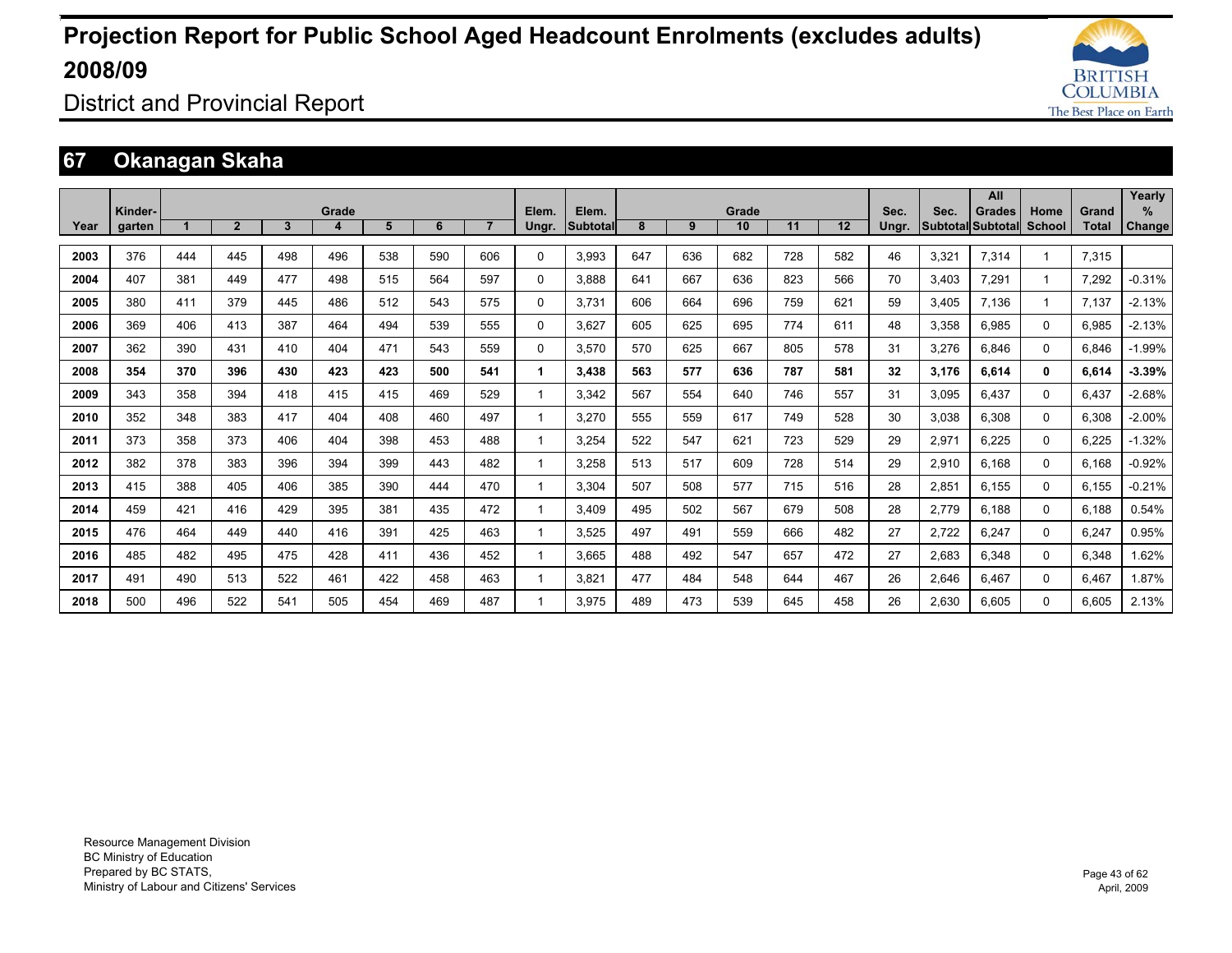![](_page_43_Picture_1.jpeg)

District and Provincial Report

### **68 Nanaimo-Ladysmith**

|      |         |       |                |       |            |       |       |                |       |                 |       |       |             |       |       |       |       | All                                       |                |                | Yearly        |
|------|---------|-------|----------------|-------|------------|-------|-------|----------------|-------|-----------------|-------|-------|-------------|-------|-------|-------|-------|-------------------------------------------|----------------|----------------|---------------|
| Year | Kinder- |       | $\overline{2}$ | 3     | Grade<br>4 | 5     | 6     | $\overline{7}$ | Elem. | Elem.           | 8     | 9     | Grade<br>10 | 11    | 12    | Sec.  | Sec.  | <b>Grades</b><br><b>Subtotal Subtotal</b> | Home<br>School | Grand<br>Total | %             |
|      | garten  |       |                |       |            |       |       |                | Ungr. | <b>Subtotal</b> |       |       |             |       |       | Ungr. |       |                                           |                |                | <b>Change</b> |
| 2003 | 914     | 1.034 | 1.145          | 1.106 | 1.121      | 1.184 | 1.251 | 1.307          | 16    | 9.078           | .282  | 1,351 | 1.371       | 1.315 | .297  | 310   | 6.926 | 16.004                                    | $\overline{7}$ | 16.011         |               |
| 2004 | 971     | 957   | 1.055          | 1.136 | 1.107      | 1.131 | 1.193 | 1.244          | 14    | 8.808           | 1.343 | 1.263 | 1.337       | 1.316 | 1.390 | 264   | 6.913 | 15.721                                    | 11             | 15.732         | $-1.74%$      |
| 2005 | 882     | 992   | 977            | 860.1 | 1.128      | 1.127 | 1.140 | 1.231          | 12    | 8.557           | .265  | 1.336 | 1.286       | 1.289 | 1.405 | 292   | 6.873 | 15.430                                    | 5              | 15.435         | $-1.89%$      |
| 2006 | 924     | 868   | 991            | 986   | 1.057      | 1.132 | 1.122 | 1.152          | 9     | 8.241           | 1.271 | 1.268 | 1.343       | 1.265 | .309  | 230   | 6.686 | 14.927                                    | 10             | 14.937         | $-3.23%$      |
| 2007 | 886     | 946   | 891            | 997   | 1.005      | 1.063 | 1.135 | 1.109          | 9     | 8.041           | 1.196 | 1,273 | 1,297       | 1,340 | .231  | 196   | 6,533 | 14,574                                    | 10             | 14.584         | $-2.36%$      |
| 2008 | 890     | 919   | 982            | 893   | 1,036      | 1,019 | 1.084 | 1.146          |       | 7,970           | 1.149 | 1,229 | 1,323       | 1,331 | 1,397 | 34    | 6,463 | 14,433                                    | 13             | 14,446         | $-0.95%$      |
| 2009 | 903     | 944   | 1.002          | 860   | 1,042      | 1,007 | 1.028 | 1.142          |       | 7.929           | 1.165 | 1,227 | 1,279       | 1.269 | .366  | 33    | 6,339 | 14.268                                    | 13             | 14.281         | $-1.14%$      |
| 2010 | 935     | 956   | 1.028          | 877   | 1.007      | 1,013 | 1.016 | 1.084          |       | 7,917           | 1.160 | 1,245 | 1,276       | .229  | .306  | 32    | 6,248 | 14.165                                    | 13             | 14.178         | $-0.72%$      |
| 2011 | 954     | 988   | 1.040          | 899   | 1.025      | 978   | 1,021 | 1.072          |       | 7.978           | 1.104 | 1,239 | 1,290       | 1,224 | .264  | 32    | 6,153 | 14.131                                    | 13             | 14.144         | $-0.24%$      |
| 2012 | 980     | 1,007 | 1.074          | 909   | 1.049      | 997   | 987   | 1.076          |       | 8.080           | 1.090 | 1.182 | 1,285       | 1.236 | .259  | 31    | 6.083 | 14.163                                    | 13             | 14.176         | 0.23%         |
| 2013 | 1.083   | 1,036 | 1.095          | 939   | 1.061      | 1,019 | 1.004 | 1.040          |       | 8.278           | 1.093 | 1.165 | 1,231       | 1,231 | 1,271 | 31    | 6,022 | 14.300                                    | 13             | 14,313         | 0.97%         |
| 2014 | 1.109   | 1,141 | 1,125          | 957   | 1.094      | 1,030 | 1,027 | 1.057          |       | 8,541           | 1.060 | 1.170 | 1.214       | 1.182 | .268  | 31    | 5,925 | 14.466                                    | 13             | 14.479         | 1.16%         |
| 2015 | 1.134   | 1.169 | 1,239          | 981   | 1.115      | 1,061 | 1.037 | 1.080          |       | 8.817           | 1.075 | 1.135 | 1.217       | 1.167 | 1,219 | 30    | 5,843 | 14.660                                    | 14             | 14.674         | .35%          |
| 2016 | 1.165   | 1.195 | 1,266          | 1.078 | 1.142      | 1,081 | 1.068 | 1.092          |       | 9.088           | 1.098 | 1.150 | 1.182       | 1.167 | .200  | 30    | 5.827 | 14.915                                    | 14             | 14,929         | 1.74%         |
| 2017 | 1.196   | 1,226 | 1,292          | 1,103 | 1,251      | 1,106 | 1,087 | 1.123          |       | 9.385           | 1,110 | 1.174 | 1.196       | 1.137 | .203  | 30    | 5,850 | 15,235                                    | 14             | 15,249         | 2.14%         |
| 2018 | .212    | 1.256 | 1,326          | .127  | 1.281      | 1.210 | 1.113 | 1.143          |       | 9.669           | 1.141 | 1.185 | 1.217       | 1.149 | 1.174 | 30    | 5.896 | 15.565                                    | 15             | 15.580         | 2.17%         |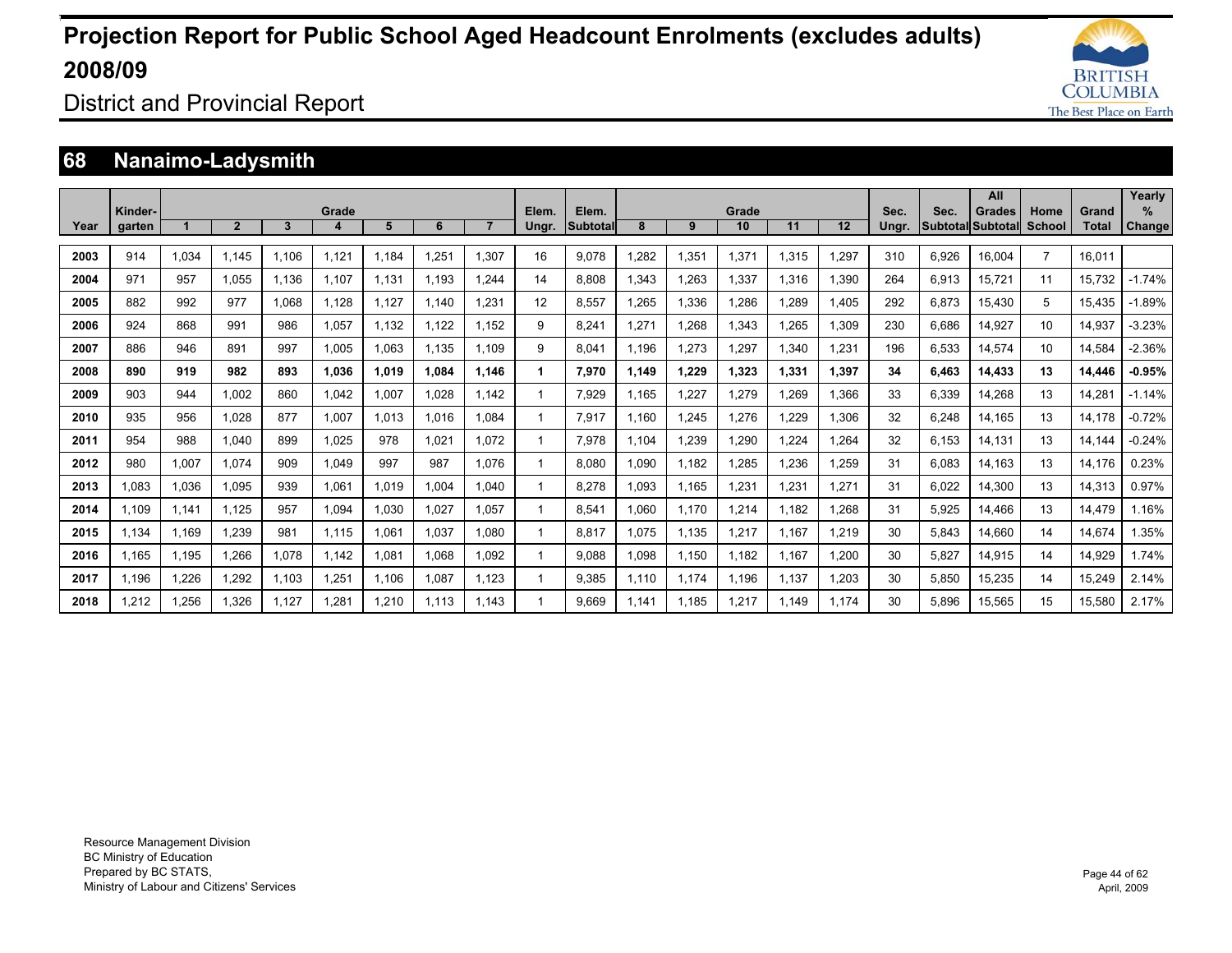![](_page_44_Picture_1.jpeg)

District and Provincial Report

### **69 Qualicum**

|      |         |     |                |     |       |     |     |     |       |          |     |     |       |     |     |                |       | All                      |                |              | Yearly   |
|------|---------|-----|----------------|-----|-------|-----|-----|-----|-------|----------|-----|-----|-------|-----|-----|----------------|-------|--------------------------|----------------|--------------|----------|
|      | Kinder- |     |                |     | Grade |     |     |     | Elem. | Elem.    |     |     | Grade |     |     | Sec.           | Sec.  | <b>Grades</b>            | Home           | Grand        | %        |
| Year | garten  |     | $\overline{2}$ | 3   | 4     | 5   | 6   |     | Ungr. | Subtotal | 8   | 9   | 10    | 11  | 12  | Ungr.          |       | <b>Subtotal Subtotal</b> | <b>School</b>  | <b>Total</b> | Change   |
| 2003 | 301     | 315 | 320            | 345 | 367   | 425 | 434 | 437 | 0     | 2,944    | 451 | 509 | 442   | 460 | 379 | 0              | 2,241 | 5,185                    | $\overline{7}$ | 5,192        |          |
| 2004 | 294     | 324 | 328            | 334 | 366   | 394 | 438 | 452 | 0     | 2,930    | 455 | 491 | 501   | 447 | 424 | 0              | 2,318 | 5,248                    | $\overline{7}$ | 5,255        | 1.21%    |
| 2005 | 259     | 288 | 333            | 331 | 330   | 365 | 393 | 428 | 0     | 2.727    | 477 | 466 | 472   | 497 | 409 | 0              | 2,321 | 5.048                    | 6              | 5,054        | $-3.82%$ |
| 2006 | 287     | 266 | 304            | 335 | 337   | 316 | 366 | 395 |       | 2,607    | 456 | 487 | 498   | 476 | 434 |                | 2,352 | 4,959                    | 5              | 4,964        | $-1.78%$ |
| 2007 | 229     | 295 | 275            | 300 | 337   | 336 | 322 | 386 |       | 2.481    | 396 | 469 | 500   | 474 | 427 |                | 2,267 | 4,748                    | 4              | 4,752        | $-4.27%$ |
| 2008 | 295     | 244 | 288            | 284 | 314   | 344 | 359 | 339 | 1     | 2.468    | 392 | 422 | 500   | 497 | 459 | $\mathbf{2}$   | 2,272 | 4,740                    | 6              | 4,746        | $-0.13%$ |
| 2009 | 310     | 260 | 283            | 273 | 292   | 352 | 369 | 321 |       | 2,461    | 380 | 402 | 463   | 489 | 478 | $\overline{2}$ | 2,214 | 4,675                    | 6              | 4,681        | $-1.37%$ |
| 2010 | 325     | 272 | 300            | 268 | 281   | 328 | 377 | 330 |       | 2.482    | 361 | 391 | 442   | 456 | 472 | $\overline{2}$ | 2,124 | 4,606                    | 6              | 4,612        | $-1.47%$ |
| 2011 | 346     | 285 | 313            | 283 | 276   | 316 | 352 | 337 |       | 2,509    | 370 | 372 | 430   | 435 | 440 | $\overline{2}$ | 2,049 | 4,558                    | 6              | 4,564        | $-1.04%$ |
| 2012 | 348     | 302 | 327            | 294 | 289   | 309 | 339 | 315 |       | 2,524    | 378 | 381 | 410   | 423 | 420 | $\overline{2}$ | 2,014 | 4,538                    | 6              | 4,544        | $-0.44%$ |
| 2013 | 350     | 302 | 344            | 305 | 298   | 322 | 331 | 302 |       | 2.555    | 354 | 388 | 419   | 405 | 410 | $\overline{2}$ | 1,978 | 4,533                    | 6              | 4,539        | $-0.11%$ |
| 2014 | 356     | 306 | 347            | 323 | 311   | 334 | 346 | 296 |       | 2.620    | 341 | 365 | 425   | 410 | 391 | $\overline{2}$ | 1,934 | 4,554                    | 6              | 4,560        | 0.46%    |
| 2015 | 366     | 311 | 351            | 325 | 329   | 348 | 358 | 309 |       | 2,698    | 334 | 351 | 401   | 416 | 395 | 2              | 1,899 | 4,597                    | 6              | 4,603        | 0.94%    |
| 2016 | 372     | 319 | 357            | 330 | 332   | 368 | 373 | 320 |       | 2,772    | 348 | 344 | 387   | 395 | 401 | $\overline{2}$ | 1,877 | 4.649                    | 6              | 4,655        | 1.13%    |
| 2017 | 384     | 324 | 366            | 335 | 337   | 371 | 393 | 333 |       | 2.844    | 360 | 358 | 379   | 381 | 382 | 2              | 1.862 | 4,706                    | 6              | 4,712        | 1.22%    |
| 2018 | 399     | 334 | 371            | 343 | 342   | 376 | 396 | 350 |       | 2.912    | 373 | 370 | 392   | 373 | 368 | $\overline{2}$ | 1.878 | 4.790                    | $\overline{7}$ | 4.797        | 1.80%    |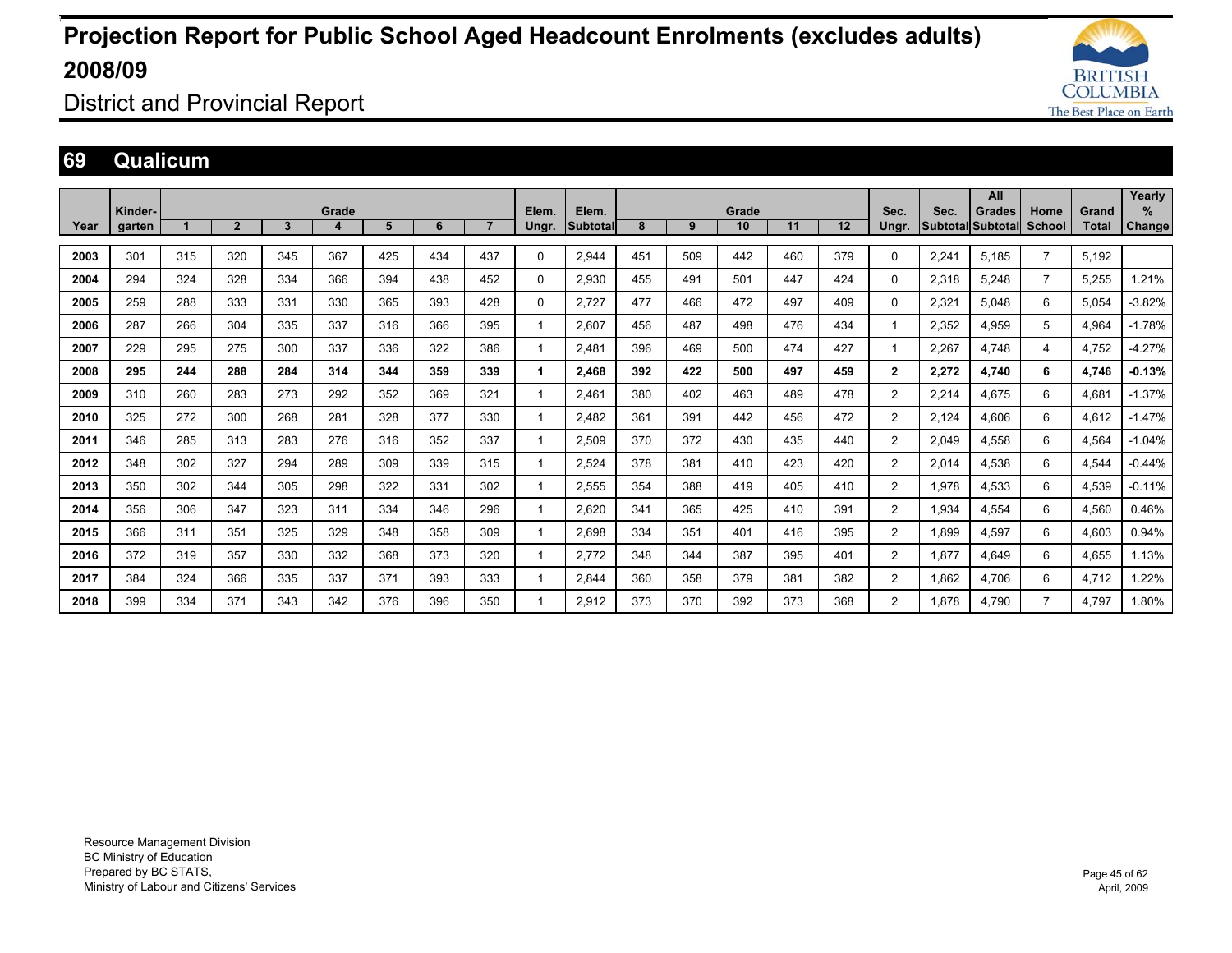![](_page_45_Picture_1.jpeg)

District and Provincial Report

#### **70 Alberni**

|      |         |     |                |     |       |     |     |                |             |                 |     |     |       |     |     |       |       | All               |          |              | Yearly        |
|------|---------|-----|----------------|-----|-------|-----|-----|----------------|-------------|-----------------|-----|-----|-------|-----|-----|-------|-------|-------------------|----------|--------------|---------------|
|      | Kinder- |     |                |     | Grade |     |     |                | Elem.       | Elem.           |     |     | Grade |     |     | Sec.  | Sec.  | <b>Grades</b>     | Home     | Grand        | %             |
| Year | garten  |     | $\overline{2}$ | 3   | 4     | 5   | 6   | $\overline{7}$ | Ungr.       | <b>Subtotal</b> | 8   | 9   | 10    | 11  | 12  | Ungr. |       | Subtotal Subtotal | School   | <b>Total</b> | <b>Change</b> |
| 2003 | 236     | 295 | 327            | 326 | 349   | 330 | 359 | 380            | $\Omega$    | 2.602           | 414 | 461 | 417   | 446 | 411 | 23    | 2,172 | 4.774             | 3        | 4,777        |               |
| 2004 | 278     | 262 | 312            | 339 | 339   | 369 | 333 | 381            | 0           | 2,613           | 410 | 410 | 440   | 455 | 405 | 12    | 2,132 | 4.745             | 3        | 4,748        | $-0.61%$      |
| 2005 | 251     | 284 | 265            | 313 | 341   | 348 | 368 | 356            | $\mathbf 0$ | 2,526           | 400 | 398 | 408   | 470 | 391 | 13    | 2,080 | 4.606             | 0        | 4,606        | $-2.99%$      |
| 2006 | 246     | 249 | 286            | 259 | 309   | 334 | 354 | 370            | $\mathbf 0$ | 2.407           | 355 | 394 | 405   | 398 | 400 | 21    | 1,973 | 4.380             | $\Omega$ | 4,380        | -4.91%        |
| 2007 | 267     | 245 | 261            | 293 | 256   | 312 | 336 | 355            | $\mathbf 0$ | 2,325           | 380 | 359 | 435   | 380 | 394 | 28    | 1,976 | 4.301             | 0        | 4,301        | $-1.80%$      |
| 2008 | 219     | 269 | 235            | 262 | 279   | 251 | 314 | 346            | 0           | 2.175           | 373 | 382 | 405   | 381 | 353 | 16    | 1,910 | 4.085             | 0        | 4.085        | $-5.02%$      |
| 2009 | 229     | 261 | 240            | 246 | 279   | 229 | 303 | 319            | $\mathbf 0$ | 2,106           | 356 | 379 | 381   | 346 | 348 | 15    | 1,825 | 3,931             | 0        | 3,931        | $-3.77%$      |
| 2010 | 246     | 273 | 233            | 252 | 262   | 229 | 277 | 309            | $\mathbf 0$ | 2,081           | 330 | 362 | 378   | 326 | 318 | 14    | 1.728 | 3.809             | 0        | 3.809        | $-3.10%$      |
| 2011 | 259     | 293 | 243            | 244 | 268   | 216 | 278 | 283            | $\mathbf 0$ | 2,084           | 319 | 336 | 363   | 323 | 300 | 14    | 1,655 | 3,739             | 0        | 3.739        | $-1.84%$      |
| 2012 | 264     | 308 | 261            | 255 | 261   | 221 | 261 | 284            | 0           | 2,115           | 293 | 326 | 338   | 311 | 298 | 13    | 1,579 | 3.694             | 0        | 3.694        | $-1.20%$      |
| 2013 | 242     | 315 | 275            | 274 | 272   | 215 | 267 | 267            | $\mathbf 0$ | 2,127           | 294 | 300 | 328   | 291 | 288 | 13    | 1,514 | 3.641             | $\Omega$ | 3,641        | $-1.43%$      |
| 2014 | 243     | 288 | 281            | 288 | 293   | 225 | 260 | 274            | $\Omega$    | 2,152           | 277 | 302 | 304   | 284 | 271 | 12    | 1,450 | 3.602             | $\Omega$ | 3.602        | $-1.07%$      |
| 2015 | 237     | 289 | 257            | 294 | 308   | 241 | 273 | 267            | $\mathbf 0$ | 2.166           | 284 | 285 | 305   | 264 | 264 | 12    | 1.414 | 3.580             | $\Omega$ | 3.580        | $-0.61%$      |
| 2016 | 231     | 283 | 258            | 269 | 314   | 254 | 293 | 280            | $\Omega$    | 2,182           | 277 | 291 | 290   | 265 | 246 | 11    | 1,380 | 3,562             | $\Omega$ | 3,562        | $-0.50%$      |
| 2017 | 225     | 276 | 252            | 271 | 288   | 259 | 308 | 301            | 0           | 2.180           | 291 | 285 | 295   | 252 | 247 | 11    | 1,381 | 3.561             | 0        | 3,561        | $-0.03%$      |
| 2018 | 222     | 268 | 246            | 265 | 289   | 238 | 315 | 316            | $\Omega$    | 2.159           | 313 | 300 | 289   | 257 | 237 | 11    | .407  | 3.566             | $\Omega$ | 3,566        | 0.14%         |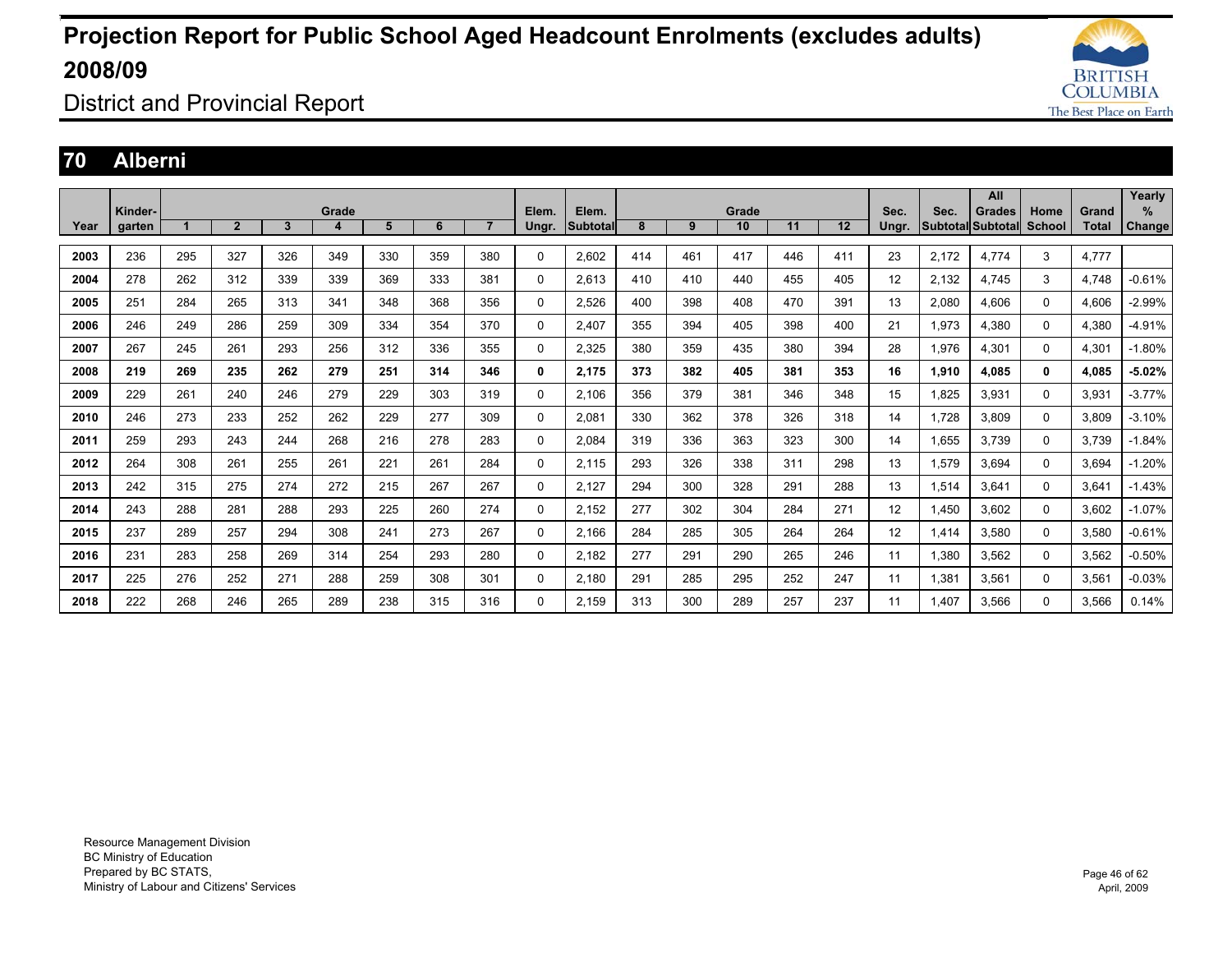![](_page_46_Picture_1.jpeg)

District and Provincial Report

### **71 Comox Valley**

|      |                   |     |                |              |            |     |     |                |             |                   |     |     |             |     |     |                |       | All                                       |                |                | Yearly        |
|------|-------------------|-----|----------------|--------------|------------|-----|-----|----------------|-------------|-------------------|-----|-----|-------------|-----|-----|----------------|-------|-------------------------------------------|----------------|----------------|---------------|
| Year | Kinder-<br>garten |     | $\overline{2}$ | $\mathbf{3}$ | Grade<br>4 | 5   | 6   | $\overline{7}$ | Elem.       | Elem.<br>Subtotal | 8   | 9   | Grade<br>10 | 11  | 12  | Sec.           | Sec.  | <b>Grades</b><br><b>Subtotal Subtotal</b> | Home<br>School | Grand<br>Total | %             |
|      |                   |     |                |              |            |     |     |                | Ungr.       |                   |     |     |             |     |     | Ungr.          |       |                                           |                |                | <b>Change</b> |
| 2003 | 551               | 594 | 678            | 623          | 694        | 696 | 680 | 795            | $\Omega$    | 5,311             | 838 | 842 | 897         | 943 | 793 | 0              | 4,313 | 9,624                                     | 19             | 9,643          |               |
| 2004 | 544               | 562 | 596            | 686          | 621        | 700 | 724 | 729            | $\Omega$    | 5,162             | 864 | 852 | 910         | 930 | 898 | $\Omega$       | 4,454 | 9.616                                     | 16             | 9.632          | $-0.11%$      |
| 2005 | 499               | 554 | 574            | 594          | 701        | 632 | 711 | 762            | $\Omega$    | 5.027             | 741 | 865 | 943         | 916 | 837 | 0              | 4,302 | 9,329                                     | 15             | 9,344          | $-2.99%$      |
| 2006 | 541               | 517 | 555            | 567          | 609        | 711 | 644 | 758            | $\Omega$    | 4,902             | 767 | 746 | 916         | 965 | 710 | -1             | 4,105 | 9,007                                     | 11             | 9,018          | $-3.49%$      |
| 2007 | 518               | 544 | 539            | 596          | 599        | 614 | 729 | 678            | $\mathbf 0$ | 4.817             | 814 | 775 | 856         | 910 | 883 | $\overline{2}$ | 4,240 | 9.057                                     | 5              | 9,062          | 0.49%         |
| 2008 | 499               | 528 | 550            | 550          | 595        | 599 | 613 | 720            | 0           | 4.654             | 679 | 794 | 854         | 877 | 803 | 0              | 4.007 | 8.661                                     | 8              | 8.669          | $-4.34%$      |
| 2009 | 497               | 541 | 548            | 549          | 572        | 597 | 583 | 701            | $\Omega$    | 4.588             | 675 | 783 | 829         | 875 | 784 | 0              | 3.946 | 8.534                                     | 8              | 8.542          | $-1.46%$      |
| 2010 | 502               | 540 | 562            | 548          | 572        | 575 | 581 | 668            | $\Omega$    | 4.548             | 658 | 779 | 818         | 851 | 783 | 0              | 3.889 | 8.437                                     | 8              | 8.445          | $-1.14%$      |
| 2011 | 468               | 544 | 561            | 562          | 571        | 575 | 560 | 666            | $\Omega$    | 4.507             | 628 | 760 | 813         | 840 | 764 | 0              | 3.805 | 8.312                                     | 8              | 8.320          | $-1.48%$      |
| 2012 | 479               | 510 | 566            | 561          | 585        | 575 | 560 | 643            | $\Omega$    | 4.479             | 627 | 727 | 796         | 835 | 753 | 0              | 3.738 | 8.217                                     | 8              | 8.225          | $-1.14%$      |
| 2013 | 544               | 522 | 532            | 567          | 585        | 589 | 560 | 643            | $\Omega$    | 4,542             | 605 | 725 | 763         | 818 | 749 | 0              | 3.660 | 8.202                                     | 8              | 8.210          | $-0.18%$      |
| 2014 | 559               | 591 | 545            | 534          | 591        | 589 | 574 | 644            | $\Omega$    | 4.627             | 606 | 702 | 759         | 786 | 735 | 0              | 3.588 | 8.215                                     | 8              | 8.223          | 0.16%         |
| 2015 | 573               | 607 | 614            | 546          | 559        | 595 | 575 | 661            | $\Omega$    | 4,730             | 607 | 701 | 736         | 781 | 706 | 0              | 3,531 | 8,261                                     | 8              | 8,269          | 0.56%         |
| 2016 | 583               | 622 | 632            | 615          | 572        | 564 | 582 | 662            | $\Omega$    | 4,832             | 622 | 703 | 735         | 758 | 700 | 0              | 3,518 | 8,350                                     | 8              | 8,358          | 1.08%         |
| 2017 | 596               | 632 | 646            | 631          | 640        | 577 | 551 | 668            | $\Omega$    | 4.941             | 622 | 719 | 736         | 755 | 680 | 0              | 3.512 | 8.453                                     | 8              | 8.461          | 1.23%         |
| 2018 | 618               | 646 | 657            | 645          | 658        | 644 | 563 | 635            | $\Omega$    | 5.066             | 628 | 720 | 751         | 756 | 677 | $\Omega$       | 3.532 | 8.598                                     | 8              | 8.606          | 1.71%         |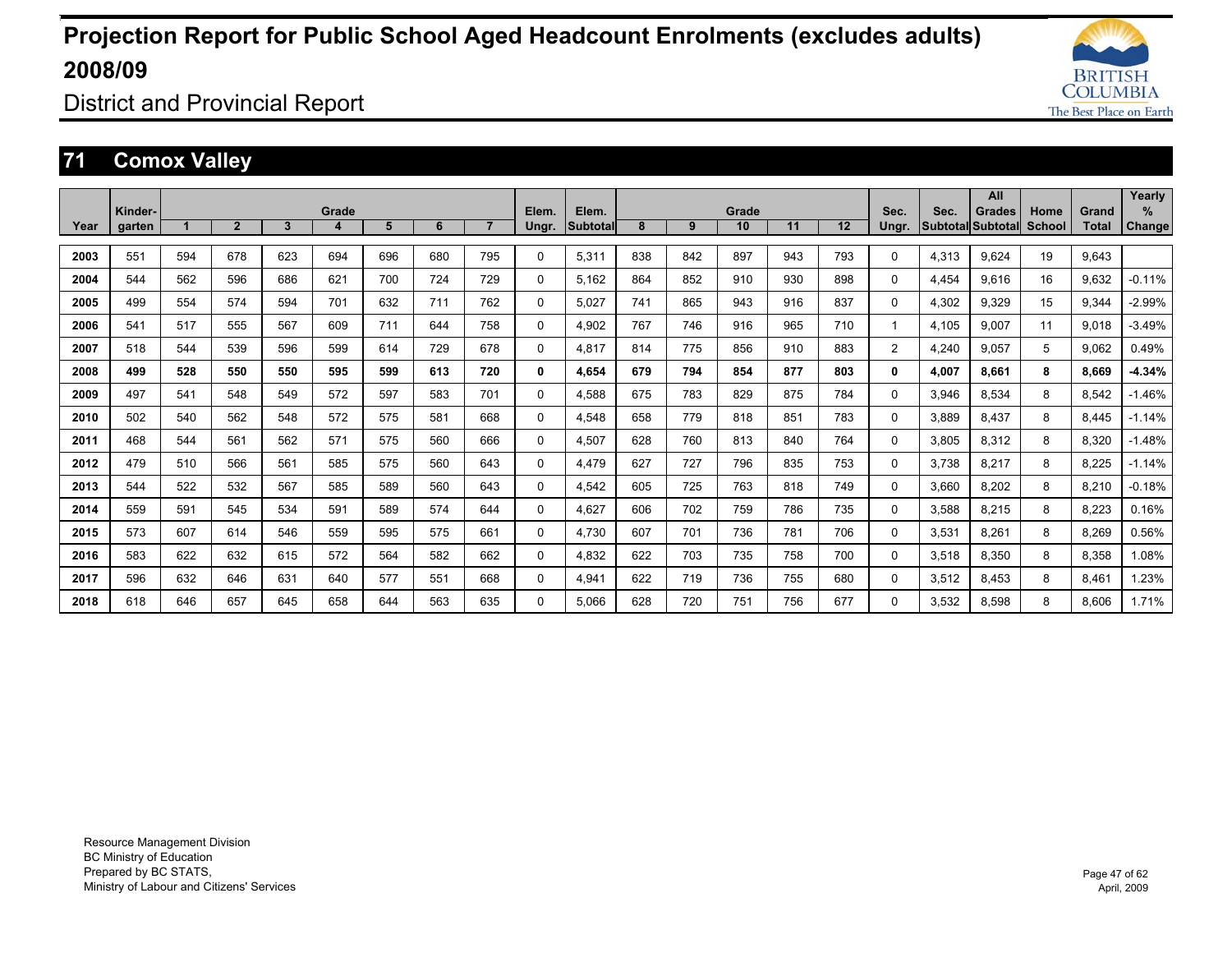![](_page_47_Picture_1.jpeg)

District and Provincial Report

### **72 Campbell River**

|      |                   |     |                |              |            |     |     |                |                |                   |     |     |             |     |     |                |       | All                                 |                       |                       | Yearly        |
|------|-------------------|-----|----------------|--------------|------------|-----|-----|----------------|----------------|-------------------|-----|-----|-------------|-----|-----|----------------|-------|-------------------------------------|-----------------------|-----------------------|---------------|
| Year | Kinder-<br>garten |     | $\overline{2}$ | $\mathbf{3}$ | Grade<br>4 | 5   | 6   | $\overline{7}$ | Elem.<br>Ungr. | Elem.<br>Subtotal | 8   | 9   | Grade<br>10 | 11  | 12  | Sec.<br>Ungr.  | Sec.  | <b>Grades</b><br> Subtotal Subtotal | Home<br><b>School</b> | Grand<br><b>Total</b> | $\%$          |
|      |                   |     |                |              |            |     |     |                |                |                   |     |     |             |     |     |                |       |                                     |                       |                       | <b>Change</b> |
| 2003 | 399               | 402 | 433            | 431          | 456        | 449 | 478 | 526            | 0              | 3.574             | 553 | 559 | 567         | 577 | 633 | $\Omega$       | 2,889 | 6.463                               | 6                     | 6.469                 |               |
| 2004 | 393               | 404 | 413            | 440          | 444        | 471 | 451 | 486            | 0              | 3.502             | 533 | 554 | 577         | 630 | 520 | $\overline{2}$ | 2,816 | 6.318                               | 3                     | 6.321                 | $-2.29%$      |
| 2005 | 369               | 382 | 414            | 427          | 448        | 449 | 457 | 453            | 0              | 3.399             | 496 | 526 | 601         | 597 | 573 | 0              | 2,793 | 6.192                               | 3                     | 6.195                 | $-1.99%$      |
| 2006 | 348               | 374 | 399            | 411          | 427        | 477 | 460 | 474            | 0              | 3.370             | 452 | 523 | 560         | 634 | 523 | $\Omega$       | 2,692 | 6.062                               | 3                     | 6.065                 | $-2.10%$      |
| 2007 | 358               | 369 | 371            | 403          | 416        | 410 | 457 | 458            | 0              | 3.242             | 457 | 446 | 548         | 563 | 554 | $\Omega$       | 2,568 | 5.810                               | $\overline{2}$        | 5.812                 | $-4.17%$      |
| 2008 | 389               | 369 | 362            | 370          | 398        | 416 | 411 | 475            | 0              | 3.190             | 456 | 464 | 479         | 524 | 532 | $\mathbf{0}$   | 2.455 | 5.645                               | $\mathbf{2}$          | 5.647                 | $-2.84%$      |
| 2009 | 372               | 353 | 401            | 329          | 382        | 419 | 395 | 463            | 0              | 3.114             | 442 | 474 | 463         | 477 | 504 | 0              | 2,360 | 5.474                               | 2                     | 5.476                 | $-3.03%$      |
| 2010 | 364               | 339 | 384            | 365          | 341        | 402 | 398 | 446            | 0              | 3.039             | 431 | 461 | 473         | 461 | 460 | 0              | 2,286 | 5,325                               | $\overline{2}$        | 5,327                 | $-2.72%$      |
| 2011 | 379               | 331 | 369            | 350          | 377        | 360 | 382 | 449            | 0              | 2.997             | 416 | 450 | 460         | 469 | 443 | $\Omega$       | 2,238 | 5,235                               | 2                     | 5.237                 | $-1.69%$      |
| 2012 | 405               | 345 | 361            | 336          | 362        | 397 | 342 | 432            | 0              | 2.980             | 418 | 435 | 449         | 458 | 451 | 0              | 2,211 | 5.191                               | $\overline{2}$        | 5.193                 | $-0.84%$      |
| 2013 | 446               | 369 | 376            | 329          | 347        | 381 | 378 | 387            | 0              | 3.013             | 403 | 437 | 435         | 448 | 441 | 0              | 2.164 | 5.177                               | $\overline{2}$        | 5.179                 | $-0.27%$      |
| 2014 | 422               | 405 | 401            | 342          | 340        | 366 | 363 | 426            | 0              | 3.065             | 361 | 421 | 436         | 433 | 431 | $\Omega$       | 2,082 | 5.147                               | 2                     | 5.149                 | $-0.58%$      |
| 2015 | 434               | 383 | 442            | 364          | 354        | 359 | 348 | 410            | 0              | 3.094             | 397 | 379 | 420         | 433 | 417 | $\Omega$       | 2,046 | 5.140                               | 2                     | 5.142                 | $-0.14%$      |
| 2016 | 446               | 395 | 418            | 402          | 378        | 374 | 342 | 394            | 0              | 3.149             | 382 | 414 | 381         | 419 | 417 | 0              | 2,013 | 5.162                               | $\overline{2}$        | 5,164                 | 0.43%         |
| 2017 | 460               | 407 | 431            | 382          | 416        | 399 | 356 | 387            | 0              | 3,238             | 369 | 400 | 412         | 381 | 404 | $\Omega$       | 1,966 | 5,204                               | 2                     | 5,206                 | 0.81%         |
| 2018 | 466               | 419 | 444            | 393          | 396        | 439 | 380 | 403            | 0              | 3.340             | 362 | 386 | 400         | 410 | 368 | 0              | 1.926 | 5.266                               | 2                     | 5.268                 | 1.19%         |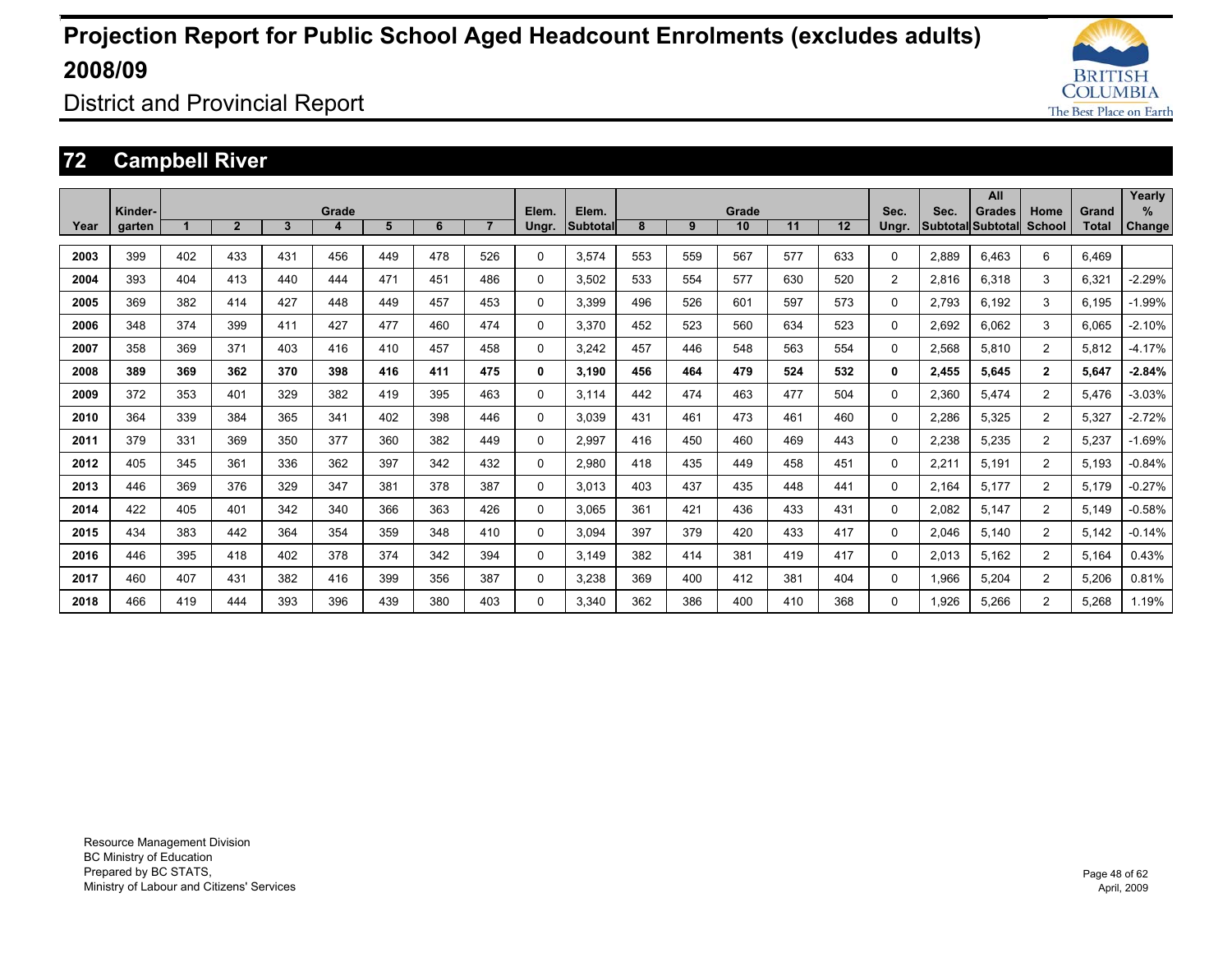![](_page_48_Picture_1.jpeg)

District and Provincial Report

### **73 Kamloops/Thompson**

|      |                   |       |                |       |            |       |       |       |       |                   |       |       |             |       |       |               |                                  | All           |                |                | Yearly        |
|------|-------------------|-------|----------------|-------|------------|-------|-------|-------|-------|-------------------|-------|-------|-------------|-------|-------|---------------|----------------------------------|---------------|----------------|----------------|---------------|
| Year | Kinder-<br>garten |       | $\overline{2}$ | 3     | Grade<br>4 | 5     | 6     |       | Elem. | Elem.<br>Subtotal | 8     | 9     | Grade<br>10 | 11    | 12    | Sec.<br>Ungr. | Sec.<br><b>Subtotal Subtotal</b> | <b>Grades</b> | Home<br>School | Grand<br>Total | $\%$          |
|      |                   |       |                |       |            |       |       |       | Ungr. |                   |       |       |             |       |       |               |                                  |               |                |                | <b>Change</b> |
| 2003 | 938               | 1,036 | 1,069          | 1,099 | 1.136      | 1,180 | 1,193 | 1,248 | 54    | 8,953             | 1,407 | 1,366 | 1.438       | 1,412 | 1.193 | 58            | 6,874                            | 15,827        | 4              | 15.831         |               |
| 2004 | 892               | 1,001 | 1.017          | 1.095 | 1.109      | 1.140 | 1.181 | 1.190 | 54    | 8.679             | 1.403 | 1.426 | 1.394       | 1.439 | ,202  | 74            | 6,938                            | 15,617        | 3              | 15.620         | $-1.33%$      |
| 2005 | 843               | 944   | 1.019          | .044  | 1.109      | 1,124 | 1.154 | 1.207 | 54    | 8.498             | 1,312 | 1,411 | 1.451       | 1,338 | 1,250 | 61            | 6,823                            | 15,321        | 2              | 15.323         | $-1.90%$      |
| 2006 | 862               | 862   | 953            | 1,034 | 1,047      | 1.119 | 1.119 | 1.157 | 60    | 8,213             | 1,286 | 1,321 | 1,465       | 1,327 | .216  | 62            | 6,677                            | 14.890        | 8              | 14,898         | $-2.77%$      |
| 2007 | 928               | 914   | 899            | 1.001 | 1.062      | 1,077 | 1.127 | 1.167 | 51    | 8.226             | .263  | 1,328 | 1,382       | 1.439 | ,267  | 35            | 6.714                            | 14.940        | 5              | 14.945         | 0.32%         |
| 2008 | 899               | 968   | 912            | 912   | 1.003      | 1.068 | 1.091 | 1.136 | 56    | 8.045             | 1.258 | 1.285 | 1.342       | 1.330 | 1.318 | 29            | 6.562                            | 14.607        | 7              | 14.614         | $-2.21%$      |
| 2009 | 911               | 965   | 925            | 892   | 948        | 1.037 | 1.074 | 1.107 | 55    | 7.914             | .250  | 1.252 | 1.332       | 1.264 | .250  | 28            | 6.376                            | 14.290        | $\overline{7}$ | 14.297         | $-2.17%$      |
| 2010 | 899               | 978   | 922            | 905   | 930        | 982   | 1,045 | 1.092 | 54    | 7.807             | 1.220 | 1.246 | 1,301       | 1.254 | 1.190 | 27            | 6,238                            | 14.045        | $\overline{7}$ | 14.052         | $-1.71%$      |
| 2011 | 905               | 966   | 936            | 902   | 943        | 964   | 992   | 1.063 | 53    | 7.724             | 1.206 | 1.218 | 1.295       | 1.228 | 1.180 | 27            | 6.154                            | 13.878        | 7              | 13.885         | $-1.19%$      |
| 2012 | 925               | 974   | 925            | 915   | 943        | 980   | 975   | 1.011 | 52    | 7.700             | 1.175 | 1.204 | 1.268       | 1.223 | 1.159 | 26            | 6.055                            | 13.755        | $\overline{7}$ | 13.762         | $-0.89%$      |
| 2013 | 988               | 996   | 933            | 906   | 958        | 979   | 990   | 994   | 52    | 7.796             | 1.120 | 1.176 | 1,255       | 1.200 | 1.154 | 26            | 5,931                            | 13.727        | $\overline{7}$ | 13.734         | $-0.20%$      |
| 2014 | 1.009             | 1.063 | 955            | 916   | 951        | 997   | 991   | 1.009 | 53    | 7.944             | 1.101 | 1.123 | 1.227       | 1.188 | 1.135 | 25            | 5.799                            | 13.743        | 7              | 13.750         | 0.12%         |
| 2015 | 1.028             | 1,087 | 1,021          | 939   | 961        | 990   | 1,010 | 1,012 | 53    | 8.101             | 1.119 | 1.103 | 1.173       | 1.163 | 1.122 | 25            | 5,705                            | 13,806        | $\overline{7}$ | 13,813         | 0.46%         |
| 2016 | .052              | 1,109 | 1,044          | .003  | 985        | 1,001 | 1,003 | 1,032 | 54    | 8,283             | 1,122 | 1,120 | 1,153       | 1,114 | 1,099 | 25            | 5,633                            | 13,916        |                | 13,923         | 0.80%         |
| 2017 | 1.066             | 1.134 | 1.064          | 1.027 | 1.051      | 1.026 | 1.015 | 1.024 | 55    | 8.462             | 1.143 | 1.124 | 1.170       | 1.096 | 1.055 | 24            | 5.612                            | 14.074        | 7              | 14.081         | 1.13%         |
| 2018 | 1.075             | 1.149 | 1.089          | .048  | 1.077      | 1.096 | 1.041 | 1.038 | 56    | 8.669             | 1.137 | 1.146 | 1.174       | 1.109 | 1.037 | 24            | 5.627                            | 14.296        | 7              | 14.303         | 1.58%         |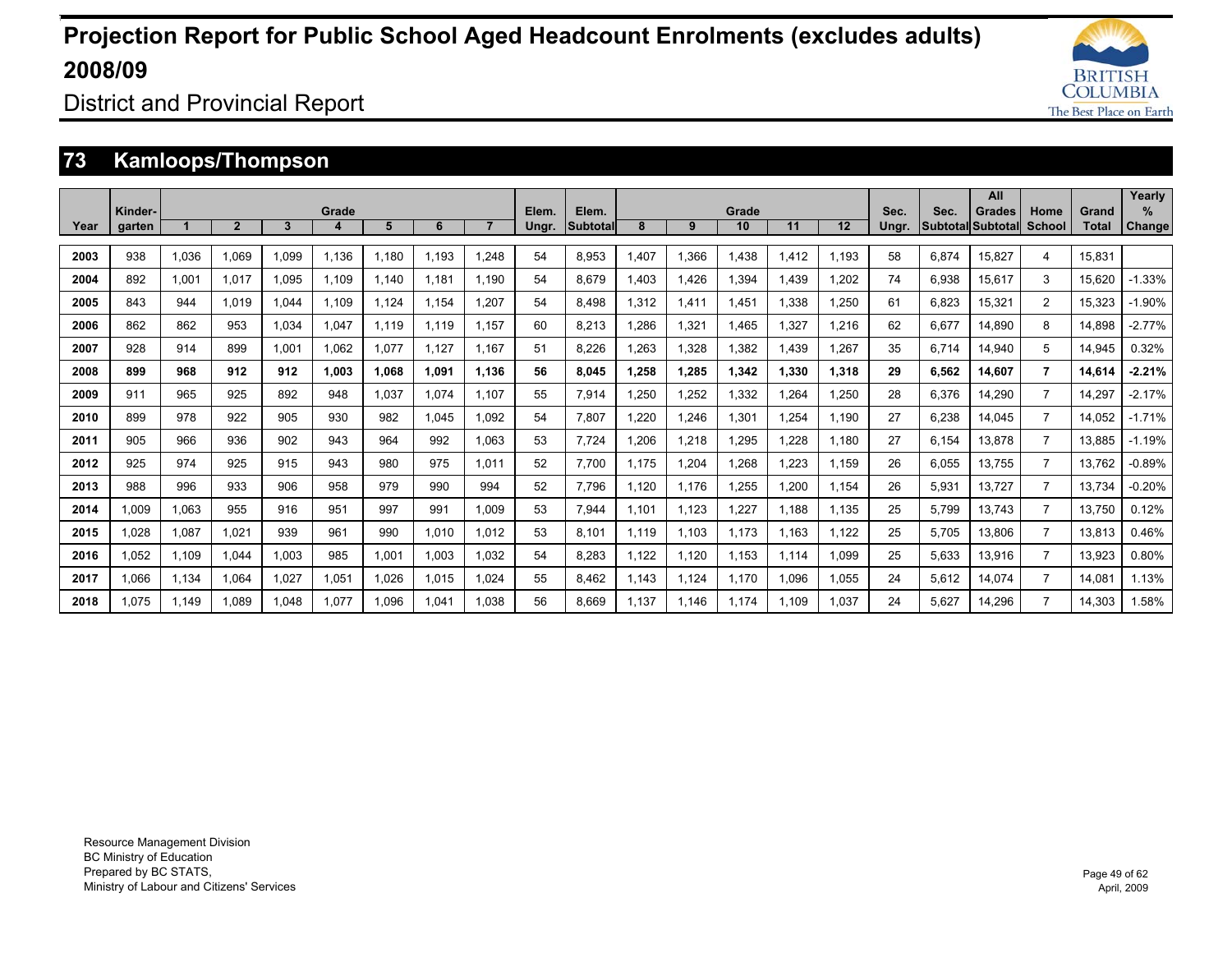![](_page_49_Picture_1.jpeg)

District and Provincial Report

### **74 Gold Trail**

|      |         |     |                |     |       |     |     |                |          |          |     |     |       |     |     |          |      | All               |          |              | Yearly        |
|------|---------|-----|----------------|-----|-------|-----|-----|----------------|----------|----------|-----|-----|-------|-----|-----|----------|------|-------------------|----------|--------------|---------------|
|      | Kinder- |     |                |     | Grade |     |     |                | Elem.    | Elem.    |     |     | Grade |     |     | Sec.     | Sec. | <b>Grades</b>     | Home     | Grand        | $\%$          |
| Year | garten  |     | $\overline{2}$ | 3   | 4     | 5   | 6   | $\overline{7}$ | Ungr.    | Subtotal | 8   | 9   | 10    | 11  | 12  | Ungr.    |      | Subtotal Subtotal | School   | <b>Total</b> | <b>Change</b> |
|      |         |     |                |     | 156   |     |     |                |          |          |     | 202 |       | 147 | 108 |          |      |                   |          |              |               |
| 2003 | 126     | 151 | 128            | 145 |       | 130 | 140 | 161            | 0        | 1.137    | 182 |     | 180   |     |     | 28       | 847  | 1.984             | 0        | 1.984        |               |
| 2004 | 107     | 121 | 126            | 119 | 128   | 147 | 121 | 142            | 0        | 1,011    | 155 | 177 | 189   | 164 | 116 | 28       | 829  | 1.840             | $\Omega$ | 1.840        | $-7.26%$      |
| 2005 | 93      | 105 | 113            | 126 | 120   | 126 | 142 | 116            | 0        | 941      | 157 | 169 | 191   | 190 | 124 | 32       | 863  | 1,804             | 0        | 1,804        | $-1.96%$      |
| 2006 | 113     | 97  | 102            | 113 | 118   | 121 | 123 | 129            | 0        | 916      | 114 | 151 | 161   | 150 | 166 | 17       | 759  | 1.675             | $\Omega$ | 1.675        | $-7.15%$      |
| 2007 | 92      | 101 | 89             | 105 | 111   | 125 | 117 | 119            | 0        | 859      | 145 | 137 | 161   | 133 | 143 | 0        | 719  | 1,578             | 1        | 1.579        | $-5.73%$      |
| 2008 | 88      | 81  | 95             | 88  | 97    | 103 | 122 | 114            | 0        | 788      | 127 | 140 | 144   | 140 | 133 | 0        | 684  | 1,472             | 0        | 1,472        | $-6.78%$      |
| 2009 | 97      | 77  | 89             | 90  | 86    | 112 | 127 | 105            | 0        | 783      | 128 | 140 | 135   | 129 | 117 | $\Omega$ | 649  | 1.432             | 0        | 1.432        | $-2.72%$      |
| 2010 | 93      | 84  | 85             | 84  | 88    | 99  | 138 | 109            | $\Omega$ | 780      | 118 | 140 | 134   | 120 | 107 | $\Omega$ | 619  | 1.399             | $\Omega$ | 1.399        | $-2.30%$      |
| 2011 | 85      | 82  | 93             | 80  | 82    | 101 | 122 | 118            | 0        | 763      | 123 | 130 | 134   | 120 | 101 | $\Omega$ | 608  | 1.371             | $\Omega$ | 1.371        | $-2.00%$      |
| 2012 | 86      | 74  | 90             | 88  | 78    | 95  | 125 | 104            | 0        | 740      | 133 | 135 | 125   | 120 | 100 | 0        | 613  | 1.353             | $\Omega$ | 1,353        | $-1.31%$      |
| 2013 | 84      | 75  | 81             | 86  | 86    | 90  | 117 | 107            | 0        | 726      | 118 | 145 | 129   | 113 | 100 | 0        | 605  | 1.331             | 0        | 1,331        | $-1.63%$      |
| 2014 | 91      | 74  | 83             | 78  | 84    | 99  | 112 | 100            | 0        | 721      | 121 | 129 | 138   | 115 | 94  | 0        | 597  | 1.318             | 0        | 1.318        | $-0.98%$      |
| 2015 | 94      | 81  | 82             | 80  | 76    | 97  | 123 | 95             | 0        | 728      | 113 | 132 | 125   | 124 | 96  | 0        | 590  | 1.318             | $\Omega$ | 1.318        | $0.00\%$      |
| 2016 | 94      | 83  | 89             | 78  | 78    | 88  | 120 | 105            | 0        | 735      | 108 | 124 | 128   | 112 | 103 | $\Omega$ | 575  | 1.310             | $\Omega$ | 1.310        | $-0.61%$      |
| 2017 | 94      | 83  | 92             | 85  | 76    | 90  | 109 | 103            | 0        | 732      | 118 | 117 | 120   | 115 | 94  | 0        | 564  | 1.296             | $\Omega$ | 1.296        | $-1.07%$      |
| 2018 | 95      | 83  | 92             | 88  | 83    | 87  | 111 | 94             | 0        | 733      | 116 | 129 | 115   | 109 | 96  | 0        | 565  | 1.298             | $\Omega$ | 1,298        | 0.15%         |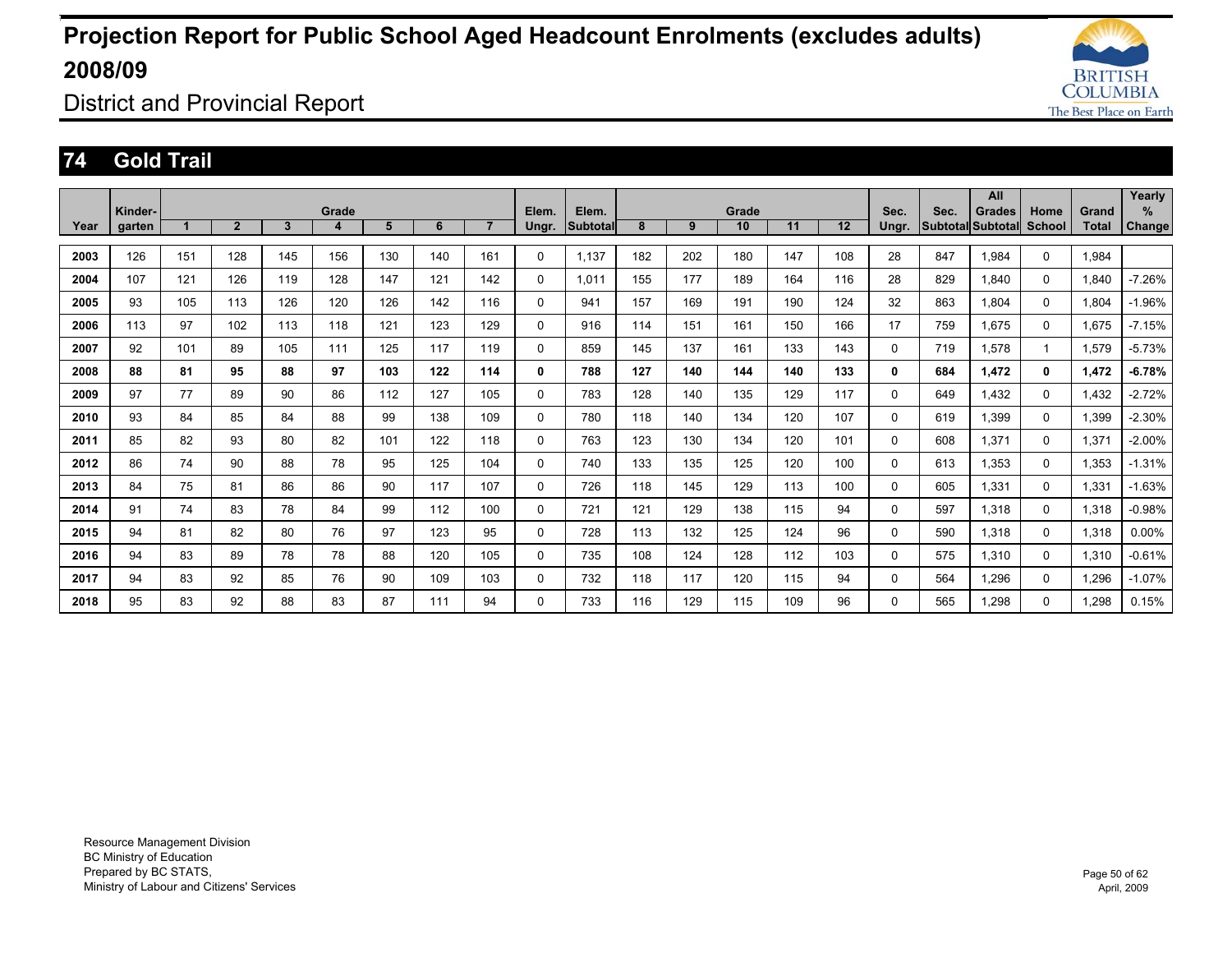![](_page_50_Picture_1.jpeg)

District and Provincial Report

#### **75 Mission**

|      |         |     |                |     |       |     |     |                |       |          |     |     |       |     |     |                |       | All               |                |              | Yearly        |
|------|---------|-----|----------------|-----|-------|-----|-----|----------------|-------|----------|-----|-----|-------|-----|-----|----------------|-------|-------------------|----------------|--------------|---------------|
|      | Kinder- |     |                |     | Grade |     |     |                | Elem. | Elem.    |     |     | Grade |     |     | Sec.           | Sec.  | Grades            | Home           | Grand        | %             |
| Year | garten  |     | $\overline{2}$ | 3   | 4     | 5   | 6   | $\overline{7}$ | Ungr. | Subtotal | 8   | 9   | 10    | 11  | 12  | Ungr.          |       | Subtotal Subtotal | <b>School</b>  | <b>Total</b> | <b>Change</b> |
| 2003 | 450     | 496 | 540            | 509 | 539   | 554 | 621 | 629            | 0     | 4,338    | 643 | 617 | 585   | 596 | 600 | $\overline{2}$ | 3,043 | 7,381             | 5              | 7,386        |               |
|      |         |     |                |     |       |     |     |                |       |          |     |     |       |     |     |                |       |                   |                |              |               |
| 2004 | 492     | 472 | 502            | 530 | 512   | 546 | 532 | 613            | 0     | 4,199    | 630 | 628 | 585   | 587 | 514 | $\overline{7}$ | 2,951 | 7.150             | $\overline{7}$ | 7,157        | $-3.10%$      |
| 2005 | 420     | 518 | 497            | 530 | 525   | 536 | 551 | 531            | 0     | 4,108    | 638 | 647 | 637   | 566 | 524 | 5              | 3,017 | 7.125             | 4              | 7,129        | $-0.39%$      |
| 2006 | 487     | 457 | 507            | 510 | 526   | 538 | 528 | 559            | 0     | 4,112    | 552 | 643 | 634   | 553 | 514 | 13             | 2,909 | 7,021             | 20             | 7,041        | $-1.23%$      |
| 2007 | 425     | 449 | 435            | 480 | 464   | 487 | 517 | 491            | 0     | 3.748    | 526 | 530 | 642   | 604 | 528 | 14             | 2,844 | 6.592             | 21             | 6,613        | $-6.08%$      |
| 2008 | 460     | 425 | 443            | 426 | 488   | 449 | 490 | 502            | 0     | 3.683    | 489 | 522 | 550   | 612 | 584 | 0              | 2.757 | 6.440             | 18             | 6.458        | $-2.34%$      |
| 2009 | 472     | 437 | 453            | 429 | 493   | 451 | 484 | 495            | 0     | 3.714    | 473 | 498 | 544   | 571 | 563 | 0              | 2,649 | 6.363             | 18             | 6,381        | $-1.19%$      |
| 2010 | 467     | 448 | 465            | 438 | 496   | 456 | 486 | 489            | 0     | 3.745    | 467 | 483 | 521   | 564 | 526 | 0              | 2,561 | 6,306             | 18             | 6,324        | $-0.89%$      |
| 2011 | 463     | 443 | 477            | 449 | 507   | 458 | 491 | 491            | 0     | 3.779    | 461 | 476 | 504   | 540 | 518 | 0              | 2,499 | 6,278             | 18             | 6,296        | $-0.44%$      |
| 2012 | 497     | 440 | 472            | 461 | 520   | 468 | 494 | 496            | 0     | 3,848    | 463 | 471 | 497   | 524 | 499 | 0              | 2.454 | 6.302             | 18             | 6.320        | 0.38%         |
| 2013 | 514     | 472 | 469            | 457 | 533   | 480 | 505 | 499            | 0     | 3.929    | 468 | 473 | 491   | 516 | 483 | 0              | 2.431 | 6.360             | 18             | 6.378        | 0.92%         |
| 2014 | 536     | 489 | 503            | 454 | 529   | 492 | 517 | 510            | 0     | 4.030    | 471 | 478 | 492   | 509 | 475 | 0              | 2.425 | 6.455             | 19             | 6.474        | 1.51%         |
| 2015 | 544     | 509 | 520            | 486 | 527   | 489 | 530 | 522            | 0     | 4,127    | 480 | 481 | 497   | 511 | 469 | 0              | 2,438 | 6.565             | 19             | 6,584        | 1.70%         |
| 2016 | 555     | 516 | 541            | 502 | 561   | 485 | 527 | 536            | 0     | 4,223    | 493 | 491 | 502   | 518 | 473 | 0              | 2,477 | 6,700             | 20             | 6,720        | 2.07%         |
| 2017 | 567     | 527 | 549            | 522 | 581   | 518 | 524 | 532            | 0     | 4,320    | 505 | 502 | 511   | 521 | 477 | $\Omega$       | 2,516 | 6,836             | 20             | 6,856        | 2.02%         |
| 2018 | 582     | 538 | 561            | 530 | 604   | 535 | 558 | 529            | 0     | 4.437    | 502 | 514 | 522   | 530 | 480 | 0              | 2,548 | 6.985             | 20             | 7,005        | 2.17%         |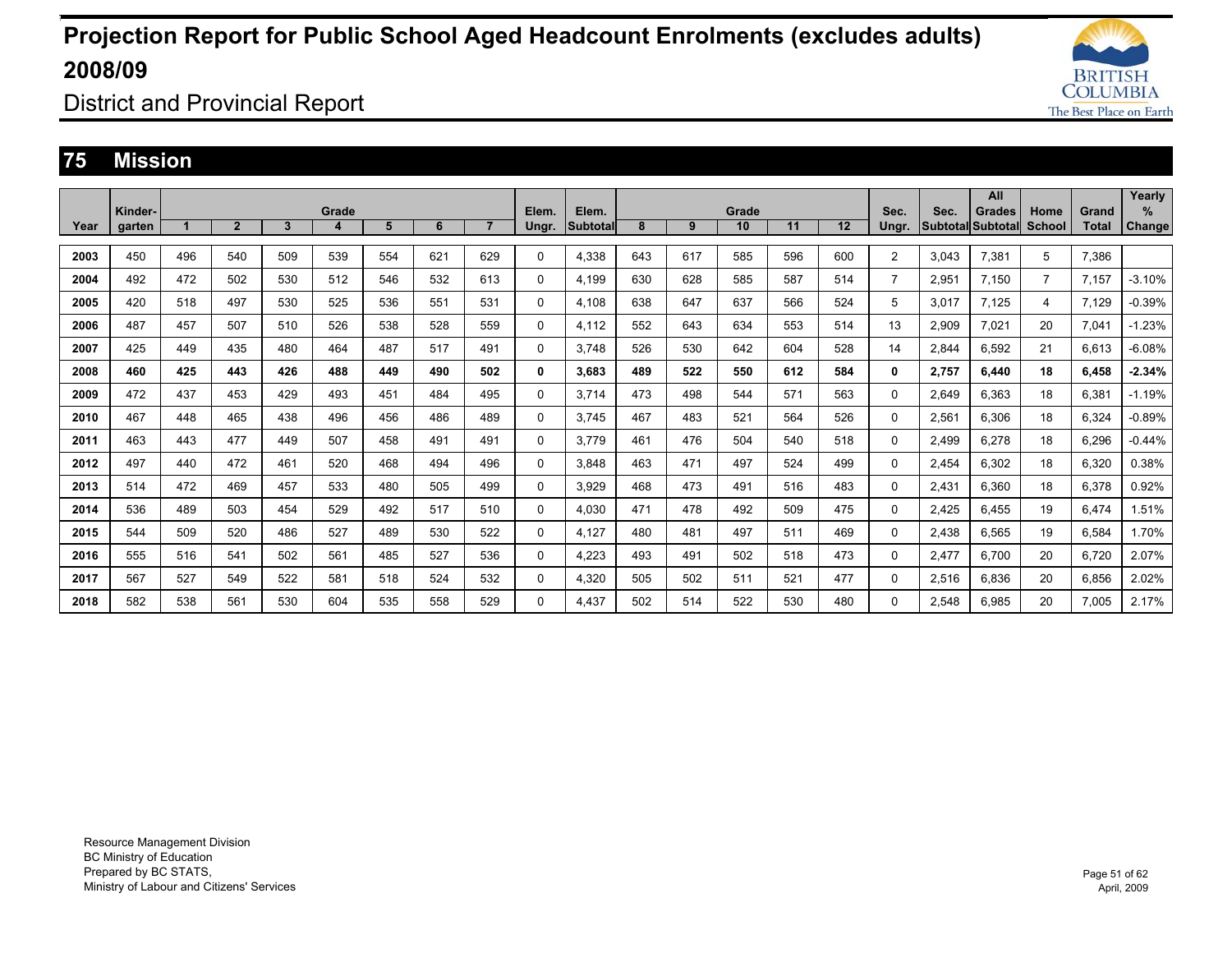![](_page_51_Picture_1.jpeg)

District and Provincial Report

#### **78 Fraser - Cascade**

|      | Kinder- |     |                |              | Grade |     |     |                | Elem.        | Elem.    |     |     | Grade |     |     | Sec.         | Sec. | All<br><b>Grades</b>     | Home     | Grand        | Yearly<br>%   |
|------|---------|-----|----------------|--------------|-------|-----|-----|----------------|--------------|----------|-----|-----|-------|-----|-----|--------------|------|--------------------------|----------|--------------|---------------|
| Year | garten  |     | $\overline{2}$ | $\mathbf{3}$ | 4     | 5   | 6   | $\overline{7}$ | Ungr.        | Subtotal | 8   | 9   | 10    | 11  | 12  | Ungr.        |      | <b>Subtotal Subtotal</b> | School   | <b>Total</b> | <b>Change</b> |
| 2003 | 122     | 144 | 162            | 172          | 171   | 170 | 210 | 186            | $\Omega$     | 1,337    | 229 | 202 | 201   | 180 | 141 | 0            | 953  | 2,290                    | $\Omega$ | 2,290        |               |
| 2004 | 114     | 161 | 146            | 167          | 171   | 171 | 167 | 209            | $\mathbf 0$  | 1.306    | 213 | 233 | 172   | 223 | 129 | 0            | 970  | 2,276                    | 0        | 2,276        | $-0.61%$      |
| 2005 | 119     | 124 | 166            | 140          | 172   | 175 | 165 | 180            | $\mathbf 0$  | 1.241    | 222 | 198 | 212   | 193 | 160 | 0            | 985  | 2,226                    | 0        | 2.226        | $-2.20%$      |
| 2006 | 116     | 126 | 123            | 166          | 136   | 160 | 172 | 161            | $\mathbf 0$  | 1.160    | 198 | 216 | 181   | 204 | 130 | 0            | 929  | 2.089                    |          | 2.090        | $-6.11%$      |
| 2007 | 113     | 133 | 118            | 129          | 169   | 143 | 158 | 163            | $\Omega$     | 1,126    | 171 | 199 | 194   | 163 | 173 | 0            | 900  | 2.026                    | $\Omega$ | 2,026        | $-3.06%$      |
| 2008 | 105     | 134 | 137            | 110          | 135   | 173 | 140 | 162            | 0            | 1.096    | 160 | 177 | 198   | 205 | 151 | $\mathbf{0}$ | 891  | 1.987                    | 1        | 1,988        | $-1.88%$      |
| 2009 | 100     | 135 | 145            | 114          | 121   | 158 | 138 | 159            | 0            | 1.070    | 147 | 194 | 192   | 193 | 147 | 0            | 873  | 1.943                    |          | 1,944        | $-2.21%$      |
| 2010 | 108     | 129 | 146            | 120          | 125   | 141 | 126 | 157            | $\mathbf 0$  | 1.052    | 145 | 179 | 210   | 188 | 139 | 0            | 861  | 1.913                    |          | 1.914        | $-1.54%$      |
| 2011 | 112     | 140 | 139            | 122          | 132   | 147 | 112 | 143            | 0            | 1.047    | 143 | 176 | 195   | 204 | 135 | 0            | 853  | 1.900                    |          | 1,901        | $-0.68%$      |
| 2012 | 109     | 145 | 150            | 116          | 133   | 155 | 117 | 129            | 0            | 1.054    | 131 | 174 | 191   | 191 | 146 | 0            | 833  | 1.887                    |          | 1.888        | $-0.68%$      |
| 2013 | 111     | 140 | 156            | 125          | 127   | 156 | 123 | 133            | $\Omega$     | 1.071    | 117 | 159 | 189   | 188 | 138 | 0            | 791  | 1.862                    |          | 1,863        | $-1.32%$      |
| 2014 | 112     | 143 | 150            | 130          | 137   | 148 | 124 | 140            | 0            | 1.084    | 121 | 143 | 174   | 184 | 134 | 0            | 756  | 1.840                    |          | 1,841        | $-1.18%$      |
| 2015 | 109     | 144 | 154            | 125          | 142   | 160 | 118 | 140            | 0            | 1.092    | 127 | 147 | 156   | 170 | 132 | 0            | 732  | 1.824                    |          | 1,825        | $-0.87%$      |
| 2016 | 110     | 141 | 155            | 128          | 137   | 167 | 127 | 135            | 0            | 1.100    | 128 | 155 | 160   | 154 | 122 | 0            | 719  | 1.819                    |          | 1,820        | $-0.27%$      |
| 2017 | 113     | 142 | 152            | 129          | 141   | 162 | 134 | 146            | $\mathbf{0}$ | 1,119    | 123 | 156 | 168   | 157 | 110 | 0            | 714  | 1.833                    |          | 1,834        | 0.77%         |
| 2018 | 113     | 146 | 153            | 126          | 142   | 165 | 129 | 151            | $\Omega$     | 1.125    | 133 | 150 | 169   | 163 | 112 | 0            | 727  | 1.852                    |          | 1.853        | 1.04%         |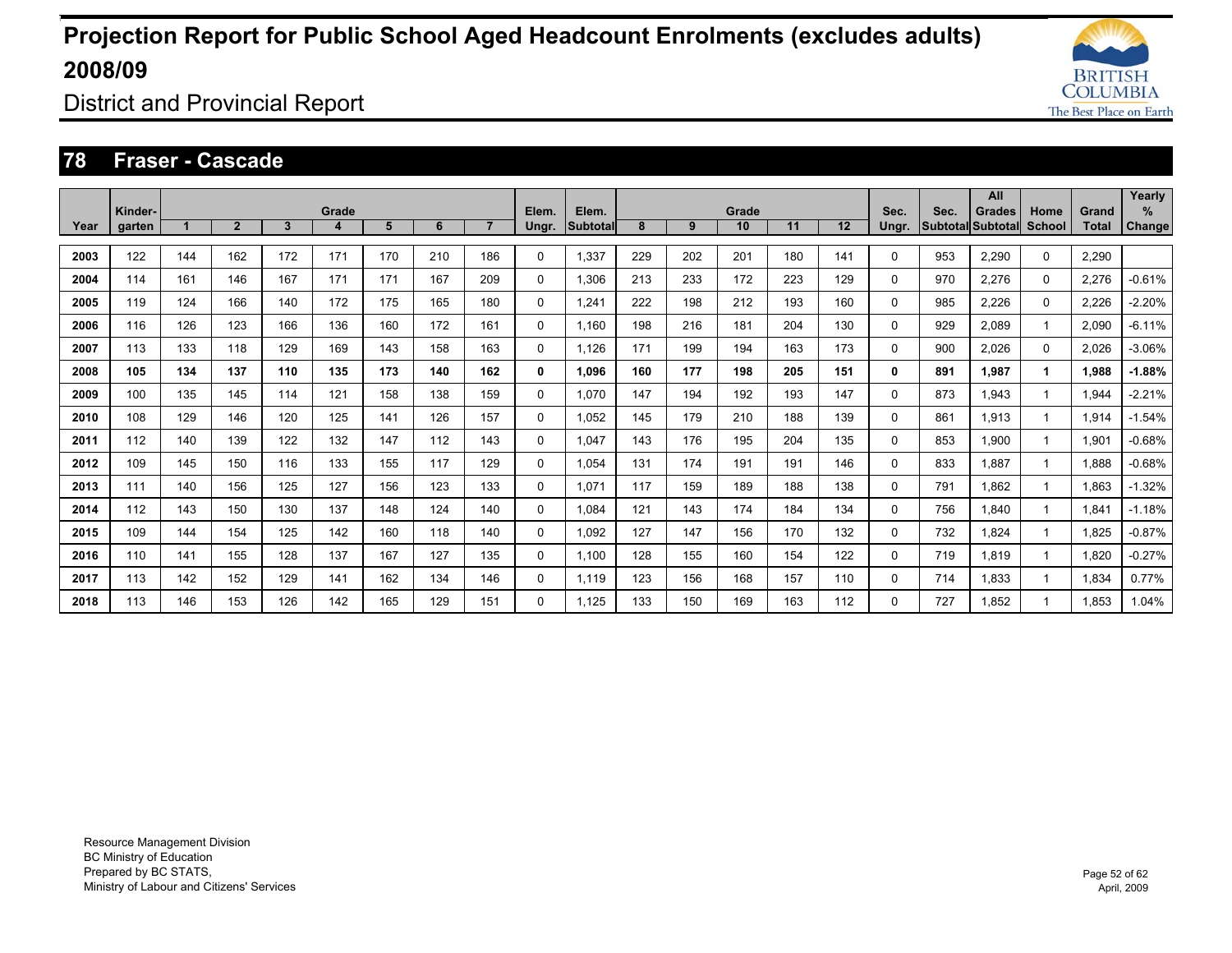![](_page_52_Picture_1.jpeg)

District and Provincial Report

### **79 Cowichan Valley**

|      |         |     |                |     |       |     |     |                |                |                 |     |     |       |     |     |       |       | <b>All</b>               |               |       | Yearly        |
|------|---------|-----|----------------|-----|-------|-----|-----|----------------|----------------|-----------------|-----|-----|-------|-----|-----|-------|-------|--------------------------|---------------|-------|---------------|
|      | Kinder- |     |                |     | Grade |     |     |                | Elem.          | Elem.           |     |     | Grade |     |     | Sec.  | Sec.  | <b>Grades</b>            | Home          | Grand | %             |
| Year | garten  |     | $\overline{2}$ | 3   | 4     | 5   | 6   | $\overline{7}$ | Ungr.          | <b>Subtotal</b> | 8   | 9   | 10    | 11  | 12  | Ungr. |       | <b>Subtotal Subtotal</b> | <b>School</b> | Total | <b>Change</b> |
| 2003 | 553     | 598 | 614            | 675 | 695   | 743 | 718 | 835            | $\overline{2}$ | 5,433           | 889 | 940 | 1.003 | 802 | 640 | 11    | 4,285 | 9.718                    |               | 9.719 |               |
| 2004 | 525     | 589 | 615            | 628 | 672   | 718 | 755 | 730            | 5              | 5,237           | 858 | 933 | 864   | 980 | 604 | 124   | 4,363 | 9,600                    | 2             | 9,602 | $-1.20%$      |
| 2005 | 539     | 550 | 603            | 636 | 645   | 689 | 736 | 762            | 8              | 5.168           | 741 | 843 | 956   | 907 | 735 | 112   | 4,294 | 9.462                    |               | 9.463 | $-1.45%$      |
| 2006 | 498     | 569 | 544            | 624 | 635   | 654 | 692 | 722            | 4              | 4.942           | 740 | 772 | 907   | 959 | 672 | 96    | 4.146 | 9.088                    | $\Omega$      | 9.088 | $-3.96%$      |
| 2007 | 503     | 535 | 581            | 563 | 646   | 618 | 646 | 695            | 5              | 4.792           | 719 | 762 | 855   | 897 | 740 | 49    | 4.022 | 8.814                    |               | 8.815 | $-3.00%$      |
| 2008 | 477     | 533 | 550            | 603 | 573   | 648 | 616 | 633            | 0              | 4.633           | 702 | 729 | 823   | 898 | 738 | 5     | 3.895 | 8.528                    | 3             | 8,531 | $-3.22%$      |
| 2009 | 475     | 555 | 534            | 571 | 577   | 640 | 610 | 611            | $\mathbf 0$    | 4,573           | 671 | 723 | 811   | 842 | 669 | 5     | 3.721 | 8.294                    | 3             | 8.297 | $-2.74%$      |
| 2010 | 491     | 553 | 557            | 555 | 548   | 644 | 602 | 604            | 0              | 4.554           | 647 | 693 | 805   | 829 | 627 | 4     | 3.605 | 8.159                    | 3             | 8.162 | $-1.63%$      |
| 2011 | 504     | 571 | 552            | 577 | 533   | 612 | 606 | 597            | $\Omega$       | 4,552           | 640 | 669 | 773   | 822 | 617 | 4     | 3,525 | 8.077                    | 3             | 8.080 | $-1.00%$      |
| 2012 | 517     | 586 | 572            | 574 | 553   | 595 | 576 | 600            | 0              | 4,573           | 634 | 662 | 746   | 790 | 613 | 4     | 3.449 | 8.022                    | 3             | 8.025 | $-0.68%$      |
| 2013 | 529     | 601 | 586            | 591 | 550   | 618 | 560 | 571            | $\Omega$       | 4,606           | 636 | 655 | 737   | 763 | 590 | 4     | 3,385 | 7,991                    | 3             | 7,994 | $-0.39%$      |
| 2014 | 539     | 614 | 601            | 606 | 567   | 614 | 581 | 555            | $\Omega$       | 4.677           | 606 | 658 | 729   | 754 | 569 | 4     | 3.320 | 7.997                    | 3             | 8.000 | 0.08%         |
| 2015 | 549     | 626 | 613            | 622 | 581   | 633 | 578 | 575            | 0              | 4.777           | 589 | 627 | 731   | 746 | 561 | 4     | 3,258 | 8,035                    | 3             | 8,038 | 0.48%         |
| 2016 | 559     | 637 | 626            | 636 | 596   | 649 | 596 | 573            | $\mathbf{0}$   | 4.872           | 610 | 610 | 699   | 748 | 556 | 4     | 3.227 | 8.099                    | 3             | 8.102 | 0.80%         |
| 2017 | 568     | 647 | 637            | 647 | 608   | 665 | 610 | 590            | 0              | 4.972           | 608 | 630 | 681   | 718 | 558 | 4     | 3.199 | 8.171                    | 3             | 8.174 | 0.89%         |
| 2018 | 580     | 660 | 647            | 657 | 620   | 678 | 624 | 603            | $\Omega$       | 5.069           | 624 | 628 | 701   | 697 | 536 | 4     | 3.190 | 8.259                    | 3             | 8.262 | 1.08%         |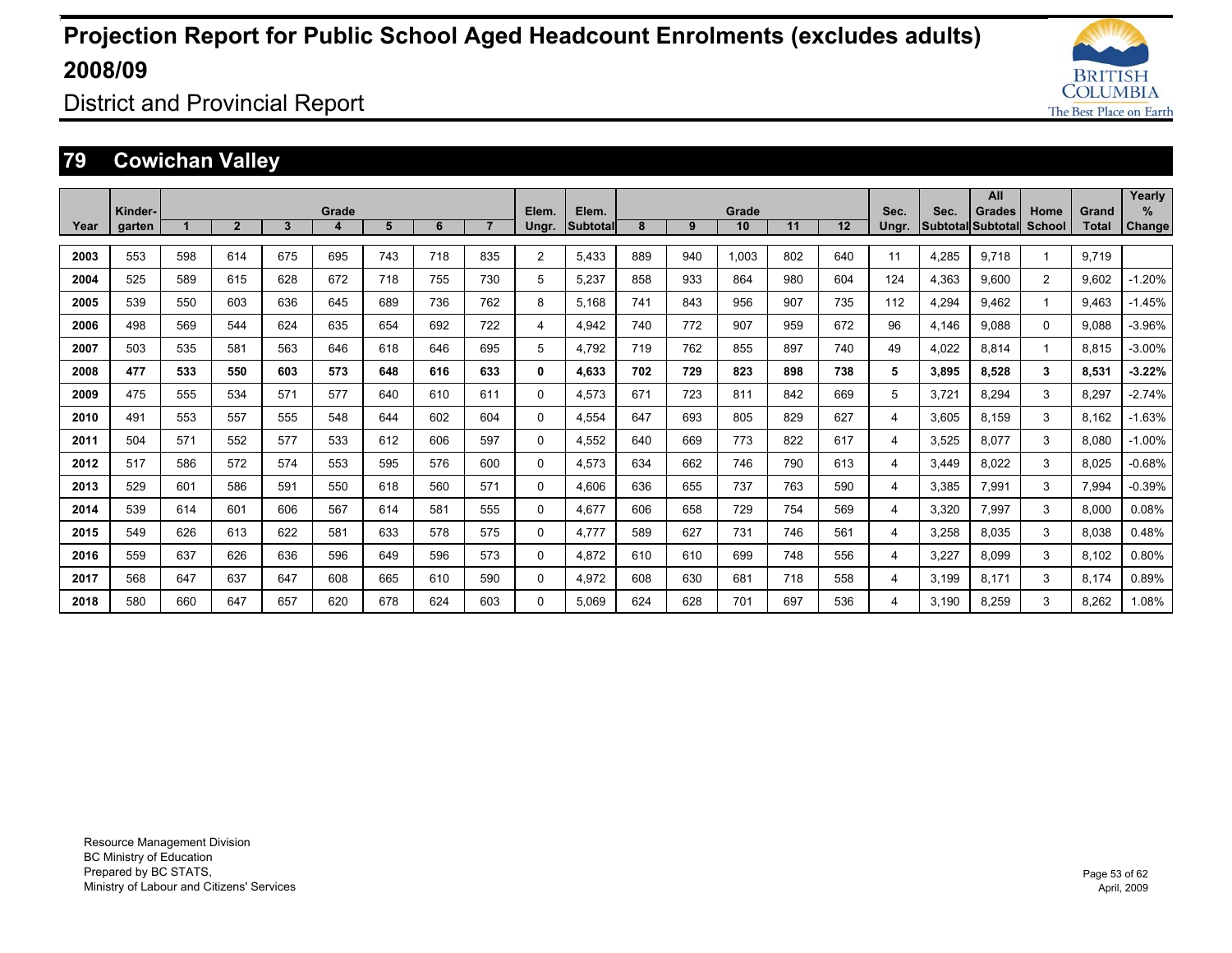![](_page_53_Picture_1.jpeg)

District and Provincial Report

### **81 Fort Nelson**

|      |         |    |                |    |       |     |     |                |              |                 |     |     |       |     |    |                |      | <b>All</b>        |          |              | Yearly        |
|------|---------|----|----------------|----|-------|-----|-----|----------------|--------------|-----------------|-----|-----|-------|-----|----|----------------|------|-------------------|----------|--------------|---------------|
|      | Kinder- |    |                |    | Grade |     |     |                | Elem.        | Elem.           |     |     | Grade |     |    | Sec.           | Sec. | <b>Grades</b>     | Home     | Grand        | $\%$          |
| Year | garten  |    | $\overline{2}$ | 3  | 4     | 5   | 6   | $\overline{7}$ | Ungr.        | <b>Subtotal</b> | 8   | 9   | 10    | 11  | 12 | Ungr.          |      | Subtotal Subtotal | School   | <b>Total</b> | <b>Change</b> |
|      |         |    |                |    |       |     |     |                |              |                 |     |     |       |     |    |                |      |                   |          |              |               |
| 2003 | 74      | 82 | 74             | 90 | 110   | 85  | 104 | 77             | $\mathbf 0$  | 696             | 101 | 113 | 86    | 114 | 78 | 21             | 513  | 1.209             | 6        | 1,215        |               |
| 2004 | 78      | 82 | 82             | 78 | 89    | 109 | 89  | 99             | 0            | 706             | 79  | 87  | 103   | 94  | 79 | 6              | 448  | 1.154             | 6        | 1,160        | $-4.53%$      |
| 2005 | 88      | 75 | 79             | 86 | 79    | 94  | 99  | 91             | $\mathbf 0$  | 691             | 88  | 70  | 79    | 95  | 72 | $\mathbf 1$    | 405  | 1.096             | 5        | 1,101        | $-5.09%$      |
| 2006 | 60      | 82 | 66             | 74 | 87    | 72  | 86  | 101            | 0            | 628             | 83  | 87  | 68    | 87  | 77 | 0              | 402  | 1.030             | 5        | 1.035        | $-5.99%$      |
| 2007 | 62      | 50 | 67             | 62 | 69    | 80  | 68  | 76             | $\mathbf 0$  | 534             | 87  | 76  | 88    | 66  | 81 | 0              | 398  | 932               | 0        | 932          | $-9.95%$      |
| 2008 | 65      | 57 | 52             | 64 | 59    | 62  | 76  | 72             | 0            | 507             | 77  | 89  | 73    | 86  | 56 | $\mathbf{2}$   | 383  | 890               | 0        | 890          | $-4.51%$      |
| 2009 | 63      | 57 | 56             | 55 | 60    | 66  | 78  | 64             | $\Omega$     | 499             | 67  | 93  | 78    | 87  | 54 | $\overline{2}$ | 381  | 880               | $\Omega$ | 880          | $-1.12%$      |
| 2010 | 65      | 57 | 57             | 60 | 52    | 66  | 84  | 66             | 0            | 507             | 60  | 82  | 82    | 93  | 55 | $\overline{2}$ | 374  | 881               | 0        | 881          | 0.11%         |
| 2011 | 67      | 57 | 55             | 60 | 56    | 57  | 84  | 70             | $\mathbf 0$  | 506             | 61  | 73  | 72    | 99  | 59 | $\overline{2}$ | 366  | 872               | $\Omega$ | 872          | $-1.02%$      |
| 2012 | 64      | 60 | 56             | 60 | 56    | 62  | 72  | 71             | $\mathbf{0}$ | 501             | 66  | 74  | 65    | 88  | 62 | $\overline{2}$ | 357  | 858               | $\Omega$ | 858          | $-1.61%$      |
| 2013 | 61      | 57 | 59             | 60 | 55    | 63  | 78  | 61             | $\mathbf{0}$ | 494             | 66  | 79  | 66    | 78  | 56 | $\overline{2}$ | 347  | 841               | $\Omega$ | 841          | $-1.98%$      |
| 2014 | 62      | 55 | 56             | 63 | 56    | 61  | 79  | 66             | $\mathbf{0}$ | 498             | 57  | 80  | 70    | 78  | 49 | $\overline{2}$ | 336  | 834               | $\Omega$ | 834          | $-0.83%$      |
| 2015 | 60      | 56 | 54             | 60 | 59    | 63  | 77  | 66             | $\mathbf 0$  | 495             | 62  | 69  | 71    | 83  | 50 | $\overline{2}$ | 337  | 832               | 0        | 832          | $-0.24%$      |
| 2016 | 59      | 54 | 55             | 57 | 56    | 66  | 79  | 65             | $\mathbf{0}$ | 491             | 62  | 75  | 62    | 84  | 52 | $\overline{2}$ | 337  | 828               | 0        | 828          | $-0.48%$      |
| 2017 | 57      | 53 | 54             | 58 | 53    | 62  | 83  | 67             | $\Omega$     | 487             | 61  | 76  | 66    | 74  | 53 | $\overline{2}$ | 332  | 819               | $\Omega$ | 819          | $-1.09%$      |
| 2018 | 57      | 51 | 52             | 57 | 55    | 60  | 79  | 70             | $\Omega$     | 481             | 63  | 74  | 67    | 78  | 46 | $\overline{2}$ | 330  | 811               | $\Omega$ | 811          | $-0.98%$      |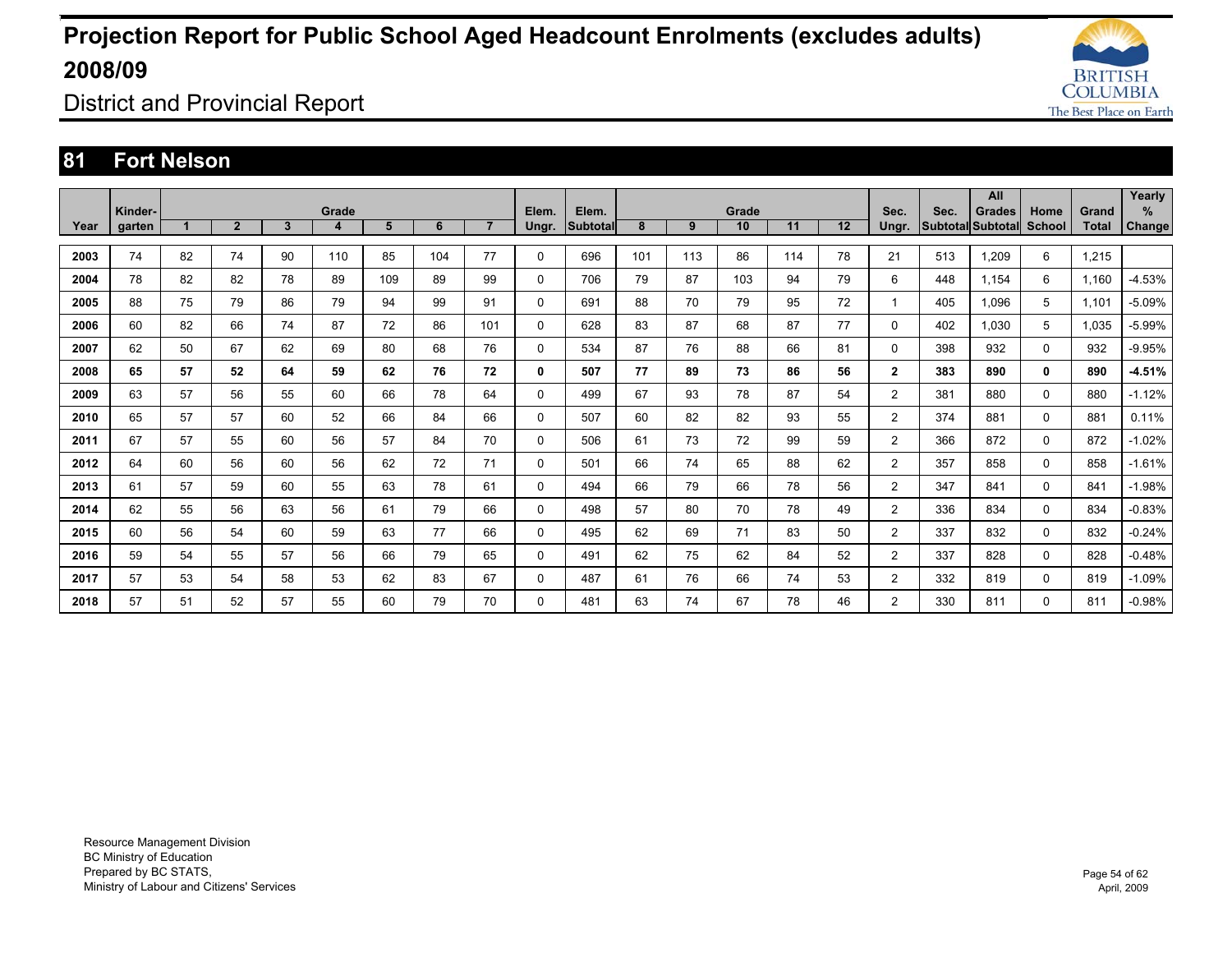![](_page_54_Picture_1.jpeg)

District and Provincial Report

### **82 Coast Mountains**

|      |                   |     |                |     |       |     |     |                |                |                          |     |     |             |     |     |               |       | All                         |                |                       | Yearly                |
|------|-------------------|-----|----------------|-----|-------|-----|-----|----------------|----------------|--------------------------|-----|-----|-------------|-----|-----|---------------|-------|-----------------------------|----------------|-----------------------|-----------------------|
| Year | Kinder-<br>garten |     | $\overline{2}$ | 3   | Grade | 5   | 6   | $\overline{7}$ | Elem.<br>Ungr. | Elem.<br><b>Subtotal</b> | 8   | 9   | Grade<br>10 | 11  | 12  | Sec.<br>Ungr. | Sec.  | Grades<br>Subtotal Subtotal | Home<br>School | Grand<br><b>Total</b> | $\%$<br><b>Change</b> |
|      |                   |     |                |     |       |     |     |                |                |                          |     |     |             |     |     |               |       |                             |                |                       |                       |
| 2003 | 346               | 371 | 425            | 396 | 461   | 428 | 459 | 505            | 0              | 3,391                    | 591 | 633 | 595         | 526 | 583 | 36            | 2,964 | 6,355                       | 4              | 6,359                 |                       |
| 2004 | 329               | 357 | 362            | 407 | 389   | 445 | 421 | 447            | 0              | 3.157                    | 585 | 578 | 600         | 550 | 538 | 29            | 2,880 | 6,037                       | 4              | 6,041                 | $-5.00%$              |
| 2005 | 315               | 325 | 362            | 349 | 418   | 377 | 459 | 422            | 0              | 3.027                    | 522 | 588 | 604         | 531 | 512 | 80            | 2,837 | 5.864                       | 2              | 5.866                 | $-2.90%$              |
| 2006 | 322               | 319 | 316            | 362 | 358   | 410 | 377 | 443            |                | 2,908                    | 496 | 526 | 616         | 485 | 502 | 86            | 2,711 | 5,619                       | 0              | 5,619                 | $-4.21%$              |
| 2007 | 320               | 317 | 330            | 328 | 346   | 356 | 407 | 363            |                | 2.768                    | 540 | 492 | 547         | 568 | 543 | 41            | 2.731 | 5.499                       | 0              | 5.499                 | $-2.14%$              |
| 2008 | 282               | 334 | 324            | 323 | 333   | 351 | 363 | 399            | 0              | 2.709                    | 445 | 544 | 506         | 486 | 610 | 44            | 2,635 | 5.344                       | 0              | 5.344                 | $-2.82%$              |
| 2009 | 284               | 340 | 302            | 299 | 325   | 335 | 363 | 362            | 0              | 2.610                    | 430 | 534 | 486         | 446 | 563 | 42            | 2,501 | 5.111                       | 0              | 5.111                 | $-4.36%$              |
| 2010 | 280               | 343 | 310            | 281 | 303   | 328 | 348 | 363            | 0              | 2,556                    | 390 | 516 | 478         | 428 | 516 | 39            | 2,367 | 4.923                       | 0              | 4.923                 | $-3.68%$              |
| 2011 | 274               | 337 | 311            | 288 | 285   | 305 | 340 | 348            | 0              | 2.488                    | 392 | 471 | 462         | 422 | 496 | 37            | 2.280 | 4.768                       | 0              | 4.768                 | $-3.15%$              |
| 2012 | 271               | 331 | 308            | 291 | 292   | 287 | 317 | 341            | 0              | 2.438                    | 376 | 473 | 424         | 409 | 490 | 36            | 2.208 | 4.646                       | 0              | 4.646                 | $-2.56%$              |
| 2013 | 272               | 327 | 303            | 288 | 295   | 295 | 299 | 317            | 0              | 2.396                    | 368 | 453 | 424         | 376 | 476 | 35            | 2,132 | 4.528                       | 0              | 4.528                 | $-2.54%$              |
| 2014 | 275               | 329 | 299            | 283 | 293   | 298 | 307 | 299            | 0              | 2.383                    | 344 | 444 | 407         | 376 | 440 | 34            | 2,045 | 4.428                       | 0              | 4.428                 | $-2.21%$              |
| 2015 | 268               | 332 | 301            | 280 | 288   | 295 | 310 | 308            | 0              | 2,382                    | 324 | 416 | 399         | 362 | 440 | 32            | 1,973 | 4,355                       | 0              | 4,355                 | $-1.65%$              |
| 2016 | 263               | 324 | 304            | 282 | 285   | 290 | 308 | 311            | 0              | 2,367                    | 333 | 392 | 375         | 356 | 426 | 32            | 1,914 | 4,281                       | 0              | 4,281                 | $-1.70%$              |
| 2017 | 258               | 319 | 297            | 286 | 287   | 288 | 302 | 308            | 0              | 2.345                    | 338 | 404 | 355         | 335 | 418 | 31            | 1.881 | 4.226                       | 0              | 4.226                 | $-1.28%$              |
| 2018 | 255               | 313 | 292            | 279 | 291   | 291 | 301 | 304            | 0              | 2.326                    | 335 | 409 | 364         | 316 | 395 | 30            | 1.849 | 4.175                       | 0              | 4.175                 | $-1.21%$              |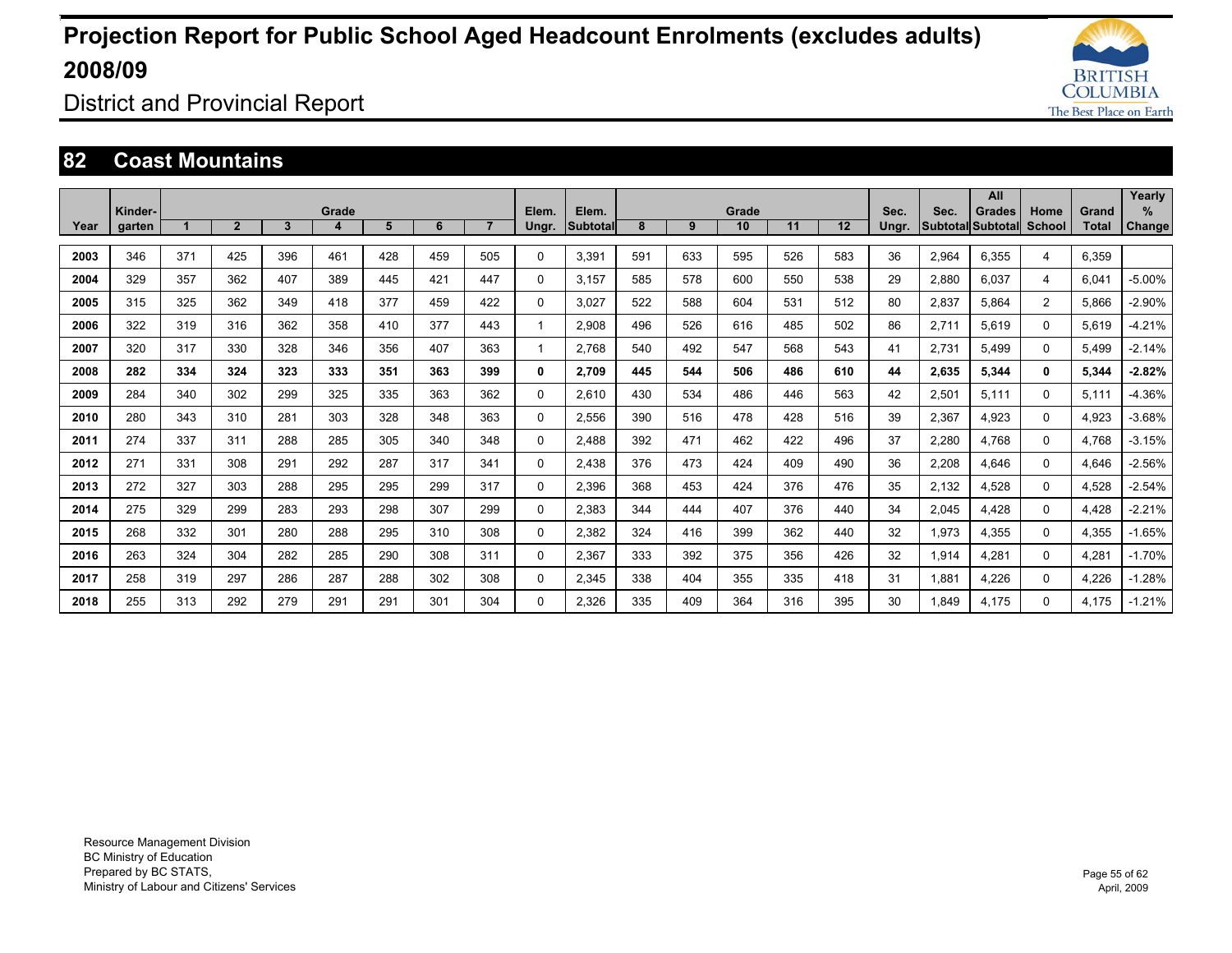![](_page_55_Picture_1.jpeg)

District and Provincial Report

### **83 North Okanagan - Shuswap**

|      |         |     |                |     |       |     |     |                |              |                 |     |     |       |     |     |                |       | All                      |               |              | Yearly        |
|------|---------|-----|----------------|-----|-------|-----|-----|----------------|--------------|-----------------|-----|-----|-------|-----|-----|----------------|-------|--------------------------|---------------|--------------|---------------|
|      | Kinder- |     |                |     | Grade |     |     | $\overline{7}$ | Elem.        | Elem.           |     |     | Grade | 11  | 12  | Sec.           | Sec.  | <b>Grades</b>            | Home          | Grand        | $\%$          |
| Year | garten  |     | $\overline{2}$ | 3   | 4     | 5   | 6   |                | Ungr.        | <b>Subtotal</b> | 8   | 9   | 10    |     |     | Unar.          |       | <b>Subtotal Subtotal</b> | <b>School</b> | <b>Total</b> | <b>Change</b> |
| 2003 | 447     | 465 | 491            | 533 | 590   | 582 | 615 | 705            | $\Omega$     | 4.428           | 693 | 671 | 722   | 716 | 700 | 5              | 3,507 | 7,935                    | 5             | 7,940        |               |
| 2004 | 414     | 450 | 466            | 514 | 545   | 616 | 603 | 614            | 0            | 4.222           | 707 | 697 | 693   | 743 | 682 | $\overline{2}$ | 3,524 | 7.746                    | 4             | 7.750        | $-2.39%$      |
| 2005 | 424     | 440 | 454            | 479 | 517   | 547 | 623 | 593            | 0            | 4.077           | 645 | 704 | 718   | 662 | 782 | $\overline{2}$ | 3,513 | 7,590                    | 0             | 7,590        | $-2.06%$      |
| 2006 | 427     | 424 | 431            | 459 | 491   | 526 | 560 | 637            | $\Omega$     | 3.955           | 621 | 661 | 720   | 694 | 700 | 16             | 3,412 | 7.367                    | 2             | 7,369        | $-2.91%$      |
| 2007 | 367     | 450 | 434            | 452 | 470   | 512 | 553 | 573            | 0            | 3.811           | 654 | 620 | 686   | 728 | 690 | 0              | 3,378 | 7.189                    | 0             | 7.189        | $-2.44%$      |
| 2008 | 419     | 395 | 449            | 427 | 468   | 477 | 517 | 550            | $\mathbf{0}$ | 3.702           | 567 | 652 | 638   | 681 | 740 | 0              | 3,278 | 6.980                    | 0             | 6.980        | $-2.91%$      |
| 2009 | 432     | 409 | 430            | 417 | 473   | 467 | 482 | 531            | 0            | 3.641           | 542 | 608 | 609   | 655 | 734 | 0              | 3.148 | 6.789                    | 0             | 6.789        | $-2.74%$      |
| 2010 | 448     | 421 | 445            | 401 | 463   | 472 | 474 | 497            | 0            | 3.621           | 524 | 581 | 569   | 627 | 708 | 0              | 3,009 | 6.630                    | 0             | 6.630        | $-2.34%$      |
| 2011 | 468     | 438 | 458            | 415 | 446   | 464 | 479 | 487            | $\Omega$     | 3.655           | 491 | 563 | 544   | 586 | 677 | $\Omega$       | 2,861 | 6.516                    | $\Omega$      | 6,516        | $-1.72%$      |
| 2012 | 463     | 457 | 477            | 427 | 461   | 447 | 471 | 494            | 0            | 3.697           | 482 | 529 | 527   | 560 | 633 | 0              | 2,731 | 6.428                    | $\Omega$      | 6.428        | $-1.35%$      |
| 2013 | 475     | 452 | 497            | 443 | 474   | 462 | 455 | 486            | $\Omega$     | 3.744           | 488 | 519 | 496   | 542 | 605 | $\Omega$       | 2,650 | 6,394                    | $\Omega$      | 6,394        | $-0.53%$      |
| 2014 | 467     | 465 | 493            | 461 | 491   | 474 | 468 | 469            | $\Omega$     | 3.788           | 480 | 525 | 487   | 512 | 587 | $\Omega$       | 2,591 | 6.379                    | $\Omega$      | 6,379        | $-0.23%$      |
| 2015 | 479     | 458 | 507            | 459 | 512   | 491 | 480 | 483            | 0            | 3.869           | 465 | 517 | 492   | 502 | 555 | 0              | 2,531 | 6.400                    | 0             | 6.400        | 0.33%         |
| 2016 | 491     | 470 | 500            | 473 | 510   | 511 | 497 | 495            | $\Omega$     | 3,947           | 478 | 501 | 484   | 506 | 543 | $\Omega$       | 2,512 | 6.459                    | $\Omega$      | 6.459        | 0.92%         |
| 2017 | 505     | 482 | 513            | 466 | 524   | 509 | 517 | 512            | $\Omega$     | 4,028           | 489 | 514 | 470   | 499 | 547 | $\Omega$       | 2,519 | 6,547                    | $\Omega$      | 6,547        | .36%          |
| 2018 | 524     | 495 | 525            | 476 | 516   | 524 | 515 | 531            | $\Omega$     | 4.106           | 504 | 525 | 481   | 485 | 541 | $\Omega$       | 2,536 | 6.642                    | $\Omega$      | 6.642        | 1.45%         |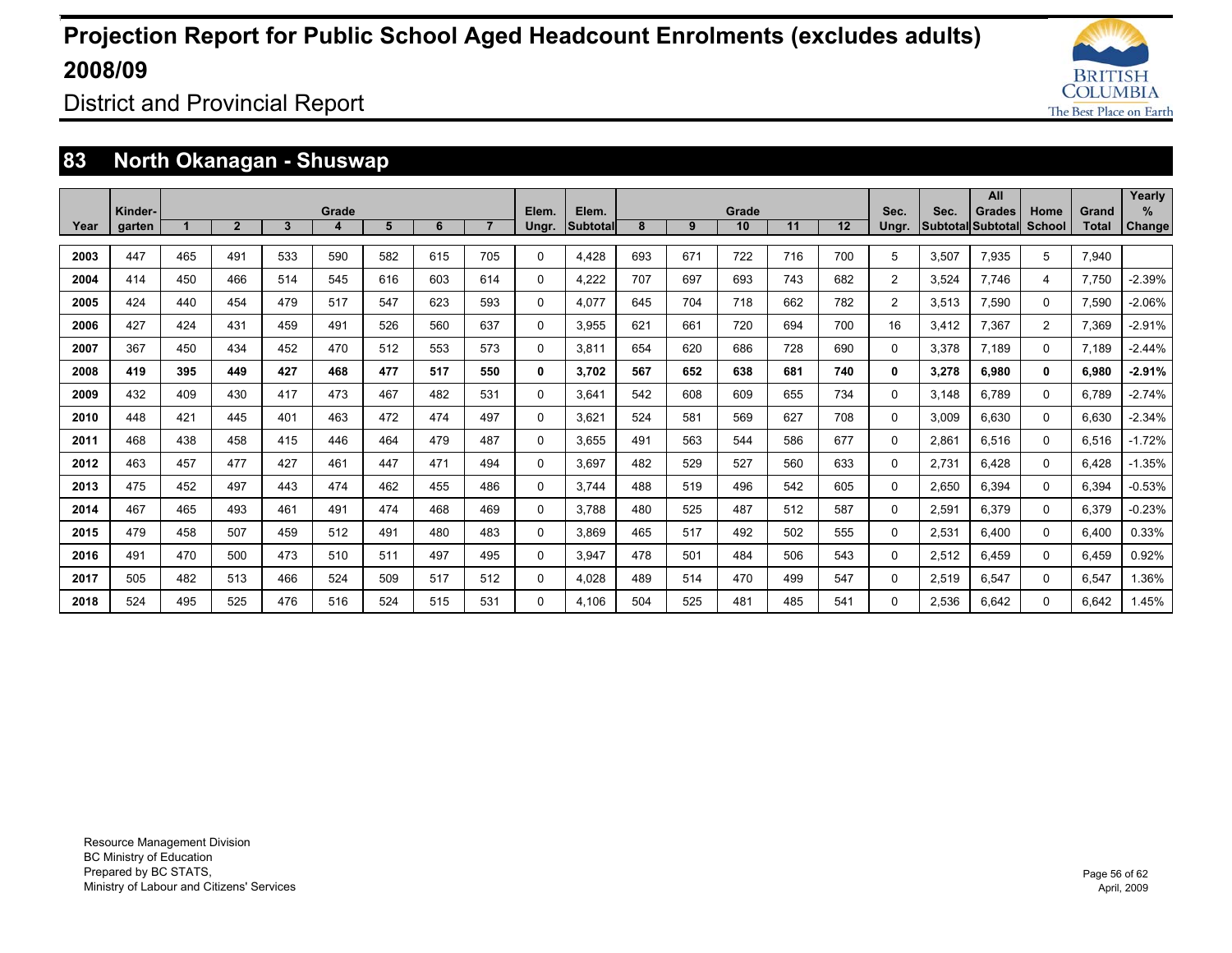![](_page_56_Picture_1.jpeg)

District and Provincial Report

### **84 Vancouver Island West**

|      | Kinder- |    |                |              | Grade |    |    |                | Elem.    | Elem.           |    |    | Grade |    |    | Sec.         | Sec. | All<br><b>Grades</b> | Home           | Grand        | Yearly<br>$\%$ |
|------|---------|----|----------------|--------------|-------|----|----|----------------|----------|-----------------|----|----|-------|----|----|--------------|------|----------------------|----------------|--------------|----------------|
| Year | garten  |    | $\overline{2}$ | $\mathbf{3}$ | 4     | 5  | 6  | $\overline{7}$ | Ungr.    | <b>Subtotal</b> | 8  | 9  | 10    | 11 | 12 | Ungr.        |      | Subtotal Subtotal    | School         | <b>Total</b> | <b>Change</b>  |
| 2003 | 33      | 40 | 30             | 41           | 37    | 30 | 50 | 48             | 0        | 309             | 56 | 41 | 37    | 47 | 28 | 0            | 209  | 518                  | $\Omega$       | 518          |                |
| 2004 | 24      | 38 | 39             | 27           | 42    | 30 | 25 | 47             | 0        | 272             | 41 | 56 | 38    | 35 | 50 | $\mathbf 0$  | 220  | 492                  | 0              | 492          | $-5.02%$       |
| 2005 | 21      | 35 | 34             | 35           | 22    | 39 | 36 | 23             | 0        | 245             | 47 | 41 | 50    | 31 | 36 | 0            | 205  | 450                  | 4              | 454          | $-7.72%$       |
| 2006 | 32      | 28 | 29             | 35           | 36    | 21 | 39 | 37             | 0        | 257             | 30 | 41 | 52    | 40 | 30 | $\mathbf 0$  | 193  | 450                  | 5              | 455          | 0.22%          |
| 2007 | 32      | 36 | 28             | 31           | 36    | 37 | 27 | 37             | 0        | 264             | 42 | 28 | 47    | 45 | 40 | $\Omega$     | 202  | 466                  | $\Omega$       | 466          | 2.42%          |
| 2008 | 26      | 37 | 35             | 31           | 30    | 37 | 31 | 27             | 0        | 254             | 39 | 40 | 30    | 35 | 38 | $\mathbf{0}$ | 182  | 436                  | $\mathbf{2}$   | 438          | $-6.01%$       |
| 2009 | 27      | 38 | 38             | 38           | 25    | 33 | 34 | 22             | $\Omega$ | 255             | 32 | 55 | 30    | 29 | 31 | $\Omega$     | 177  | 432                  | $\overline{2}$ | 434          | $-0.91%$       |
| 2010 | 24      | 40 | 39             | 40           | 29    | 27 | 30 | 24             | 0        | 253             | 26 | 45 | 40    | 29 | 25 | 0            | 165  | 418                  | $\overline{2}$ | 420          | $-3.23%$       |
| 2011 | 19      | 35 | 41             | 42           | 31    | 32 | 24 | 22             | 0        | 246             | 27 | 38 | 34    | 38 | 24 | $\mathbf{0}$ | 161  | 407                  | $\overline{2}$ | 409          | $-2.62%$       |
| 2012 | 23      | 29 | 37             | 45           | 33    | 34 | 29 | 18             | $\Omega$ | 248             | 25 | 38 | 29    | 34 | 34 | $\Omega$     | 160  | 408                  | $\overline{2}$ | 410          | 0.24%          |
| 2013 | 29      | 34 | 29             | 40           | 36    | 37 | 32 | 21             | $\Omega$ | 258             | 20 | 35 | 28    | 28 | 31 | $\Omega$     | 142  | 400                  | $\overline{2}$ | 402          | $-1.95%$       |
| 2014 | 26      | 42 | 35             | 31           | 31    | 39 | 34 | 23             | 0        | 261             | 24 | 28 | 25    | 27 | 24 | $\Omega$     | 128  | 389                  | $\overline{2}$ | 391          | $-2.74%$       |
| 2015 | 26      | 38 | 43             | 38           | 24    | 34 | 36 | 25             | 0        | 264             | 26 | 33 | 20    | 25 | 24 | $\mathbf 0$  | 128  | 392                  | 2              | 394          | 0.77%          |
| 2016 | 25      | 37 | 38             | 47           | 29    | 27 | 31 | 25             | 0        | 259             | 28 | 37 | 25    | 20 | 22 | 0            | 132  | 391                  | 2              | 393          | $-0.25%$       |
| 2017 | 25      | 37 | 38             | 42           | 38    | 33 | 25 | 22             | 0        | 260             | 29 | 39 | 27    | 24 | 17 | $\Omega$     | 136  | 396                  | $\overline{2}$ | 398          | 1.27%          |
| 2018 | 25      | 37 | 38             | 40           | 33    | 41 | 30 | 18             | 0        | 262             | 26 | 41 | 30    | 27 | 22 | $\Omega$     | 146  | 408                  | $\overline{2}$ | 410          | 3.02%          |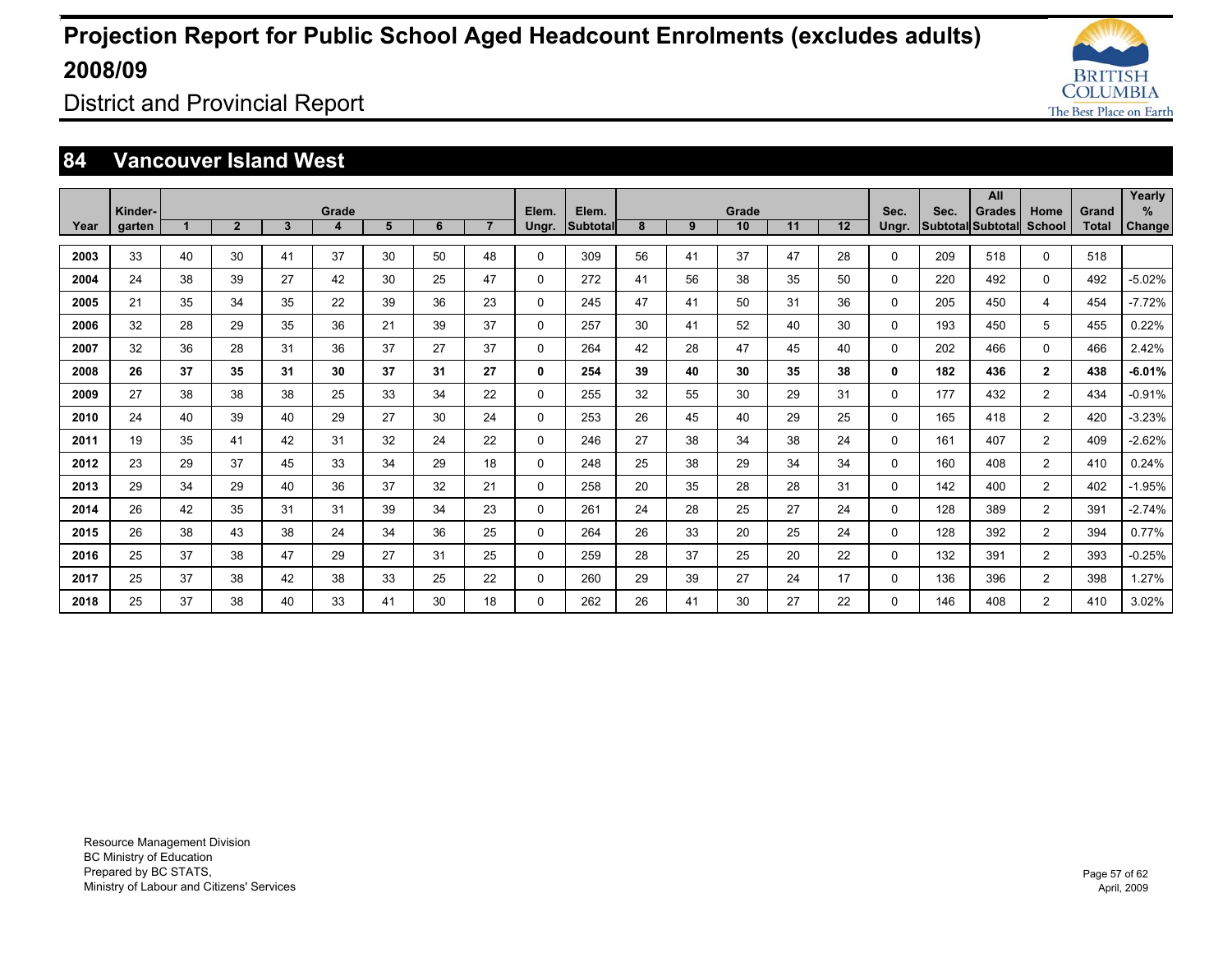![](_page_57_Picture_1.jpeg)

District and Provincial Report

### **85 Vancouver Island North**

|      |         |     |                |     |            |     |     |                |       |          |     |     |             |     |     |              |      | All                                       |                |              | Yearly        |
|------|---------|-----|----------------|-----|------------|-----|-----|----------------|-------|----------|-----|-----|-------------|-----|-----|--------------|------|-------------------------------------------|----------------|--------------|---------------|
|      | Kinder- |     | $\overline{2}$ | 3   | Grade<br>4 | 5   | 6   | $\overline{7}$ | Elem. | Elem.    | 8   | 9   | Grade<br>10 | 11  | 12  | Sec.         | Sec. | <b>Grades</b><br><b>Subtotal Subtotal</b> | Home<br>School | Grand        | %             |
| Year | garten  |     |                |     |            |     |     |                | Ungr. | Subtotal |     |     |             |     |     | Ungr.        |      |                                           |                | <b>Total</b> | <b>Change</b> |
| 2003 | 96      | 107 | 140            | 130 | 121        | 151 | 151 | 149            | 0     | 1.045    | 192 | 168 | 183         | 188 | 184 | $\Omega$     | 915  | 1,960                                     | 3              | 1,963        |               |
| 2004 | 107     | 100 | 105            | 130 | 120        | 121 | 148 | 143            | 0     | 974      | 165 | 197 | 169         | 184 | 172 | 0            | 887  | 1.861                                     | 2              | 1,863        | $-5.09%$      |
| 2005 | 95      | 111 | 101            | 110 | 126        | 120 | 118 | 143            | 0     | 924      | 157 | 181 | 206         | 158 | 154 | 0            | 856  | 1.780                                     | $\overline{c}$ | 1.782        | $-4.35%$      |
| 2006 | 105     | 100 | 108            | 104 | 105        | 122 | 116 | 114            | 0     | 874      | 159 | 159 | 176         | 205 | 113 | 0            | 812  | 1.686                                     | $\overline{2}$ | 1.688        | $-5.27%$      |
| 2007 | 102     | 113 | 104            | 106 | 99         | 107 | 131 | 111            | 0     | 873      | 136 | 150 | 167         | 189 | 139 | 0            | 781  | 1.654                                     | 2              | 1.656        | $-1.90%$      |
| 2008 | 95      | 108 | 122            | 106 | 101        | 103 | 109 | 130            | 0     | 874      | 117 | 136 | 160         | 168 | 133 | $\mathbf 1$  | 715  | 1.589                                     | 1              | 1.590        | $-3.99%$      |
| 2009 | 113     | 102 | 108            | 109 | 96         | 102 | 106 | 119            | 0     | 855      | 126 | 129 | 149         | 161 | 114 |              | 680  | 1.535                                     | 1              | 1.536        | $-3.40%$      |
| 2010 | 112     | 121 | 101            | 97  | 99         | 98  | 105 | 117            | 0     | 850      | 116 | 139 | 141         | 151 | 109 | -1           | 657  | 1.507                                     |                | 1,508        | $-1.82%$      |
| 2011 | 104     | 120 | 121            | 91  | 88         | 100 | 100 | 115            | 0     | 839      | 113 | 128 | 150         | 142 | 102 |              | 636  | 1.475                                     |                | 1.476        | $-2.12%$      |
| 2012 | 111     | 114 | 124            | 111 | 84         | 89  | 103 | 110            | 0     | 846      | 112 | 125 | 141         | 153 | 98  |              | 630  | 1.476                                     |                | 1.477        | 0.07%         |
| 2013 | 112     | 122 | 118            | 114 | 102        | 85  | 92  | 113            | 0     | 858      | 107 | 124 | 138         | 144 | 105 | $\mathbf{1}$ | 619  | 1.477                                     | 1              | 1,478        | 0.07%         |
| 2014 | 107     | 122 | 125            | 108 | 106        | 105 | 89  | 102            | 0     | 864      | 111 | 118 | 137         | 141 | 100 |              | 608  | 1.472                                     |                | 1.473        | $-0.34%$      |
| 2015 | 102     | 117 | 126            | 116 | 101        | 108 | 109 | 99             | 0     | 878      | 100 | 122 | 130         | 139 | 97  |              | 589  | 1.467                                     | 1              | 1,468        | $-0.34%$      |
| 2016 | 97      | 112 | 121            | 117 | 108        | 104 | 112 | 119            | 0     | 890      | 95  | 110 | 134         | 133 | 95  | $\mathbf{1}$ | 568  | 1.458                                     | 1              | 1.459        | $-0.61%$      |
| 2017 | 92      | 106 | 115            | 111 | 109        | 110 | 107 | 123            | 0     | 873      | 117 | 106 | 122         | 136 | 91  |              | 573  | 1.446                                     |                | 1.447        | $-0.82%$      |
| 2018 | 90      | 101 | 109            | 106 | 103        | 112 | 114 | 118            | 0     | 853      | 120 | 129 | 117         | 124 | 93  |              | 584  | 1.437                                     |                | 1.438        | $-0.62%$      |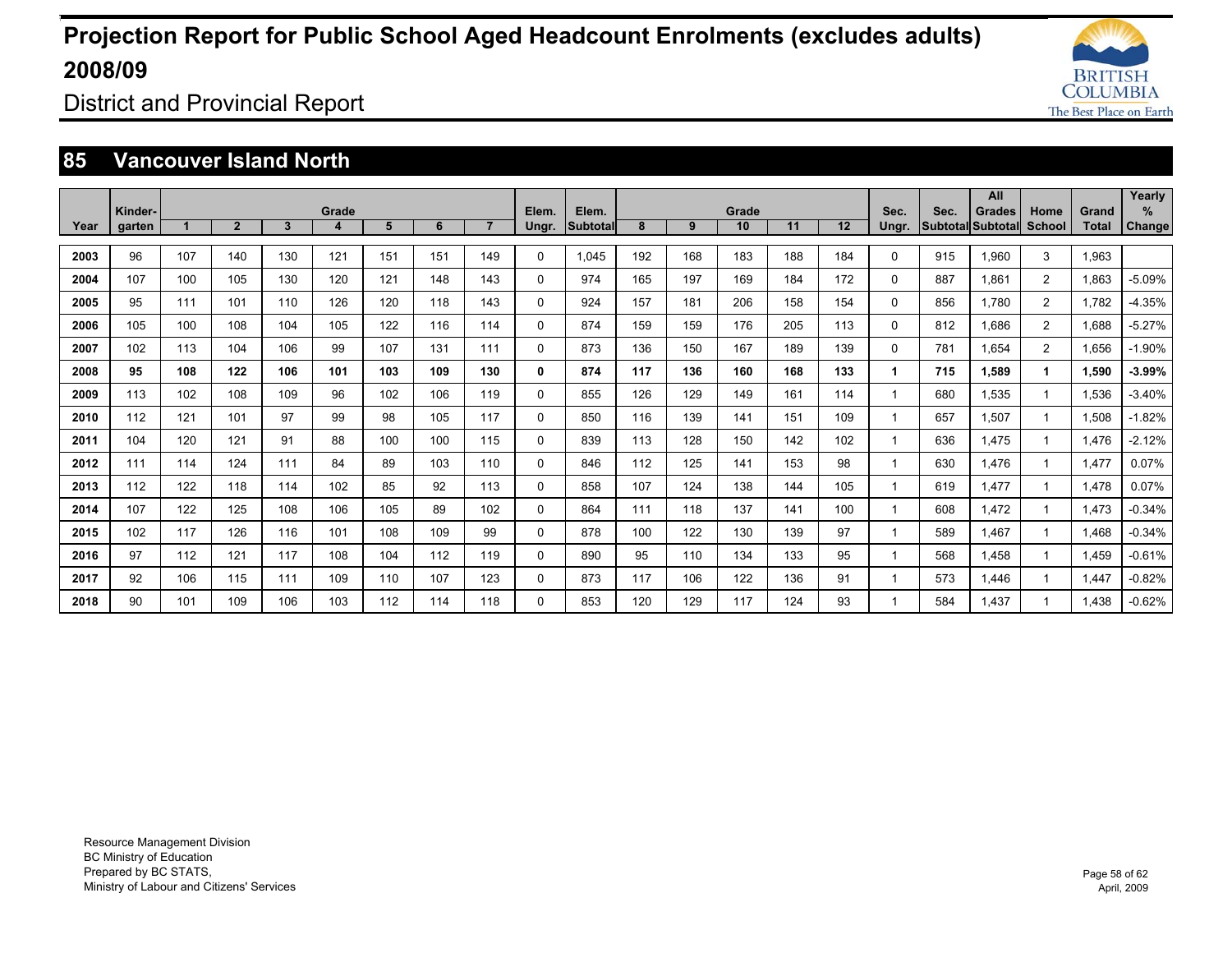![](_page_58_Picture_1.jpeg)

District and Provincial Report

### **87 Stikine**

|      | Kinder- |    |              |    | Grade             |    |    |                 | Elem.          | Elem.           |    |    | Grade |    |    | Sec.           | Sec. | All<br><b>Grades</b> | Home        | Grand        | Yearly<br>%   |
|------|---------|----|--------------|----|-------------------|----|----|-----------------|----------------|-----------------|----|----|-------|----|----|----------------|------|----------------------|-------------|--------------|---------------|
| Year | garten  |    | $\mathbf{2}$ | 3  | 4                 | 5  | 6  |                 | Ungr.          | <b>Subtotal</b> | 8  | 9  | 10    | 11 | 12 | Ungr.          |      | Subtotal Subtotal    | School      | <b>Total</b> | <b>Change</b> |
|      |         |    |              |    |                   |    |    |                 |                |                 |    |    |       |    |    |                |      |                      |             |              |               |
| 2003 | 21      | 23 | 16           | 32 | 19                | 20 | 24 | 20              | $\overline{2}$ | 177             | 24 | 41 | 19    | 18 | 13 |                | 116  | 293                  | $\mathbf 0$ | 293          |               |
| 2004 | 19      | 19 | 24           | 16 | 29                | 17 | 18 | 21              | $\overline{2}$ | 165             | 30 | 17 | 27    | 13 | 13 | $\overline{2}$ | 102  | 267                  | 0           | 267          | $-8.87%$      |
| 2005 | 30      | 20 | 26           | 22 | 16                | 30 | 19 | 18              | -1             | 182             | 22 | 19 | 25    | 16 | 12 | -1             | 95   | 277                  | 0           | 277          | 3.75%         |
| 2006 | 27      | 27 | 22           | 20 | 20                | 17 | 26 | 16              | $\overline{2}$ | 177             | 22 | 18 | 14    | 17 | 15 |                | 87   | 264                  | $\mathbf 0$ | 264          | -4.69%        |
| 2007 | 21      | 26 | 27           | 20 | 22                | 19 | 12 | 23              | $\overline{2}$ | 172             | 21 | 18 | 23    | 11 | 22 | 0              | 95   | 267                  | 0           | 267          | 1.14%         |
| 2008 | 15      | 16 | 22           | 25 | 15                | 20 | 17 | 12 <sup>2</sup> | 2              | 144             | 23 | 17 | 22    | 18 | 13 | 1.             | 94   | 238                  | 0           | 238          | $-10.86\%$    |
| 2009 | 16      | 16 | 18           | 27 | 17                | 20 | 19 | 14              | $\overline{2}$ | 149             | 19 | 18 | 36    | 17 | 11 |                | 102  | 251                  | 0           | 251          | 5.46%         |
| 2010 | 15      | 17 | 18           | 22 | 18                | 23 | 19 | 15              | $\overline{2}$ | 149             | 22 | 15 | 39    | 29 | 10 |                | 116  | 265                  | 0           | 265          | 5.58%         |
| 2011 | 15      | 16 | 18           | 21 | 14                | 24 | 22 | 15              | $\overline{2}$ | 147             | 24 | 17 | 34    | 31 | 17 |                | 124  | 271                  | 0           | 271          | 2.26%         |
| 2012 | 15      | 17 | 17           | 22 | 14                | 20 | 23 | 17              | $\overline{2}$ | 147             | 24 | 19 | 37    | 28 | 19 | $\overline{2}$ | 129  | 276                  | 0           | 276          | 1.85%         |
| 2013 | 14      | 16 | 18           | 21 | 15                | 19 | 19 | 18              | $\overline{2}$ | 142             | 28 | 19 | 41    | 30 | 17 | $\overline{2}$ | 137  | 279                  | 0           | 279          | 1.09%         |
| 2014 | 18      | 15 | 18           | 21 | 14                | 20 | 19 | 15              | $\overline{2}$ | 142             | 29 | 21 | 43    | 33 | 18 | $\overline{2}$ | 146  | 288                  | 0           | 288          | 3.23%         |
| 2015 | 17      | 20 | 16           | 21 | 14                | 18 | 19 | 15              | $\overline{2}$ | 142             | 24 | 23 | 48    | 35 | 20 | $\overline{2}$ | 152  | 294                  | 0           | 294          | 2.08%         |
| 2016 | 15      | 18 | 21           | 18 | 13                | 18 | 18 | 15              | $\overline{2}$ | 138             | 24 | 19 | 51    | 39 | 21 | 2              | 156  | 294                  | 0           | 294          | 0.00%         |
| 2017 | 14      | 16 | 19           | 25 | $12 \overline{ }$ | 18 | 17 | 14              | $\overline{2}$ | 137             | 24 | 19 | 43    | 41 | 23 | $\overline{2}$ | 152  | 289                  | 0           | 289          | $-1.70%$      |
| 2018 | 14      | 15 | 17           | 22 | 16                | 16 | 17 | 14              | $\overline{2}$ | 133             | 22 | 19 | 42    | 35 | 24 | $\overline{2}$ | 144  | 277                  | 0           | 277          | $-4.15%$      |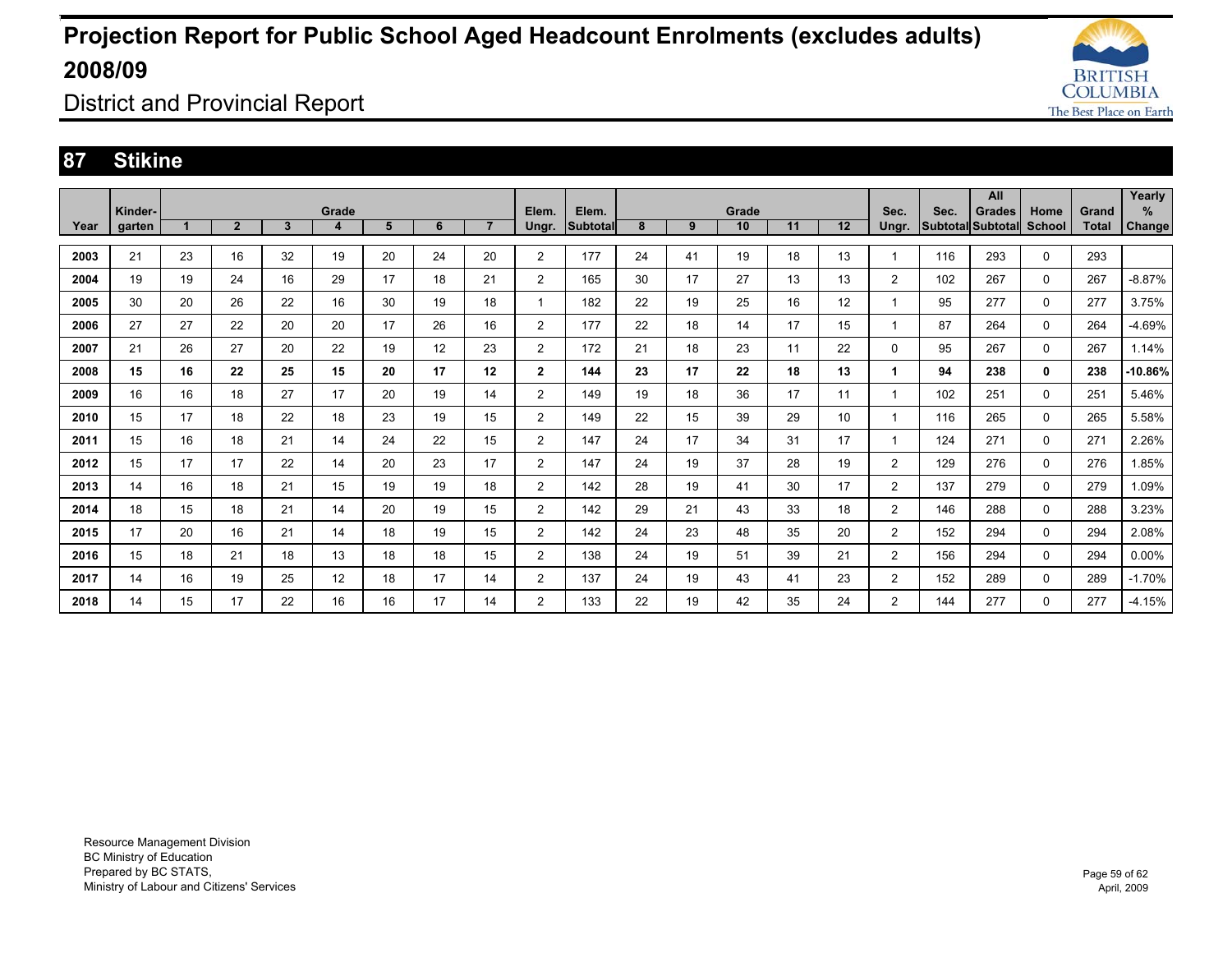![](_page_59_Picture_1.jpeg)

District and Provincial Report

#### **91 Nechako Lakes**

|      |         |     |                |              |            |     |     |                |       |                   |     |     |             |     |     |          |       | All                                 |                       |                       | Yearly        |
|------|---------|-----|----------------|--------------|------------|-----|-----|----------------|-------|-------------------|-----|-----|-------------|-----|-----|----------|-------|-------------------------------------|-----------------------|-----------------------|---------------|
| Year | Kinder- |     | $\overline{2}$ | $\mathbf{3}$ | Grade<br>4 | 5   | 6   | $\overline{7}$ | Elem. | Elem.<br>Subtotal | 8   | 9   | Grade<br>10 | 11  | 12  | Sec.     | Sec.  | <b>Grades</b><br> Subtotal Subtotal | Home<br><b>School</b> | Grand<br><b>Total</b> | $\%$          |
|      | garten  |     |                |              |            |     |     |                | Ungr. |                   |     |     |             |     |     | Ungr.    |       |                                     |                       |                       | <b>Change</b> |
| 2003 | 336     | 398 | 424            | 376          | 422        | 402 | 426 | 365            | 0     | 3.149             | 469 | 433 | 421         | 445 | 353 | $\Omega$ | 2.121 | 5,270                               | 0                     | 5.270                 |               |
| 2004 | 333     | 384 | 410            | 429          | 386        | 417 | 410 | 411            | 0     | 3.180             | 417 | 468 | 438         | 457 | 398 | $\Omega$ | 2.178 | 5.358                               | 0                     | 5.358                 | 1.67%         |
| 2005 | 310     | 329 | 370            | 393          | 438        | 360 | 397 | 393            | 0     | 2,990             | 445 | 426 | 445         | 439 | 392 | 0        | 2.147 | 5.137                               | 0                     | 5.137                 | $-4.12%$      |
| 2006 | 291     | 309 | 327            | 339          | 381        | 397 | 358 | 368            | 0     | 2.770             | 441 | 457 | 395         | 396 | 392 | $\Omega$ | 2,081 | 4.851                               | 0                     | 4,851                 | $-5.57%$      |
| 2007 | 273     | 300 | 304            | 302          | 342        | 374 | 374 | 329            | 0     | 2.598             | 412 | 437 | 444         | 460 | 340 | 19       | 2.112 | 4.710                               | 0                     | 4.710                 | $-2.91%$      |
| 2008 | 236     | 298 | 303            | 285          | 324        | 346 | 368 | 377            | 0     | 2.537             | 356 | 402 | 460         | 494 | 319 | 48       | 2,079 | 4.616                               | 3                     | 4.619                 | $-1.93%$      |
| 2009 | 227     | 299 | 311            | 281          | 300        | 324 | 373 | 375            | 0     | 2.490             | 358 | 393 | 433         | 488 | 316 | 47       | 2,035 | 4.525                               | 3                     | 4.528                 | $-1.97%$      |
| 2010 | 221     | 289 | 312            | 288          | 295        | 299 | 348 | 377            | 0     | 2.429             | 354 | 392 | 419         | 455 | 310 | 46       | 1,976 | 4,405                               | 3                     | 4.408                 | $-2.65%$      |
| 2011 | 223     | 280 | 301            | 290          | 302        | 294 | 321 | 353            | 0     | 2.364             | 357 | 388 | 418         | 440 | 290 | 44       | 1,937 | 4,301                               | 3                     | 4,304                 | $-2.36%$      |
| 2012 | 235     | 283 | 293            | 280          | 304        | 302 | 317 | 327            | 0     | 2.341             | 336 | 392 | 415         | 442 | 282 | 43       | 1,910 | 4,251                               | 3                     | 4.254                 | $-1.16%$      |
| 2013 | 253     | 299 | 296            | 272          | 293        | 304 | 325 | 323            | 0     | 2,365             | 311 | 369 | 418         | 439 | 284 | 42       | 1,863 | 4,228                               | 3                     | 4,231                 | $-0.54%$      |
| 2014 | 247     | 321 | 312            | 273          | 285        | 293 | 327 | 332            | 0     | 2,390             | 307 | 342 | 395         | 443 | 282 | 42       | 1,811 | 4,201                               | 3                     | 4,204                 | $-0.64%$      |
| 2015 | 246     | 313 | 335            | 289          | 287        | 284 | 316 | 333            | 0     | 2.403             | 314 | 337 | 366         | 418 | 283 | 41       | 1.759 | 4,162                               | 3                     | 4.165                 | $-0.93%$      |
| 2016 | 244     | 313 | 327            | 310          | 303        | 287 | 306 | 321            | 0     | 2.411             | 315 | 344 | 361         | 388 | 268 | 40       | 1.716 | 4,127                               | 3                     | 4.130                 | $-0.84%$      |
| 2017 | 243     | 310 | 326            | 302          | 326        | 303 | 309 | 312            | 0     | 2,431             | 304 | 346 | 368         | 381 | 248 | 39       | 1,686 | 4,117                               | 3                     | 4,120                 | $-0.24%$      |
| 2018 | 241     | 308 | 324            | 302          | 318        | 326 | 327 | 314            | 0     | 2.460             | 295 | 334 | 368         | 387 | 242 | 37       | 1.663 | 4.123                               | 3                     | 4.126                 | 0.15%         |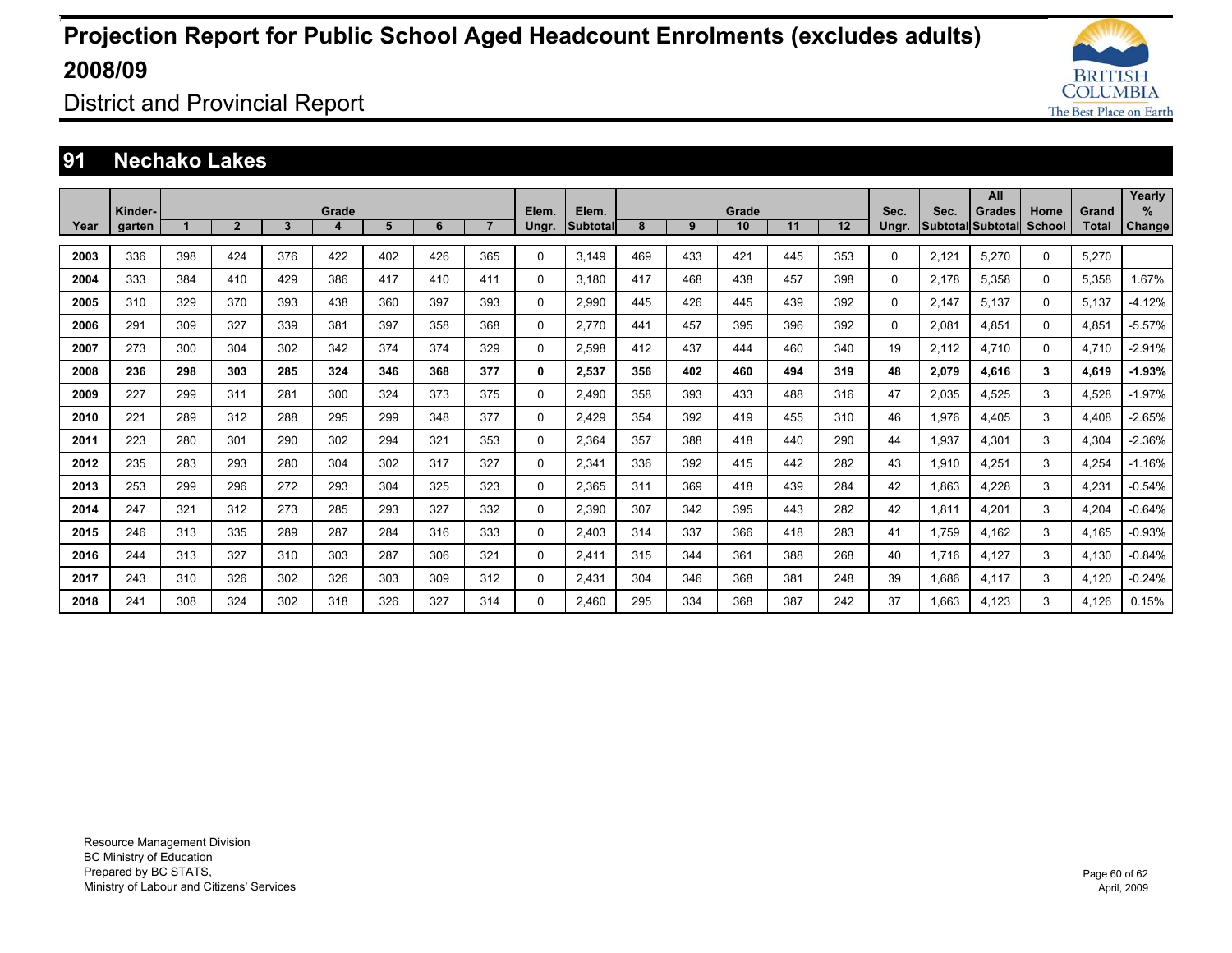![](_page_60_Picture_1.jpeg)

District and Provincial Report

### **92 Nisga'a**

|      | Kinder- |    |                |    | Grade |    |    |                | Elem.    | Elem.           |    |    | Grade |    |    | Sec.        | Sec. | All                                       | Home        | Grand        | Yearly<br>%   |
|------|---------|----|----------------|----|-------|----|----|----------------|----------|-----------------|----|----|-------|----|----|-------------|------|-------------------------------------------|-------------|--------------|---------------|
| Year | garten  |    | $\overline{2}$ | 3  | 4     | 5  | 6  | $\overline{7}$ | Ungr.    | <b>Subtotal</b> | 8  | 9  | 10    | 11 | 12 | Ungr.       |      | <b>Grades</b><br><b>Subtotal Subtotal</b> | School      | <b>Total</b> | <b>Change</b> |
| 2003 | 27      | 34 | 28             | 34 | 41    | 38 | 40 | 37             |          | 280             | 39 | 32 | 46    | 43 | 25 | 20          | 205  | 485                                       | $\mathbf 0$ | 485          |               |
|      |         |    |                |    |       |    |    |                |          |                 |    |    |       |    |    |             |      |                                           |             |              |               |
| 2004 | 25      | 26 | 31             | 29 | 32    | 44 | 38 | 48             | 0        | 273             | 37 | 43 | 34    | 43 | 39 | 15          | 211  | 484                                       | 0           | 484          | $-0.21%$      |
| 2005 | 28      | 21 | 19             | 33 | 27    | 33 | 36 | 33             | 0        | 230             | 43 | 47 | 40    | 39 | 60 | 0           | 229  | 459                                       | 1           | 460          | -4.96%        |
| 2006 | 29      | 28 | 18             | 18 | 31    | 31 | 35 | 36             | 0        | 226             | 31 | 42 | 40    | 45 | 43 | 0           | 201  | 427                                       | 1           | 428          | $-6.96%$      |
| 2007 | 35      | 27 | 32             | 16 | 23    | 30 | 26 | 33             | 0        | 222             | 30 | 37 | 50    | 41 | 56 |             | 215  | 437                                       | 0           | 437          | 2.10%         |
| 2008 | 28      | 41 | 23             | 34 | 15    | 24 | 28 | 30             | 0        | 223             | 30 | 34 | 34    | 41 | 47 | $\mathbf 0$ | 186  | 409                                       | 0           | 409          | $-6.41%$      |
| 2009 | 26      | 34 | 31             | 34 | 12    | 21 | 34 | 38             | 0        | 230             | 22 | 33 | 34    | 40 | 48 | 0           | 177  | 407                                       | 0           | 407          | $-0.49%$      |
| 2010 | 26      | 32 | 26             | 46 | 12    | 17 | 30 | 46             | 0        | 235             | 28 | 25 | 33    | 40 | 48 | 0           | 174  | 409                                       | 0           | 409          | 0.49%         |
| 2011 | 30      | 31 | 24             | 38 | 17    | 17 | 24 | 40             | 0        | 221             | 34 | 31 | 25    | 38 | 47 | 0           | 175  | 396                                       | 0           | 396          | $-3.18%$      |
| 2012 | 41      | 36 | 24             | 35 | 14    | 23 | 24 | 33             | 0        | 230             | 30 | 38 | 31    | 30 | 45 | 0           | 174  | 404                                       | 0           | 404          | 2.02%         |
| 2013 | 34      | 50 | 28             | 35 | 13    | 19 | 33 | 32             | 0        | 244             | 24 | 33 | 37    | 36 | 36 | 0           | 166  | 410                                       | 0           | 410          | 1.49%         |
| 2014 | 33      | 41 | 38             | 41 | 13    | 18 | 27 | 44             | 0        | 255             | 24 | 27 | 34    | 43 | 43 | 0           | 171  | 426                                       | 0           | 426          | 3.90%         |
| 2015 | 34      | 41 | 31             | 57 | 15    | 18 | 25 | 37             | $\Omega$ | 258             | 33 | 27 | 28    | 40 | 51 | 0           | 179  | 437                                       | 0           | 437          | 2.58%         |
| 2016 | 33      | 42 | 31             | 47 | 20    | 20 | 25 | 34             | $\Omega$ | 252             | 27 | 37 | 28    | 34 | 48 | 0           | 174  | 426                                       | $\mathbf 0$ | 426          | $-2.52%$      |
| 2017 | 31      | 40 | 32             | 46 | 17    | 28 | 29 | 34             | $\Omega$ | 257             | 25 | 31 | 36    | 33 | 41 | $\Omega$    | 166  | 423                                       | 0           | 423          | $-0.70%$      |
| 2018 | 30      | 38 | 31             | 47 | 16    | 23 | 40 | 39             | 0        | 264             | 25 | 28 | 31    | 42 | 39 | 0           | 165  | 429                                       | 0           | 429          | 1.42%         |